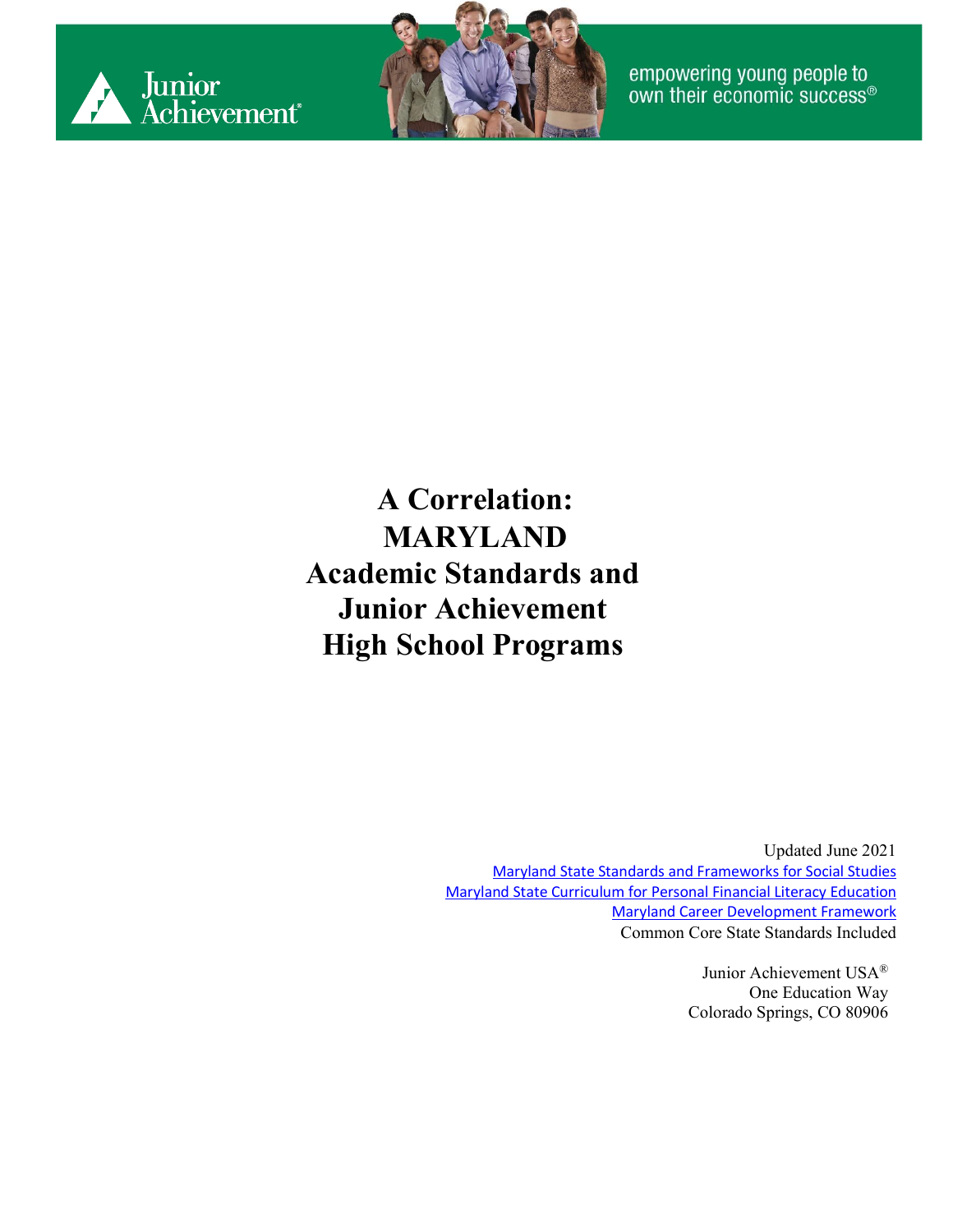#### **Overview**

Junior Achievement programs offer a multidisciplinary approach that connects learning across social studies disciplines, such as economics, geography, history, government, and civics, while incorporating mathematical concepts and reasoning and language arts skills. By design, JA Programs incorporate grade level reading, speaking, and listening skills in all programs and many programs at the High School grade level also offer opportunities to do research, use technology for writing and responding, and practice presentation skills, all while supporting the JA Pillars of Financial Literacy, Work and Career Readiness and Entrepreneurship.

In this document, Junior Achievement programs are correlated to Maryland Academic Standards for Social Studies and Financial Literacy standards, as well as the Maryland Career Development Framework. This list is not meant to be exhaustive or intended to suggest that a JA program will completely address any given standard but is designed to show how it can enhance or complement efforts to do so. The flexibility of the programs and supplementary materials allow specific content or skills to be addressed in depth by the teacher and/or business volunteer as needed. Alternate delivery methods, such as remote digital delivery and student self-guided options, cover the same learning objectives for social studies standards and the JA Pathway Competencies. However, the varied implementation models may cause slight variation in English Language Arts and Mathematics correlations.

#### **High School Programs**

*JA All About Cars™* allows students to consider their needs and wants for their first automobile.

*JA Be Entrepreneurial*<sup>®</sup> introduces students to the essential components of a practical business plan and challenges them to start an entrepreneurial venture while still in high school.

*JA Be Entrepreneurial (modular)* is a reimagined, modular program that teaches students about the mindset and the skills needed for success by aspiring entrepreneurs and innovators. In JA Creative Problem Solving, students learn and apply design thinking, an innovative process for problem solving used by entrepreneurs (and intrapreneurs).

*[JA Career Exploration](#page-14-0) Fair*™ is an event where students learn about a range of career options across multiple career clusters.

*JA Career Speaker Series™* brings a volunteer guest speaker into the classroom to share information about his or her career, work, and education experience.

*[JA Career Success](#page-18-0)®* equips students with the tools and skills required to earn and keep a job.

*[JA Company Program](#page-22-0)®* 2.0 empowers high school students to fill a need or solve a problem in their community and teaches them practical skills required to conceptualize, capitalize, and manage their own business venture.

*JA Excellence Through Ethics*™ affords students the opportunity to learn the importance of ethics and ethical decisionmaking and how ethical and unethical choices affect everyone in a community.

*JA High School Heroes ™* provides leadership development opportunities to high school students who deliver JA programs in elementary schools.

*JA It's My* Job (Soft Skills)™ (Soft Skills) will help students understand the value of professional communication and soft skills, making them more employable to future employers across multiple career clusters.

*JA Job Shadow™* prepares students to acquire and apply the skills needed in demanding and ever-changing workplaces. *[JA Job Shadow](#page-37-0)* <sup>[™](#page-37-0)</sup> [Blended Model](#page-37-0) is a comprehensive experience that helps students design an individualized career path. Supporting blended as well as self-guided activities, JA Job Shadow provides a design-thinking structure for career exploration.

*[JA Personal Finance](#page-40-0)®* allows students to experience the interrelationship between today's financial decisions and future financial freedom.

*[JA Take Stock in Your Future](#page-45-0)*™ helps students discover the benefits and challenges of investing in the stock market as part of a broader, long-term investment strategy and the risks and rewards of trading.

*[JA Titan](#page-53-0)[®](#page-53-0)* introduces critical economics and management decisions through an interactive simulation.

*[JA Titan®](#page-56-0) [Blended Model](#page-56-0)* is a simulation-based program in which high school students compete as business CEOs in the phone industry, experiencing firsthand how an organization makes decisions.

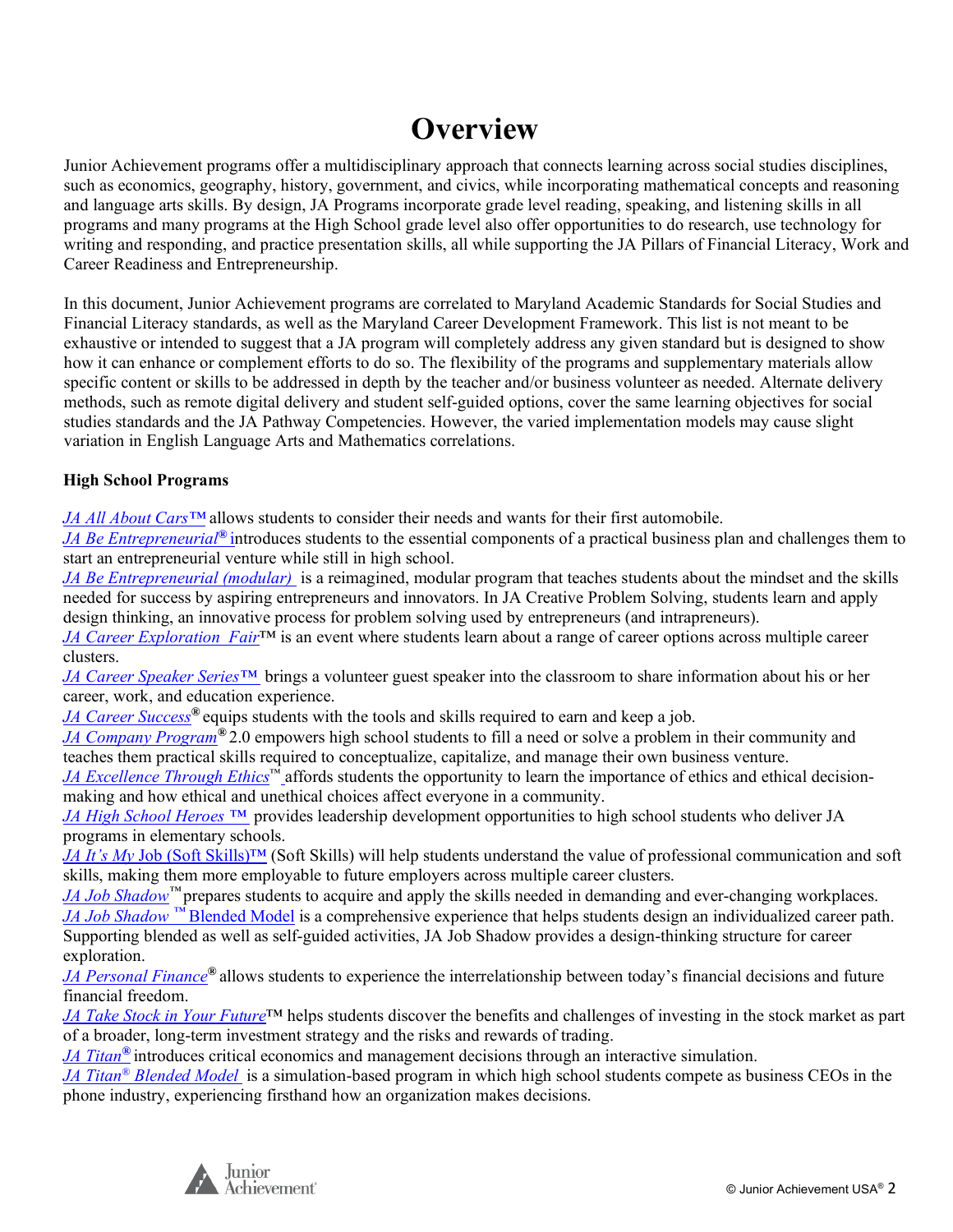# JA All About Cars

| <b>Session Description</b>                                                                                                                                                                                                                                                                                                                                                                                                                                                                                                                                                                                                                                                                                                                | <b>Social Studies and Financial</b><br><b>Literacy Standards</b>                                                                                                                                                                                                                                                                                                                                                                                                                                                                                                                                                                                                                                                                                                                   | <b>Career Development</b><br><b>Standards</b>                                                                                                                                                                                                                                                                                                               | <b>Common Core ELA</b>                                                                                                                             |
|-------------------------------------------------------------------------------------------------------------------------------------------------------------------------------------------------------------------------------------------------------------------------------------------------------------------------------------------------------------------------------------------------------------------------------------------------------------------------------------------------------------------------------------------------------------------------------------------------------------------------------------------------------------------------------------------------------------------------------------------|------------------------------------------------------------------------------------------------------------------------------------------------------------------------------------------------------------------------------------------------------------------------------------------------------------------------------------------------------------------------------------------------------------------------------------------------------------------------------------------------------------------------------------------------------------------------------------------------------------------------------------------------------------------------------------------------------------------------------------------------------------------------------------|-------------------------------------------------------------------------------------------------------------------------------------------------------------------------------------------------------------------------------------------------------------------------------------------------------------------------------------------------------------|----------------------------------------------------------------------------------------------------------------------------------------------------|
| <b>Session One: All About Cars</b><br>JA All About Cars introduces students<br>to the essential costs related to buying<br>and operating a first car and offers tips<br>on being a smart consumer when<br>purchasing a vehicle. In this volunteer-<br>led session, students will consider their<br>needs and wants to make a real-world<br>connection to the car-buying experience<br>to help motivate them to make good<br>financial decisions when buying or<br>leasing.<br><b>Students will:</b><br>Assess their driving needs<br>Prioritize the car features that best<br>meet their needs<br>Compare the advantages of buying<br>$\bullet$<br>versus leasing a car<br>Identify a care that meets their<br>$\bullet$<br>driving needs | <b>Personal Financial Literacy</b><br>1.12.B Evaluate attitudes, assumptions,<br>and patterns of behavior regarding<br>financial decisions, and predict how<br>they impact the achievement of<br>financial goals.<br>1.12.B.1 Evaluate factors that affect<br>personal financial decisions and<br>actions.<br>4.12.D Use numeracy skills to calculate<br>the cost of borrowing.<br>4.12.D.1 Use online business tools to<br>compare and compute interest and<br>compound interest and to interpret an<br>amortization table.<br>4.12.D.2 Compute and assess the<br>accumulating effect of interest paid<br>over time when using a variety of<br>sources of credit.<br>4.12.D.3 Calculate and compare the<br>total cost of borrowing for various<br>amounts and types of purchases. | <b>Career Development</b><br>2.D.1 Explore and evaluate<br>information relevant to making a<br>decision.<br>2.D.3 Examine the implications<br>of decisions, consider new<br>alternatives, and analyze the need<br>to compromise and its effect on<br>one's decisions.<br>2.D.4 Explain how decision-<br>making may involve compromise<br>and cite examples. | Grades 9-10<br>RI.9-10.2,4,8<br>SL.9-10.1,2,4,6<br>L.9-10.1,2,4,6<br>Grades 11-12<br>RI.11-12.2,4<br>SL.11-12.1,2,3,4,6<br>$L.11-12.1, 2, 3, 4, 6$ |

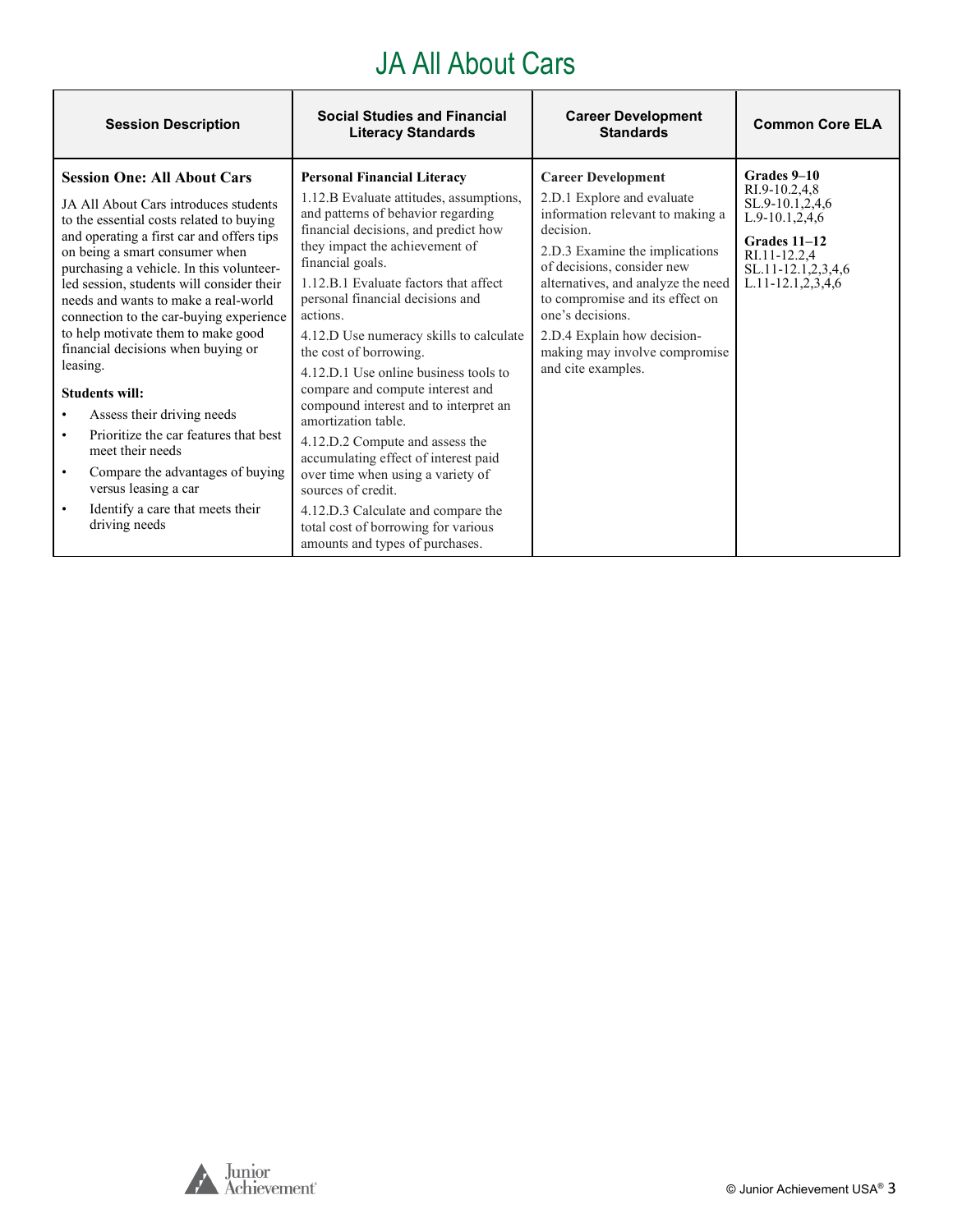# JA Be Entrepreneurial

| <b>Session Descriptions</b>                                                                                                                                                                                                                                                                                                                                                                                               | <b>Social Studies and</b><br><b>Financial Literacy</b><br><b>Standards</b>                                                                                                                                                                                                                                                                                                                                                                                                                                                                                                      | <b>Career Development</b><br><b>Standards</b>                                                                                                                                                                                                                                                                                                                                                                                                                                                                                                                                                                                                                                                                                                                                                | <b>Common Core ELA</b>                                                                                                                                                                 | Common<br><b>Core Math</b>                                |
|---------------------------------------------------------------------------------------------------------------------------------------------------------------------------------------------------------------------------------------------------------------------------------------------------------------------------------------------------------------------------------------------------------------------------|---------------------------------------------------------------------------------------------------------------------------------------------------------------------------------------------------------------------------------------------------------------------------------------------------------------------------------------------------------------------------------------------------------------------------------------------------------------------------------------------------------------------------------------------------------------------------------|----------------------------------------------------------------------------------------------------------------------------------------------------------------------------------------------------------------------------------------------------------------------------------------------------------------------------------------------------------------------------------------------------------------------------------------------------------------------------------------------------------------------------------------------------------------------------------------------------------------------------------------------------------------------------------------------------------------------------------------------------------------------------------------------|----------------------------------------------------------------------------------------------------------------------------------------------------------------------------------------|-----------------------------------------------------------|
| <b>Session One: Introduction to</b><br>Entrepreneurship<br>Students test their knowledge about<br>entrepreneurship. They begin the<br>process to select a product or service<br>for a business venture.<br><b>Students will:</b><br>Recognize the elements of a<br>successful business startup<br>Evaluate myths and facts about<br>$\bullet$<br>entrepreneurship<br>Consider product-development<br>$\bullet$<br>options | <b>Personal Financial Literacy</b><br>2.12.A.3 Analyze how<br>personal values may impact<br>financial decisions, including<br>becoming an entrepreneur.<br>6.12.C Evaluate the purposes,<br>strategies, and effects of<br>various business practices,<br>including sales techniques.<br>6.12.C.1 Analyze the<br>influence of advertising and<br>the media on decision making<br>and spending.<br>6.12.C.2 Explain the<br>consequences of business<br>practices to individuals,<br>families, and society.<br>6.12.C.3 Analyze the<br>characteristics of an informed<br>consumer. | <b>Career Development</b><br>2.C.2 Demonstrate openness<br>to and consider career cluster<br>and options that one might<br>view as nontraditional (i.e.<br>relative to one's gender, race,<br>culture, or ability.)<br>5.A.4 Make decisions about<br>the advantages and challenges<br>of employment in a non-<br>traditional career.<br>6.A.1 Determine changes and<br>trends that may impact career<br>plans and develop short- and<br>long-term goals.                                                                                                                                                                                                                                                                                                                                     | Grades 9-10<br>RI.9-10.2,4,8<br>W.9-10.2,4,7,8<br>SL.9-10.1,2,4,6<br>$L.9-10.1, 2, 4, 6$<br>Grades 11-12<br>RI.11-12.2.4<br>W.11-12.2,4,7,8<br>SL.11-12.1,2,3,4,6<br>L.11-12.1,2,3,4,6 | <b>NA</b>                                                 |
| <b>Session Two: What's My</b><br><b>Business?</b><br>Students select a product or service for<br>a business venture.<br><b>Students will:</b><br>Recognize the importance of<br>carefully selecting a product or<br>service before starting a business<br>Apply passions, talents, and skills<br>$\bullet$<br>to a market-needs assessment to<br>determine the basis of a business<br>plans                               | <b>Personal Financial Literacy</b><br>2.12.A.3 Analyze how<br>personal values may impact<br>financial decisions, including<br>becoming an entrepreneur.<br>6.12.C Evaluate the purposes,<br>strategies, and effects of<br>various business practices,<br>including sales techniques.<br>6.12.C.1 Analyze the<br>influence of advertising and<br>the media on decision making<br>and spending.<br>6.12.C.2 Explain the<br>consequences of business<br>practices to individuals,<br>families, and society.<br>6.12.C.3 Analyze the<br>characteristics of an informed<br>consumer. | <b>Career Development</b><br>1.A.1a. Integrate a broad<br>range of interests into one's<br>personal learning and career<br>goals, and assess the impact<br>of abilities, strengths, skills,<br>and talents on one's career<br>development.<br>2.D.1 Explore and evaluate<br>information relevant to<br>making a decision.<br>2.D.2 Explain how one's<br>career decision-making<br>reflects personal priorities.<br>2.D.3 Examine the<br>implications of decisions,<br>consider new alternatives, and<br>analyze the need to<br>compromise and its effect on<br>one's decisions.<br>2.D.4 Explain how decision-<br>making may involve<br>compromise and cite<br>examples.<br>6.A.1 Determine changes and<br>trends that may impact career<br>plans and develop short- and<br>long-term goals. | Grades 9-10<br>RI.9-10.2,4,8<br>W.9-10.2,4,7,8<br>SL.9-10.1,2,3,4,6<br>L.9-10.1,2,4,6<br>Grades 11-12<br>RI.11-12.2,4<br>W.11-12.2,4,7,8<br>SL.11-12.1,2,3,4,6<br>L.11-12.1,2,3,4,6    | <b>Mathematical</b><br><b>Practices</b><br>2.<br>3.<br>5. |

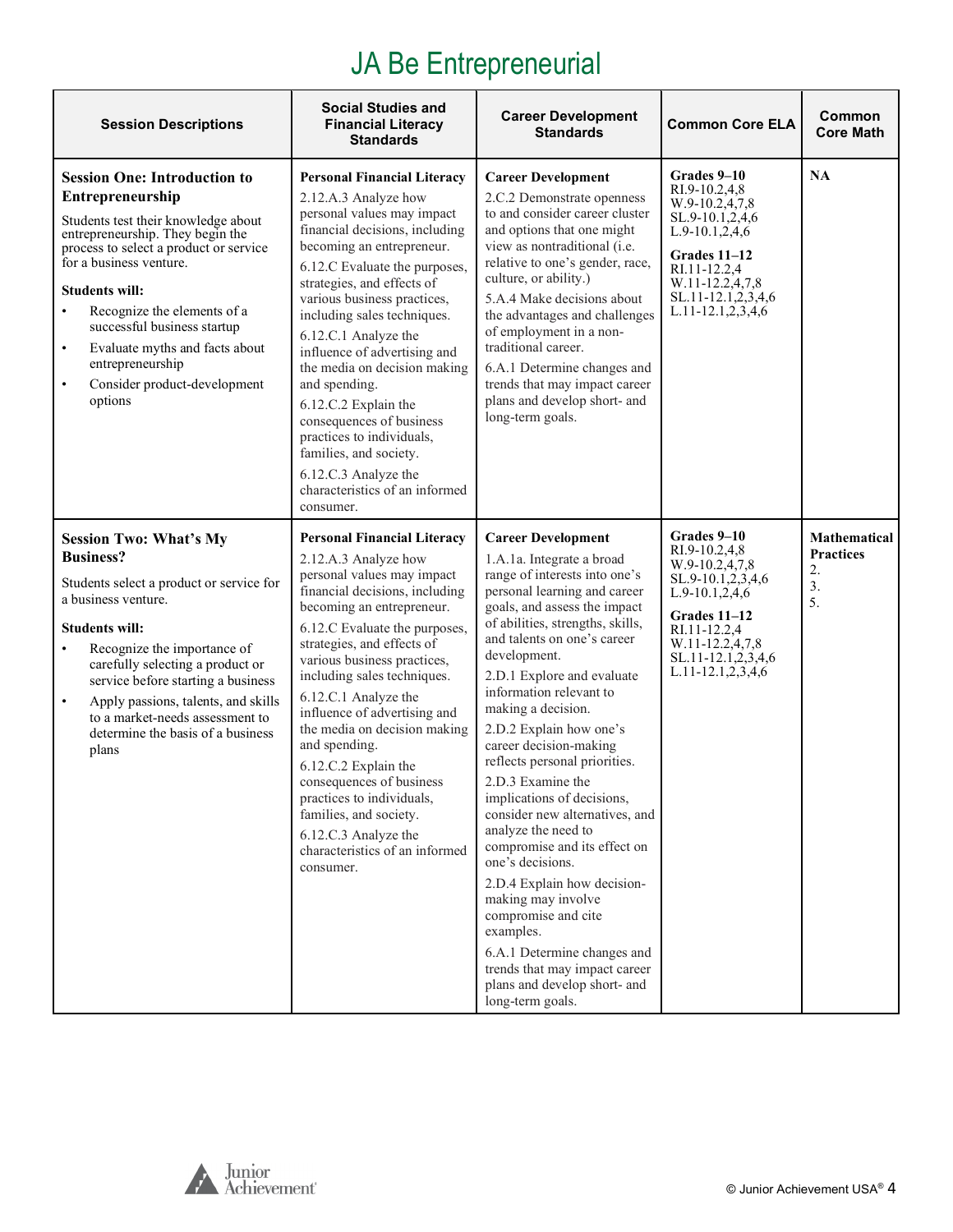# JA Be Entrepreneurial

| <b>Session Descriptions</b>                                                                                                                                                                                                                                                                                                                                                           | <b>Social Studies and</b><br><b>Financial Literacy</b><br><b>Standards</b>                                                                                                                                                                                                                                                                                                                                                                                                                                                           | <b>Career Development</b><br><b>Standards</b>                                                                                                                                                                                                                                                                                                                                                                                                           | <b>Common Core ELA</b>                                                                                                                                                                           | Common<br><b>Core Math</b> |
|---------------------------------------------------------------------------------------------------------------------------------------------------------------------------------------------------------------------------------------------------------------------------------------------------------------------------------------------------------------------------------------|--------------------------------------------------------------------------------------------------------------------------------------------------------------------------------------------------------------------------------------------------------------------------------------------------------------------------------------------------------------------------------------------------------------------------------------------------------------------------------------------------------------------------------------|---------------------------------------------------------------------------------------------------------------------------------------------------------------------------------------------------------------------------------------------------------------------------------------------------------------------------------------------------------------------------------------------------------------------------------------------------------|--------------------------------------------------------------------------------------------------------------------------------------------------------------------------------------------------|----------------------------|
| <b>Session Three: Who's My</b><br>Customer?<br>Students analyze potential markets.<br><b>Students will:</b><br>Recognize the importance of<br>$\bullet$<br>analyzing markets<br>Apply a needs assessment of the<br>$\bullet$<br>market available to a specific<br>product                                                                                                             | <b>Personal Financial Literacy</b><br>6.12.C.2 Explain the<br>consequences of business<br>practices to individuals,<br>families, and society.<br>6.12.C.3 Analyze the<br>characteristics of an informed<br>consumer.<br>1.12.D Compare different<br>types of markets.<br>1.12.D.1 Determine different<br>types of retail markets, and<br>analyze the goods and<br>services they offer.<br>1.12.D.2 Examine external<br>factors that affect a market<br>such as inflation, and<br>determine the most<br>appropriate time to purchase. | <b>Career Development</b><br>2.D.1 Explore and evaluate<br>information relevant to<br>making a decision.<br>2.D.2 Explain how one's<br>career decision-making<br>reflects personal priorities.<br>2.D.3 Examine the<br>implications of decisions,<br>consider new alternatives, and<br>analyze the need to<br>compromise and its effect on<br>one's decisions.<br>2.D.4 Explain how decision-<br>making may involve<br>compromise and cite<br>examples. | Grades 9-10<br>RI.9-10.2,4,8<br>W.9-10.2,4,7,8<br>SL.9-10.1,2,3,4,6<br>$L.9-10.1, 2, 4, 6$<br>Grades 11–12<br>RI.11-12.2,4<br>W.11-12.2,4,7,8<br>SL.11-12.1,2,3,4,6<br>L.11-12.1,2,3,4,6         | <b>NA</b>                  |
| <b>Session Four: What's My</b><br>Advantage?<br>Students determine how to set a<br>product apart from its competition<br><b>Students will:</b><br>Define competitive advantages<br>and recognize them in other<br>businesses<br>Express the importance of<br>$\bullet$<br>selecting competitive advantages<br>that offer an edge over the<br>competition for a product and<br>market. | <b>Personal Financial Literacy</b><br>1.12.A Evaluate the financial<br>choices that are made based<br>on available resources, needs,<br>and wants for goods and<br>services.<br>1.12.A.1 Explain how scarcity<br>and opportunity cost affect<br>decision-making.                                                                                                                                                                                                                                                                     | <b>Career Development</b><br>2.D.1 Explore and evaluate<br>information relevant to<br>making a decision.<br>2.D.2 Explain how one's<br>career decision-making<br>reflects personal priorities.<br>2.D.3 Examine the<br>implications of decisions,<br>consider new alternatives, and<br>analyze the need to<br>compromise and its effect on<br>one's decisions.<br>2.D.4 Explain how decision-<br>making may involve<br>compromise and cite<br>examples. | Grades 9–10<br>RI.9-10.2,4,8<br>W.9-10.2,4,7,8<br>SL.9-10.1,2,3,4,6<br>$L.9-10.1, 2, 4, 6$<br>Grades 11-12<br>RI.11-12.2,4<br>W.11-12.2,4,7,8<br>SL.11-12.1,2,3,4,6<br>$L.11 - 12.1, 2, 3, 4, 6$ | NA                         |

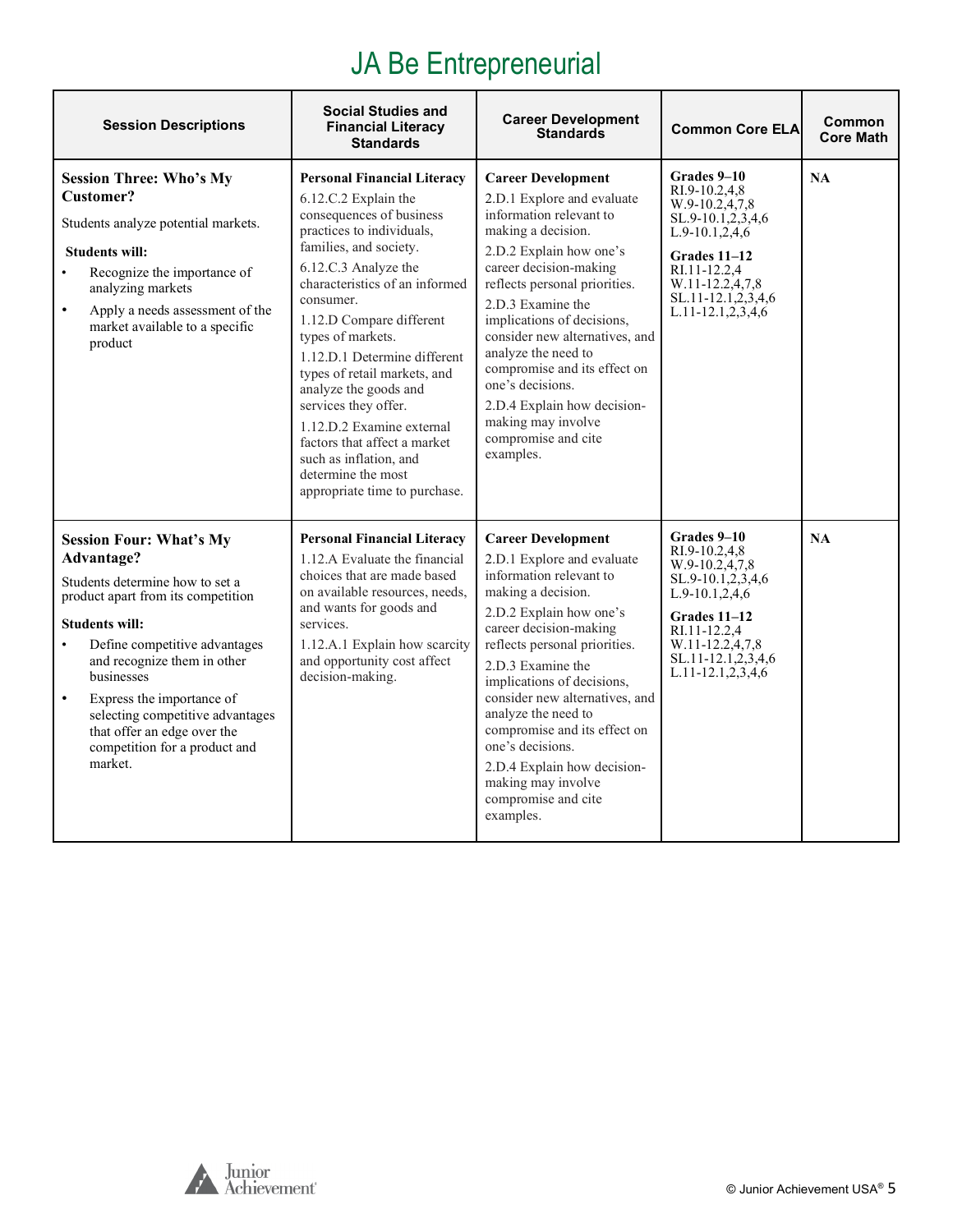# JA Be Entrepreneurial

| <b>Session Descriptions</b>                                                                                                                                                                                                                                                                                                        | <b>Social Studies and</b><br><b>Financial Literacy</b><br><b>Standards</b>                                                                                                                                                                                                                                                                                                                                                                                                                                                                                                    | <b>Career Development</b><br><b>Standards</b>                                                                                                                                                                                                                                                                                                                                                                                                           | <b>Common Core</b><br>ELA                                                                                                                                                                      | Common<br><b>Core Math</b>                         |
|------------------------------------------------------------------------------------------------------------------------------------------------------------------------------------------------------------------------------------------------------------------------------------------------------------------------------------|-------------------------------------------------------------------------------------------------------------------------------------------------------------------------------------------------------------------------------------------------------------------------------------------------------------------------------------------------------------------------------------------------------------------------------------------------------------------------------------------------------------------------------------------------------------------------------|---------------------------------------------------------------------------------------------------------------------------------------------------------------------------------------------------------------------------------------------------------------------------------------------------------------------------------------------------------------------------------------------------------------------------------------------------------|------------------------------------------------------------------------------------------------------------------------------------------------------------------------------------------------|----------------------------------------------------|
| <b>Session Five: Competitive</b><br><b>Advantages</b><br>Students decide how to set a product or<br>service apart from the competition.<br><b>Students will:</b><br>Evaluate competitive advantages<br>Select competitive advantages that<br>$\bullet$<br>will drive a developing business<br>venture                              | <b>Personal Financial Literacy</b><br>1.12.A Evaluate the financial<br>choices that are made based<br>on available resources, needs,<br>and wants for goods and<br>services.<br>1.12.A.1 Explain how scarcity<br>and opportunity cost affect<br>decision-making.                                                                                                                                                                                                                                                                                                              | <b>Career Development</b><br>2.D.1 Explore and evaluate<br>information relevant to<br>making a decision.<br>2.D.2 Explain how one's<br>career decision-making<br>reflects personal priorities.<br>2.D.3 Examine the<br>implications of decisions,<br>consider new alternatives, and<br>analyze the need to<br>compromise and its effect on<br>one's decisions.<br>2.D.4 Explain how decision-<br>making may involve<br>compromise and cite<br>examples. | Grades 9–10<br>RI.9-10.2,4,8<br>W.9-10.2,4,7,8<br>SL.9-10.1,2,3,4,6<br>$L.9-10.1, 2, 4, 6$<br>Grades 11-12<br>RI.11-12.2,4<br>W.11-12.2,4,7,8<br>SL.11-12.1,2,3,4,6<br>$L.11-12.1, 2, 3, 4, 6$ | NA                                                 |
| <b>Session Six: Ethics Are Good for</b><br><b>Business</b><br>Students consider consequences in<br>making ethical business decisions.<br><b>Students will:</b><br>Evaluate short- and long-term<br>$\bullet$<br>consequences in making ethical<br>decisions<br>Express that being ethical can be<br>$\bullet$<br>good for business | <b>Personal Financial Literacy</b><br>2.12.A.3 Analyze how<br>personal values may impact<br>financial decisions, including<br>becoming an entrepreneur.                                                                                                                                                                                                                                                                                                                                                                                                                       | <b>Career Development</b><br>1.A.1b Evaluate how positive<br>personal characteristics affect<br>career development.                                                                                                                                                                                                                                                                                                                                     | Grades 9-10<br>RI.9-10.2,4,8<br>W.9-10.2,4,7,8<br>SL.9-10.1,2,3,4,6<br>$L.9-10.1, 2, 4, 6$<br>Grades 11-12<br>RI.11-12.2,4<br>W.11-12.2,4,7,8<br>SL.11-12.1,2,3,4,6<br>$L.11-12.1, 2, 3, 4, 6$ | <b>NA</b>                                          |
| <b>Session Seven: The Business Plan</b><br>Students compile a sample business<br>plan.<br><b>Students will:</b><br>Compile entrepreneurial elements<br>into a sample business plan                                                                                                                                                 | <b>Personal Financial Literacy</b><br>3.12.A Demonstrate the<br>ability to use money<br>management skills and<br>strategies.<br>3.12.A.1 Determine the<br>feasibility of a spending plan<br>based on multiple sets of<br>criteria.<br>3.12.A.3 Apply various<br>money management strategies<br>to authentic situations and<br>predict results over time.<br>3.12.A.4 Cite examples of<br>trade-offs resulting from<br>competing financial goals.<br>6.12.C Evaluate the purposes,<br>strategies, and effects of<br>various business practices,<br>including sales techniques. | <b>Career Development</b><br>5.A.3 Demonstrate<br>proficiency in transferable<br>skills that advance or change<br>career clusters (financial<br>management and accounting,<br>legal services, regulatory<br>compliance, risk management,<br>government relations,<br>marketing).                                                                                                                                                                        | Grades 9-10<br>RI.9-10.2,4,8<br>W.9-10.2,4,7,8<br>SL.9-10.1,2,3,4,6<br>L.9-10.1,2,4,6<br>Grades 11-12<br>RI.11-12.2,4<br>W.11-12.2,4,7,8<br>SL.11-12.1,2,3,4,6<br>L.11-12.1,2,3,4,6            | <b>Mathematical</b><br><b>Practices</b><br>$1 - 7$ |

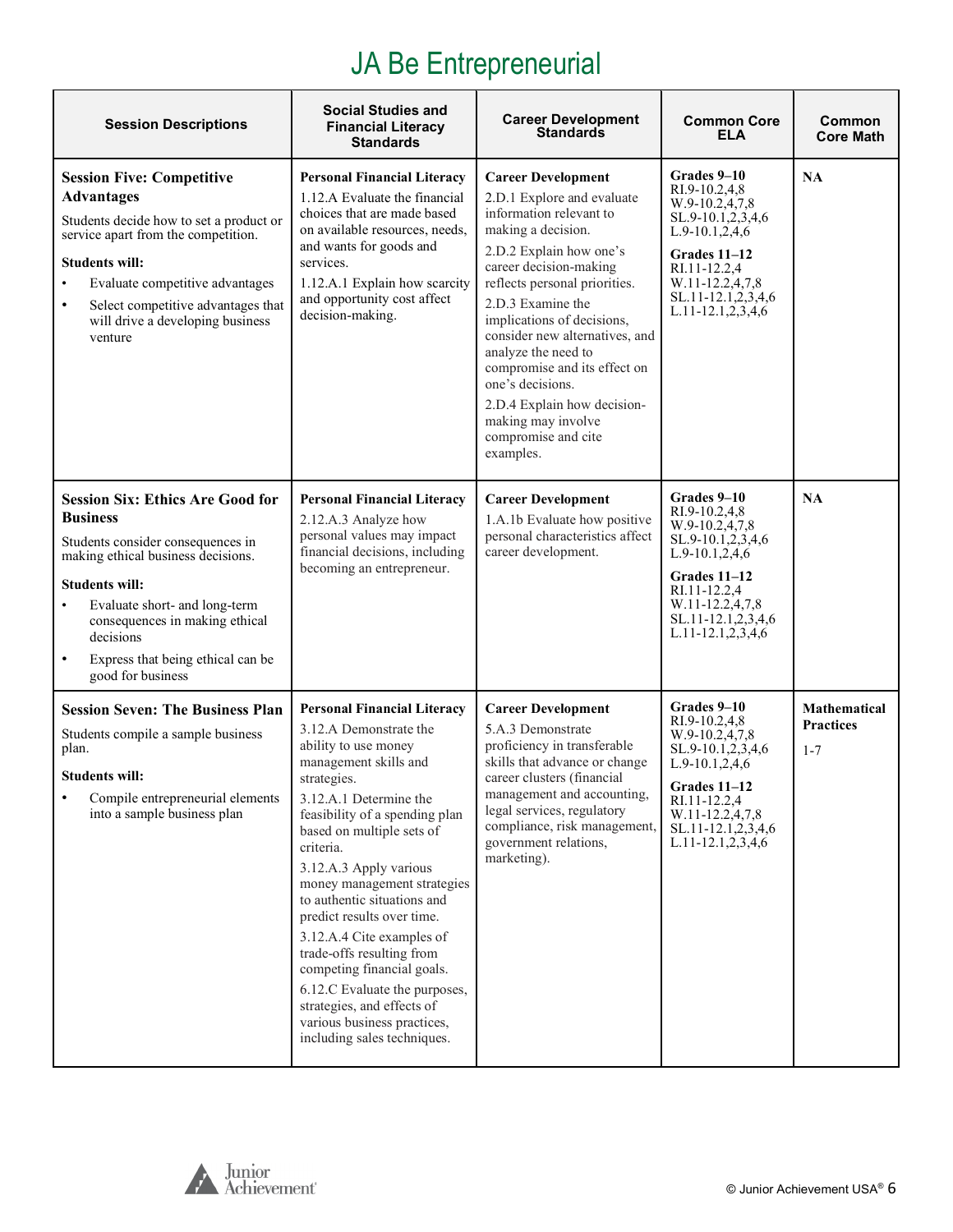# JA Be Entrepreneurial Creative Problem Solving

| <b>Session Description</b>                                                                                                                                                                                                                                                                                                                                                                                                                                                                                                                                                                                                                                                                                                                                                                                                                                                                       | <b>Social Studies and Financial</b><br><b>Literacy Standards</b>                                                                                                                                                                                                                 | <b>Career Development</b><br><b>Standards</b>                                                                                                                                                                                                                                                                                                                                                                                                          | <b>Common Core</b><br><b>ELA</b>                                                                                                                                                              |
|--------------------------------------------------------------------------------------------------------------------------------------------------------------------------------------------------------------------------------------------------------------------------------------------------------------------------------------------------------------------------------------------------------------------------------------------------------------------------------------------------------------------------------------------------------------------------------------------------------------------------------------------------------------------------------------------------------------------------------------------------------------------------------------------------------------------------------------------------------------------------------------------------|----------------------------------------------------------------------------------------------------------------------------------------------------------------------------------------------------------------------------------------------------------------------------------|--------------------------------------------------------------------------------------------------------------------------------------------------------------------------------------------------------------------------------------------------------------------------------------------------------------------------------------------------------------------------------------------------------------------------------------------------------|-----------------------------------------------------------------------------------------------------------------------------------------------------------------------------------------------|
| <b>Session One: Identifying the</b><br>Problem<br>Students are oriented to problem/solution<br>thinking practices and introduced to the<br>Design Thinking process of creative<br>problem solving. They explore the first<br>step (Empathize) that teaches them to look<br>at problems as human-centered, from the<br>customer's perspective.<br><b>Students will:</b><br>Describe how brainstorming several<br>ideas and then picking the best<br>options will lead to creative problem<br>solving.<br>Describe the Design Thinking model<br>$\bullet$<br>and the steps involved in the process.<br>Describe the advantages of applying<br>$\bullet$<br>the Design Thinking model to new<br>ideas or problem solving.<br>Describe the Empathize step in the<br>$\bullet$<br>Design Thinking model.<br>Demonstrate how an empathy map<br>$\bullet$<br>can be used to identify a user's<br>needs. | <b>Personal Financial Literacy</b><br>1.12.D.1 Determine different<br>types of retail markets, and<br>analyze the goods and services<br>they offer.<br>6.12.C Evaluate the purposes,<br>strategies, and effects of various<br>business practices, including<br>sales techniques. | <b>Career Development</b><br>2.D.1 Explore and evaluate<br>information relevant to<br>making a decision.<br>2.D.2 Explain how one's<br>career decision-making<br>reflects personal priorities.<br>2.D.3 Examine the<br>implications of decisions,<br>consider new alternatives,<br>and analyze the need to<br>compromise and its effect<br>on one's decisions.<br>2.D.4 Explain how<br>decision-making may<br>involve compromise and<br>cite examples. | Grades 9-10<br>$R_{1.2,4,8}$<br>W.4,7<br>SL.1,2,3,4,6<br>L.1,2,3,4,6<br><b>Grades 11-12</b><br>RI.2,4,6<br>SL. 1,2,3,4,6<br>L.1,2,3,4,6<br>W 4,7<br>RH 9-12<br>2,4, 5, 7, 9<br>WhST4,6,7,9    |
| <b>Session Two: Exploring Solutions</b><br>Students focus on the second and third<br>steps of the Design Thinking process<br>(Define and Ideate). They summarize the<br>root cause of the issue in a problem<br>statement and then use brainstorming<br>techniques to generate viable ideas as<br>solutions.<br><b>Students will:</b><br>Describe the Define step in the<br>$\bullet$<br>Design Thinking model.<br>Demonstrate how to write a short,<br>$\bullet$<br>clear problem statement that reflects<br>the problem to be solved.<br>Describe the Ideate step in the<br>$\bullet$<br>Design Thinking model.<br>Apply ideation methods by<br>$\bullet$<br>brainstorming ideas in a fast-paced<br>activity.                                                                                                                                                                                  | <b>Personal Financial Literacy</b><br>1.12.D.1 Determine different<br>types of retail markets, and<br>analyze the goods and services<br>they offer.<br>6.12.C Evaluate the purposes,<br>strategies, and effects of various<br>business practices, including<br>sales techniques. | <b>Career Development</b><br>2.D.1 Explore and evaluate<br>information relevant to<br>making a decision.<br>2.D.2 Explain how one's<br>career decision-making<br>reflects personal priorities.<br>2.D.3 Examine the<br>implications of decisions,<br>consider new alternatives,<br>and analyze the need to<br>compromise and its effect<br>on one's decisions.<br>2.D.4 Explain how<br>decision-making may<br>involve compromise and<br>cite examples. | Grades 9-10<br>RI. 2,4,8<br>W.4<br>SL. 1,2,3,4,6<br>L. $1,2,3,4,6$<br><b>Grades 11-12</b><br>RI. 2,4,8<br>SL. 1,2,3,4,6<br>L. $1,2,3,4,6$<br>W 4<br>RH 9-12<br>1,2,4,5,6,7,9<br>WhST 1, 4,6,9 |



 $\mathbf{r}$ 

Ē.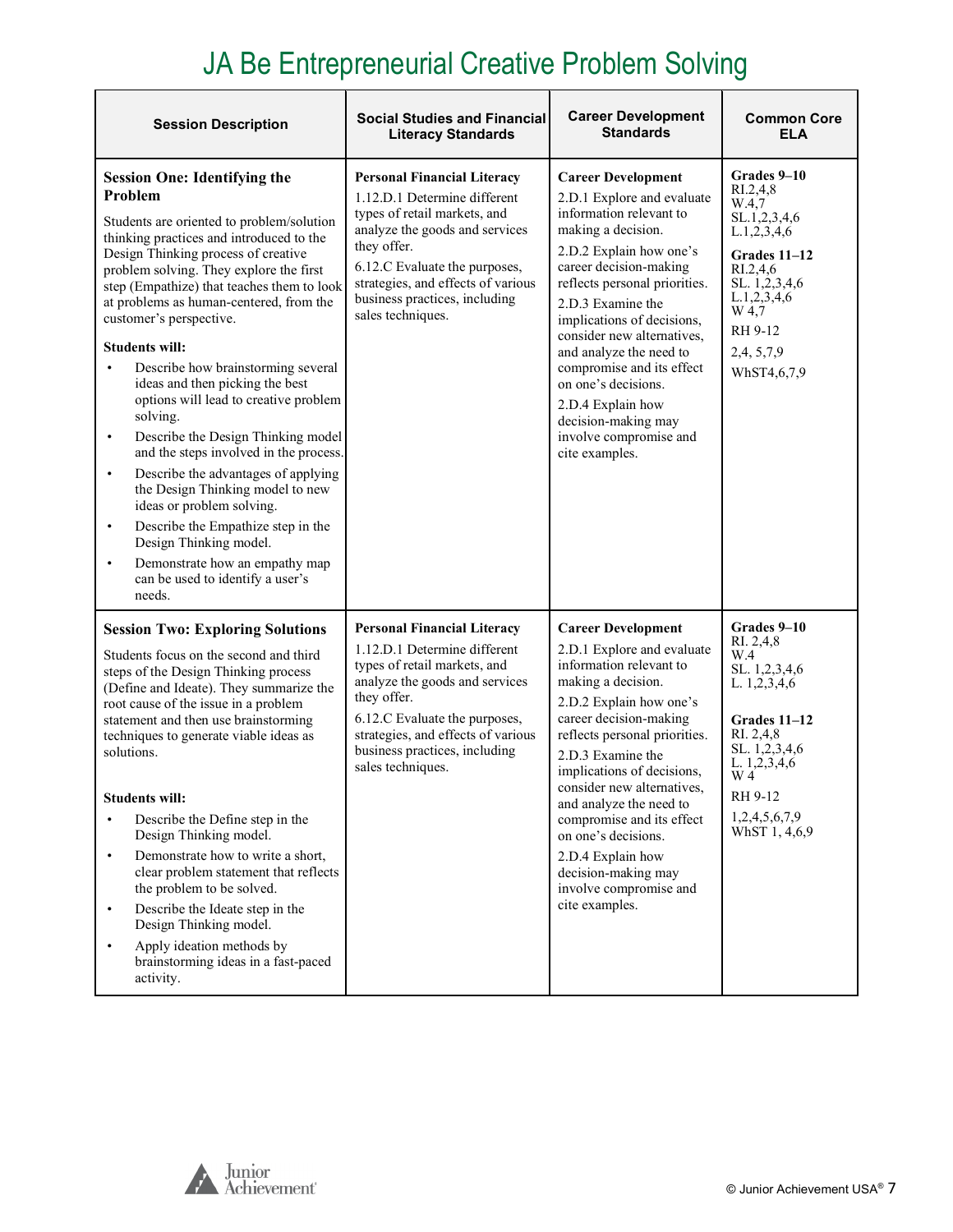# JA Be Entrepreneurial Creative Problem Solving

| <b>Session Description</b>                                                                                                                                                                                                                                                                                                                                                                                                                                                                                                                            | <b>Social Studies and</b><br><b>Financial Literacy</b><br><b>Standards</b>                                                                                                                                                                                                       | <b>Career Development</b><br><b>Standards</b>                                                                                                                                                                                                                                                                                                                                                                                                                   | <b>Common Core</b><br><b>ELA</b>                                                                                                                                                 |
|-------------------------------------------------------------------------------------------------------------------------------------------------------------------------------------------------------------------------------------------------------------------------------------------------------------------------------------------------------------------------------------------------------------------------------------------------------------------------------------------------------------------------------------------------------|----------------------------------------------------------------------------------------------------------------------------------------------------------------------------------------------------------------------------------------------------------------------------------|-----------------------------------------------------------------------------------------------------------------------------------------------------------------------------------------------------------------------------------------------------------------------------------------------------------------------------------------------------------------------------------------------------------------------------------------------------------------|----------------------------------------------------------------------------------------------------------------------------------------------------------------------------------|
| <b>Session Three: Prototyping the Solution</b><br>Students use rapid prototyping techniques to<br>create an inexpensive model of their solution for<br>customer review and feedback. This process<br>teaches the importance of keeping customers<br>involved in the process without large<br>investments of time or money.<br><b>Students will:</b><br>Describe the Prototype step in the Design<br>$\bullet$<br>Thinking model.<br>Construct a prototype based on a problem<br>$\bullet$<br>statement and a brainstormed solution to<br>the problem. | <b>Personal Financial Literacy</b><br>1.12.D.1 Determine different<br>types of retail markets, and<br>analyze the goods and<br>services they offer.<br>6.12.C Evaluate the purposes,<br>strategies, and effects of<br>various business practices,<br>including sales techniques. | <b>Career Development</b><br>2.D.1 Explore and<br>evaluate information<br>relevant to making a<br>decision.<br>2.D.2 Explain how one's<br>career decision-making<br>reflects personal<br>priorities.<br>2.D.3 Examine the<br>implications of<br>decisions, consider new<br>alternatives, and analyze<br>the need to compromise<br>and its effect on one's<br>decisions.<br>2.D.4 Explain how<br>decision-making may<br>involve compromise and<br>cite examples. | Grades 9–10<br>R <sub>L.2,4</sub><br>W.4<br>SL.1,2,3,6<br>L. 1,2,3,4,6<br>Grades 11-12<br>RI.4.8<br>SL. .1, 2, 3, 6<br>L. $1,2,3,4,6$<br>W 4<br>RH 9-12 1,2,4,5,7<br>WhST 4,6    |
| <b>Session Four: Testing the Solution</b><br>Students devise testing plans to validate the<br>design and function of their prototyped ideas<br>with customer participants. User testing<br>emphasizes the importance of ongoing<br>improvement cycles in the Design Thinking<br>model.<br><b>Students will:</b><br>Define the Test step in the Design<br>$\bullet$<br>Thinking model.<br>Develop a testing plan for a given product<br>$\bullet$<br>and target audience.                                                                              | <b>Personal Financial Literacy</b><br>1.12.D.1 Determine different<br>types of retail markets, and<br>analyze the goods and<br>services they offer.<br>6.12.C Evaluate the purposes,<br>strategies, and effects of<br>various business practices,<br>including sales techniques. | <b>Career Development</b><br>2.D.1 Explore and<br>evaluate information<br>relevant to making a<br>decision.<br>2.D.2 Explain how one's<br>career decision-making<br>reflects personal<br>priorities.<br>2.D.3 Examine the<br>implications of<br>decisions, consider new<br>alternatives, and analyze<br>the need to compromise<br>and its effect on one's<br>decisions.<br>2.D.4 Explain how<br>decision-making may<br>involve compromise and<br>cite examples. | Grades 9-10<br>RI. 2,4<br>W. 2.4,7<br>SL.1,2,4,6<br>L. 1,2,3,4,6<br>Grades 11-12<br>R <sub>I.4,8</sub><br>SL. 1,2,3,4,6<br>L. 1,2,3,4,6<br>RH 9-12<br>1,4,5,7<br>WhST<br>4,6,7,9 |

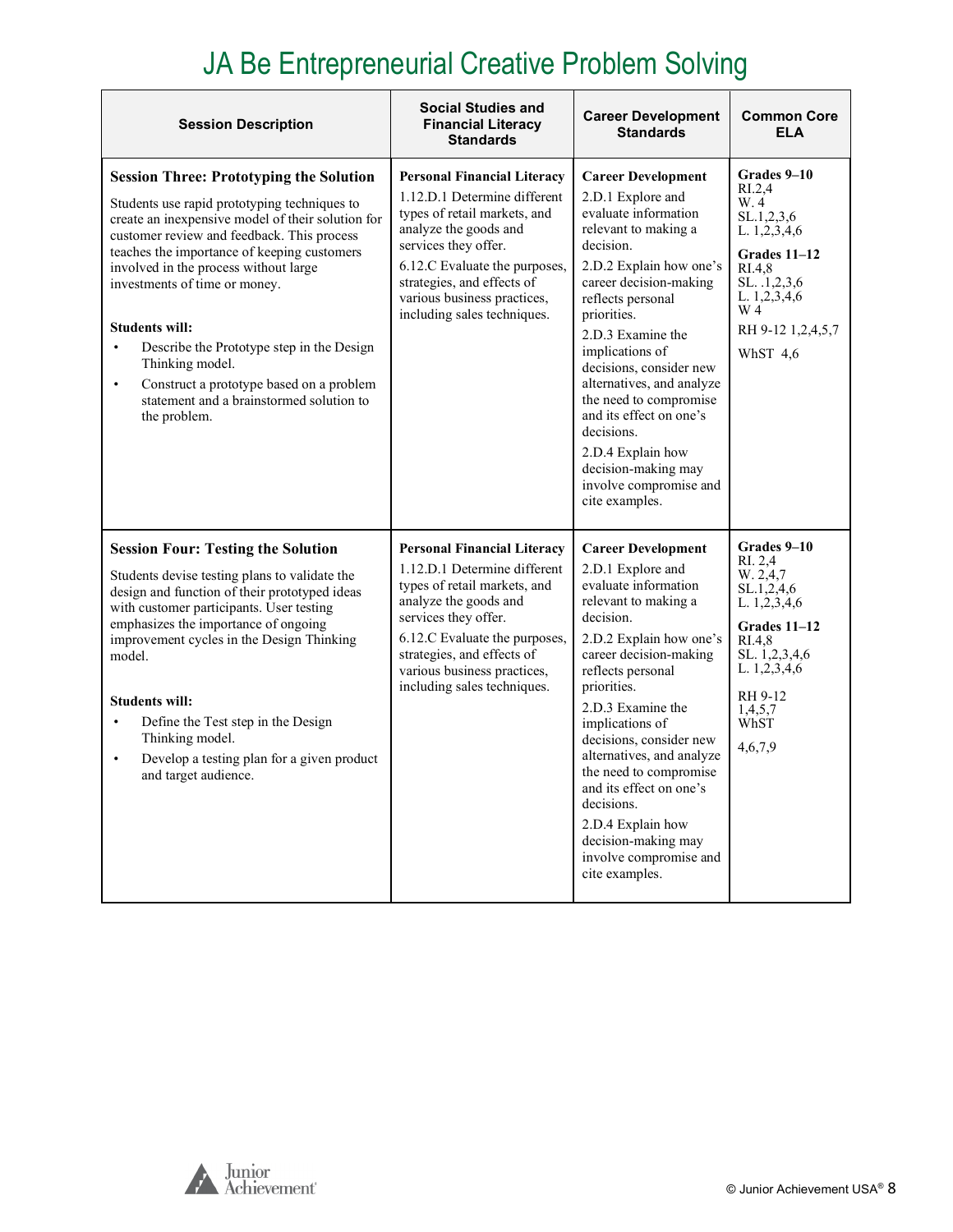# JA Be Entrepreneurial Creative Problem Solving

| <b>Session Description</b>                                                                                                                                                                                                                                                                                                                                                                                                                                    | <b>Social Studies and</b><br><b>Financial Literacy</b><br><b>Standards</b>                                                                                                                                                                                                       | <b>Career Development</b><br><b>Standards</b>                                                                                                                                                                                                                                                                                                                                                                                                                   | <b>Common Core</b><br><b>ELA</b>                                                                                                                                                                    |
|---------------------------------------------------------------------------------------------------------------------------------------------------------------------------------------------------------------------------------------------------------------------------------------------------------------------------------------------------------------------------------------------------------------------------------------------------------------|----------------------------------------------------------------------------------------------------------------------------------------------------------------------------------------------------------------------------------------------------------------------------------|-----------------------------------------------------------------------------------------------------------------------------------------------------------------------------------------------------------------------------------------------------------------------------------------------------------------------------------------------------------------------------------------------------------------------------------------------------------------|-----------------------------------------------------------------------------------------------------------------------------------------------------------------------------------------------------|
| <b>Session Five: Applying Design Thinking</b><br>(Optional, Self-Guided)<br>Students complete a cumulative Design<br>Thinking project to demonstrate comprehension<br>and execution of the creative problem-solving<br>process.<br><b>Students will:</b><br>Use the Design Thinking model to create a<br>solution to an identified problem.<br>Produce an artifact for each step of the<br>$\bullet$<br>Design Thinking process to demonstrate<br>their work. | <b>Personal Financial Literacy</b><br>1.12.D.1 Determine different<br>types of retail markets, and<br>analyze the goods and<br>services they offer.<br>6.12.C Evaluate the purposes,<br>strategies, and effects of<br>various business practices,<br>including sales techniques. | <b>Career Development</b><br>2.D.1 Explore and<br>evaluate information<br>relevant to making a<br>decision.<br>2.D.2 Explain how one's<br>career decision-making<br>reflects personal<br>priorities.<br>2.D.3 Examine the<br>implications of<br>decisions, consider new<br>alternatives, and analyze<br>the need to compromise<br>and its effect on one's<br>decisions.<br>2.D.4 Explain how<br>decision-making may<br>involve compromise and<br>cite examples. | Grades 9-10<br>R <sub>L.2,4</sub><br>W. 2,4,7<br>SL.2, 3, 4, 6<br>L.1, 2, 3, 4, 6<br>Grades 11-12<br>R <sub>L.2,4</sub><br>SL. 2,3,4,6<br>L. 1, 2, 3, 4, 6<br>RH 9-12<br>$1-9$<br>WhST<br>1.4.6.7.9 |

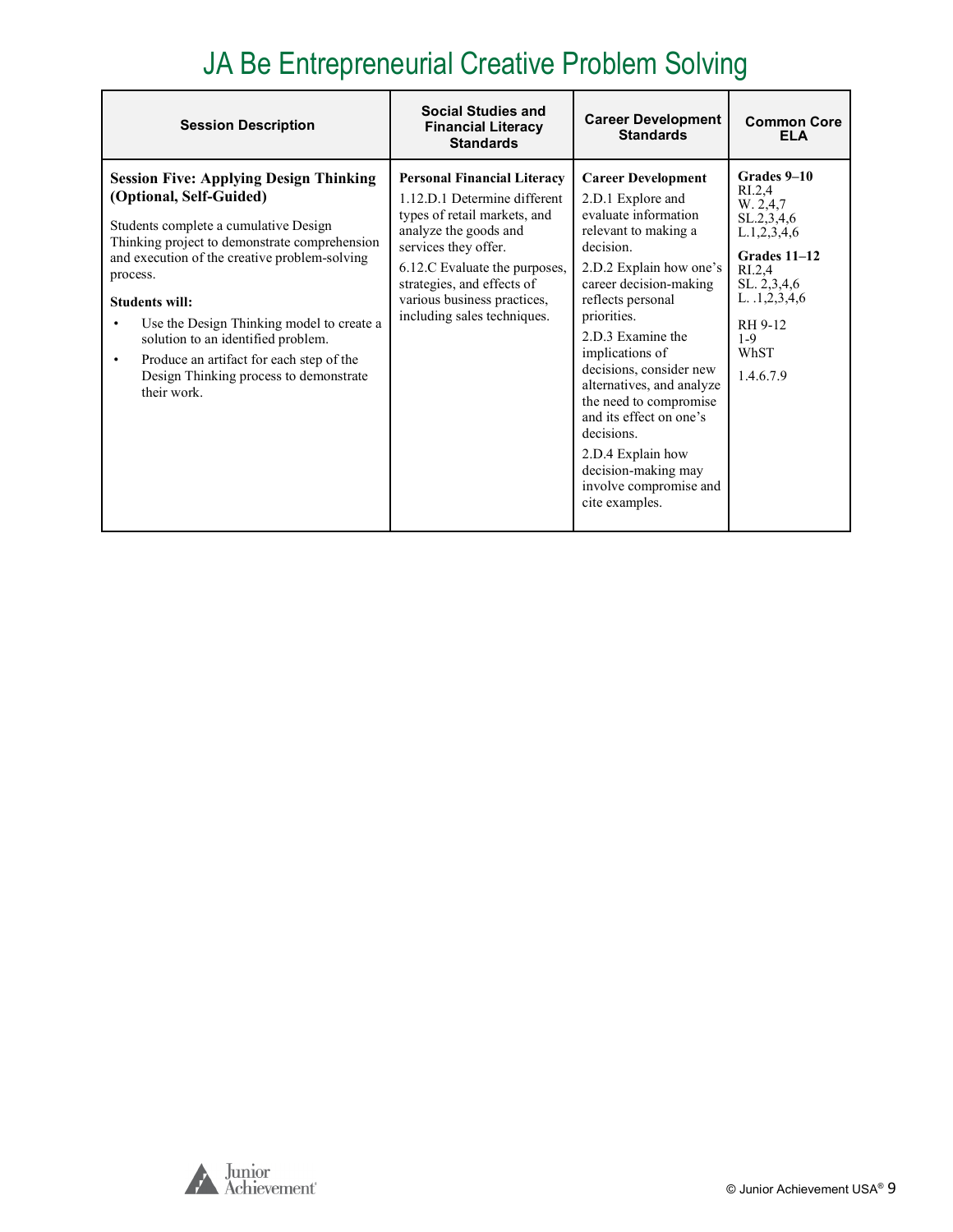# JA Be Entrepreneurial Think Like an Entrepreneur

| <b>Session Description</b>                                                                                                                                                                                                                                                                                                                                                                                                                                                                                                                                                                                                                                                                               | <b>Social Studies and Financial</b><br><b>Literacy Standards</b>                                                                                                                                                                                                                | <b>Career Development</b><br><b>Standards</b>                                                                                                                                                                                                                                                                                                                                                                                                                                                                                                                                                                                                                                | <b>Common Core</b><br><b>ELA</b>                                                                                                              |
|----------------------------------------------------------------------------------------------------------------------------------------------------------------------------------------------------------------------------------------------------------------------------------------------------------------------------------------------------------------------------------------------------------------------------------------------------------------------------------------------------------------------------------------------------------------------------------------------------------------------------------------------------------------------------------------------------------|---------------------------------------------------------------------------------------------------------------------------------------------------------------------------------------------------------------------------------------------------------------------------------|------------------------------------------------------------------------------------------------------------------------------------------------------------------------------------------------------------------------------------------------------------------------------------------------------------------------------------------------------------------------------------------------------------------------------------------------------------------------------------------------------------------------------------------------------------------------------------------------------------------------------------------------------------------------------|-----------------------------------------------------------------------------------------------------------------------------------------------|
| <b>Session One: Developing a Mindset</b><br>Students are introduced to entrepreneurship and<br>the characteristics of a mindset that promote<br>success in their personal and professional lives.<br><b>Students will:</b><br>Define entrepreneurship and some key<br>$\bullet$<br>qualities of entrepreneurs.<br>Differentiate the important components of<br>$\bullet$<br>a positive, growth mindset from a fixed<br>mindset as a foundation of<br>entrepreneurship.<br>Describe the advantages in life of<br>$\bullet$<br>embracing a growth mindset.<br>Define the entrepreneurial mindset.<br>$\bullet$<br>Describe the key characteristics of a<br>$\bullet$<br>successful entrepreneur's mindset. | <b>Personal Financial Literacy</b><br>2.12.A Evaluate the relationships<br>among education, skills, career<br>choices, economic conditions, and<br>income.<br>2.12.A.3 Analyze how personal<br>values may impact financial<br>decisions, including becoming an<br>entrepreneur. | <b>Career Development</b><br>1.A.1a. Integrate a broad range of<br>interests into one's personal<br>learning and career goals, and<br>assess the impact of abilities,<br>strengths, skills, and talents on<br>one's career development.<br>1.A.1b Evaluate how positive<br>personal characteristics affect<br>career development.<br>1.A.2 Explain and assess how<br>one's self-concept affects and<br>promotes both educational<br>achievement and success at work.<br>1.A.3 Evaluate how the impact of<br>situations, attitudes and the<br>behaviors of others affect one's self<br>concept and how one's behaviors<br>and attitudes affect the self-concept<br>of others. | Grades 9-10<br>RI.4<br>W.4<br>SL.1, 2, 3<br>L.1, 2, 4, 6<br>Grades 11-12<br>RIA<br>SL.1, 2, 3<br>L.1, 2, 3, 4, 6<br>W 4<br>RH 9-12<br>2,4,7,9 |
| <b>Session Two: Assessing Entrepreneurial</b><br>Potential<br>Students demonstrate their understanding of the<br>entrepreneurial characteristics by identifying<br>prevalent skills in scenarios. Then, they<br>complete an introspective personal assessment<br>about their entrepreneurial potential.<br><b>Students will:</b><br>Analyze the characteristics of the<br>$\bullet$<br>entrepreneurial mindset.<br>Evaluate personal entrepreneurial strengths<br>$\bullet$<br>and areas for refinement using an<br>entrepreneurial potential self-assessment.                                                                                                                                           | <b>Personal Financial Literacy</b><br>2.12.A Evaluate the relationships<br>among education, skills, career<br>choices, economic conditions, and<br>income.<br>2.12.A.3 Analyze how personal<br>values may impact financial<br>decisions, including becoming an<br>entrepreneur. | <b>Career Development</b><br>1.A.1a. Integrate a broad range of<br>interests into one's personal<br>learning and career goals, and<br>assess the impact of abilities,<br>strengths, skills, and talents on<br>one's career development.<br>1.A.1b Evaluate how positive<br>personal characteristics affect<br>career development.<br>1.A.2 Explain and assess how<br>one's self-concept affects and<br>promotes both educational<br>achievement and success at work.<br>1.A.3 Evaluate how the impact of<br>situations, attitudes and the<br>behaviors of others affect one's self<br>concept and how one's behaviors<br>and attitudes affect the self-concept<br>of others. | Grades 9-10<br>R <sub>L.2,4,8</sub><br>SL.1, 2, 3<br>$L.1-6$<br>Grades 11-12<br>RI.2,4<br>SL. 1,2,3<br>L.1,4,6<br>RH 9-12<br>1,2,4,5,7        |

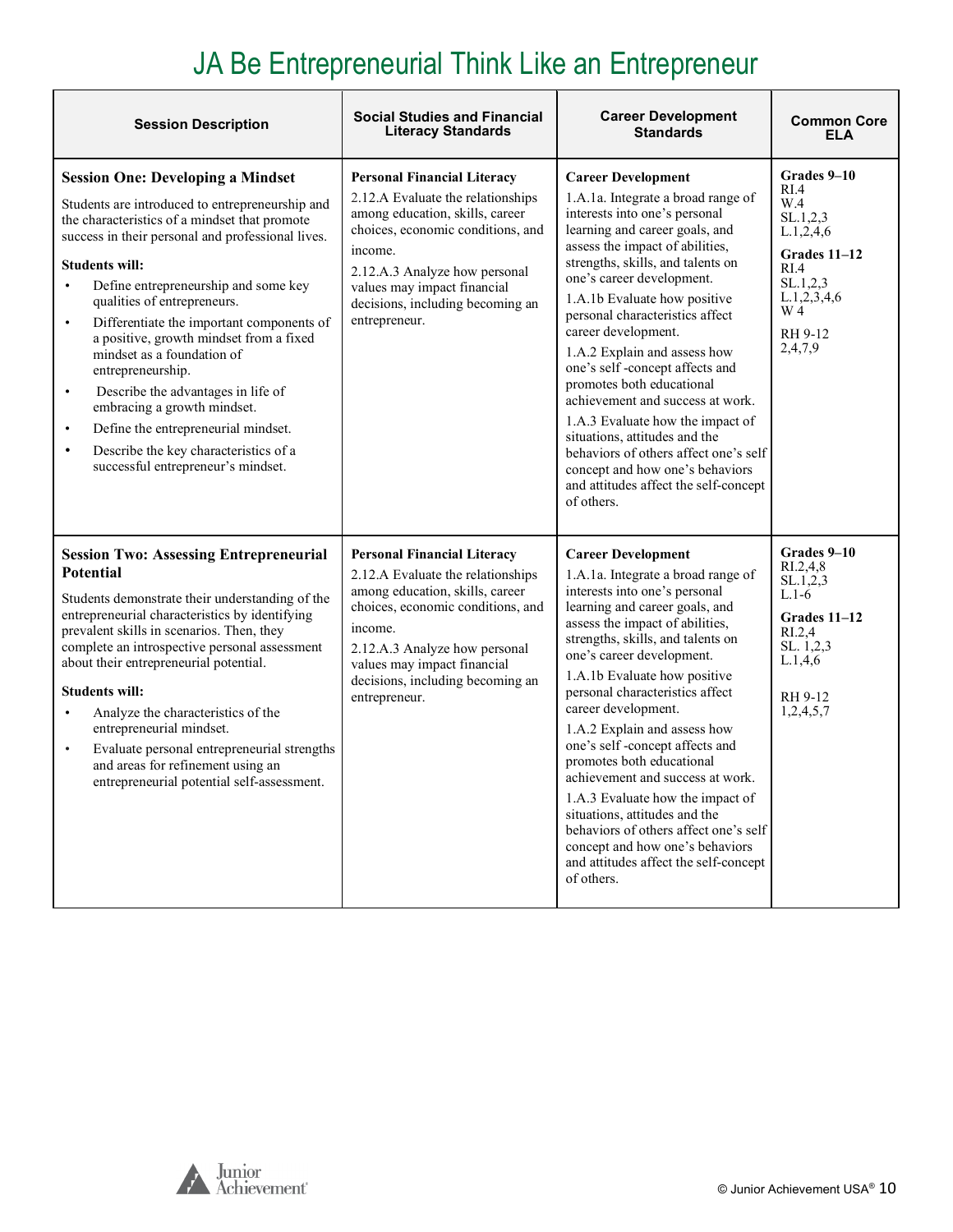## JA Be Entrepreneurial Think Like an Entrepreneur

| <b>Session Description</b>                                                                                                                                                                                                                                                                                                                                                                                                                                       | <b>Social Studies and Financial</b>                                                                                                                                                                                                                                                                                                                                                                          | <b>Career Development</b>                                                                                                                                                                                                                                                                                                                                                                                                                                                                                                                                                                            | <b>Common Core</b>                                                                                                                                                                              |
|------------------------------------------------------------------------------------------------------------------------------------------------------------------------------------------------------------------------------------------------------------------------------------------------------------------------------------------------------------------------------------------------------------------------------------------------------------------|--------------------------------------------------------------------------------------------------------------------------------------------------------------------------------------------------------------------------------------------------------------------------------------------------------------------------------------------------------------------------------------------------------------|------------------------------------------------------------------------------------------------------------------------------------------------------------------------------------------------------------------------------------------------------------------------------------------------------------------------------------------------------------------------------------------------------------------------------------------------------------------------------------------------------------------------------------------------------------------------------------------------------|-------------------------------------------------------------------------------------------------------------------------------------------------------------------------------------------------|
|                                                                                                                                                                                                                                                                                                                                                                                                                                                                  | <b>Literacy Standards</b>                                                                                                                                                                                                                                                                                                                                                                                    | <b>Standards</b>                                                                                                                                                                                                                                                                                                                                                                                                                                                                                                                                                                                     | <b>ELA</b>                                                                                                                                                                                      |
| <b>Session Three: Creating an</b><br><b>Entrepreneurial Action Plan (Optional,</b><br>Self-Guided)<br>Students craft a personal action plan to start<br>thinking like an entrepreneur in their daily life<br>and career aspirations.<br><b>Students will:</b><br>Evaluate the results of the entrepreneurial<br>mindset self-assessment.<br>Develop a personal action plan that<br>includes goal setting to strengthen aspects<br>of an entrepreneurial mindset. | <b>Personal Financial Literacy</b><br>6.12.C Evaluate the purposes,<br>strategies, and effects of various<br>business practices, including sales<br>techniques.<br>2.12.A Evaluate the relationships<br>among education, skills, career<br>choices, economic conditions, and<br>income.<br>2.12.A.3 Analyze how personal<br>values may impact financial<br>decisions, including becoming an<br>entrepreneur. | <b>Career Development</b><br>2.C.1 Evaluate and identify<br>relevant career information<br>resources to use in selecting and<br>planning for a career cluster and<br>career pathway. (i.e. economic,<br>labor market, and employer-<br>specific).<br>2.C.2 Demonstrate openness to and<br>consider career cluster and options<br>that one might view as<br>nontraditional (i.e. relative to one's<br>gender, race, culture, or ability.)<br>2.C.3 Evaluate career assessment<br>results to identify a career cluster<br>and pathway, smaller learning<br>community, and to develop a career<br>plan. | Grades 9-10<br>R <sub>L.2,4</sub><br>W.2,4,7<br>$SL.1-6$<br>$L.1-6$<br>Grades 11-12<br>R <sub>L.2,4</sub><br>$SL.1-6$<br>$L.1-6$<br>W. 2,4,7<br><b>RH</b><br>1,2,4,5,7,8,9<br>WhST<br>1,4,6,7,9 |

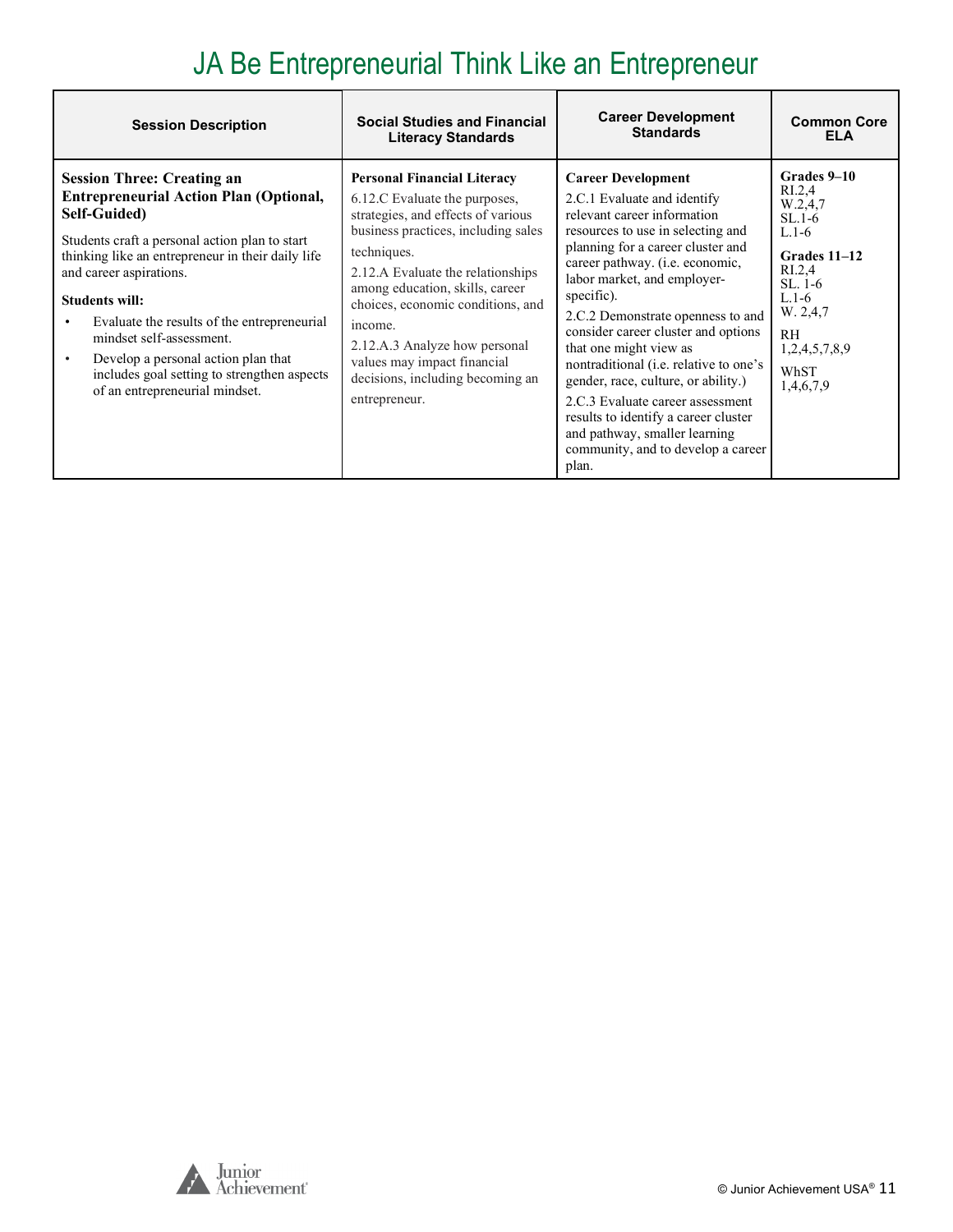# JA Be Entrepreneurial Rapid Business Planning

| <b>Session Description</b>                                                                                                                                                                                                                                                                                                                                                                                                                                                                                                                                                                                                                                                    | <b>Social Studies and</b><br><b>Financial Literacy</b><br><b>Standards</b>                                                                                                                                                                                                                                                                        | <b>Career Development</b><br><b>Standards</b>                                                                                                                                                                                                                                        | <b>Common Core ELA</b>                                                                                                                                                           |
|-------------------------------------------------------------------------------------------------------------------------------------------------------------------------------------------------------------------------------------------------------------------------------------------------------------------------------------------------------------------------------------------------------------------------------------------------------------------------------------------------------------------------------------------------------------------------------------------------------------------------------------------------------------------------------|---------------------------------------------------------------------------------------------------------------------------------------------------------------------------------------------------------------------------------------------------------------------------------------------------------------------------------------------------|--------------------------------------------------------------------------------------------------------------------------------------------------------------------------------------------------------------------------------------------------------------------------------------|----------------------------------------------------------------------------------------------------------------------------------------------------------------------------------|
| <b>Planning with the Customer in Mind</b><br>Students are introduced to lean business planning<br>and focus on the customer-focused segments of the<br>Lean Canvas. They identify customer segments, the<br>problem to be solved, and the intended solution.<br><b>Students will:</b><br>Identify the purpose of a business plan.<br>Describe the key elements of the lean business<br>plan model.<br>State the problem to be solved in the Lean<br>Canvas as a customer-centered problem<br>statement.<br>Identify the customers in the target audience<br>for the proposed product or service.<br>Identify the solution that answers the problem<br>$\bullet$<br>statement. | <b>Personal Financial Literacy</b><br>6.12.C Evaluate the purposes,<br>strategies, and effects of various<br>business practices, including<br>sales techniques.<br>6.12.C.2 Explain the<br>consequences of business<br>practices to individuals,<br>families, and society.<br>6.12.C.3 Analyze the<br>characteristics of an informed<br>consumer. | <b>Career Development</b><br>2.D.1 Explore and evaluate<br>information relevant to making<br>a decision.<br>2.D.2 Explain how one's career<br>decision-making reflects<br>personal priorities.<br>2.D.4 Explain how decision-<br>making may involve<br>compromise and cite examples. | Grades 9-10<br>$R_{1.2,4,8}$<br>W.4<br>SL.1, 2, 3, 4<br>L. $1, 2, 3, 4, 6$<br>Grades 11-12<br>RI.2.4.8<br>SL. 1,2,3,4<br>L. $1, 2, 3, 4, 6$<br>RH 9-12<br>$1-9$<br>WhST<br>4.6.9 |
| <b>Summarizing the Customer Elements</b><br>Students learn about customer communication<br>channels and the most effective practices for<br>reaching their customers. Then, they practice<br>completing the customer elements of the lean<br>business plan using an original or supplied idea.<br><b>Students will:</b><br>Define channels as they relate to business<br>planning<br>Differentiate uses of each channel based on<br>situations/context<br>Practice the lean business planning process by<br>$\bullet$<br>applying information to the Problem,<br>Customer Segments, Solution, and Channels<br>sections of the Lean Canvas.                                    | <b>Personal Financial Literacy</b><br>6.12.C Evaluate the purposes,<br>strategies, and effects of various<br>business practices, including<br>sales techniques.<br>6.12.C.2 Explain the<br>consequences of business<br>practices to individuals,<br>families, and society.<br>6.12.C.3 Analyze the<br>characteristics of an informed<br>consumer. | <b>Career Development</b><br>2.D.1 Explore and evaluate<br>information relevant to making<br>a decision.<br>2.D.2 Explain how one's career<br>decision-making reflects<br>personal priorities.<br>2.D.4 Explain how decision-<br>making may involve<br>compromise and cite examples. | Grades 9-10<br>RI. 2,4<br>W.4<br>SL. 1,2,3,4,6<br>L. 1,2,3,4,6<br>$Grades$ 11-12<br>RI.2.4<br>SL. 1,2,3,4,6<br>L. 1,2,3,4,6<br>W 4<br>RH 9-12<br>$1-9$<br>WhST<br>4.6.9          |

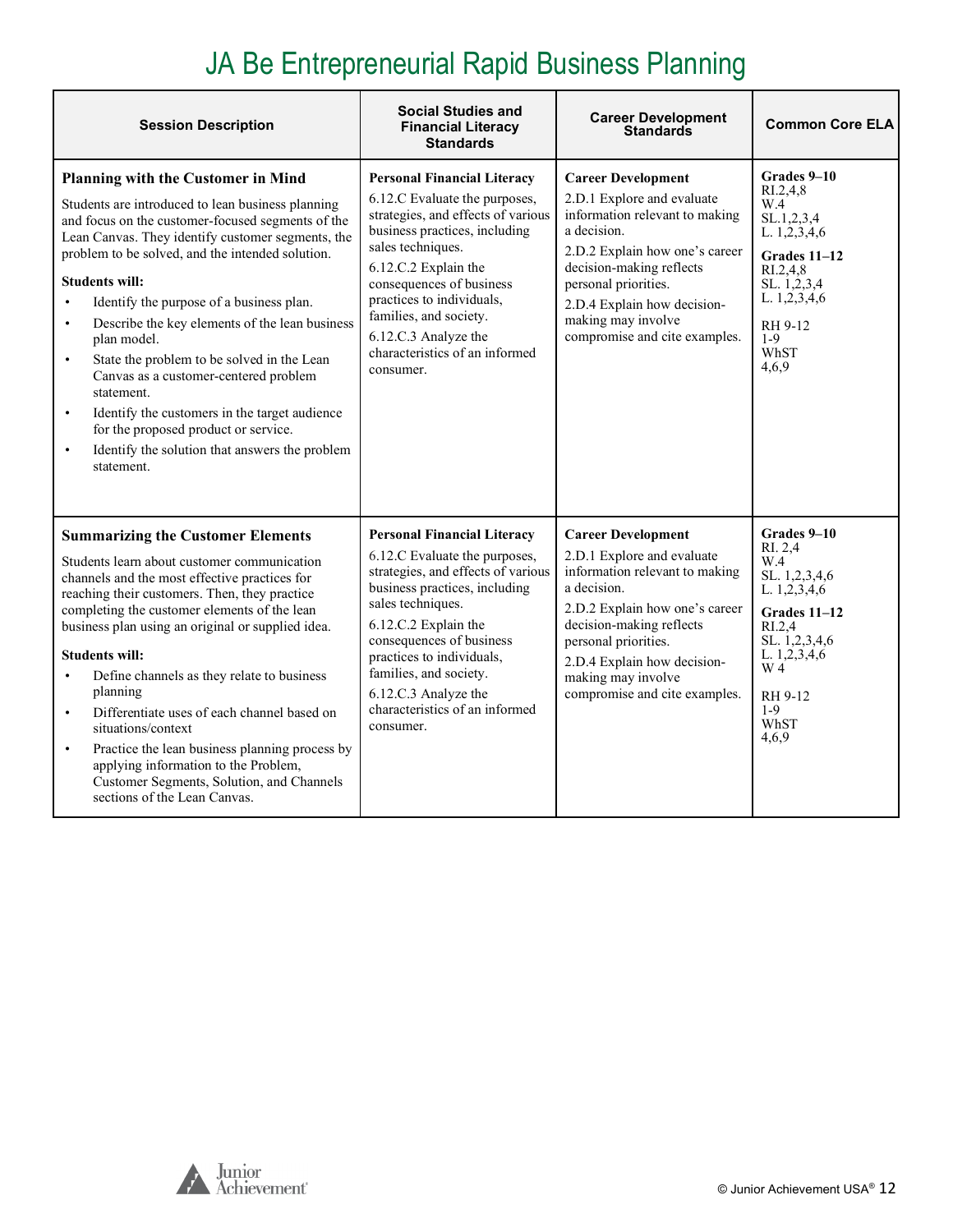# JA Be Entrepreneurial Rapid Business Planning

| <b>Session Description</b>                                                                                                                                                                                                                                                                                                                                                                                                                                                                                                                                                                                                                                                                                                                                                                                                                                                                                                            | <b>Social Studies and</b><br><b>Financial Literacy</b><br><b>Standards</b>                                                                                                                                                                                                                                                                                                                                                                                                                                                                                                                                                                                                                                                                                                                        | <b>Career Development</b><br><b>Standards</b>                                                                                                                                                                                                                                 | <b>Common Core</b><br>ELA                                                                                                                                            |
|---------------------------------------------------------------------------------------------------------------------------------------------------------------------------------------------------------------------------------------------------------------------------------------------------------------------------------------------------------------------------------------------------------------------------------------------------------------------------------------------------------------------------------------------------------------------------------------------------------------------------------------------------------------------------------------------------------------------------------------------------------------------------------------------------------------------------------------------------------------------------------------------------------------------------------------|---------------------------------------------------------------------------------------------------------------------------------------------------------------------------------------------------------------------------------------------------------------------------------------------------------------------------------------------------------------------------------------------------------------------------------------------------------------------------------------------------------------------------------------------------------------------------------------------------------------------------------------------------------------------------------------------------------------------------------------------------------------------------------------------------|-------------------------------------------------------------------------------------------------------------------------------------------------------------------------------------------------------------------------------------------------------------------------------|----------------------------------------------------------------------------------------------------------------------------------------------------------------------|
| <b>Formulating the Finances:</b><br>Students focus on financial elements of the Lean<br>Canvas, including cost structure, pricing, and<br>revenue streams. Then, they identify what metrics<br>are key to gauge the performance and health of the<br>venture.<br><b>Students will:</b><br>Identify the cost structure for a<br>product/service by listing associated fixed and<br>variable costs.<br>Determine the appropriate price for a<br>product/service given data about the<br>associated costs, breakeven point, and desired<br>profitability. Recognize the revenue streams<br>that will generate profitability for a product or<br>service.<br>Explain how key metrics help determine the<br>$\bullet$<br>success of a product/service and impact the<br>business decisions made about it. Explain<br>how key metrics help determine the success of<br>a product/service and impact the business<br>decisions made about it | <b>Personal Financial Literacy</b><br>1.12.A Evaluate the financial<br>choices that are made based on<br>available resources, needs, and<br>wants for goods and services.<br>1.12.A.1 Explain how scarcity<br>and opportunity cost affect<br>decision-making.<br>1.12.A.3 Apply the decision-<br>making process to an<br>unforeseen situation.<br>1.12.A.4 Explain the concept of<br>financial obligations, such as a<br>promissory note, cell phone<br>contract or college loan.<br>1.12.D Compare different types<br>of markets.<br>1.12.D.1 Determine different<br>types of retail markets, and<br>analyze the goods and services<br>they offer.<br>1.12.D.2 Examine external<br>factors that affect a market such<br>as inflation, and determine the<br>most appropriate time to<br>purchase. | <b>Career Development</b><br>5.A.3 Demonstrate proficiency<br>in transferable skills that<br>advance or change career<br>clusters (financial management<br>and accounting, legal services,<br>regulatory compliance, risk<br>management, government<br>relations, marketing). | Grades 9-10<br>RI.4.8<br>W.4<br>SL.1,2,3,4<br>L.1, 2, 3, 4, 6<br>Grades 11-12<br>RI.4<br>SL. 1,2,3,4<br>L.1, 2, 3, 4, 6<br>W. 4<br>RH 9-12<br>4,7,9<br>WhST4         |
| <b>Conveying the Business's Value:</b><br>Students identify the business's unique value and<br>competitive advantage to convey its "edge." Then,<br>they practice writing compelling unique value<br>proposition (UVP) statements and identifying the<br>business's competitive advantage.<br><b>Students will:</b><br>Describe the process used to convey the<br>unique value proposition of a business idea.<br>Identify what competitive (or unfair)<br>$\bullet$<br>advantage is as it relates to a lean business<br>plan.                                                                                                                                                                                                                                                                                                                                                                                                        | <b>Personal Financial Literacy</b><br>1.12.A.1 Explain how scarcity<br>and opportunity cost affect<br>decision-making.<br>6.12.C Evaluate the purposes,<br>strategies, and effects of various<br>business practices, including<br>sales techniques.                                                                                                                                                                                                                                                                                                                                                                                                                                                                                                                                               | <b>Career Development</b><br>5.A.3 Demonstrate proficiency<br>in transferable skills that<br>advance or change career<br>clusters (financial management<br>and accounting, legal services,<br>regulatory compliance, risk<br>management, government<br>relations, marketing). | Grades 9-10<br>RI. 4.8<br>W.4<br>SL. 1,2,3,4,6<br>L. 1,2,3,4,6<br>Grades 11-12<br>RI.4<br>SL. 1,2,3,4,6<br>L. $1, 2, 3, 4, 6$<br>W 4<br>RH 9-12<br>2,4,5,7,9WhST 4,6 |

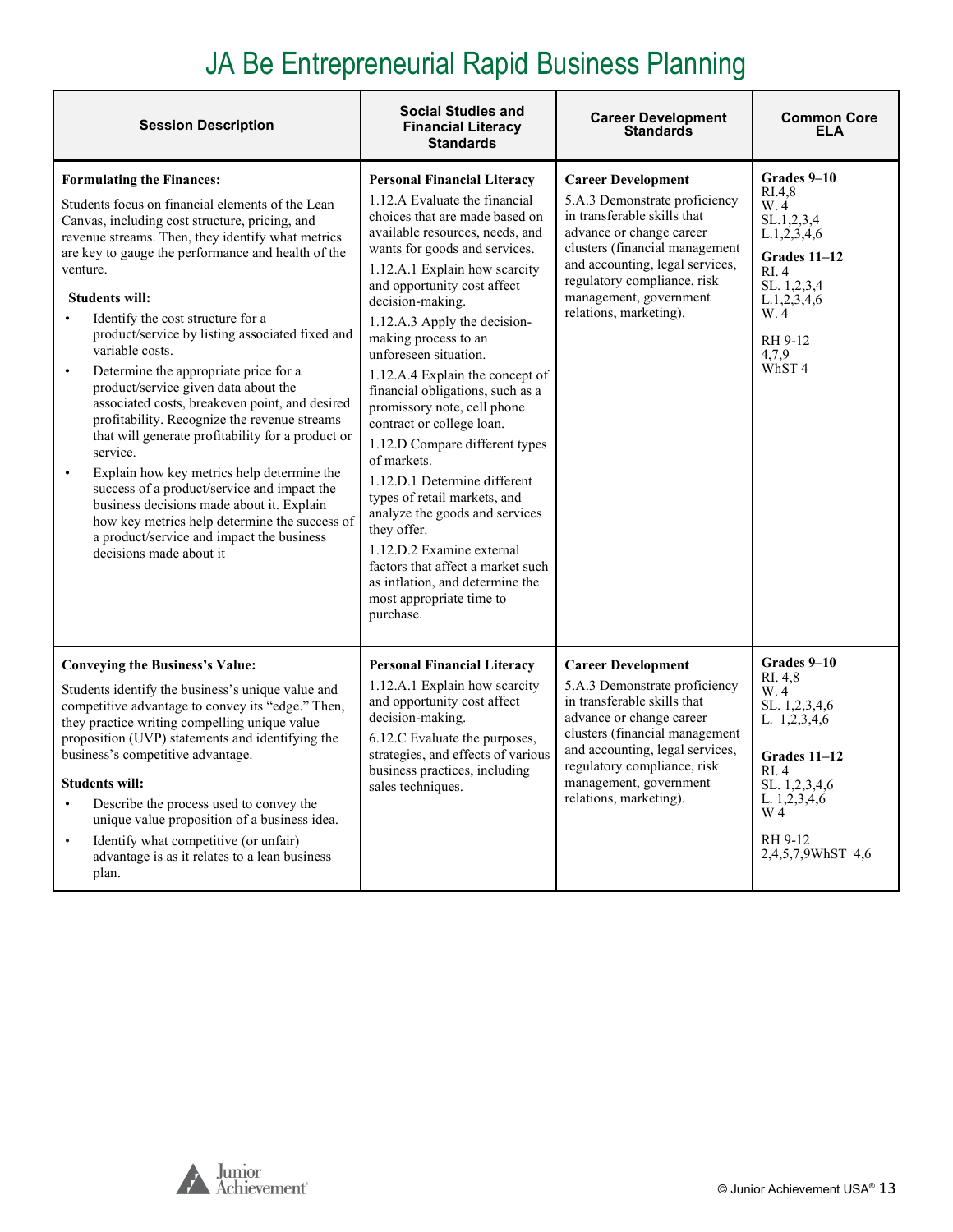# JA Be Entrepreneurial Rapid Business Planning

| <b>Session Description</b>                                                                                                                                                                                                                                                                                                                                                                                                                                                                                                                                                                                                                                                                                 | <b>Social Studies and Financial</b><br><b>Literacy Standards</b>                                                                                                | <b>Career Development</b><br><b>Standards</b>                                                                                                                                                                                                                                    | <b>Common Core</b><br><b>FLA</b>                                                                                                                                      |
|------------------------------------------------------------------------------------------------------------------------------------------------------------------------------------------------------------------------------------------------------------------------------------------------------------------------------------------------------------------------------------------------------------------------------------------------------------------------------------------------------------------------------------------------------------------------------------------------------------------------------------------------------------------------------------------------------------|-----------------------------------------------------------------------------------------------------------------------------------------------------------------|----------------------------------------------------------------------------------------------------------------------------------------------------------------------------------------------------------------------------------------------------------------------------------|-----------------------------------------------------------------------------------------------------------------------------------------------------------------------|
| <b>Completing and Testing the Lean</b><br><b>Business Plan</b><br>Students practice completing the marketing and<br>financial elements of the lean business plan<br>using an original or supplied idea. Then, they<br>review the importance of testing the business<br>plan for ongoing refinement.<br><b>Students will:</b><br>Practice the lean business planning process<br>$\bullet$<br>by applying information to the Cost<br>Structure, Revenue Streams, Key Metrics,<br>Unique Value Proposition, and<br>Competitive (Unfair) Advantage sections<br>of the Lean Canvas<br>Describe the importance of testing and<br>$\bullet$<br>validating the assumptions and ideas that<br>frame a business plan | <b>Personal Financial Literacy</b><br>6.12.C Evaluate the purposes,<br>strategies, and effects of various<br>business practices, including sales<br>techniques. | <b>Career Development</b><br>5.A.3 Demonstrate proficiency<br>in transferable skills that<br>advance or change career<br>clusters (financial<br>management and accounting,<br>legal services, regulatory<br>compliance, risk management,<br>government relations,<br>marketing). | Grades 9–10<br>RIA<br>W. 2,4<br>SL.1,2,4<br>L. $1, 2, 3, 4, 6$<br>Grades 11-12<br>RI.4<br>SL.1,2,4,6<br>L. $1, 2, 3, 4, 6$<br>W 2,4<br>RH 9-12<br>4,5,9               |
| <b>Developing a Lean Business Plan</b><br>(Optional, Self-Guided)<br>Students construct a lean business plan with an<br>original idea using the Lean Canvas to<br>demonstrate comprehension and execution of<br>business planning.<br><b>Students will:</b><br>Produce a lean business plan in the Lean<br>$\bullet$<br>Canvas template using the identified<br>problem or a startup business idea                                                                                                                                                                                                                                                                                                         | <b>Personal Financial Literacy</b><br>6.12.C Evaluate the purposes,<br>strategies, and effects of various<br>business practices, including sales<br>techniques. | <b>Career Development</b><br>5.A.3 Demonstrate proficiency<br>in transferable skills that<br>advance or change career<br>clusters (financial<br>management and accounting,<br>legal services, regulatory<br>compliance, risk management,<br>government relations,<br>marketing). | Grades 9–10<br>RI.4<br>W. 2,4,7<br>SL.2,4,6<br>L. $1, 2, 3, 4, 6$<br>Grades 11-12<br>RI.4<br>SL.1.4<br>L. 1,2,3,4,6<br>W 2,4,7<br>RH 9-12<br>1,2,4,5<br>WhST<br>1.4.6 |

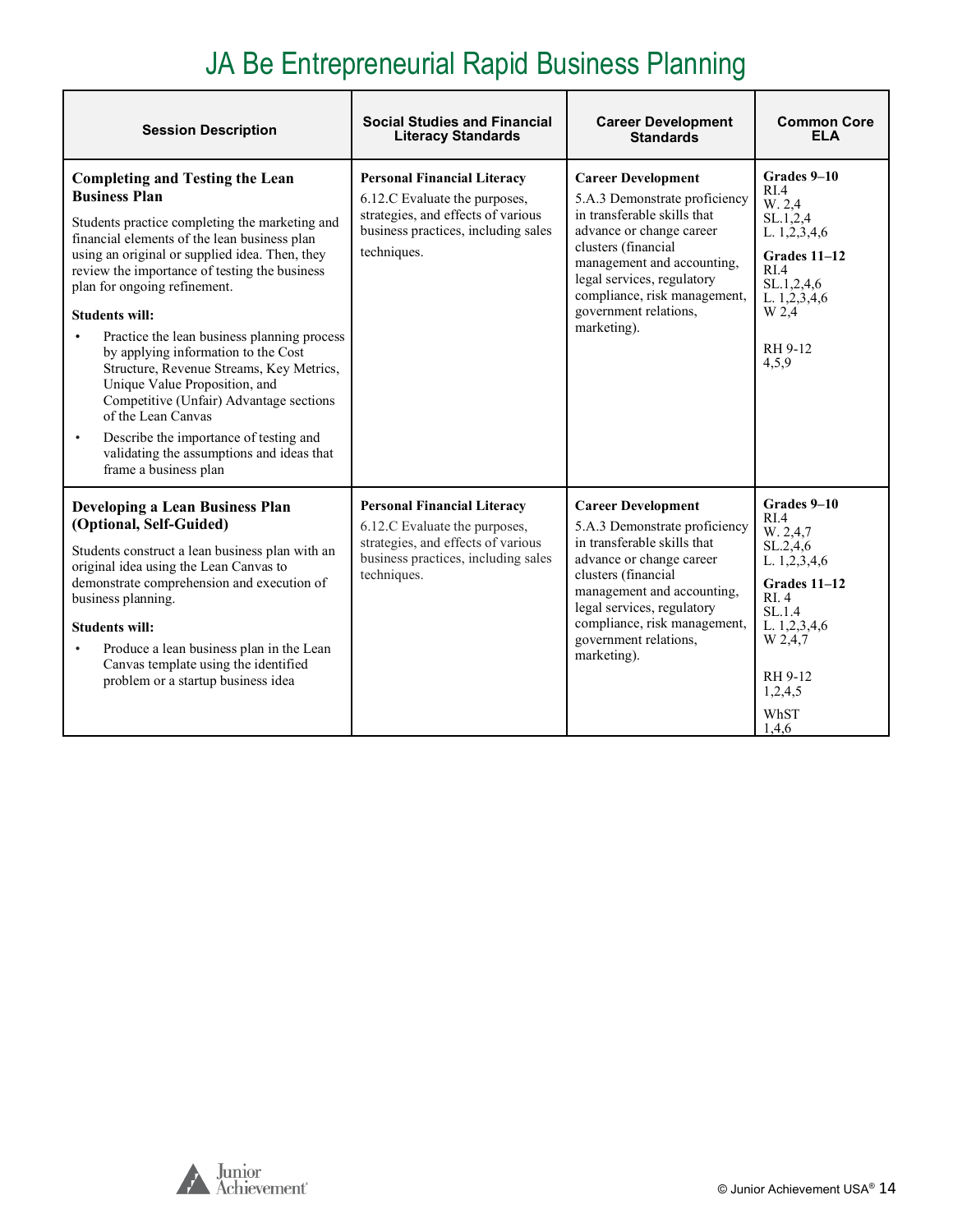# JA Career Exploration Fair High School

<span id="page-14-0"></span>

| <b>Session Description</b>                                                                                                                                                                                                                                                                                                                                                                                                                                                                                                                                                               | <b>Social Studies and</b><br><b>Financial Literacy</b><br><b>Standards</b>                                                                                                                                                                                                                                                                                                                                                                                                                                                                                                                                                                                                                                             | <b>Career Development</b><br><b>Standards</b>                                                                                                                                                                                                                                                                                                                                                                                                                                                                                                                                                                                                                                                                                                                        | <b>Common Core</b><br><b>ELA</b>                                                                                                                                                                                                                                                                      |
|------------------------------------------------------------------------------------------------------------------------------------------------------------------------------------------------------------------------------------------------------------------------------------------------------------------------------------------------------------------------------------------------------------------------------------------------------------------------------------------------------------------------------------------------------------------------------------------|------------------------------------------------------------------------------------------------------------------------------------------------------------------------------------------------------------------------------------------------------------------------------------------------------------------------------------------------------------------------------------------------------------------------------------------------------------------------------------------------------------------------------------------------------------------------------------------------------------------------------------------------------------------------------------------------------------------------|----------------------------------------------------------------------------------------------------------------------------------------------------------------------------------------------------------------------------------------------------------------------------------------------------------------------------------------------------------------------------------------------------------------------------------------------------------------------------------------------------------------------------------------------------------------------------------------------------------------------------------------------------------------------------------------------------------------------------------------------------------------------|-------------------------------------------------------------------------------------------------------------------------------------------------------------------------------------------------------------------------------------------------------------------------------------------------------|
| <b>Session One: Before the Fair</b><br>In the pre-fair session, students will assess their<br>abilities, interests, work preferences, and values<br>in preparation for the JA Career Exploration Fair.<br><b>Students will:</b><br>Define careers<br>Differentiate among abilities, interests, work<br>$\bullet$<br>preferences, and values<br>Identify their personal characteristics<br>$\bullet$                                                                                                                                                                                      | <b>Personal Financial Literacy</b><br>2.12.A Evaluate the<br>relationships among education,<br>skills, career choices, economic<br>conditions, and income.<br>2.12.A.1 Evaluate how interests.<br>skills, career choices, and<br>economic conditions affect<br>education choices.<br>2.12.A.2 Evaluate how<br>education choices affect income<br>as well as the return on<br>investment.<br>2.12.A.3 Analyze how personal<br>values may impact financial<br>decisions, including becoming<br>an entrepreneur.<br>2.12.A.4 Analyze the benefits<br>and trade-offs of a variety of<br>careers including personal<br>satisfaction.<br>2.12.A.5 Analyze the<br>relationship of career choice and<br>personal satisfaction. | <b>Career Development</b><br>2.B.1a Assess past, present, and<br>future informal and formal<br>learning experiences that<br>connect to one's life goals.<br>2.B.1b Analyze the connections<br>between one's educational<br>achievement and personal and<br>career goals and adjust behavior<br>in a way that integrates the<br>strong connections.<br>2.B.2a Prioritize educational<br>achievement areas needing<br>improvement and develop a plan<br>to obtain proficiency and one's<br>personal and career goals.                                                                                                                                                                                                                                                  | <b>Reading for</b><br><b>Informational Text</b><br>RI4<br>RI <sub>7</sub><br><b>Speaking and Listening</b><br>SL <sub>1</sub><br>SL <sub>2</sub><br>Language<br>L <sub>3</sub><br>L <sub>4</sub><br>L6<br><b>Social Studies Literacy</b><br>RH.9-10.3<br>RH.9-10.4.                                   |
| <b>Session Two: Day of the Fair</b><br>During the JA Career Exploration Fair, students<br>engage with volunteers and learn more about<br>different businesses and jobs.<br><b>Students will:</b><br>Relate the impact of personal interests and<br>$\bullet$<br>abilities on career choices<br>Investigate a variety of careers and the<br>$\bullet$<br>skills, educational preparation, training, and<br>personal qualities needed for those careers<br>Examine how school skills apply to career<br>paths<br>Explain the importance of staying in school<br>and graduating high school | <b>Personal Financial Literacy</b><br>2.12.A Evaluate the<br>relationships among education,<br>skills, career choices, economic<br>conditions, and income.<br>2.12.A.1 Evaluate how interests,<br>skills, career choices, and<br>economic conditions affect<br>education choices.<br>2.12.A.2 Evaluate how<br>education choices affect income<br>as well as the return on<br>investment.<br>2.12.A.3 Analyze how personal<br>values may impact financial<br>decisions, including becoming<br>an entrepreneur.<br>2.12.A.4 Analyze the benefits<br>and trade-offs of a variety of<br>careers including personal<br>satisfaction.<br>2.12.A.5 Analyze the<br>relationship of career choice and<br>personal satisfaction. | <b>Career Development</b><br>2.B.1a Assess past, present, and<br>future informal and formal<br>learning experiences that<br>connect to one's life goals.<br>2.B.1b Analyze the connections<br>between one's educational<br>achievement and personal and<br>career goals and adjust behavior<br>in a way that integrates the<br>strong connections.<br>2.C.1 Evaluate and identify<br>relevant career information<br>resources to use in selecting and<br>planning for a career cluster and<br>career pathway. (i.e. economic,<br>labor market, and employer-<br>specific).<br>2.C.2 Demonstrate openness to<br>and consider career cluster and<br>options that one might view as<br>nontraditional (i.e. relative to<br>one's gender, race, culture, or<br>ability.) | <b>Reading for</b><br><b>Informational Text</b><br>RI <sub>4</sub><br>RI <sub>7</sub><br><b>Speaking and Listening</b><br>SL <sub>1</sub><br>SL <sub>2</sub><br>Writing<br>W 4<br>W 7<br>Language<br>L <sub>3</sub><br>L <sub>4</sub><br>L6<br><b>Social Studies Literacy</b><br>RH.6-8.3<br>RH.6-8.4 |

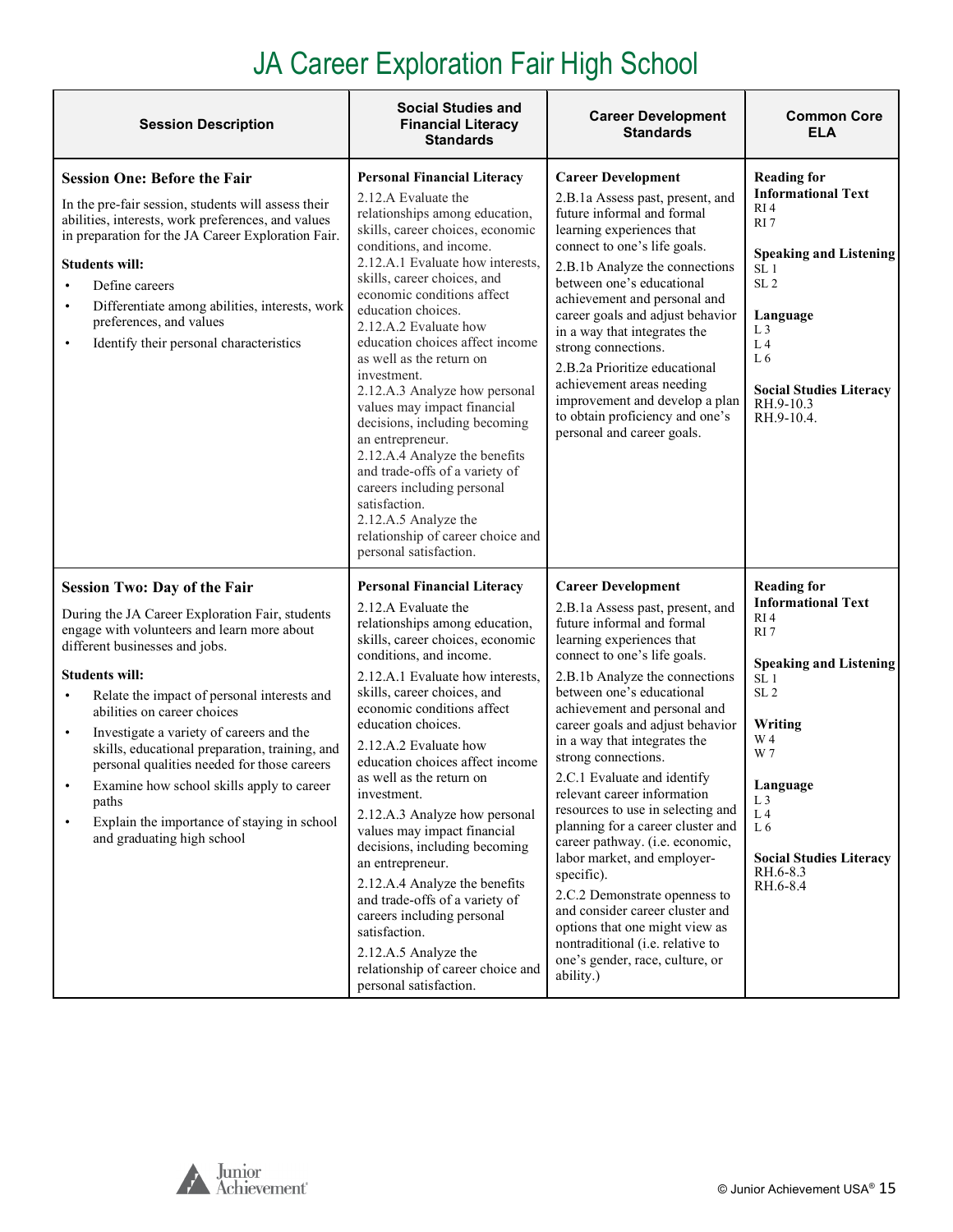# JA Career Exploration Fair High School

| <b>Session Description</b>                                                                                                                                                                                                             | <b>Social Studies and</b><br><b>Financial Literacy</b><br><b>Standards</b>                                                                                                                                                                                                                                                                                                                                                                                                                                                                                                                                                                                                                                             | <b>Career Development</b><br><b>Standards</b>                                                                                                                                                                                                                                                                                                                                                                                                                                                                                                                                                                                                                                                                                                                                                                                                                                                                                                                                                                                                                                                     | <b>Common Core ELA</b>                                                                                                                                                                                                                                                    |
|----------------------------------------------------------------------------------------------------------------------------------------------------------------------------------------------------------------------------------------|------------------------------------------------------------------------------------------------------------------------------------------------------------------------------------------------------------------------------------------------------------------------------------------------------------------------------------------------------------------------------------------------------------------------------------------------------------------------------------------------------------------------------------------------------------------------------------------------------------------------------------------------------------------------------------------------------------------------|---------------------------------------------------------------------------------------------------------------------------------------------------------------------------------------------------------------------------------------------------------------------------------------------------------------------------------------------------------------------------------------------------------------------------------------------------------------------------------------------------------------------------------------------------------------------------------------------------------------------------------------------------------------------------------------------------------------------------------------------------------------------------------------------------------------------------------------------------------------------------------------------------------------------------------------------------------------------------------------------------------------------------------------------------------------------------------------------------|---------------------------------------------------------------------------------------------------------------------------------------------------------------------------------------------------------------------------------------------------------------------------|
| <b>Session Three: After the Fair</b><br>In the post-fair session, students will reflect on<br>their JA Career Exploration Fair experiences.<br><b>Students will:</b><br>Identify a future career goal<br>Create a personal action plan | <b>Personal Financial Literacy</b><br>2.12.A Evaluate the<br>relationships among education,<br>skills, career choices, economic<br>conditions, and income.<br>2.12.A.1 Evaluate how interests.<br>skills, career choices, and<br>economic conditions affect<br>education choices.<br>2.12.A.2 Evaluate how<br>education choices affect income<br>as well as the return on<br>investment.<br>2.12.A.3 Analyze how personal<br>values may impact financial<br>decisions, including becoming<br>an entrepreneur.<br>2.12.A.4 Analyze the benefits<br>and trade-offs of a variety of<br>careers including personal<br>satisfaction.<br>2.12.A.5 Analyze the<br>relationship of career choice and<br>personal satisfaction. | <b>Career Development</b><br>2.B.1a Assess past, present, and<br>future informal and formal<br>learning experiences that<br>connect to one's life goals.<br>2.B.1b Analyze the connections<br>between one's educational<br>achievement and personal and<br>career goals and adjust behavior<br>in a way that integrates the<br>strong connections.<br>2.B.2a Prioritize educational<br>achievement areas needing<br>improvement and develop a plan<br>to obtain proficiency and one's<br>personal and career goals.<br>2.C.1 Evaluate and identify<br>relevant career information<br>resources to use in selecting and<br>planning for a career cluster and<br>career pathway. (i.e. economic,<br>labor market, and employer-<br>specific).<br>2.C.2 Demonstrate openness to<br>and consider career cluster and<br>options that one might view as<br>nontraditional (i.e. relative to<br>one's gender, race, culture, or<br>ability.)<br>2.C.3 Evaluate career<br>assessment results to identify a<br>career cluster and pathway,<br>smaller learning community,<br>and to develop a career plan. | <b>Reading for</b><br><b>Informational Text</b><br>R12<br>RI <sub>4</sub><br>RI <sub>5</sub><br>RI <sub>7</sub><br><b>Speaking and Listening</b><br>SL <sub>1</sub><br>SL <sub>2</sub><br>Writing<br>W 4<br>W 7<br><b>Social Studies Literacy</b><br>RH.6-8.3<br>RH.6-8.4 |

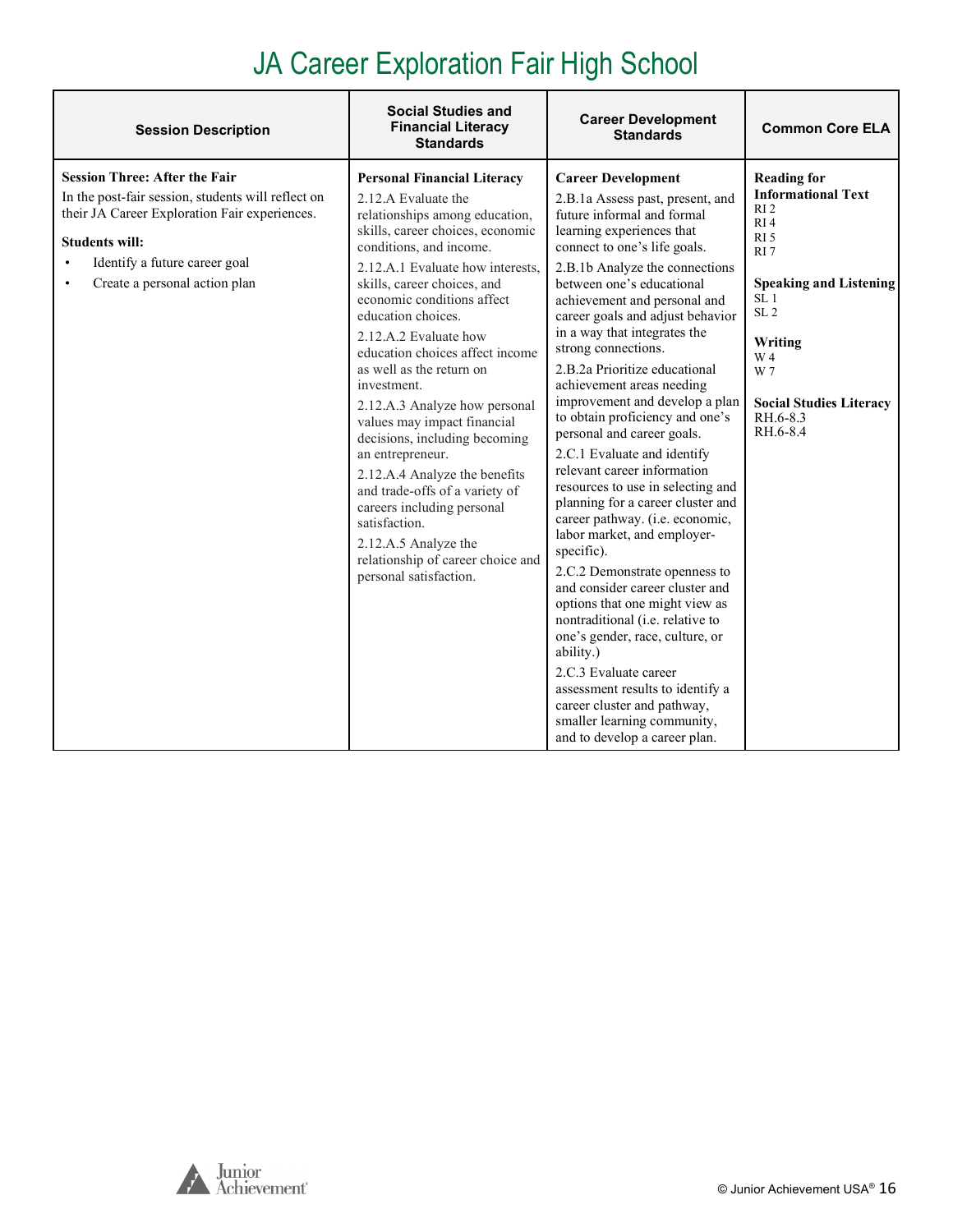# JA Career Speaker Series

| <b>Session Descriptions</b>                                                                                                                                                                                                                                                                                                                 | <b>Social Studies and Financial</b><br><b>Literacy Standards</b>                                                                                                                                                                                                                                                                                                                                                                                                                                                                                                                                                                                                                                              | <b>Career Development</b><br><b>Standards</b>                                                                                                                                                                                                                                                           | <b>Common Core</b><br><b>ELA</b>                                                                                                                                                                                                                                                   |
|---------------------------------------------------------------------------------------------------------------------------------------------------------------------------------------------------------------------------------------------------------------------------------------------------------------------------------------------|---------------------------------------------------------------------------------------------------------------------------------------------------------------------------------------------------------------------------------------------------------------------------------------------------------------------------------------------------------------------------------------------------------------------------------------------------------------------------------------------------------------------------------------------------------------------------------------------------------------------------------------------------------------------------------------------------------------|---------------------------------------------------------------------------------------------------------------------------------------------------------------------------------------------------------------------------------------------------------------------------------------------------------|------------------------------------------------------------------------------------------------------------------------------------------------------------------------------------------------------------------------------------------------------------------------------------|
| <b>Session One: Before the Event</b><br>Students research the visiting<br>career speaker and his or her<br>company, and prepare questions<br>for the speaker event.<br><b>Students will:</b><br>Identify skills and interests.<br>$\bullet$<br>Recognize Career Clusters<br>$\bullet$<br>Recall future high-demand occupations<br>$\bullet$ | <b>Personal Financial Literacy</b><br>2.12.A Evaluate the relationships<br>among education, skills, career<br>choices, economic conditions, and<br>income.<br>2.12.A.1 Evaluate how interests,<br>skills, career choices, and economic<br>conditions affect education choices.<br>2.12.A.2 Evaluate how education<br>choices affect income as well as the<br>return on investment.<br>2.12.A.3 Analyze how personal<br>values may impact financial<br>decisions, including becoming an<br>entrepreneur.<br>2.12.A.4 Analyze the benefits and<br>trade-offs of a variety of careers<br>including personal satisfaction.<br>2.12.A.5 Analyze the relationship of<br>career choice and personal<br>satisfaction. | <b>Career Development</b><br>3.A.2 Demonstrate the<br>knowledge and skills necessary<br>to transfer effectively from one<br>learning level to the next.<br>3.A.4 Apply cluster content<br>standards to specific work-based<br>learning experiences and one's<br>program sequence (high school<br>plan). | <b>Reading for</b><br><b>Informational</b><br><b>Text</b><br>RI <sub>1</sub><br>RI4<br>RI <sub>7</sub><br><b>Speaking and</b><br><b>Listening</b><br>SL <sub>1</sub><br>SL <sub>2</sub><br>Writing<br>W 4<br>W 7<br>Language<br>L <sub>3</sub><br>L <sub>4</sub><br>L <sub>6</sub> |
| <b>Session Two: During the Event</b><br>Students learn about the guest speaker's job<br>experiences and stories, ask questions, and<br>take notes.<br><b>Students will:</b><br>Practice active listening skills.<br>$\bullet$<br>Equate job responsibilities with skills<br>$\bullet$<br>and interests                                      | <b>Personal Financial Literacy</b><br>2.12.A Evaluate the relationships<br>among education, skills, career<br>choices, economic conditions, and<br>income.<br>2.12.A.1 Evaluate how interests,<br>skills, career choices, and economic<br>conditions affect education choices.<br>2.12.A.2 Evaluate how education<br>choices affect income as well as the<br>return on investment.<br>2.12.A.3 Analyze how personal<br>values may impact financial<br>decisions, including becoming an<br>entrepreneur.<br>2.12.A.4 Analyze the benefits and<br>trade-offs of a variety of careers<br>including personal satisfaction.<br>2.12.A.5 Analyze the relationship of<br>career choice and personal<br>satisfaction  | <b>Career Development</b><br>3.A.2 Demonstrate the<br>knowledge and skills necessary<br>to transfer effectively from one<br>learning level to the next.<br>3.A.3 Design a program<br>sequence for selected career<br>cluster, including postsecondary<br>options.                                       | Speaking and<br>Listening<br>SL <sub>1</sub><br>SL <sub>2</sub><br>Writing<br>W 4<br>W 7<br>Language<br>L <sub>3</sub><br>L <sub>4</sub><br>L <sub>6</sub>                                                                                                                         |



 $\overline{1}$ 

h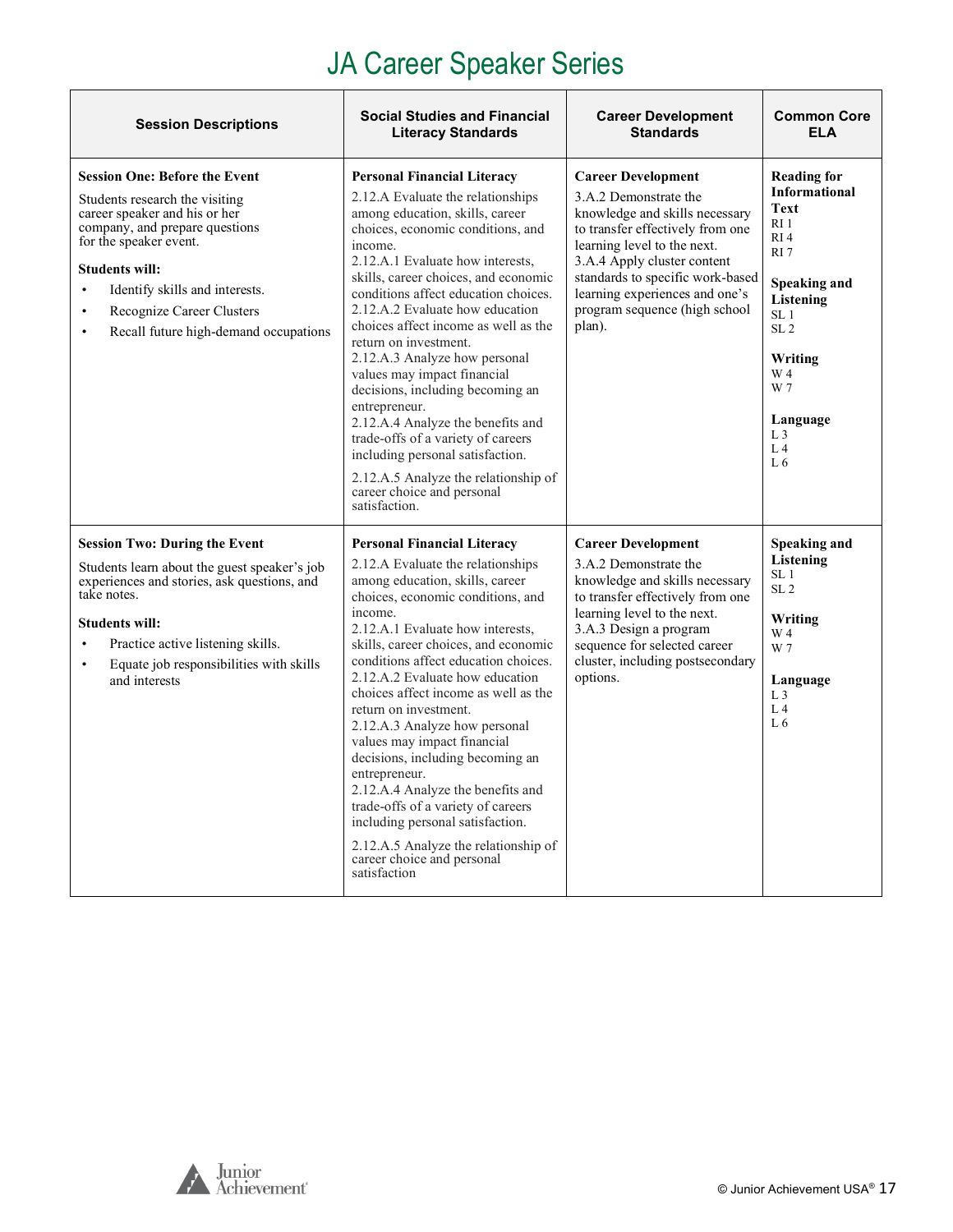# JA Career Speaker Series

| <b>Session Descriptions</b>                                                                                                                                                             | <b>Social Studies and Financial</b>                                                                                                                                                                                                                                                                                                                                                                                                                                      | <b>Career Development</b>                                                                                                                                                                                                                                                                                                                                                                                                                                                                                                                                                                                                             | <b>Common Core</b>                                                                                                                                                |
|-----------------------------------------------------------------------------------------------------------------------------------------------------------------------------------------|--------------------------------------------------------------------------------------------------------------------------------------------------------------------------------------------------------------------------------------------------------------------------------------------------------------------------------------------------------------------------------------------------------------------------------------------------------------------------|---------------------------------------------------------------------------------------------------------------------------------------------------------------------------------------------------------------------------------------------------------------------------------------------------------------------------------------------------------------------------------------------------------------------------------------------------------------------------------------------------------------------------------------------------------------------------------------------------------------------------------------|-------------------------------------------------------------------------------------------------------------------------------------------------------------------|
|                                                                                                                                                                                         | <b>Literacy Standards</b>                                                                                                                                                                                                                                                                                                                                                                                                                                                | <b>Standards</b>                                                                                                                                                                                                                                                                                                                                                                                                                                                                                                                                                                                                                      | <b>ELA</b>                                                                                                                                                        |
| <b>Session Three: After the Event</b><br>Students reflect on what they learned during<br>their preparation and the speaker event.<br><b>Students will:</b><br>Recognize Career Clusters | <b>Personal Financial Literacy</b><br>2.12.A Evaluate the relationships<br>among education, skills, career<br>choices, economic conditions, and<br>income.<br>2.12.A.1 Evaluate how interests,<br>skills, career choices, and economic<br>conditions affect education choices.<br>2.12.A.2 Evaluate how education<br>choices affect income as well as the<br>return on investment.<br>2.12.A.5 Analyze the relationship of<br>career choice and personal<br>satisfaction | <b>Career Development</b><br>2.A.11. Identify, explain, and<br>experience career clusters of<br>interest.<br>2.C.1 1. Evaluate and identify<br>relevant career information<br>resources to use in selecting and<br>planning for a career cluster and<br>career pathway (i.e. economic,<br>labor market, and employer-<br>specific).<br>3.A.4 Apply cluster content<br>standards to specific work-based<br>learning experiences and one's<br>program sequence (high school<br>plan).<br>5.A.1 Demonstrate proficiency<br>in cluster and pathway content<br>standards, related academic<br>content standards and Skills for<br>Success. | Speaking and<br>Listening<br>SL <sub>1</sub><br>SL <sub>2</sub><br>Writing<br>W 2<br>W 4<br>W 7<br>Language<br>L <sub>3</sub><br>L <sub>4</sub><br>L <sub>6</sub> |

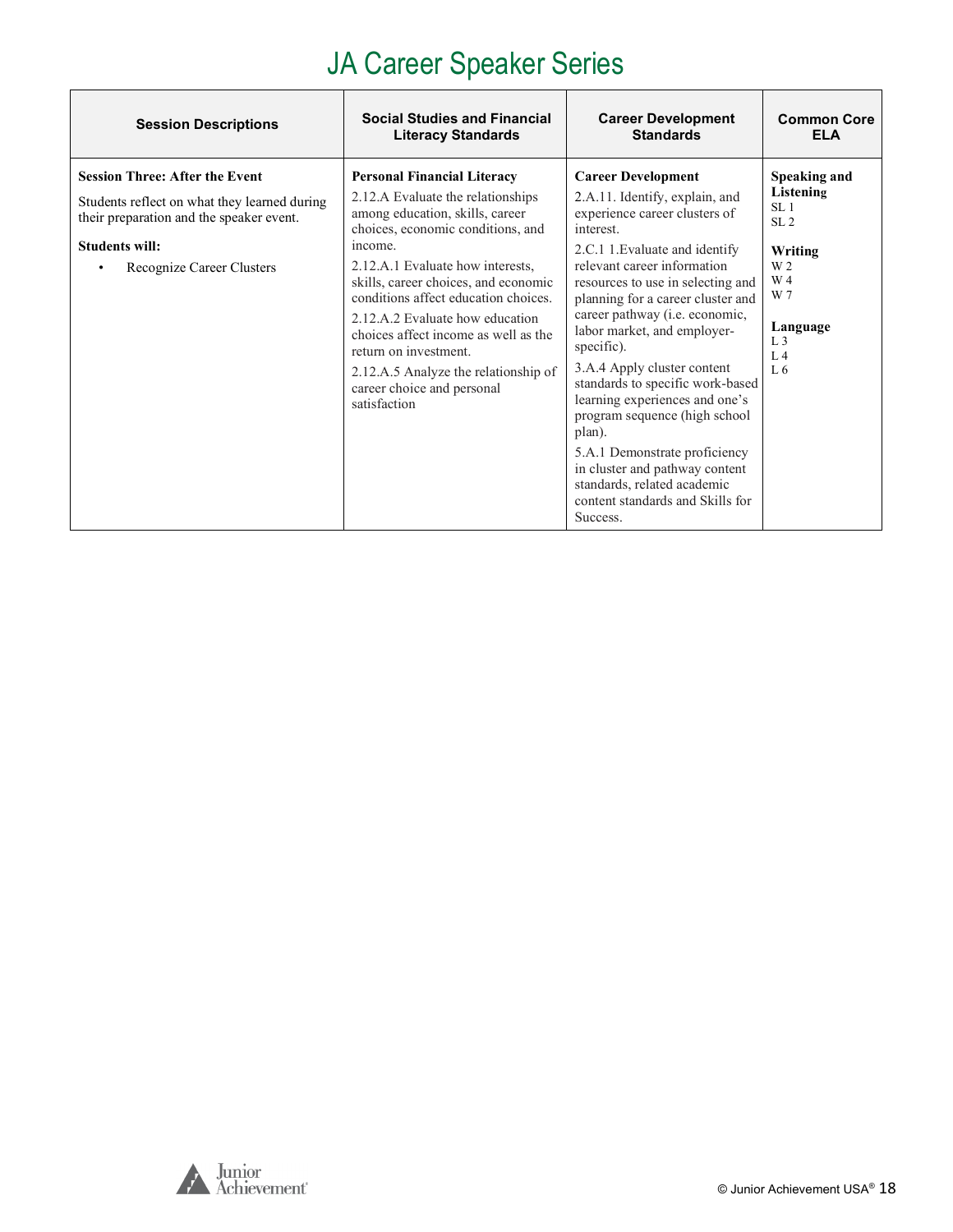<span id="page-18-0"></span>

| <b>Session Descriptions</b>                                                                                                                                                                                                                                                                                                                                                                                                                                                                                                                                                                                                | <b>Social Studies and Financial</b><br><b>Literacy Standards</b>                                                                                                                                                                                                                | <b>Career Development Standards</b>                                                                                                                                                                                                                                                                                                                                                                                                                                                                                                                                     | <b>Common Core</b><br><b>ELA</b>                                                                                 |
|----------------------------------------------------------------------------------------------------------------------------------------------------------------------------------------------------------------------------------------------------------------------------------------------------------------------------------------------------------------------------------------------------------------------------------------------------------------------------------------------------------------------------------------------------------------------------------------------------------------------------|---------------------------------------------------------------------------------------------------------------------------------------------------------------------------------------------------------------------------------------------------------------------------------|-------------------------------------------------------------------------------------------------------------------------------------------------------------------------------------------------------------------------------------------------------------------------------------------------------------------------------------------------------------------------------------------------------------------------------------------------------------------------------------------------------------------------------------------------------------------------|------------------------------------------------------------------------------------------------------------------|
| <b>Session One: Get Hired– Critical</b><br><b>Thinking and Creativity</b><br>Students are introduced to the need to be<br>work ready by developing the 4 C's skills<br>that employers want from people entering<br>the workforce. Students apply critical-<br>thinking skills and creativity to solve<br>problems in real-life work scenarios.<br><b>Students will:</b><br>Use a problem-solving technique to<br>solve personal and professional<br>problems<br>Apply critical-thinking skills to work-<br>$\bullet$<br>based problems<br>Recognize that decisions made in the<br>$\bullet$<br>workplace have consequences | <b>Personal Financial Literacy</b><br>2.12.A Evaluate the relationships<br>among education, skills, career<br>choices, economic conditions, and<br>income.<br>2.12.A.3 Analyze how personal<br>values may impact financial<br>decisions, including becoming an<br>entrepreneur. | <b>Career Development</b><br>5.A.3 Demonstrate proficiency in<br>transferable skills that advance or<br>change career clusters (financial<br>management and accounting, legal<br>services, regulatory compliance,<br>risk management, government<br>relations, marketing).                                                                                                                                                                                                                                                                                              | Grades 9-10<br>RI.9-10.4<br>SL.9-10.1<br>$L.9-10.1$<br>Grades $11-12$<br>RI.11-12.4<br>SL.11-12.1<br>$L.11-12.1$ |
| <b>Session Two: Get Hired-Communication</b><br>and Conflict-Management Skills<br>Students apply communication skills to<br>resolve conflicts in work-based scenarios.<br>They role-play conflicts and conflict<br>management and explore behaviors that<br>inflame conflict and behaviors that lead to<br>resolution.<br><b>Students will:</b><br>Recognize common responses to<br>$\bullet$<br>conflict<br>Apply conflict-management skills to<br>$\bullet$<br>resolve work-based issues                                                                                                                                  | <b>Personal Financial Literacy</b><br>2.12.A Evaluate the relationships<br>among education, skills, career<br>choices, economic conditions, and<br>income.<br>2.12.A.3 Analyze how personal<br>values may impact financial<br>decisions, including becoming an<br>entrepreneur. | <b>Career Development</b><br>5.A.3 Demonstrate proficiency in<br>transferable skills that advance or<br>change career clusters (financial<br>management and accounting, legal<br>services, regulatory compliance,<br>risk management, government<br>relations, marketing).                                                                                                                                                                                                                                                                                              | Grades 9-10<br>RI.9-10.4<br>SL.9-10.1<br>$L.9-10.1$<br>Grades 11–12<br>RI.11-12.4<br>SL.11-12.1<br>$L.11 - 12.1$ |
| <b>Session Three: Get Hired– Collaboration</b><br>and Creativity<br>Students practice collaboration, a 4 C's skill,<br>by using a teambuilding model referred to as<br>the GRPI (Goals, Roles and Responsibilities,<br>Processes, and Interpersonal Relationship<br>Skills). The model describes the behaviors<br>found in high-performance teams in the<br>workplace.<br><b>Students will:</b><br>Demonstrate collaboration with team<br>members to accomplish work-based<br>challenges<br>Recognize the components of a high-<br>$\bullet$<br>performance team                                                           | <b>Personal Financial Literacy</b><br>2.12.A Evaluate the relationships<br>among education, skills, career<br>choices, economic conditions, and<br>income.<br>2.12.A.3 Analyze how personal<br>values may impact financial<br>decisions, including becoming an<br>entrepreneur. | <b>Career Development</b><br>1B.1. Assess the degree to which<br>one interacts and uses feedback to<br>adjust behavior in group activities<br>in a way that is honest, fair, helpful,<br>and respectful.<br>1.B.3 3. Evaluate individual and<br>group performance and plan<br>improvements using explicit<br>criteria.<br>5.A.3 Demonstrate proficiency in<br>transferable skills that advance or<br>change career clusters (financial<br>management and accounting, legal<br>services, regulatory compliance,<br>risk management, government<br>relations, marketing). | Grades 9-10<br>RI.9-10.4<br>SL.9-10.1,6<br>$L.9-10.1$<br>Grades 11-12<br>RI.11-12.4<br>SL.11-12.1<br>$L.11-12.1$ |

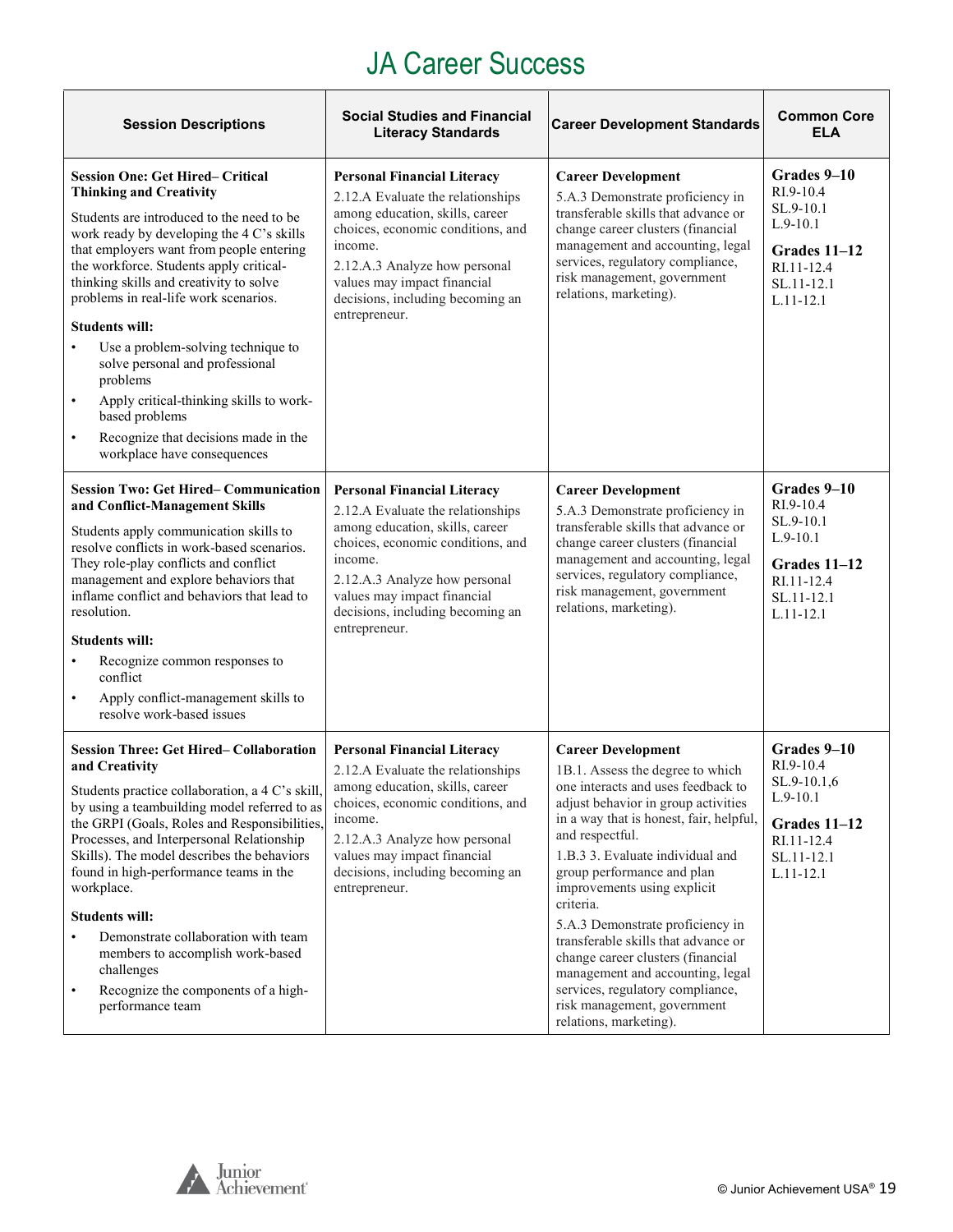| <b>Session Descriptions</b>                                                                                                                                                                                                                                                                                                                                                                                                                                                                                                                                                                               | <b>Social Studies and Financial</b><br><b>Literacy Standards</b>                                                                                                                                                                                                                | <b>Career Development</b><br><b>Standards</b>                                                                                                                                                                                                                                                                                                                                                                                                                                                                                                                                                                                                                                        | <b>Common Core</b><br>FI A                                                                                                     |
|-----------------------------------------------------------------------------------------------------------------------------------------------------------------------------------------------------------------------------------------------------------------------------------------------------------------------------------------------------------------------------------------------------------------------------------------------------------------------------------------------------------------------------------------------------------------------------------------------------------|---------------------------------------------------------------------------------------------------------------------------------------------------------------------------------------------------------------------------------------------------------------------------------|--------------------------------------------------------------------------------------------------------------------------------------------------------------------------------------------------------------------------------------------------------------------------------------------------------------------------------------------------------------------------------------------------------------------------------------------------------------------------------------------------------------------------------------------------------------------------------------------------------------------------------------------------------------------------------------|--------------------------------------------------------------------------------------------------------------------------------|
| <b>Session Four: Get Hired– Strong Soft</b><br><b>Skills</b><br>Students will review soft skills that are in<br>demand by employers and rate their own<br>soft skills. They will use personal stories in<br>a job interview workshop to communicate<br>these skills to a potential employer.<br><b>Students will:</b><br>Identify soft skills that are in demand<br>$\bullet$<br>by employers<br>Demonstrate personal soft skills in a<br>$\bullet$<br>mock interview                                                                                                                                     | <b>Personal Financial Literacy</b><br>2.12.A Evaluate the relationships<br>among education, skills, career<br>choices, economic conditions, and<br>income.<br>2.12.A.3 Analyze how personal<br>values may impact financial<br>decisions, including becoming an<br>entrepreneur. | <b>Career Development</b><br>5.A.1 Demonstrate proficiency in<br>cluster and pathway content<br>standards, related academic<br>content standards and Skills for<br>Success.<br>5.A.2 Demonstrate skills to: seek<br>employment, (write a resume and<br>cover letter, complete a job<br>application, interview for a job,<br>find and pursue employment<br>leads and market oneself in the<br>workplace transferable).<br>5.A.3 Demonstrate proficiency in<br>transferable skills that advance or<br>change career clusters (financial<br>management and accounting,<br>legal services, regulatory<br>compliance, risk management,<br>government relations,<br>marketing).            | Grades 9-10<br>RI.9-10.4<br>$W.9-10.2$<br>SL.9-10.1<br>$L.9-10.1$<br>Grades 11–12<br>RI.11-12.4<br>SL.11-12.1<br>$L.11 - 12.1$ |
| <b>Session Five: Know Your Work Priorities</b><br>Students learn that in the current workforce,<br>people change jobs or careers several times<br>over a lifetime. That means it is important<br>to be prepared and adaptable. Students<br>explore which of their priorities should be<br>their anchors as they prepare to enter the<br>working world.<br><b>Students will:</b><br>Recognize the importance of being<br>$\bullet$<br>focused, proactive, and adaptable when<br>exploring careers<br>Rank work environment priorities as<br>$\bullet$<br>an anchor for making career planning<br>decisions | <b>Personal Financial Literacy</b><br>2.12.A Evaluate the relationships<br>among education, skills, career<br>choices, economic conditions, and<br>income.<br>2.12.A.3 Analyze how personal<br>values may impact financial<br>decisions, including becoming an<br>entrepreneur. | <b>Career Development</b><br>5.A.1 Demonstrate proficiency in<br>cluster and pathway content<br>standards, related academic<br>content standards and Skills for<br>Success.<br>5.A.2 Demonstrate skills to: seek<br>employment, (write a resume and<br>cover letter, complete a job<br>application, interview for a job,<br>find and pursue employment<br>leads and market oneself in the<br>workplace transferable).<br>6.A. 2. Explain that many skills<br>and behaviors are needed to<br>manage one's career<br>development.(i.e. resiliency, self-<br>efficacy, ability to scan the<br>environment for trends and<br>changes, having a futures<br>perspective, and flexibility). | Grades 9-10<br>RI.9-10.4<br>SL.9-10.1<br>$L.9-10.1$<br>Grades 11–12<br>RI.11-12.4<br>SL.11-12.1<br>$L.11-12.1$                 |

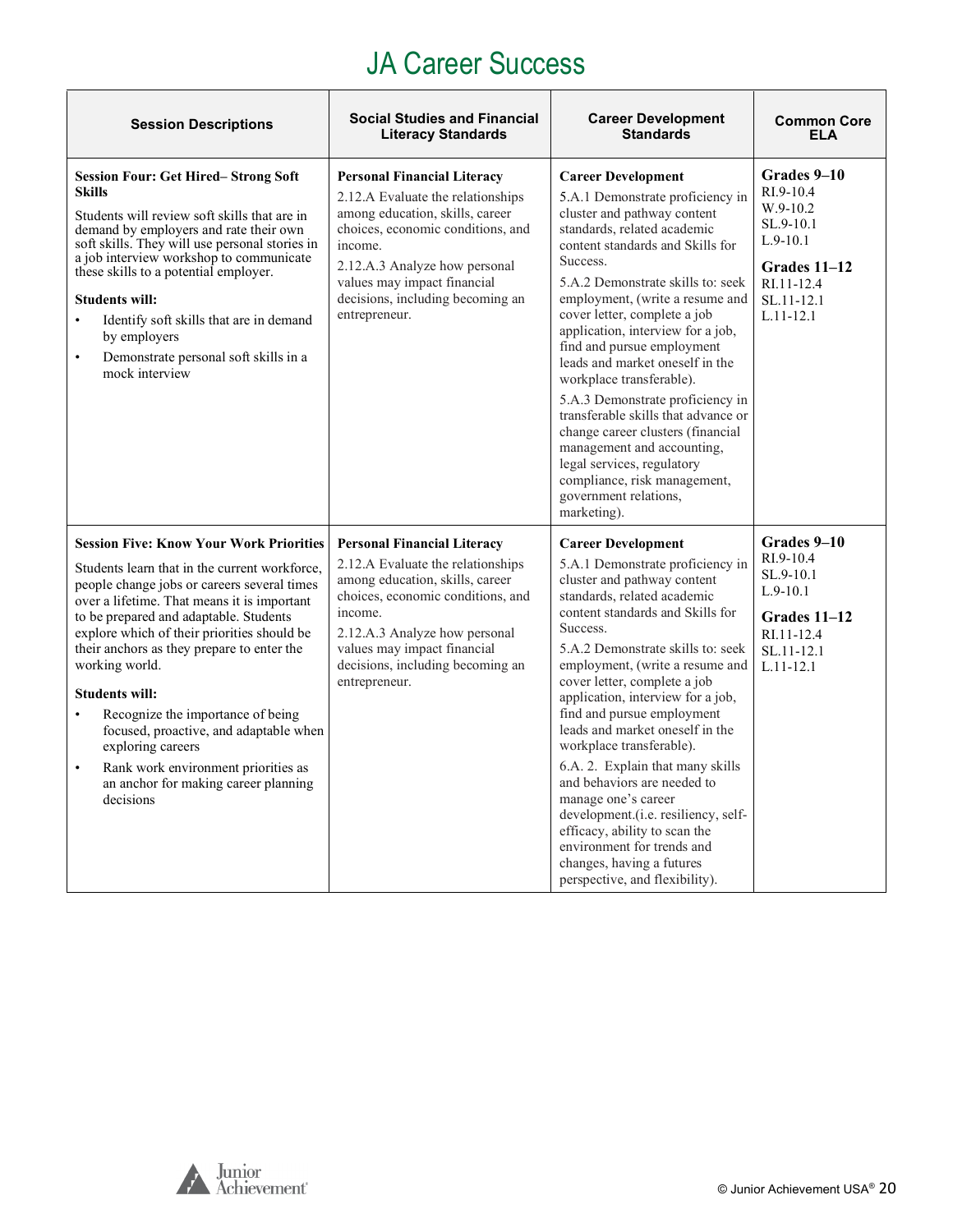| <b>Session Descriptions</b>                                                                                                                                                                                                                                                                                                                                                                                                                                                                                                                           | <b>Social Studies and Financial</b>                                                                                                                                                                                                                                             | <b>Career Development</b>                                                                                                                                                                                                                                                                                                                                                                                                                                                                                     | <b>Common Core</b>                                                       |
|-------------------------------------------------------------------------------------------------------------------------------------------------------------------------------------------------------------------------------------------------------------------------------------------------------------------------------------------------------------------------------------------------------------------------------------------------------------------------------------------------------------------------------------------------------|---------------------------------------------------------------------------------------------------------------------------------------------------------------------------------------------------------------------------------------------------------------------------------|---------------------------------------------------------------------------------------------------------------------------------------------------------------------------------------------------------------------------------------------------------------------------------------------------------------------------------------------------------------------------------------------------------------------------------------------------------------------------------------------------------------|--------------------------------------------------------------------------|
|                                                                                                                                                                                                                                                                                                                                                                                                                                                                                                                                                       | <b>Literacy Standards</b>                                                                                                                                                                                                                                                       | <b>Standards</b>                                                                                                                                                                                                                                                                                                                                                                                                                                                                                              | ELA                                                                      |
| <b>Session Six: Know Who's Hiring</b><br>In groups, students analyze factors to<br>consider when researching careers: skills<br>learned through training and education;<br>interests in various career clusters; and<br>specific high-growth jobs and the<br>requirements needed to earn them.<br><b>Students will:</b><br>Analyze requirements needed for high-<br>growth industries, such as those<br>offering STEM-related jobs<br>Identify the education and training<br>$\bullet$<br>needed to be adaptable and competitive<br>in the job market | <b>Personal Financial Literacy</b><br>2.12.A Evaluate the relationships<br>among education, skills, career<br>choices, economic conditions, and<br>income.<br>2.12.A.3 Analyze how personal<br>values may impact financial<br>decisions, including becoming an<br>entrepreneur. | <b>Career Development</b><br>6.B.1 Explain that our diverse<br>and changing economy requires<br>the updating of existing skills<br>and the acquisition of new skills<br>throughout life.<br>6.B.2 Evaluate selection of<br>specific postsecondary education<br>and training programs as they<br>relate to changing societal and<br>economic conditions and update<br>personal and career goals.<br>6.B.5 Evaluate how technology<br>has changed and determine<br>implications for one's lifelong<br>learning. | Grades 9–10<br>$W.9-10.1$<br>$L.9-10.1$<br>Grades 11–12<br>$L.11 - 12.1$ |

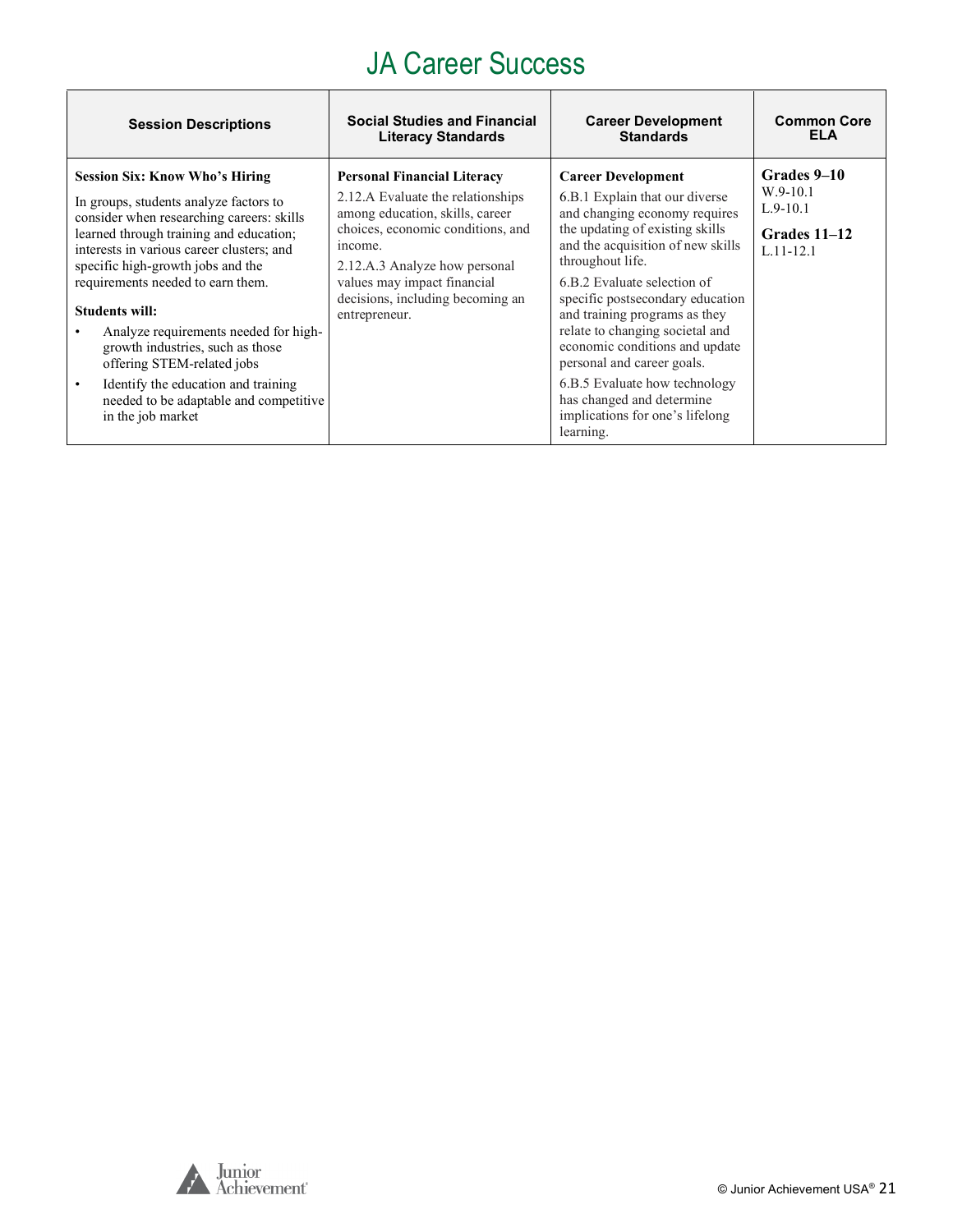| <b>Session Descriptions</b>                                                                                                                                                                                                                                                                                                                                                                                                                          | <b>Social Studies and Financial</b>                                                                                                                                                                                                                                             | <b>Career Development</b>                                                                                                                                                                                                                                                                                                                                                                                                                                                                                                                                                                                                                                                                                                                                                                                                  | <b>Common Core</b>                                                                                                                                    |
|------------------------------------------------------------------------------------------------------------------------------------------------------------------------------------------------------------------------------------------------------------------------------------------------------------------------------------------------------------------------------------------------------------------------------------------------------|---------------------------------------------------------------------------------------------------------------------------------------------------------------------------------------------------------------------------------------------------------------------------------|----------------------------------------------------------------------------------------------------------------------------------------------------------------------------------------------------------------------------------------------------------------------------------------------------------------------------------------------------------------------------------------------------------------------------------------------------------------------------------------------------------------------------------------------------------------------------------------------------------------------------------------------------------------------------------------------------------------------------------------------------------------------------------------------------------------------------|-------------------------------------------------------------------------------------------------------------------------------------------------------|
|                                                                                                                                                                                                                                                                                                                                                                                                                                                      | <b>Literacy Standards</b>                                                                                                                                                                                                                                                       | <b>Standards</b>                                                                                                                                                                                                                                                                                                                                                                                                                                                                                                                                                                                                                                                                                                                                                                                                           | FI A                                                                                                                                                  |
| <b>Session Seven: Know Your Personal</b><br><b>Brand</b><br>Students work in teams to rate the<br>personal brand of candidates applying<br>for a job by comparing cover letters,<br>resumes, and digital profiles of the<br>candidates.<br><b>Students will:</b><br>Explore how to hunt for a job and<br>٠<br>the tools needed<br>Determine choices they can make<br>$\bullet$<br>to create a positive personal brand<br>as they build their careers | <b>Personal Financial Literacy</b><br>2.12.A Evaluate the relationships<br>among education, skills, career<br>choices, economic conditions,<br>and income.<br>2.12.A.3 Analyze how personal<br>values may impact financial<br>decisions, including becoming<br>an entrepreneur. | <b>Career Development</b><br>1.A. 2. Explain and assess how<br>one's self-concept affects and<br>promotes both educational<br>achievement and success at<br>work.<br>5.A.1 Demonstrate<br>proficiency in cluster and<br>pathway content standards,<br>related academic content<br>standards and Skills for<br>Success.<br>5.A.2 Demonstrate skills to:<br>seek employment, (write a<br>resume and cover letter,<br>complete a job application,<br>interview for a job, find and<br>pursue employment leads and<br>market oneself in the<br>workplace transferable).<br>5.A.3 Demonstrate<br>proficiency in transferable<br>skills that advance or change<br>career clusters (financial<br>management and accounting,<br>legal services, regulatory<br>compliance, risk management,<br>government relations,<br>marketing). | Grades 9-10<br>RI.9-10.4.5<br>W.9-10.2<br>SL.9-10.1,2<br>$L.9-10.1$<br>Grades 11-12<br>RI.11-12.4,5<br>W.11-12.1,3,9<br>SL.11-12.1,2<br>$L.11 - 12.1$ |

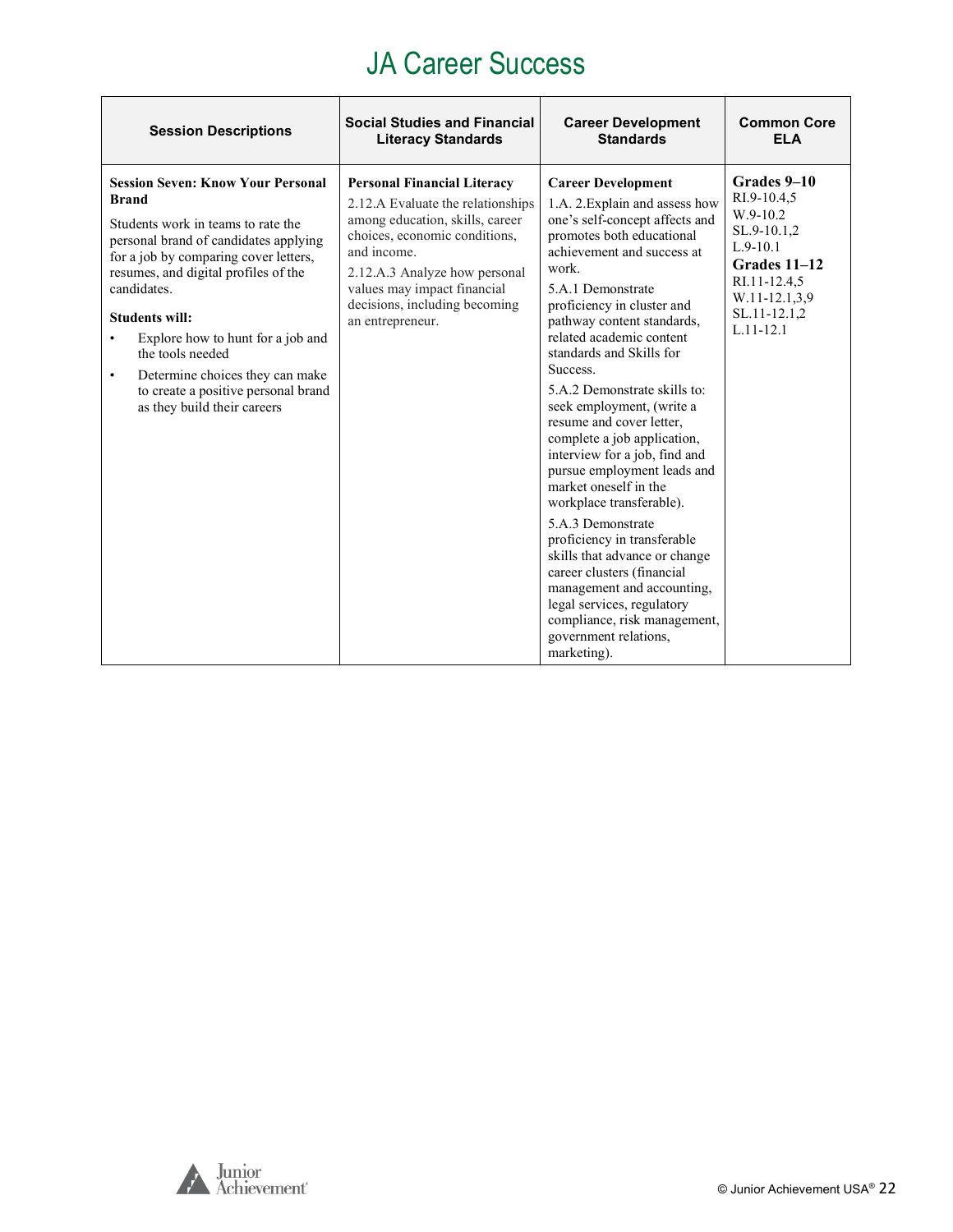<span id="page-22-0"></span>

| <b>Session Descriptions</b>                                                                                                                                                                                                                                                                                                                                                                                                                                                                                                                                                                                                                                                                                                                                                                                                                                                                                                                                                                                                                                                                     | <b>Social Studies and</b><br><b>Financial Literacy</b><br><b>Standards</b>                                                                                                                                                                                                                                                                                                                                                                                                                                                                                                                                                                                                                                                                                                                                         | <b>Career Development</b><br><b>Standards</b>                                                                                                                                                                                                                                                                                                                                                                                                           | <b>Common Core</b><br><b>ELA</b>                                                                                                                                       |
|-------------------------------------------------------------------------------------------------------------------------------------------------------------------------------------------------------------------------------------------------------------------------------------------------------------------------------------------------------------------------------------------------------------------------------------------------------------------------------------------------------------------------------------------------------------------------------------------------------------------------------------------------------------------------------------------------------------------------------------------------------------------------------------------------------------------------------------------------------------------------------------------------------------------------------------------------------------------------------------------------------------------------------------------------------------------------------------------------|--------------------------------------------------------------------------------------------------------------------------------------------------------------------------------------------------------------------------------------------------------------------------------------------------------------------------------------------------------------------------------------------------------------------------------------------------------------------------------------------------------------------------------------------------------------------------------------------------------------------------------------------------------------------------------------------------------------------------------------------------------------------------------------------------------------------|---------------------------------------------------------------------------------------------------------------------------------------------------------------------------------------------------------------------------------------------------------------------------------------------------------------------------------------------------------------------------------------------------------------------------------------------------------|------------------------------------------------------------------------------------------------------------------------------------------------------------------------|
| <b>Meeting One: Start a Business</b><br>Students are introduced to the JA Company<br>Program experience, explore ways to raise<br>capital for their business venture, and analyze<br>their personal strengths to help inform their<br>individual roles in their company project.<br><b>Students will:</b><br>Identify the JA Company Program<br>$\bullet$<br>overall objectives by reviewing the major<br>milestones.<br>Describe the importance of setting goals<br>$\bullet$<br>and developing a vision as first steps<br>toward entrepreneurial success.<br>Identify the roles and associated skill sets<br>$\bullet$<br>that are integral in a company structure.<br>Assess personal strengths against the<br>designated company roles to determine a<br>potential business role.<br>Identify different means by which to<br>$\bullet$<br>raise capital for a start-up business.<br>Differentiate between facts and myths<br>$\bullet$<br>about entrepreneurs.<br>Reflect on personal and professional<br>$\bullet$<br>vision and set some immediate goals for<br>becoming an entrepreneur. | <b>Personal Financial Literacy</b><br>1.12.A Evaluate the financial<br>choices that are made based on<br>available resources, needs, and<br>wants for goods and services.<br>1.12.A.1 Explain how scarcity<br>and opportunity cost affect<br>decision-making.<br>1.12.D.1 Determine different<br>types of retail markets, and<br>analyze the goods and services<br>they offer.<br>2.12.A.3 Analyze how<br>personal values may impact<br>financial decisions, including<br>becoming an entrepreneur.<br>6.12.C Evaluate the purposes,<br>strategies, and effects of<br>various business practices,<br>including sales techniques.<br>6.12.C.2 Explain the<br>consequences of business<br>practices to individuals,<br>families, and society.<br>6.12.C.3 Analyze the<br>characteristics of an informed<br>consumer. | <b>Career Development</b><br>2.D.1 Explore and evaluate<br>information relevant to<br>making a decision.<br>2.D.2 Explain how one's<br>career decision-making<br>reflects personal priorities.<br>2.D.3 Examine the<br>implications of decisions,<br>consider new alternatives, and<br>analyze the need to<br>compromise and its effect on<br>one's decisions.<br>2.D.4 Explain how decision-<br>making may involve<br>compromise and cite<br>examples. | Grades 9–10<br>RI.9-10 2,.4,6,7,10<br>SL.9-10.1-3<br>L.9-10.1,2,4,5,6<br>Grades 11-12<br>RI.11-12.2,.4,6,7,10<br>SL.11-12.1-3<br>$L.11-12.1, 2, 4, 5, 6$               |
| <b>Meeting Two: Solve a Customer's Problem</b><br>Students use creative problem solving to<br>brainstorm ideas for a business<br>service/product, with the goal of identifying<br>their top choices to research.<br><b>Students will:</b><br>Describe how brainstorming several ideas<br>and then picking the best option will lead<br>to creative problem solving.<br>Describe the Design Thinking model and<br>$\bullet$<br>the steps involved in the process.<br>Describe the advantages of applying the<br>$\bullet$<br>Design Thinking model to new ideas or<br>problem solving.<br>Describe the Empathize, Define, and<br>$\bullet$<br>Ideate steps in the Design Thinking<br>model.<br>Apply the Empathize, Define, and Ideate<br>$\bullet$<br>steps of the Design Thinking model to<br>identify a customer need and some<br>plausible solutions.                                                                                                                                                                                                                                        | <b>Personal Financial Literacy</b><br>1.12.A Evaluate the financial<br>choices that are made based on<br>available resources, needs, and<br>wants for goods and services.<br>1.12.A.1 Explain how scarcity<br>and opportunity cost affect<br>decision-making.<br>1.12.D.1 Determine different<br>types of retail markets, and<br>analyze the goods and services<br>they offer.<br>2.12.A.3 Analyze how<br>personal values may impact<br>financial decisions, including<br>becoming an entrepreneur.<br>6.12.C Evaluate the purposes,<br>strategies, and effects of<br>various business practices,<br>including sales techniques.                                                                                                                                                                                   | <b>Career Development</b><br>2.D.1 Explore and evaluate<br>information relevant to<br>making a decision.<br>2.D.3 Examine the<br>implications of decisions,<br>consider new alternatives, and<br>analyze the need to<br>compromise and its effect on<br>one's decisions.<br>2.D.4 Explain how decision-<br>making may involve<br>compromise and cite<br>examples.                                                                                       | Grades 9–10<br>RI.9-10 2,4,7,10<br>W. 9-104<br>SL.9-10.1-5<br>L.9-10.1,2,4,5,6<br>Grades 11-12<br>RI.11-12 2,.4,6,7,10<br>W.11-124<br>SL11-12.1-3<br>$L.11 - 12.1 - 2$ |

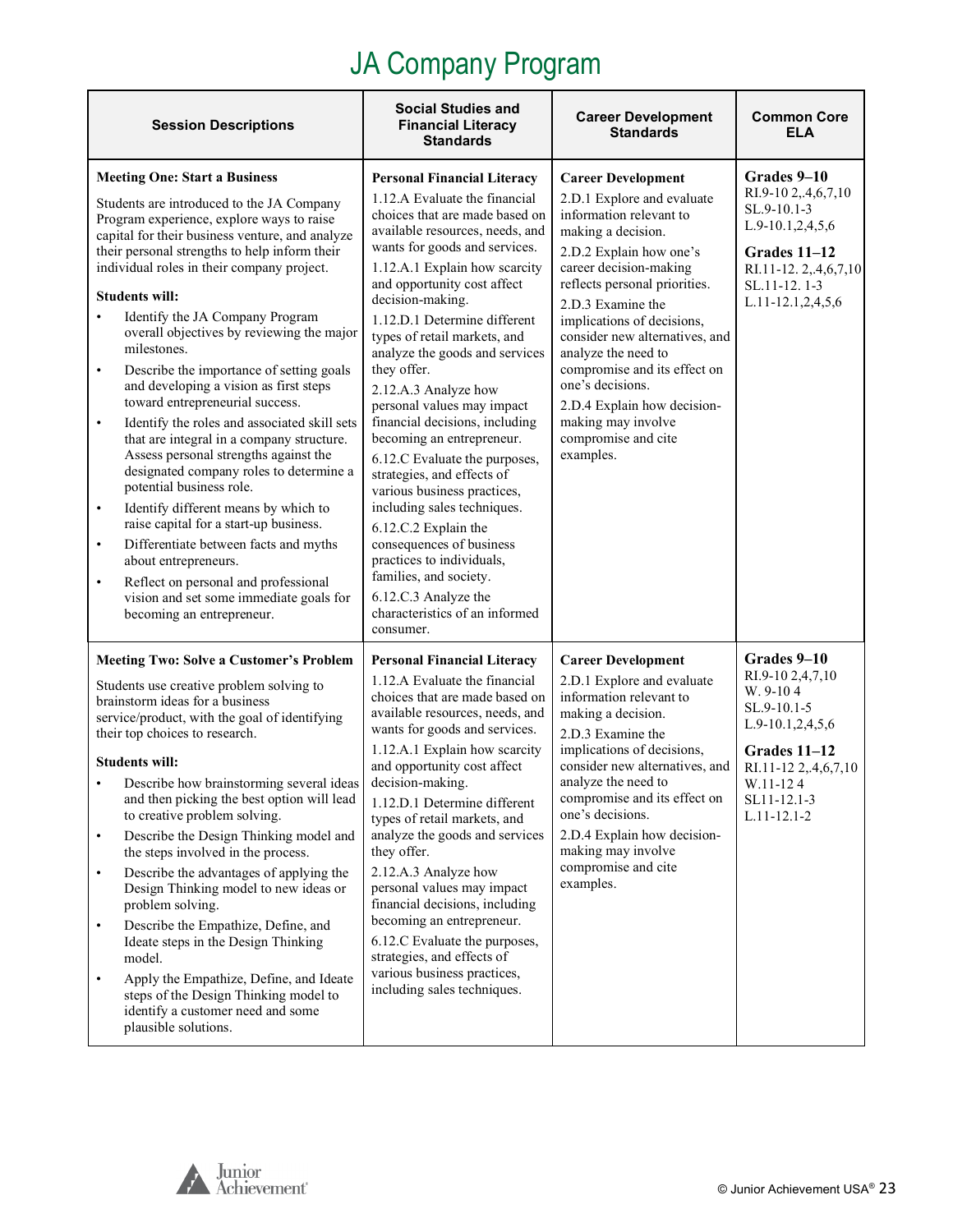| <b>Session Descriptions</b>                                                                                                                                                                                                                                                                                                                                                                                                                                                                                                                                                                                                                                                                                                                                                                                                                                                                                                                                                                                                                                                                                                                                                                                                                                                                                                                                            | <b>Social Studies and Financial</b>                                                                                                                                                                                                                                                                                                                                                                                                                                                                                                                                                                                            | <b>Career Development</b>                                                                                                                                                                                                                                                                                                                                                                                                                                                                                                                                                                                                                                                          | <b>Common Core</b>                                                                                                                                                                                 |
|------------------------------------------------------------------------------------------------------------------------------------------------------------------------------------------------------------------------------------------------------------------------------------------------------------------------------------------------------------------------------------------------------------------------------------------------------------------------------------------------------------------------------------------------------------------------------------------------------------------------------------------------------------------------------------------------------------------------------------------------------------------------------------------------------------------------------------------------------------------------------------------------------------------------------------------------------------------------------------------------------------------------------------------------------------------------------------------------------------------------------------------------------------------------------------------------------------------------------------------------------------------------------------------------------------------------------------------------------------------------|--------------------------------------------------------------------------------------------------------------------------------------------------------------------------------------------------------------------------------------------------------------------------------------------------------------------------------------------------------------------------------------------------------------------------------------------------------------------------------------------------------------------------------------------------------------------------------------------------------------------------------|------------------------------------------------------------------------------------------------------------------------------------------------------------------------------------------------------------------------------------------------------------------------------------------------------------------------------------------------------------------------------------------------------------------------------------------------------------------------------------------------------------------------------------------------------------------------------------------------------------------------------------------------------------------------------------|----------------------------------------------------------------------------------------------------------------------------------------------------------------------------------------------------|
|                                                                                                                                                                                                                                                                                                                                                                                                                                                                                                                                                                                                                                                                                                                                                                                                                                                                                                                                                                                                                                                                                                                                                                                                                                                                                                                                                                        | <b>Literacy Standards</b>                                                                                                                                                                                                                                                                                                                                                                                                                                                                                                                                                                                                      | <b>Standards</b>                                                                                                                                                                                                                                                                                                                                                                                                                                                                                                                                                                                                                                                                   | FI A                                                                                                                                                                                               |
| <b>Meeting Three: Evaluate the Options</b><br>Students apply their personal entrepreneurial<br>skills while exploring good decision making<br>and vetting the viability of a venture, using a<br>SWOT analysis tool to narrow their decision<br>on their company's final product idea.<br><b>Students will:</b><br>Explain why innovation is an integral<br>factor for a company's health and<br>growth.<br>Explain how failure leads to success<br>$\bullet$<br>and how using a growth mindset can<br>provide the appropriate perspective in<br>challenging situations.<br>Define the entrepreneurial mindset.<br>$\bullet$<br>Describe the key characteristics that a<br>$\bullet$<br>successful entrepreneur embodies.<br>Explain the uses and benefits of a<br>$\bullet$<br>SWOT analysis for a start-up venture.<br>Apply a SWOT analysis to each<br>$\bullet$<br>product/service the company is<br>considering.<br>Define the terms pivot and persevere<br>related to business venture startups.<br>Use data to make informed decisions<br>about the direction of the business.<br>Execute a final decision about whether<br>to proceed with the team's chosen<br>product/service using data-informed<br>decision making.<br>Demonstrate that entrepreneurs have<br>$\bullet$<br>accountability by completing a Product<br>Approval application to submit to JA. | <b>Personal Financial Literacy</b><br>1.12.A Evaluate the financial<br>choices that are made based on<br>available resources, needs, and<br>wants for goods and services.<br>1.12.A.1 Explain how scarcity and<br>opportunity cost affect decision-<br>making.<br>1.12.D.1 Determine different types<br>of retail markets, and analyze the<br>goods and services they offer.<br>2.12.A.3 Analyze how personal<br>values may impact financial<br>decisions, including becoming an<br>entrepreneur.<br>6.12.C Evaluate the purposes,<br>strategies, and effects of various<br>business practices, including sales<br>techniques. | <b>Career Development</b><br>1.B.1. Assess the degree to<br>which one interacts and<br>uses feedback to adjust<br>behavior in group activities<br>in a way that is honest, fair,<br>helpful, and respectful.<br>1.B. 4. Demonstrate the<br>ability to support group<br>decisions, respect dissenting<br>positions, and/or use<br>consensus.<br>2.D.1 Explore and evaluate<br>information relevant to<br>making a decision.<br>2.D.3 Examine the<br>implications of decisions,<br>consider new alternatives,<br>and analyze the need to<br>compromise and its effect<br>on one's decisions.<br>2.D.4 Explain how<br>decision-making may<br>involve compromise and<br>cite examples. | Grades 9-10<br>RI.9-10 2,4,5,6,10<br>W.9-10 4, 6, 7, 8, 9, 10<br>SL.9-10.1-4<br>$L.9-10.1-6$<br>Grades 11-12<br>RI.11-12.2,.4,6,10<br>W.11-12<br>4,6,7,8,9,10<br>SL.11-12.1-4<br>$L.11 - 12.1 - 6$ |

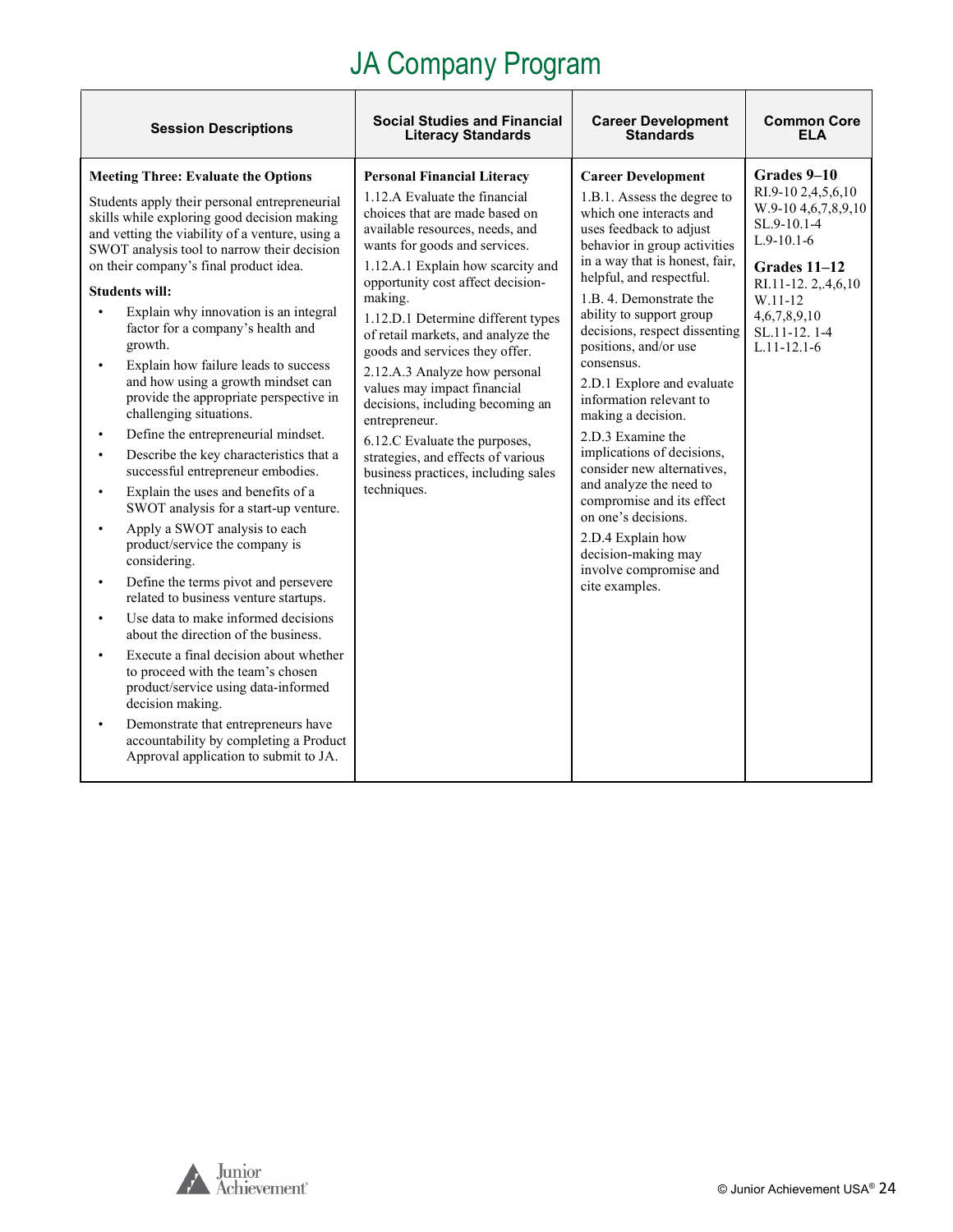| <b>Session Descriptions</b>                                                                                                                                                                                                                                                                                                                                                                                                                                                                                                                                                                                                                                                                                                                                                                                                                                                                                                                                                                                                                                                                                                                                                                                                                                                                      | <b>Social Studies and</b><br><b>Financial Literacy</b><br><b>Standards</b>                                                                                                                                                                                                                                                                                                                                                                                                                                                                                                                                                                                                                                                                     | <b>Career Development</b><br><b>Standards</b>                                                                                                                                                                                                                                                                                                                                                                                                                                                                                                                                                                                                                                                                                                                                                                                                                              | <b>Common Core</b><br>ELA                                                                                                                                                                                     |
|--------------------------------------------------------------------------------------------------------------------------------------------------------------------------------------------------------------------------------------------------------------------------------------------------------------------------------------------------------------------------------------------------------------------------------------------------------------------------------------------------------------------------------------------------------------------------------------------------------------------------------------------------------------------------------------------------------------------------------------------------------------------------------------------------------------------------------------------------------------------------------------------------------------------------------------------------------------------------------------------------------------------------------------------------------------------------------------------------------------------------------------------------------------------------------------------------------------------------------------------------------------------------------------------------|------------------------------------------------------------------------------------------------------------------------------------------------------------------------------------------------------------------------------------------------------------------------------------------------------------------------------------------------------------------------------------------------------------------------------------------------------------------------------------------------------------------------------------------------------------------------------------------------------------------------------------------------------------------------------------------------------------------------------------------------|----------------------------------------------------------------------------------------------------------------------------------------------------------------------------------------------------------------------------------------------------------------------------------------------------------------------------------------------------------------------------------------------------------------------------------------------------------------------------------------------------------------------------------------------------------------------------------------------------------------------------------------------------------------------------------------------------------------------------------------------------------------------------------------------------------------------------------------------------------------------------|---------------------------------------------------------------------------------------------------------------------------------------------------------------------------------------------------------------|
| <b>Meeting Four: Create a Structure</b><br>Students initiate the company's structure by<br>establishing roles, commence planning within business<br>teams, and finalize capitalization decisions.<br><b>Students will:</b><br>Explain the five functional roles of the company<br>$\bullet$<br>and the essential responsibilities of each role.<br>Relate the sections of the Business Snapshot with<br>$\bullet$<br>the business planning information necessary to<br>identify for a start-up company.<br>Evaluate personal strengths aligned to each role<br>$\bullet$<br>and select team members for business teams.<br>Evaluate the different means for raising capital<br>$\bullet$<br>and select an option for the company's start-up<br>venture.<br>Identify essential tasks for different roles in the<br>$\bullet$<br>startup by drafting Business Team task lists for<br>each functional role.<br>Discuss collaboration and communication<br>$\bullet$<br>strategies within and between business teams.                                                                                                                                                                                                                                                                                | <b>Personal Financial Literacy</b><br>1.12.D.1 Determine different<br>types of retail markets, and<br>analyze the goods and services<br>they offer.<br>2.12.A.3 Analyze how<br>personal values may impact<br>financial decisions, including<br>becoming an entrepreneur.<br>6.12.C Evaluate the purposes,<br>strategies, and effects of<br>various business practices,<br>including sales techniques.<br>6.12.C.2 Explain the<br>consequences of business<br>practices to individuals,<br>families, and society.                                                                                                                                                                                                                               | <b>Career Development</b><br>1.B. 4. Demonstrate the ability to<br>support group decisions, respect<br>dissenting positions, and/or use<br>consensus.<br>2.D.1 Explore and evaluate<br>information relevant to making a<br>decision.<br>2.D.2 Explain how one's career<br>decision-making reflects<br>personal priorities.<br>2.D.3 Examine the implications<br>of decisions, consider new<br>alternatives, and analyze the<br>need to compromise and its<br>effect on one's decisions.<br>2.D.4 Explain how decision-<br>making may involve<br>compromise and cite examples.                                                                                                                                                                                                                                                                                              | Grades 9-10<br>RI.9-10 2,4,5,6,10<br>W.9-10 4, 6, 7, 8, 9, 10<br>SL.9-10.1-4<br>$L.9-10.1-6$<br>Grades 11-12<br>RI.11-12.2,.4,6,10<br>W.11-12 4, 6, 7, 8, 9, 10<br>SL.11-12.1-4<br>$L.11 - 12.1 - 6$          |
| <b>Meeting Five: Launch the Business</b><br>Students explore corporate leadership roles and<br>responsibilities, evaluate personal leadership skills, and<br>elect leaders for the business venture. Then, they<br>organize their business teams, start deep dives into<br>business team roles, and complete work on the<br>Business Snapshot and Company Charter.<br><b>Students will:</b><br>Evaluate different leadership styles and the most<br>$\bullet$<br>positive leadership influence for companies in<br>different situations.<br>Assess personal leadership styles and reflect on<br>$\bullet$<br>what considerations might be important in<br>decision making as a leader of a start-up<br>company.<br>Describe the significance of accountability as an<br>$\bullet$<br>entrepreneur and a student as it relates to a<br>company venture and JA experience.<br>Evaluate the different leader candidates, and elect<br>$\bullet$<br>people for the company leadership positions.<br>Demonstrate basic business planning by<br>$\bullet$<br>completing the Business Snapshot which outlines<br>all the key elements to launch a business.<br>Express the legal and social need for a company's<br>$\bullet$<br>guiding principles by developing and agreeing to<br>a company charter. | <b>Personal Financial Literacy</b><br>1.12.A Evaluate the financial<br>choices that are made based<br>on available resources, needs,<br>and wants for goods and<br>services.<br>1.12.A.1 Explain how scarcity<br>and opportunity cost affect<br>decision-making.<br>1.12.D.1 Determine different<br>types of retail markets, and<br>analyze the goods and services<br>they offer.<br>2.12.A.3 Analyze how<br>personal values may impact<br>financial decisions, including<br>becoming an entrepreneur.<br>6.12.C Evaluate the purposes,<br>strategies, and effects of<br>various business practices,<br>including sales techniques.<br>6.12.C.2 Explain the<br>consequences of business<br>practices to individuals,<br>families, and society. | <b>Career Development</b><br>1.B.1 Assess the degree to which<br>one interacts and uses feedback<br>to adjust behavior in group<br>activities in a way that is honest,<br>fair, helpful, and respectful.<br>1.B.2 Demonstrate and assess<br>the degree to which one accepts<br>responsibility for personal<br>actions, the handling of outside<br>pressure on oneself and<br>contributions to group activities.<br>1.B.3 Evaluate individual and<br>group performance and plan<br>improvements using explicit<br>criteria.<br>1.B.4 Demonstrate the ability to<br>support group decisions, respect<br>dissenting positions, and/or use<br>consensus.<br>1.B.5 Demonstrate, problem-<br>solve and evaluate<br>communication experiences and<br>one's use of effective strategies<br>such as paraphrasing, reflections,<br>active listening, and assertive<br>communication. | Grades 9-10<br>RI.9-10.1,2,4,10<br>W.9-10.2<br>W.9-10.4-6<br>SL.9-10.1,3,4,5,6<br>$L.9-10.1-6$<br>Grades 11-12<br>RI.11-12.1<br>RI.11-12.4<br>W.11-12.2-7<br>SL.11-12.1-2<br>$L.11 - 12.1 - 2$<br>$L.11-12.6$ |

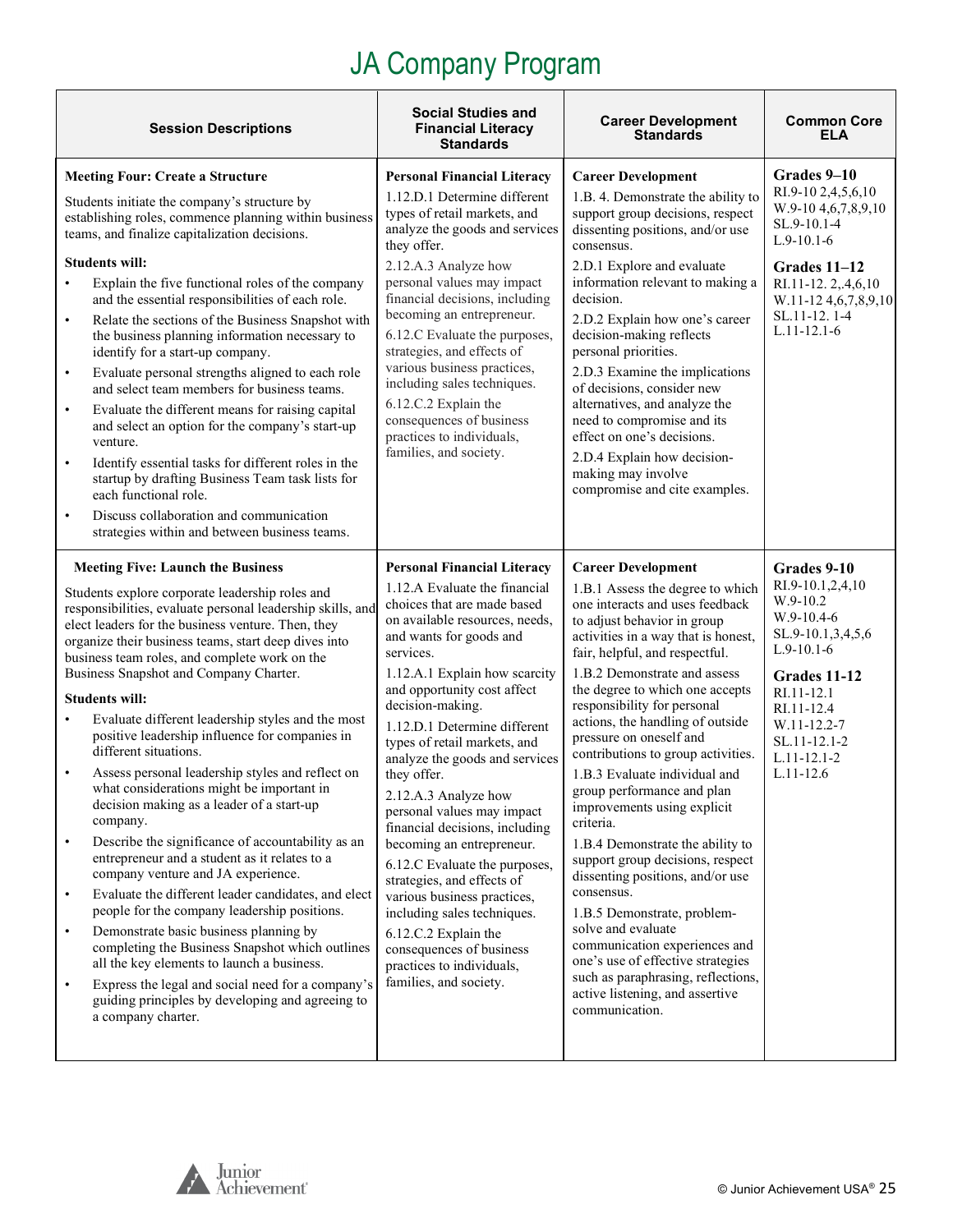| <b>Session Descriptions</b>                                                                                                                                                                                                                                                                                                                                                                                                                                                                                                                                                                                            | <b>Social Studies and Financial Literacy</b><br><b>Standards</b>                                                                                                                                                                                                                                                                                                                                                                                                                                                                                                                                                                                                                                                          | <b>Career Development</b><br><b>Standards</b>                                                                                                                                                                                                                                                                                                                               | <b>Common Core</b><br><b>ELA</b>                                                                                                                                                                                                              |
|------------------------------------------------------------------------------------------------------------------------------------------------------------------------------------------------------------------------------------------------------------------------------------------------------------------------------------------------------------------------------------------------------------------------------------------------------------------------------------------------------------------------------------------------------------------------------------------------------------------------|---------------------------------------------------------------------------------------------------------------------------------------------------------------------------------------------------------------------------------------------------------------------------------------------------------------------------------------------------------------------------------------------------------------------------------------------------------------------------------------------------------------------------------------------------------------------------------------------------------------------------------------------------------------------------------------------------------------------------|-----------------------------------------------------------------------------------------------------------------------------------------------------------------------------------------------------------------------------------------------------------------------------------------------------------------------------------------------------------------------------|-----------------------------------------------------------------------------------------------------------------------------------------------------------------------------------------------------------------------------------------------|
| <b>Topic: Finances</b><br>(Self-Guided)<br>Students learn how the finance<br>department is a vital part of an<br>organization and review the<br>characteristics that contribute to a<br>strong finance team<br><b>Students will:</b><br>Describe the importance of<br>$\bullet$<br>finance in a company.<br>Explain the primary tasks and<br>$\bullet$<br>responsibilities of the finance<br>team to understand this team's<br>role in company operations.                                                                                                                                                             | <b>Personal Financial Literacy</b><br>1.12.A Evaluate the financial choices that<br>are made based on available resources,<br>needs, and wants for goods and services.<br>1.12.A.1 Explain how scarcity and<br>opportunity cost affect decision-making.<br>1.12.D.1 Determine different types of retail<br>markets, and analyze the goods and<br>services they offer.<br>2.12.A.3 Analyze how personal values may<br>impact financial decisions, including<br>becoming an entrepreneur.<br>6.12.C Evaluate the purposes, strategies,<br>and effects of various business practices,<br>including sales techniques.<br>6.12.C.2 Explain the consequences of<br>business practices to individuals, families,<br>and society. | <b>Career Development</b><br>1.B. 4. Demonstrate the ability<br>to support group decisions,<br>respect dissenting positions,<br>and/or use consensus.<br>2.D.1 Explore and evaluate<br>information relevant to<br>making a decision.                                                                                                                                        | Grades 9-10<br>RI.9-10.1<br>$W.9-10.4-7$<br>SL.9-10.1-2<br>SL.9-10.4-6<br>$L.9-10.1-2$<br>$L.9-10.4$<br>Grades 11-12<br>RI.11-12.1<br>RI.11-12.4<br>W.11-12.2,4<br>W.11-12.5-6<br>$SL.11 - 12.1 - 2$<br>$SL.11 - 12.1 - 2$<br>$L.11 - 12.1,6$ |
| <b>Topic: Leadership and Management</b><br>(Self-Guided)<br>Students review the concept of<br>leadership and how leaders guide<br>organizations, discover the<br>characteristics that foster strong<br>leadership skills, and identify the<br>primary responsibilities of this<br>business role in the JA Company<br>Program.<br><b>Students will:</b><br>Describe the importance of<br>$\bullet$<br>leadership and management in a<br>company.<br>Explain the primary tasks and<br>$\bullet$<br>responsibilities of the Leadership<br>and Management team to<br>understand this team's role in<br>company operations. | <b>Personal Financial Literacy</b><br>6.12.C Evaluate the purposes, strategies,<br>and effects of various business practices,<br>including sales techniques.<br>6.12.C.2 Explain the consequences of<br>business practices to individuals, families,<br>and society.                                                                                                                                                                                                                                                                                                                                                                                                                                                      | <b>Career Development</b><br>1.A.2 Explain and assess how<br>one's self-concept affects and<br>promotes both educational<br>achievement and success at<br>work.<br>1.A.3 Evaluate how the<br>impact of situations, attitudes<br>and the behaviors of others<br>affect one's self concept and<br>how one's behaviors and<br>attitudes affect the self-<br>concept of others. | Grades 9-10<br>$RI.9-10.1-2$<br>RI.9-10.4,10<br>$SL.9-10.1-2$<br>$L.9-10.1-2$<br>$L.9-10.4$<br>Grades 11-12<br>RI.11-12.2,4,10<br>SL.11-12.1-2<br>$L.11 - 12.1 - 6$                                                                           |

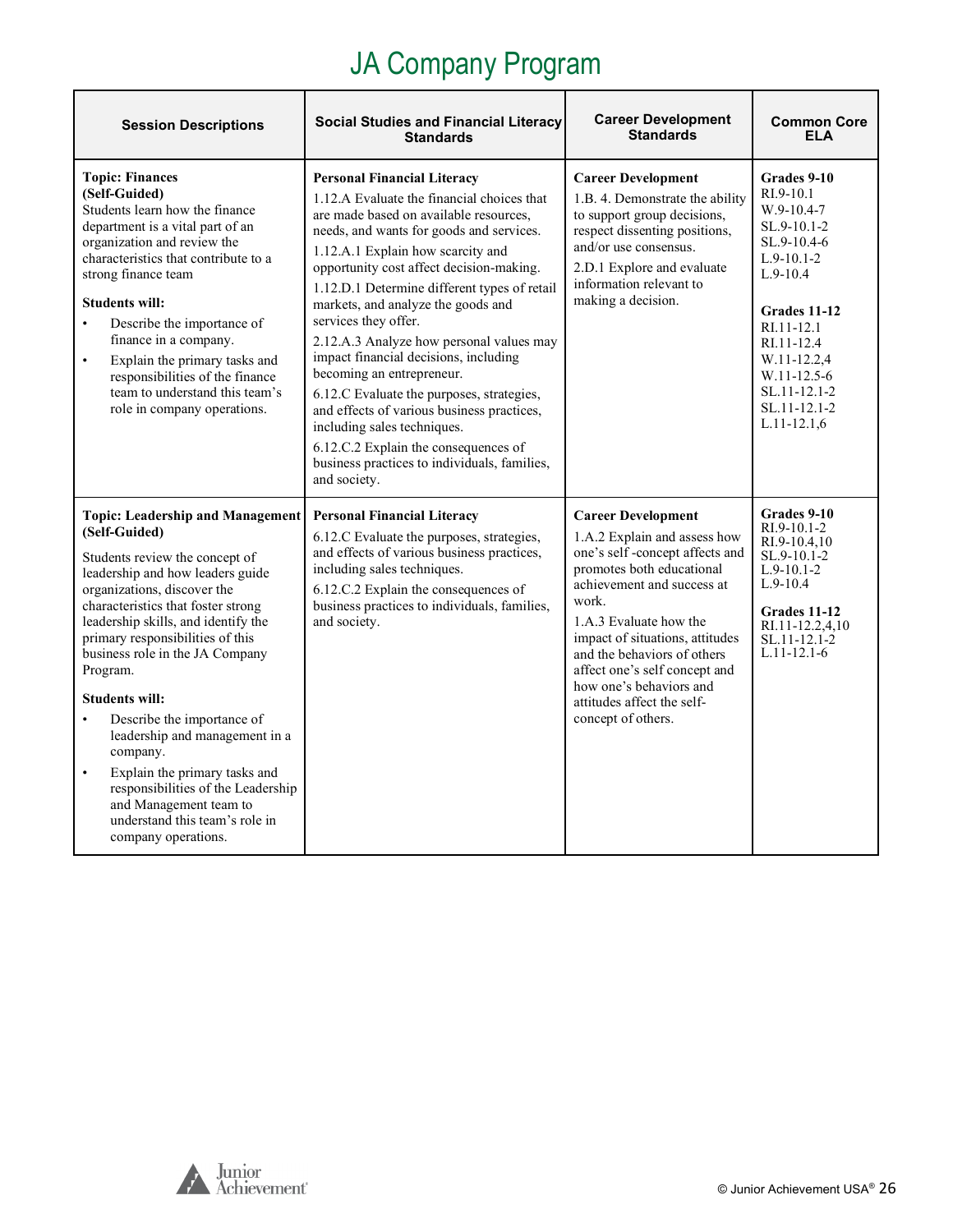| <b>Session Descriptions</b>                                                                                                                                                                                                                                                                                                                                                                                                                                                                                                                            | <b>Social Studies and Financial Literacy</b><br><b>Standards</b>                                                                                                                                                                                                   | <b>Career Development</b><br><b>Standards</b>                                                                                                                                                                                                                                    | <b>Common Core</b><br>ELA                                                                                                                                                                               |
|--------------------------------------------------------------------------------------------------------------------------------------------------------------------------------------------------------------------------------------------------------------------------------------------------------------------------------------------------------------------------------------------------------------------------------------------------------------------------------------------------------------------------------------------------------|--------------------------------------------------------------------------------------------------------------------------------------------------------------------------------------------------------------------------------------------------------------------|----------------------------------------------------------------------------------------------------------------------------------------------------------------------------------------------------------------------------------------------------------------------------------|---------------------------------------------------------------------------------------------------------------------------------------------------------------------------------------------------------|
| <b>Topic: Marketing (Self-Guided)</b><br>Students learn how marketing connects<br>the company with the customer and is<br>really the way that a company<br>communicates with customers and<br>other businesses. They learn the four<br>Ps of the marketing mix and the<br>primary responsibilities of the<br>Marketing team during the JA<br>Company Program.<br><b>Students will:</b><br>Describe the importance of<br>marketing in a company<br>Explain the primary tasks and<br>responsibilities of the Marketing<br>team to understand this team's | <b>Personal Financial Literacy</b><br>6.12.C Evaluate the purposes, strategies,<br>and effects of various business practices,<br>including sales techniques.<br>6.12.C.1 Analyze the influence of<br>advertising and the media on decision<br>making and spending. | <b>Career Development</b><br>5.A.3 Demonstrate<br>proficiency in transferable<br>skills that advance or change<br>career clusters (financial<br>management and accounting,<br>legal services, regulatory<br>compliance, risk management,<br>government relations,<br>marketing). | Grades 9-10<br>RI.9-10.2,4,7,10<br>$W.9-$<br>10.2,4,5,6,7,8,10<br>$SL.9-10.1-6$<br>$L.9-10.1-6$<br>Grades 11-12<br>RI.11-12.2,4,7,10<br>W.11-12.2<br>W.11-12.4-8<br>$SL.11-12.1-6$<br>$L.11 - 12.1 - 6$ |
| role in company operations.                                                                                                                                                                                                                                                                                                                                                                                                                                                                                                                            |                                                                                                                                                                                                                                                                    |                                                                                                                                                                                                                                                                                  |                                                                                                                                                                                                         |

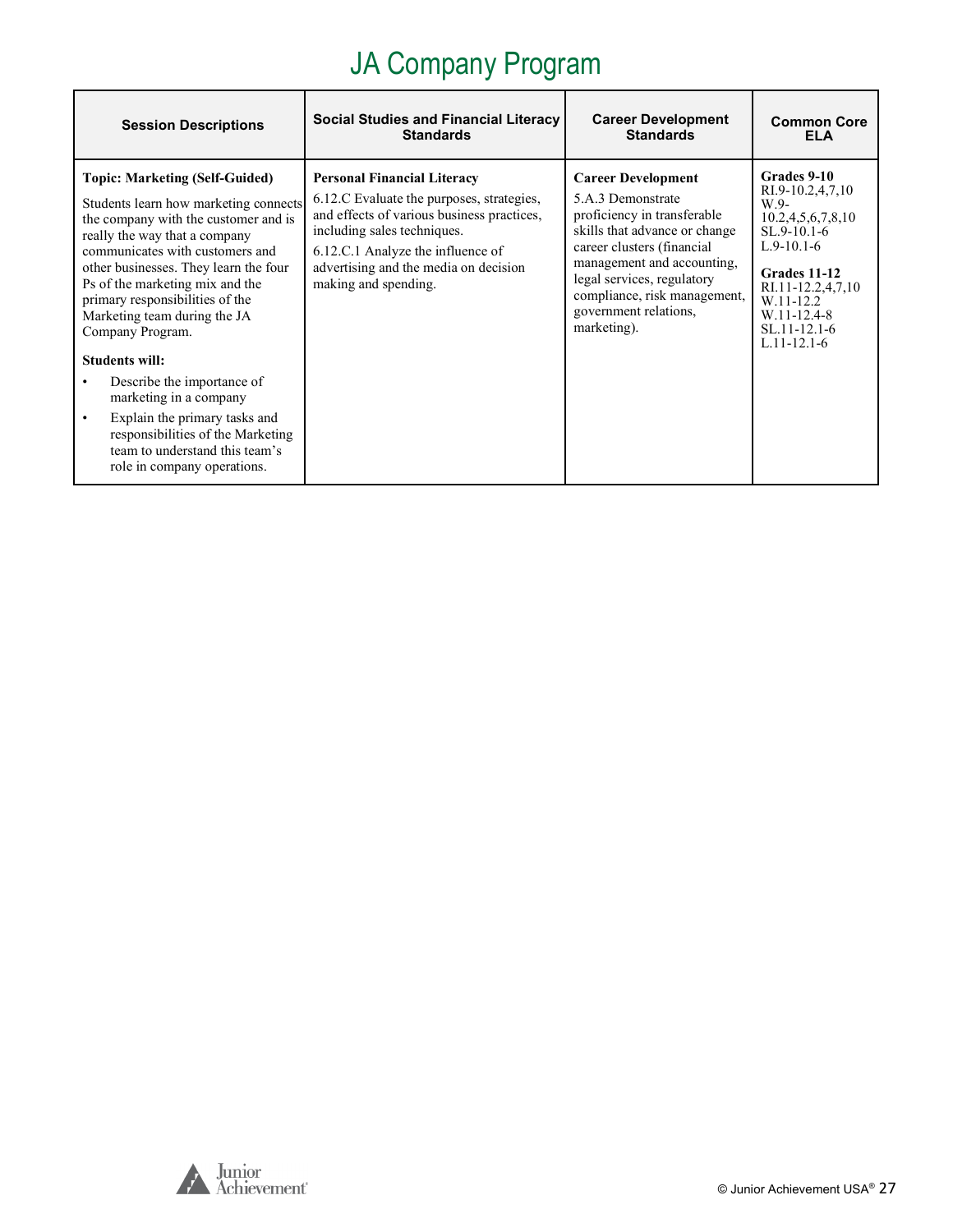| <b>Session Descriptions</b>                                                                                                                                                                                                                                                                                                                                                                                                                                                                                                                                                                                                                                                                                                                                                                                                                                                                  | <b>Social Studies and Financial Literacy</b><br><b>Standards</b>                                                                                                                                                                                                                                                                                                                                                                                                                                                                                                                                                                                                                                                                                                                              | <b>Career Development</b><br><b>Standards</b>                                                                                                                                                                                                                                                                                                                                                                                                                                                                                                                                                                                                                                                                          | <b>Common Core</b><br>ELA                                                                                                                                                                     |
|----------------------------------------------------------------------------------------------------------------------------------------------------------------------------------------------------------------------------------------------------------------------------------------------------------------------------------------------------------------------------------------------------------------------------------------------------------------------------------------------------------------------------------------------------------------------------------------------------------------------------------------------------------------------------------------------------------------------------------------------------------------------------------------------------------------------------------------------------------------------------------------------|-----------------------------------------------------------------------------------------------------------------------------------------------------------------------------------------------------------------------------------------------------------------------------------------------------------------------------------------------------------------------------------------------------------------------------------------------------------------------------------------------------------------------------------------------------------------------------------------------------------------------------------------------------------------------------------------------------------------------------------------------------------------------------------------------|------------------------------------------------------------------------------------------------------------------------------------------------------------------------------------------------------------------------------------------------------------------------------------------------------------------------------------------------------------------------------------------------------------------------------------------------------------------------------------------------------------------------------------------------------------------------------------------------------------------------------------------------------------------------------------------------------------------------|-----------------------------------------------------------------------------------------------------------------------------------------------------------------------------------------------|
| <b>Topic: Sales (Self-Guided)</b><br>Students learn how sales teams are<br>vital to an organization and discover<br>the primary responsibilities of the<br>Sales team for the JA Company<br>Program and learn tips for sales<br>success.<br><b>Students will:</b><br>Describe the importance of sales<br>in a company<br>Explain the primary tasks and<br>$\bullet$<br>responsibilities of the<br>Sales team to understand this<br>$\bullet$<br>team's role in company<br>operations.                                                                                                                                                                                                                                                                                                                                                                                                        | <b>Personal Financial Literacy</b><br>6.12.C.1 Analyze the influence of<br>advertising and the media on decision<br>making and spending.<br>6.12.C Evaluate the purposes, strategies,<br>and effects of various business practices,<br>including sales techniques.                                                                                                                                                                                                                                                                                                                                                                                                                                                                                                                            | <b>Career Development</b><br>5.A.3 Demonstrate proficiency in<br>transferable skills that advance or<br>change career clusters (financial<br>management and accounting, legal<br>services, regulatory compliance,<br>risk management, government<br>relations, marketing).                                                                                                                                                                                                                                                                                                                                                                                                                                             | Grades 9-10<br>RI.9-10.2,4,5,6,10<br>SL.9-10.1-6<br>$L.9-10.1-6$<br>Grades 11-12<br>RI.11-12.2,4,6,10<br>SL.11-12.1-6<br>L.11-12.1-6                                                          |
| <b>Topic: Supply Chain Workflow</b><br>(Self-Guided)<br>Students learn that a supply chain is<br>the network established to gather<br>components, manufacture a product,<br>and distribute that product to<br>consumers. responsibilities.<br><b>Students will:</b><br>Describe the function of a supply<br>chain and the purpose of each<br>link in the supply chain as it<br>relates to company operations.                                                                                                                                                                                                                                                                                                                                                                                                                                                                                | <b>Personal Financial Literacy</b><br>6.12.C Evaluate the purposes, strategies,<br>and effects of various business practices,<br>including sales techniques.                                                                                                                                                                                                                                                                                                                                                                                                                                                                                                                                                                                                                                  | <b>Career Development</b><br>5.A.3 Demonstrate proficiency in<br>transferable skills that advance or<br>change career clusters (financial<br>management and accounting, legal<br>services, regulatory compliance,<br>risk management, government<br>relations, marketing).                                                                                                                                                                                                                                                                                                                                                                                                                                             | Grades 9-10<br>RI.9-10.1,2,4,7,10<br>W.9-10.4,7<br>SL.9-10.1-6<br>$L.9-10.1,4,6$<br>Grades 11-12<br>RI.11-12.1,2,4,7,10<br>W.11-12.4,7,10<br>SL.11-12.1-6<br>$L.11 - 12.1 - 4$<br>$L.11-12.6$ |
| <b>Business Operations Over the course</b><br>of several meetings, students launch<br>their business, work in their business<br>teams to run the business, and share<br>weekly progress with Leadership.<br>They have access to self-guided<br>content to support their specific roles.<br><b>Students will:</b><br>Explain the five functional roles<br>$\bullet$<br>of the company and the essential<br>responsibilities of each role.<br>Describe the steps involved in a<br>$\bullet$<br>company status update report.<br>Present status updates from each<br>$\bullet$<br>business team of the company.<br>Identify the purpose of each<br>$\bullet$<br>element of the Finance<br>Workbook and when each will be<br>used in company operations.<br>Establish a functional startup<br>$\bullet$<br>through completing tasks related<br>to the management and running<br>of their company | <b>Personal Financial Literacy</b><br>1.12.A Evaluate the financial choices that<br>are made based on available resources,<br>needs, and wants for goods and services.<br>1.12.A.1 Explain how scarcity and<br>opportunity cost affect decision-making.<br>1.12.D.1 Determine different types of retail<br>markets, and analyze the goods and<br>services they offer.<br>2.12.A.3 Analyze how personal values may<br>impact financial decisions, including<br>becoming an entrepreneur.<br>6.12.C Evaluate the purposes, strategies,<br>and effects of various business practices,<br>including sales techniques.<br>6.12.C.2 Explain the consequences of<br>business practices to individuals, families,<br>and society.<br>6.12.C.3 Analyze the characteristics of an<br>informed consumer. | <b>Career Development</b><br>5.A.3 Demonstrate proficiency in<br>transferable skills that advance or<br>change career clusters (financial<br>management and accounting, legal<br>services, regulatory compliance,<br>risk management, government<br>relations, marketing).<br>1.B.2 Demonstrate and assess the<br>degree to which one accepts<br>responsibility for personal actions,<br>the handling of outside pressure on<br>oneself and contributions to group<br>activities.<br>1.B.3 Evaluate individual and<br>group performance and plan<br>improvements using explicit<br>criteria.<br>1.B.4 Demonstrate the ability to<br>support group decisions, respect<br>dissenting positions, and/or use<br>consensus. | Grades 9-10<br>RI.9-10.2,4,6,10<br>W.9-10.2,4,8-10<br>SL.9-10.1-6<br>$L.9-10.1-6$<br>Grades 11-12<br>RI.11-12.2,4,6,7,10<br>W.11-12.2,4,8,10<br>SL.11-12.1-6<br>$L.11 - 12.1 - 6$             |

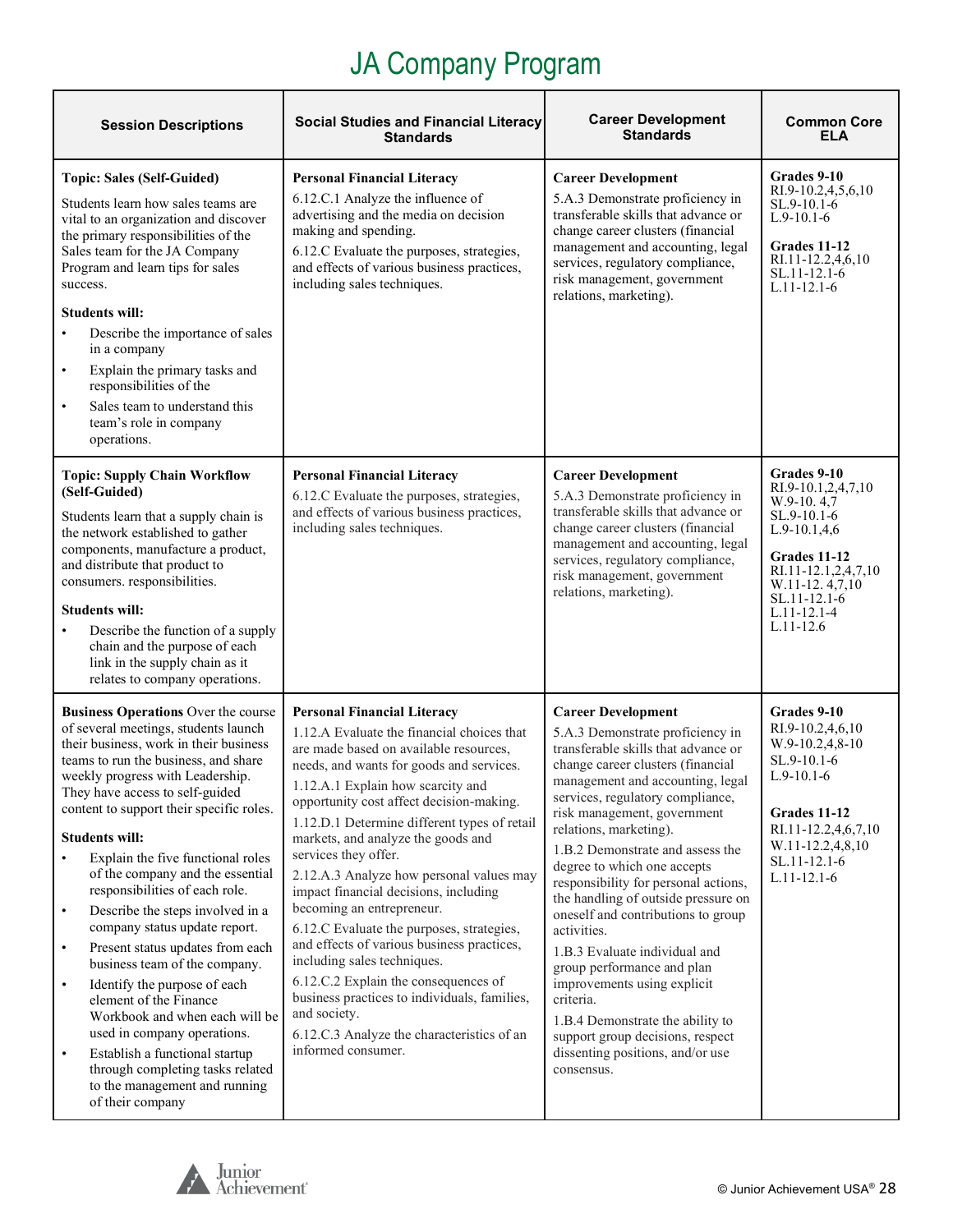| <b>Session Descriptions</b>                                                                                                                                                                                                                                                                                                                                                                                                                                                                                                                                                                                                                                                            | <b>Social Studies and Financial Literacy</b><br><b>Standards</b>                                                                                                                                                                                                                                                                                                                                                                                                                                                                                                                                                  | <b>Career Development</b><br><b>Standards</b>                                                                                                                                                                                                                                                                                                                                                                                                                                                                                                                                                                             | <b>Common Core</b><br>ELA                                                                                                                                         |
|----------------------------------------------------------------------------------------------------------------------------------------------------------------------------------------------------------------------------------------------------------------------------------------------------------------------------------------------------------------------------------------------------------------------------------------------------------------------------------------------------------------------------------------------------------------------------------------------------------------------------------------------------------------------------------------|-------------------------------------------------------------------------------------------------------------------------------------------------------------------------------------------------------------------------------------------------------------------------------------------------------------------------------------------------------------------------------------------------------------------------------------------------------------------------------------------------------------------------------------------------------------------------------------------------------------------|---------------------------------------------------------------------------------------------------------------------------------------------------------------------------------------------------------------------------------------------------------------------------------------------------------------------------------------------------------------------------------------------------------------------------------------------------------------------------------------------------------------------------------------------------------------------------------------------------------------------------|-------------------------------------------------------------------------------------------------------------------------------------------------------------------|
| <b>Meeting Twelve: Liquidate the</b><br>Company<br>Students finalize their company's<br>operations, initiate the steps necessary<br>to liquidate their company's assets, and<br>complete the steps to close out their<br>company.<br><b>Students will:</b><br>Describe the liquidation process<br>for the company and the<br>associated tasks.<br>Demonstrate the liquidation<br>$\bullet$<br>process of a business by<br>executing the tasks to complete<br>the student company.                                                                                                                                                                                                      | <b>Personal Financial Literacy</b><br>1.12.A Evaluate the financial choices that<br>are made based on available resources,<br>needs, and wants for goods and services.<br>1.12.A.1 Explain how scarcity and<br>opportunity cost affect decision-making.<br>1.12.D.1 Determine different types of retail<br>markets, and analyze the goods and<br>services they offer.<br>2.12.A.3 Analyze how personal values may<br>impact financial decisions, including<br>becoming an entrepreneur.<br>6.12.C Evaluate the purposes, strategies,<br>and effects of various business practices,<br>including sales techniques. | <b>Career Development</b><br>5.A.3 Demonstrate proficiency in<br>transferable skills that advance or<br>change career clusters (financial<br>management and accounting, legal<br>services, regulatory compliance,<br>risk management, government<br>relations, marketing).                                                                                                                                                                                                                                                                                                                                                | Grades 9-10<br>RI.9-10.2,4,7,10<br>SL.9-10.1-4<br>$L.9-10.1-4$<br>Grades 11-12<br>RI.11-12.2,4,10<br>$SL.11 - 12.1 - 4$<br>$L.11 - 12.1 - 4$                      |
| <b>Meeting Thirteen:</b><br><b>Create a Personal Plan of Action</b><br>Students recognize the necessity of<br>networking as an entrepreneur and<br>work on a personal action plan to<br>develop their personal network and to<br>refine their entrepreneurial skills.<br><b>Students will:</b><br>Describe the importance of<br>networking related to your<br>business and overall<br>entrepreneurial success.<br>Execute an introductory plan to<br>$\bullet$<br>initiate networking by<br>determining immediate people<br>and organizations you can<br>connect with.<br>Execute a personal action plan to<br>detail the next steps you will take<br>in your entrepreneurial journey. | <b>Personal Financial Literacy</b><br>1.12.A Evaluate the financial choices that<br>are made based on available resources,<br>needs, and wants for goods and services.<br>1.12.A.1 Explain how scarcity and<br>opportunity cost affect decision-making.                                                                                                                                                                                                                                                                                                                                                           | <b>Career Development</b><br>1.C. 1. Analyze the results of one's<br>growth and changes throughout life<br>to determine areas of growth for the<br>future.<br>1.D. 1. Plan and follow steps to<br>make effective decisions and<br>achieve goals for learning and<br>performance.<br>1.D. 2. Explain how one's career<br>decision-making reflects personal<br>priorities.<br>5.A.3 Demonstrate proficiency in<br>transferable skills that advance or<br>change career clusters (financial<br>management and accounting, legal<br>services, regulatory compliance,<br>risk management, government<br>relations, marketing). | Grades 9-10<br>RI.9-10. 2,4,6,7,10<br>$W.9-10.4.6$<br>SL.9-10.1-2<br>$L.9-10.1-4,6$<br>Grades 11-12<br>RI.11-12.2,4,6,7,10<br>SL.11-12.1-2<br>$L.11 - 12.1 - 4.6$ |

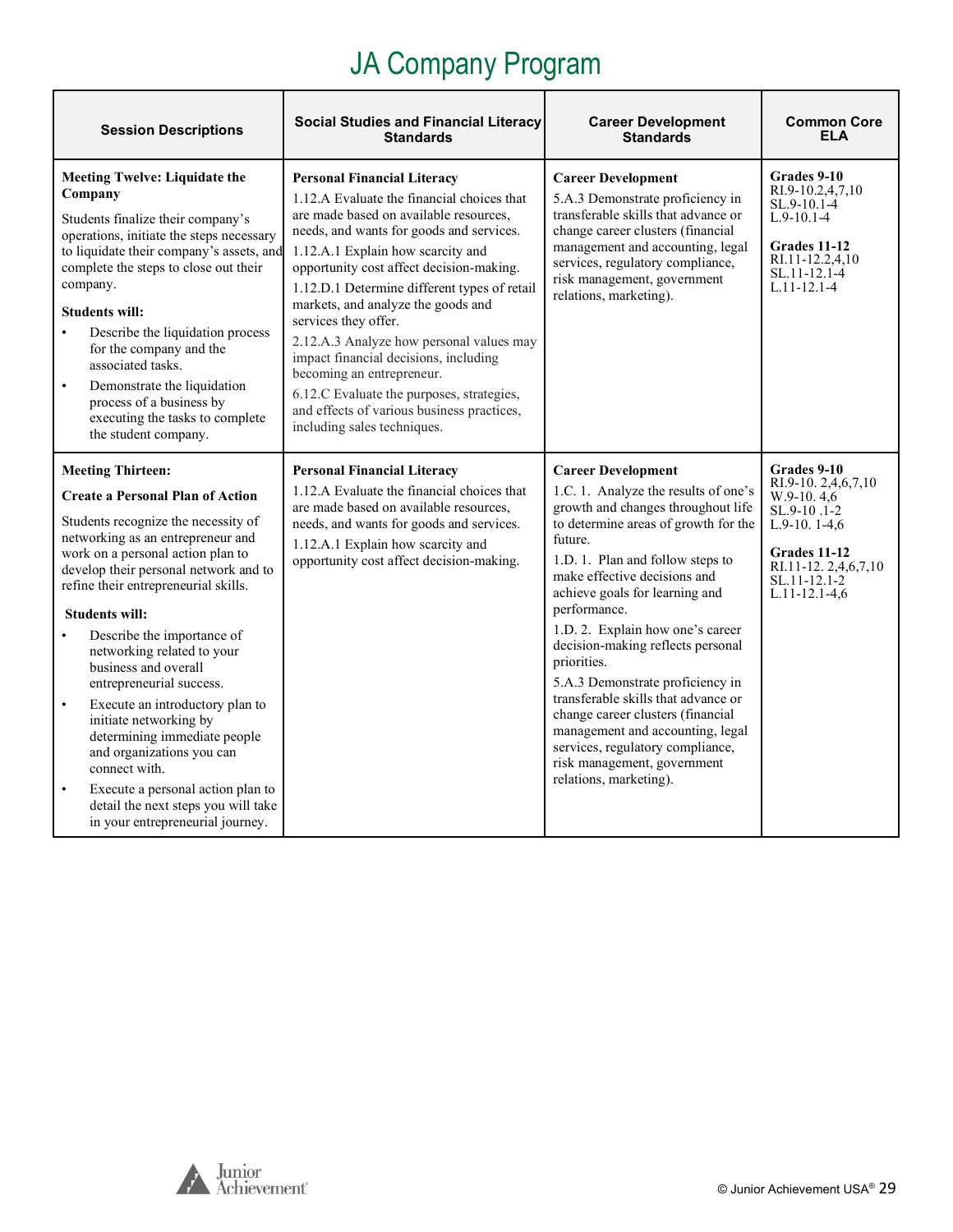| <b>Session Descriptions</b>                                                                                                                                                                                                                                                                                                                                          | <b>Social Studies and Financial Literacy</b>                                                                                                                                                                                                                                                                                                                                                                                                                                                                                                                                                                                                                                                                                                                                                  | <b>Career Development</b>                                                                                                                                                                                                                                                  | <b>Common Core</b>                                                                                                                                                                         |
|----------------------------------------------------------------------------------------------------------------------------------------------------------------------------------------------------------------------------------------------------------------------------------------------------------------------------------------------------------------------|-----------------------------------------------------------------------------------------------------------------------------------------------------------------------------------------------------------------------------------------------------------------------------------------------------------------------------------------------------------------------------------------------------------------------------------------------------------------------------------------------------------------------------------------------------------------------------------------------------------------------------------------------------------------------------------------------------------------------------------------------------------------------------------------------|----------------------------------------------------------------------------------------------------------------------------------------------------------------------------------------------------------------------------------------------------------------------------|--------------------------------------------------------------------------------------------------------------------------------------------------------------------------------------------|
|                                                                                                                                                                                                                                                                                                                                                                      | <b>Standards</b>                                                                                                                                                                                                                                                                                                                                                                                                                                                                                                                                                                                                                                                                                                                                                                              | <b>Standards</b>                                                                                                                                                                                                                                                           | FI A                                                                                                                                                                                       |
| <b>Meeting Fourteen:</b><br>Develop an Annual Report<br>(Optional)<br>During this optional meeting, students<br>create an annual report as a summary<br>of their student company experience.<br><b>Students will:</b><br>Describe an annual report and its<br>purpose.<br>Develop a summary annual report<br>project to complete the business<br>venture experience. | <b>Personal Financial Literacy</b><br>1.12.A Evaluate the financial choices that<br>are made based on available resources,<br>needs, and wants for goods and services.<br>1.12.A.1 Explain how scarcity and<br>opportunity cost affect decision-making.<br>1.12.D.1 Determine different types of retail<br>markets, and analyze the goods and<br>services they offer.<br>2.12.A.3 Analyze how personal values may<br>impact financial decisions, including<br>becoming an entrepreneur.<br>6.12.C Evaluate the purposes, strategies,<br>and effects of various business practices,<br>including sales techniques.<br>6.12.C.2 Explain the consequences of<br>business practices to individuals, families,<br>and society.<br>6.12.C.3 Analyze the characteristics of an<br>informed consumer. | <b>Career Development</b><br>5.A.3 Demonstrate proficiency in<br>transferable skills that advance or<br>change career clusters (financial<br>management and accounting, legal<br>services, regulatory compliance,<br>risk management, government<br>relations, marketing). | Grades 9-10<br>RI.9-10. $2,4,6,10$<br>$W.9-10.2.4-10$<br>SL.9-10.1-2, 4-6<br>$L.9-10.1-6$<br>Grades 11-12<br>RI.11-12.2,4,6,10<br>W.11-12.2, 4-10<br>SL.11-12.1-2,4-6<br>$L.11 - 12.1 - 6$ |

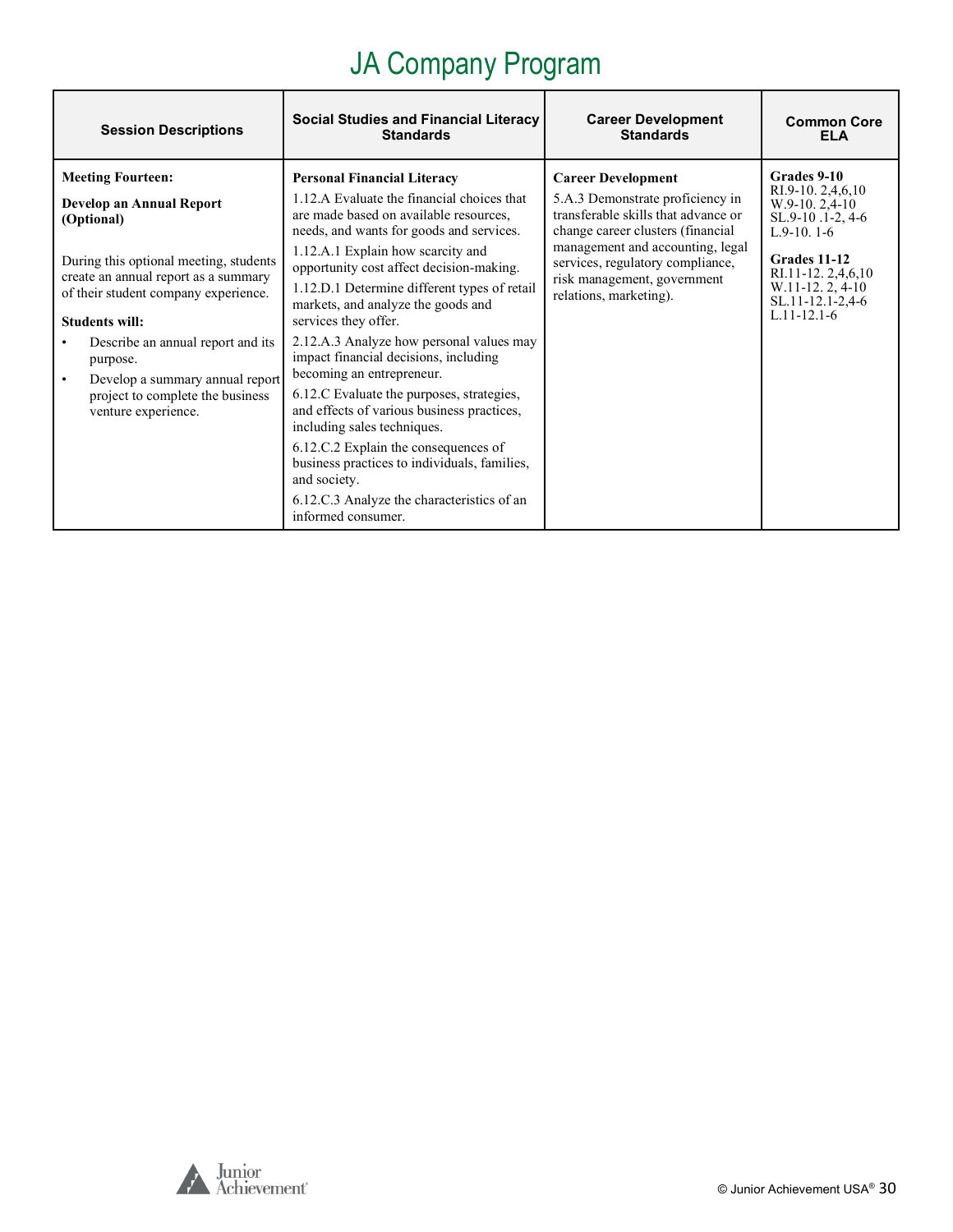# JA Excellence Through Ethics

| <b>Session Descriptions</b>                                                                                                                                                                                                                                                                                                                                                                                                                                                                                                                                                                                                                                                                                                                                    | <b>Social Studies and Financial</b><br><b>Literacy Standards</b>                                                                                        | <b>Career Development</b><br><b>Standards</b>                                                                                                                                                                                                             | <b>Common Core ELA</b>                                                                                                           |
|----------------------------------------------------------------------------------------------------------------------------------------------------------------------------------------------------------------------------------------------------------------------------------------------------------------------------------------------------------------------------------------------------------------------------------------------------------------------------------------------------------------------------------------------------------------------------------------------------------------------------------------------------------------------------------------------------------------------------------------------------------------|---------------------------------------------------------------------------------------------------------------------------------------------------------|-----------------------------------------------------------------------------------------------------------------------------------------------------------------------------------------------------------------------------------------------------------|----------------------------------------------------------------------------------------------------------------------------------|
| Day of the Visit<br>A business professional volunteer will speak to<br>the students about ethics and lead self-<br>assessment and ethics scenario activities.<br><b>Students will:</b><br>Define ethics.<br>Evaluate personal values in ethical<br>$\bullet$<br>dilemmas.<br>Articulate and identify the steps necessary<br>$\bullet$<br>to make ethical decisions.<br>Recognize the importance of identifying<br>$\bullet$<br>and understanding personal values as a<br>means of avoiding unethical choices.                                                                                                                                                                                                                                                  | <b>Personal Financial Literacy</b><br>2.12.A.3 Analyze how personal<br>values may impact financial<br>decisions, including becoming an<br>entrepreneur. | <b>Career Development</b><br>2.E.1 Examine one's personal,<br>leisure, community, learner and<br>work roles and responsibilities<br>and illustrate how they are<br>interconnected.<br>2.E.2 Identify the connections<br>between life roles and lifestyle. | Grades 9-10<br>$W.9-10.4.7$<br>SL.9-10.1-2<br>$L.9-10.3-6$<br>Grades 11-12<br>W.11-12.4,7<br>SL.11-12.1-2<br>$L.11 - 12.3 - 6$   |
| <b>Reflection Activity (Optional)</b><br>Students will reflect and discuss their learnings<br>after interacting with a local business<br>professional.<br><b>Students will:</b><br>Reflect on what they learned during their<br>volunteer visit.<br>Begin to understand ethical choices beyond<br>$\bullet$<br>the perspective of what they read in books.<br>Give thoughtful consideration to "right"<br>$\bullet$<br>and "wrong" choices and examination of<br>personal beliefs.<br>Self-examine to develop a personal<br>$\bullet$<br>awareness of values to begin to see the<br>disconnect between their words and<br>actions.<br>Strengthen the belief that ethics is an active<br>ethos and start to develop a deeper<br>commitment to living ethically. | <b>Personal Financial Literacy</b><br>2.12.A.3 Analyze how personal<br>values may impact financial<br>decisions, including becoming an<br>entrepreneur. | <b>Career Development</b><br>2.E.1 Examine one's personal,<br>leisure, community, learner and<br>work roles and responsibilities<br>and illustrate how they are<br>interconnected.<br>2.E.2 Identify the connections<br>between life roles and lifestyle. | Grades 9-10<br>$W.9-10.4,7$<br>SL.9-10.1-2<br>$L.9-10.3-6$<br>Grades 11-12<br>W.11-12.4,7<br>SL.11-12.1-2<br>$L.11 - 12.3 - 6$   |
| <b>Extended Learning Opportunities</b><br>(Optional)<br>Students can log on to the JA My Way<br>website to learn more about ethics or have a<br>debate about an ethical dilemma.<br><b>Students will:</b><br>Learn more about ethics.                                                                                                                                                                                                                                                                                                                                                                                                                                                                                                                          | <b>Personal Financial Literacy</b><br>2.12.A.3 Analyze how personal<br>values may impact financial<br>decisions, including becoming an<br>entrepreneur. | <b>Career Development</b><br>2.E.1 Examine one's personal,<br>leisure, community, learner and<br>work roles and responsibilities<br>and illustrate how they are<br>interconnected.<br>2.E.2 Identify the connections<br>between life roles and lifestyle. | Grades 9-10<br>$W.9-10.4.7$<br>SL.9-10.1-2<br>$L.9-10.3-6$<br>Grades 11-12<br>$W.11-12.4,7$<br>SL.11-12.1-2<br>$L.11 - 12.3 - 6$ |

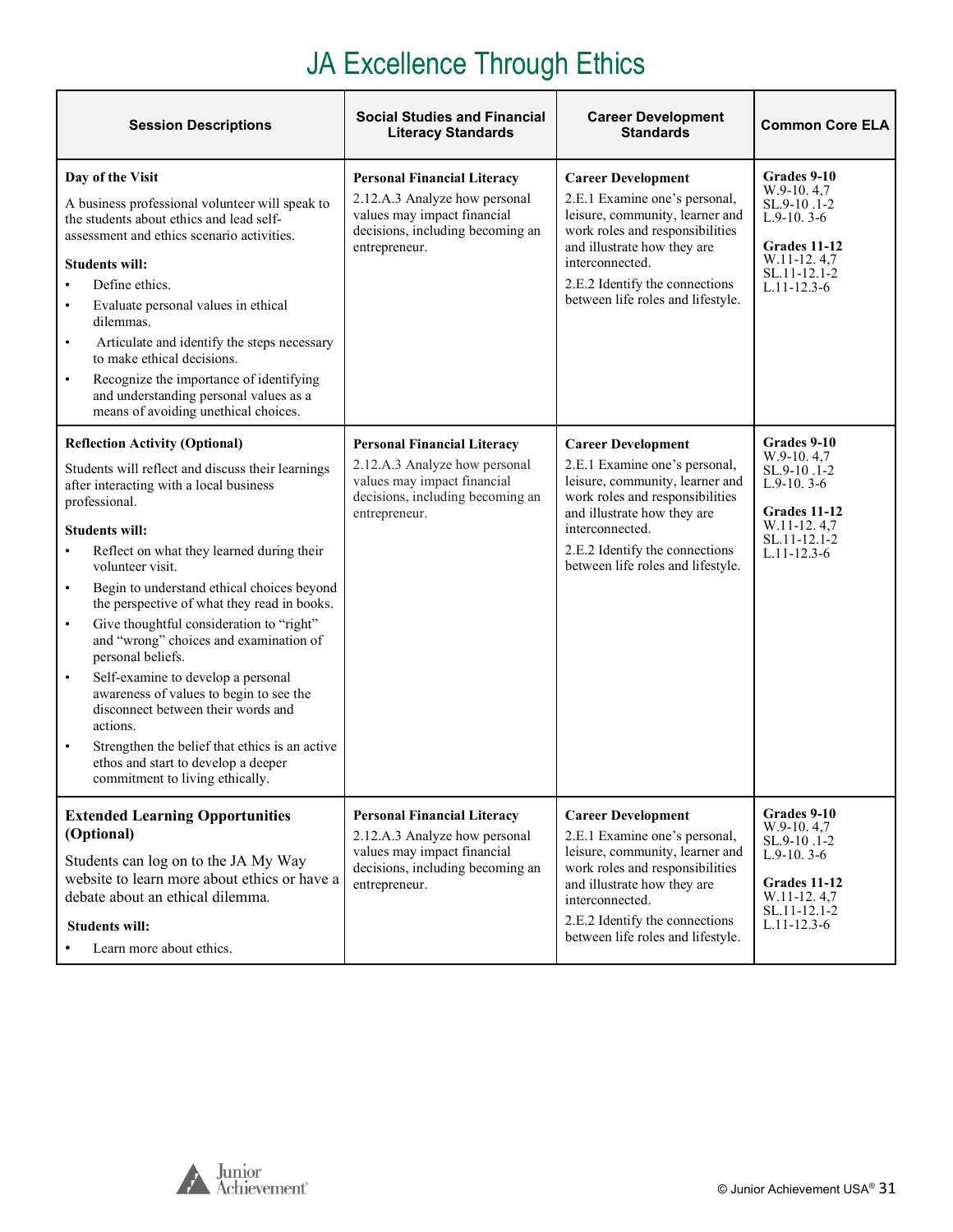# JA High School Heroes

| <b>Session Descriptions</b>                                                                                                                                                                                                                                                                                                                                                                                                                                                                                                                | <b>Social Studies and Financial</b><br><b>Literacy Standards</b>                                                                                                                                                                                                               | <b>Career Development</b><br><b>Standards</b>                                                                                                                                                                                                                                                                                                                                                                                                                                                                                                                                       | <b>Common Core</b><br><b>ELA</b>                                                                                                                                                                                     |
|--------------------------------------------------------------------------------------------------------------------------------------------------------------------------------------------------------------------------------------------------------------------------------------------------------------------------------------------------------------------------------------------------------------------------------------------------------------------------------------------------------------------------------------------|--------------------------------------------------------------------------------------------------------------------------------------------------------------------------------------------------------------------------------------------------------------------------------|-------------------------------------------------------------------------------------------------------------------------------------------------------------------------------------------------------------------------------------------------------------------------------------------------------------------------------------------------------------------------------------------------------------------------------------------------------------------------------------------------------------------------------------------------------------------------------------|----------------------------------------------------------------------------------------------------------------------------------------------------------------------------------------------------------------------|
| <b>Effective Civic Leadership.</b><br>Students explore the importance of leadership<br>skills and the value of community involvement.<br>They learn the importance of communication and<br>conflict-management skills to achieve group<br>goals.<br><b>Students will:</b><br>Identify qualities of a leader.<br>$\bullet$<br>Recognize the role of civic leadership in a<br>$\bullet$<br>community.<br>Develop conflict-resolution skills.<br>$\bullet$                                                                                    | <b>Personal Financial Literacy</b><br>2.12.A Evaluate the relationships<br>among education, skills, career<br>choices, economic conditions, and<br>income.<br>2.12.A.1 Evaluate how interests,<br>skills, career choices, and economic<br>conditions affect education choices. | <b>Career Development</b><br>2.B.1a Assess past, present, and<br>future informal and formal<br>learning experiences that connect<br>to one's life goals.<br>2.B.1b Analyze the connections<br>between one's educational<br>achievement and personal and<br>career goals and adjust behavior<br>in a way that integrates the<br>strong connections.<br>2.B.2a Prioritize educational<br>achievement areas needing<br>improvement and develop a plan<br>to obtain proficiency and one's<br>personal and career goals.                                                                 | Grades 9-10<br>RI.9-10.1<br>$W.9-10.2$<br>$W.9-10.4-7$<br>SL.9-10.1-6<br>$L.9-10.1-2$<br>$L.9-10.4$<br>Grades 11-12<br>RI.11-12.1<br>RI.11-12.4<br>W.11-12.2-7<br>SL.11-12.1-2<br>$L.11 - 12.1 - 2$<br>$L.11 - 12.6$ |
| <b>Presentation Skills and Classroom</b><br>Management<br>Students learn effective presentation techniques<br>to get an audience's attention and keep it. They<br>gain insight into classroom dynamics to assist<br>with managing elementary school students when<br>in that environment.<br><b>Students will:</b><br>Use strong presentation skills to<br>communicate effectively.<br>Develop classroom management practices.<br>$\bullet$<br>Recognize and use techniques that further<br>$\bullet$<br>teamwork and achieve group goals. | <b>Personal Financial Literacy</b><br>2.12.A Evaluate the relationships<br>among education, skills, career<br>choices, economic conditions, and<br>income.<br>2.12.A.1 Evaluate how interests,<br>skills, career choices, and economic<br>conditions affect education choices. | <b>Career Development</b><br>1.B. 5. Demonstrate, problem-<br>solve and evaluate<br>communication experiences and<br>one's use of effective strategies<br>such as paraphrasing, reflections,<br>active listening, and assertive<br>communication.<br>5.A.3 Demonstrate proficiency<br>in transferable skills that<br>advance or change career<br>clusters (financial management<br>and accounting, legal services,<br>regulatory compliance, risk<br>management, government<br>relations, marketing).                                                                               | Grades 9-10<br>RI.9-10.1<br>W.9-10.2<br>$W.9-10.4-7$<br>SL.9-10.1-6<br>L.9-10.1-2<br>$L.9-10.4$<br>Grades 11-12<br>RI.11-12.1<br>RI.11-12.4<br>W.11-12.2-7<br>SL.11-12.1-2<br>$L.11 - 12.1 - 2$<br>L.11-12.6         |
| <b>Critical Thinking and Problem Solving</b><br>Students advance their critical thinking skills so<br>that they can adapt quickly to new circumstances<br>and develop successful solutions to problems.<br><b>Students will:</b><br>Use a problem-solving technique to solve<br>personal and professional problems.<br>Apply critical-thinking skills to work-based<br>$\bullet$<br>problems.<br>Recognize that decisions have<br>$\bullet$<br>consequences.                                                                               | <b>Personal Financial Literacy</b><br>2.12.A Evaluate the relationships<br>among education, skills, career<br>choices, economic conditions, and<br>income.<br>2.12.A.1 Evaluate how interests,<br>skills, career choices, and economic<br>conditions affect education choices. | <b>Career Development</b><br>1.B. 5. Demonstrate, problem-<br>solve and evaluate<br>communication experiences and<br>one's use of effective strategies<br>such as paraphrasing, reflections,<br>active listening, and assertive<br>communication.<br>2.D.1 Explore and evaluate<br>information relevant to making a<br>decision.<br>2.D.3 Examine the implications<br>of decisions, consider new<br>alternatives, and analyze the<br>need to compromise and its<br>effect on one's decisions.<br>2.D.4 Explain how decision-<br>making may involve<br>compromise and cite examples. | Grades 9-10<br>RI.9-10.1<br>W.9-10.2<br>W.9-10.4-7<br>SL.9-10.1-6<br>$L.9-10.1-2$<br>$L.9-10.4$<br>Grades 11-12<br>RI.11-12.1<br>RI.11-12.4<br>W.11-12.2-7<br>SL.11-12.1-2<br>$L.11 - 12.1 - 2$<br>$L.11 - 12.6$     |

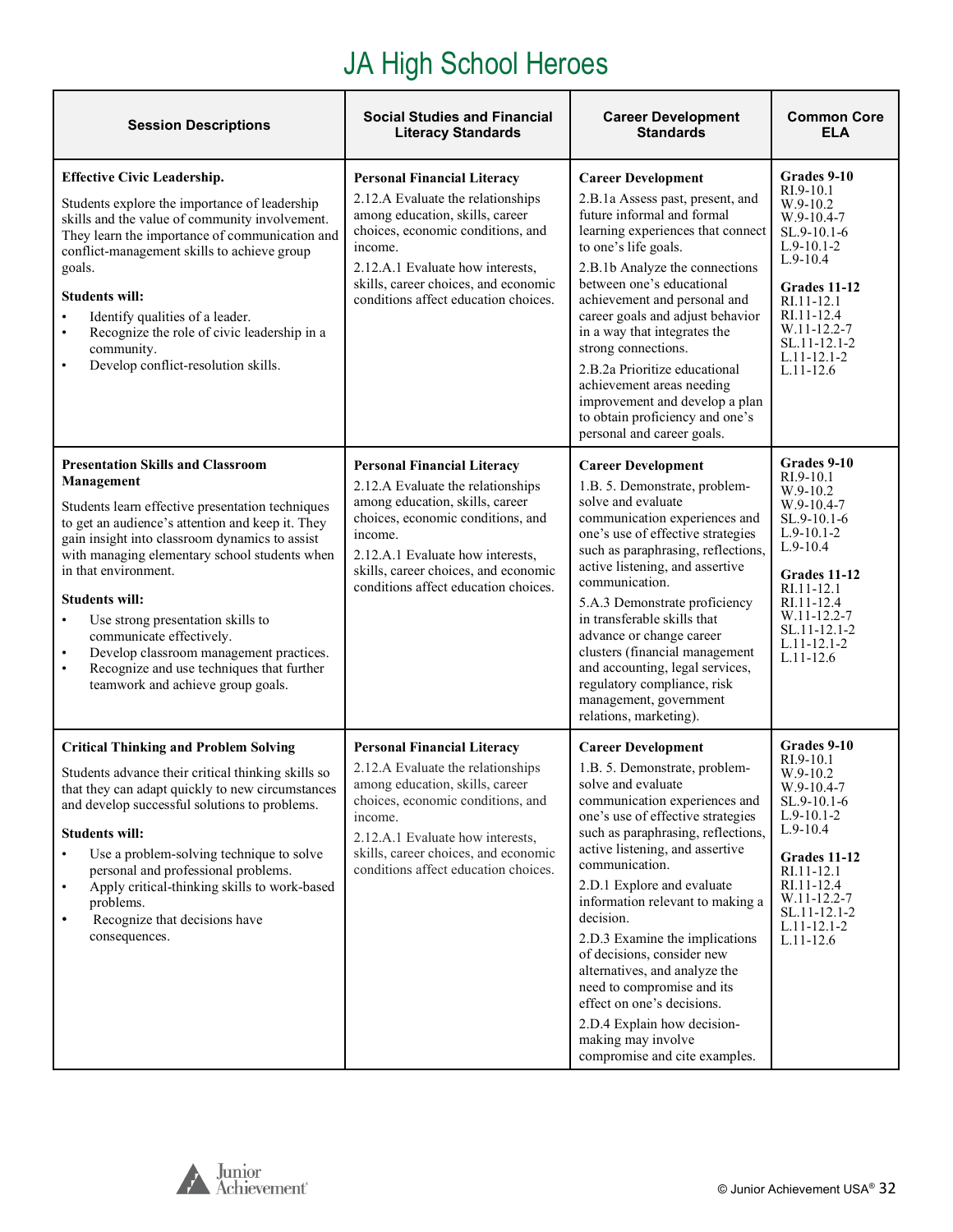# JA High School Heroes

| <b>Session Descriptions</b>                                                                                                                                                                                                                                                                                                                                                                                                                                             | <b>Social Studies and Financial</b><br><b>Literacy Standards</b>                                                                                                                                                                                                                  | <b>Career Development Standards</b>                                                                                                                                                                                                                                                                                                                                                                                                                                                                                                                                                                                                                                                                         | <b>Common Core</b><br><b>ELA</b>                                                                                                                                                                                       |
|-------------------------------------------------------------------------------------------------------------------------------------------------------------------------------------------------------------------------------------------------------------------------------------------------------------------------------------------------------------------------------------------------------------------------------------------------------------------------|-----------------------------------------------------------------------------------------------------------------------------------------------------------------------------------------------------------------------------------------------------------------------------------|-------------------------------------------------------------------------------------------------------------------------------------------------------------------------------------------------------------------------------------------------------------------------------------------------------------------------------------------------------------------------------------------------------------------------------------------------------------------------------------------------------------------------------------------------------------------------------------------------------------------------------------------------------------------------------------------------------------|------------------------------------------------------------------------------------------------------------------------------------------------------------------------------------------------------------------------|
| <b>Reflection</b><br>Students share their JA High<br>School Heroes experience and learn<br>about its relevance to their futures.<br>They complete a self-assessment<br>designed to reiterate lessons about<br>leadership, presentations, and<br>critical thinking.<br><b>Students will:</b><br>Implement objective criteria to self-evaluate<br>Recognize the value of constructive<br>$\bullet$<br>feedback and the growth mind-set<br>Develop a personal action plan. | <b>Personal Financial Literacy</b><br>2.12.A Evaluate the relationships<br>among education, skills, career<br>choices, economic conditions, and<br>income.<br>2.12.A.1 Evaluate how interests,<br>skills, career choices, and<br>economic conditions affect<br>education choices. | <b>Career Development</b><br>1.C. 1. Analyze the results of one's<br>growth and changes throughout life<br>to determine areas of growth for<br>the future.<br>2.B.2a Prioritize educational<br>achievement areas needing<br>improvement and develop a plan to<br>obtain proficiency and one's<br>personal and career goals.<br>2.B.2b Use study skills, strategies<br>and learning habits to improve<br>achievement.<br>2.B.2c Use technology to access,<br>store, manage, analyze and<br>communicate information to<br>enhance and improve achievement.<br>3.A.4 4. Apply cluster content<br>standards to specific work-based<br>learning experiences and one's<br>program sequence (high school<br>plan). | Grades 9-10<br>RI.9-10.1<br>$W.9-10.2$<br>$W.9-10.4-7$<br>$SL.9-10.1-6$<br>$L.9-10.1-2$<br>$L.9-10.4$<br>Grades 11-12<br>RI.11-12.1<br>RI.11-12.4<br>W.11-12.2-7<br>SL.11-12.1-2<br>$L.11 - 12.1 - 2$<br>$L.11 - 12.6$ |

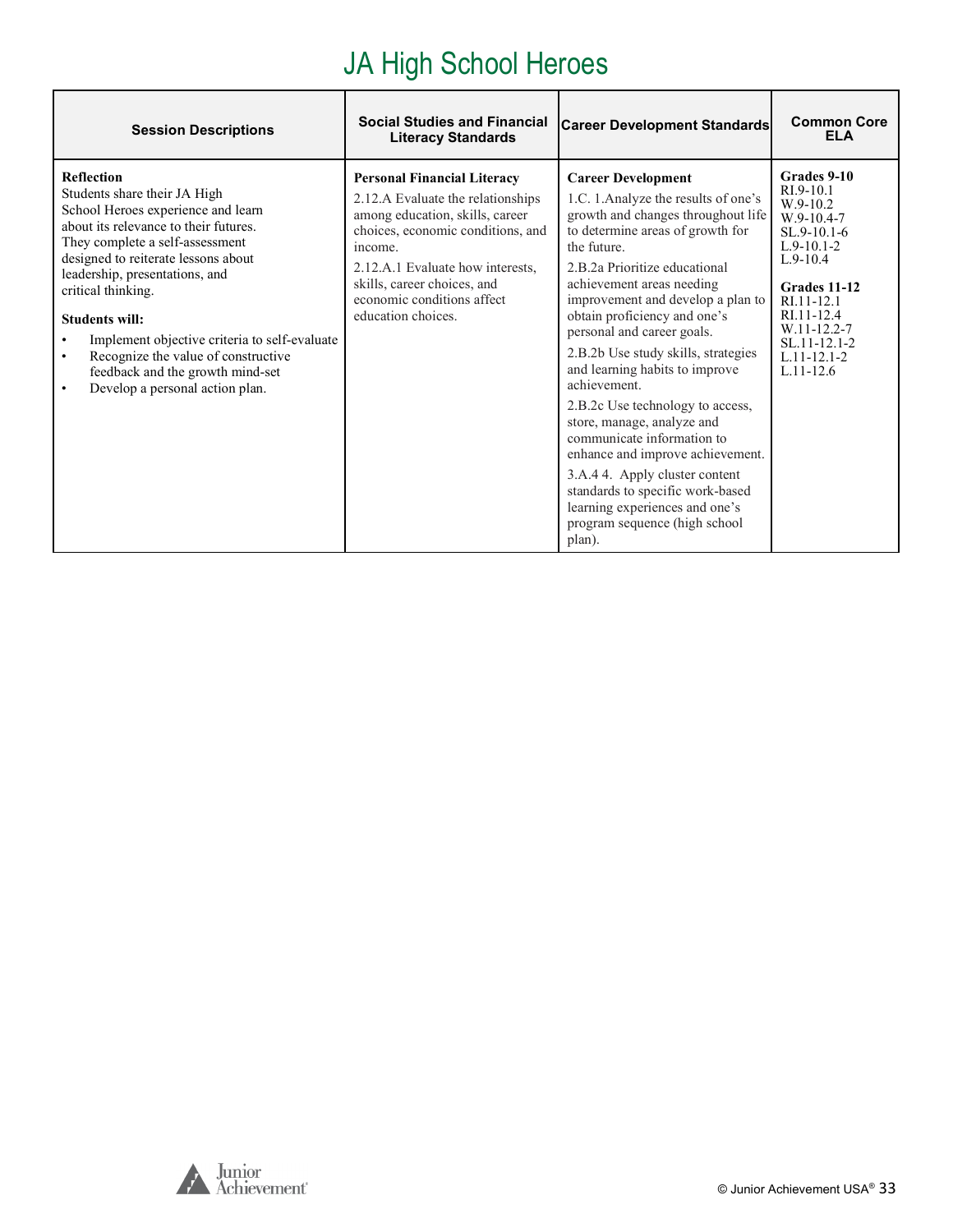# JA It's My Job (Soft Skills)

| <b>Session Descriptions</b>                                                                                                                                                                                                                                                                                                                                                                                                                                                                                                                                                 | <b>Social Studies and Financial</b><br><b>Literacy Standards</b>                                                                                                                                                                                                                  | <b>Career Development</b><br><b>Standards</b>                                                                                                                                                                                                                                                                                                                                                                                                                                                                                                                                                                                                                                                                                                                                                                     | <b>Common Core ELA</b>                                                                                                                                                                     |
|-----------------------------------------------------------------------------------------------------------------------------------------------------------------------------------------------------------------------------------------------------------------------------------------------------------------------------------------------------------------------------------------------------------------------------------------------------------------------------------------------------------------------------------------------------------------------------|-----------------------------------------------------------------------------------------------------------------------------------------------------------------------------------------------------------------------------------------------------------------------------------|-------------------------------------------------------------------------------------------------------------------------------------------------------------------------------------------------------------------------------------------------------------------------------------------------------------------------------------------------------------------------------------------------------------------------------------------------------------------------------------------------------------------------------------------------------------------------------------------------------------------------------------------------------------------------------------------------------------------------------------------------------------------------------------------------------------------|--------------------------------------------------------------------------------------------------------------------------------------------------------------------------------------------|
| <b>Communicating About Yourself</b><br>Students learn what their dress, speech, and<br>listening skills communicate to others about<br>them.<br><b>Students will:</b><br>Recognize the importance of manners<br>$\bullet$<br>as an element of professionalism.<br>Identify language and style appropriate<br>$\bullet$<br>for the workplace.<br>Listen actively for content, not to<br>$\bullet$<br>anticipate response.                                                                                                                                                    | <b>Personal Financial Literacy</b><br>2.12.A Evaluate the relationships<br>among education, skills, career<br>choices, economic conditions, and<br>income.<br>2.12.A.1 Evaluate how interests.<br>skills, career choices, and<br>economic conditions affect<br>education choices. | <b>Career Development</b><br>1.A. 3. Evaluate how the impact<br>of situations, attitudes and the<br>behaviors of others affect one's<br>self concept and how one's<br>behaviors and attitudes affect the<br>self-concept of others.<br>5.A.1 Demonstrate proficiency<br>in cluster and pathway content<br>standards, related academic<br>content standards and Skills for<br>Success.<br>5.A.2 Demonstrate skills to: seek<br>employment, (write a resume<br>and cover letter, complete a job<br>application, interview for a job,<br>find and pursue employment<br>leads and market oneself in the<br>workplace transferable).                                                                                                                                                                                   | Grades 9-10<br>RI.9-10.1,4,11<br>$SL.9-10.1-3$<br>$L.9-10.1-2$<br>$L.9-10.4$<br>Grades 11-12<br>RI.11-12.1,4,11<br>SL.11-12.1-3<br>$L.11 - 12.1 - 2$<br>$L.11 - 12.6$                      |
| <b>Applications and Resumes</b><br>This session covers job applications and<br>resumes, two written methods of applying for a<br>job. Students examine both documents and<br>begin to think about how to adapt their<br>experiences, skills, and achievements to the<br>applicable template to present themselves to a<br>potential employer.<br><b>Students will:</b><br>Identify information necessary for a<br>$\bullet$<br>job application.<br>Recognize key features and formatting<br>$\bullet$<br>of resumes.<br>Use appropriate language for a resume.<br>$\bullet$ | <b>Personal Financial Literacy</b><br>2.12.A Evaluate the relationships<br>among education, skills, career<br>choices, economic conditions, and<br>income.<br>2.12.A.1 Evaluate how interests,<br>skills, career choices, and<br>economic conditions affect<br>education choices. | <b>Career Development</b><br>1.A. 2. Explain and assess how<br>one's self-concept affects and<br>promotes both educational<br>achievement and success at<br>work.<br>5.A.1 Demonstrate proficiency<br>in cluster and pathway content<br>standards, related academic<br>content standards and Skills for<br>Success.<br>5.A.2 Demonstrate skills to: seek<br>employment, (write a resume<br>and cover letter, complete a job<br>application, interview for a job,<br>find and pursue employment<br>leads and market oneself in the<br>workplace transferable).<br>5.A.3 Demonstrate proficiency<br>in transferable skills that<br>advance or change career<br>clusters (financial management<br>and accounting, legal services,<br>regulatory compliance, risk<br>management, government<br>relations, marketing). | Grades 9-10<br>RI.9-10.2<br>W.9-10.2,4,6<br>SL.9-10.1-2<br>$L.9-10.1-2$<br>$L.9-10.4$<br>Grades 11-12<br>RI.11-12.2<br>W.11-12.2,4,6<br>SL.11-12.1-3<br>$L.11 - 12.1 - 2$<br>$L.11 - 12.6$ |



 $\overline{1}$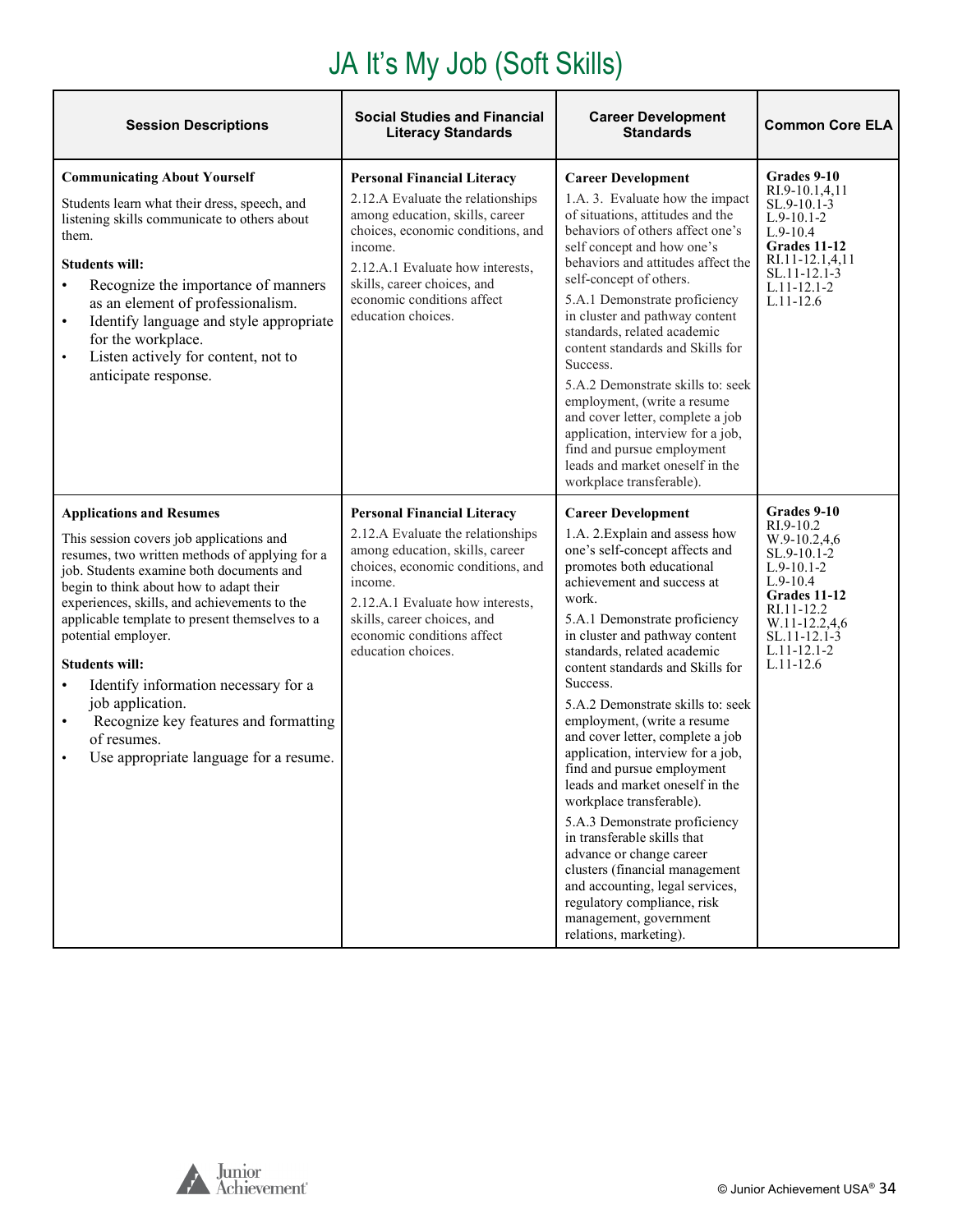# JA It's My Job (Soft Skills)

| <b>Session Descriptions</b>                                                                                                                                                                                                                                                                                                                                                                                                                                                                                                                     | <b>Social Studies and Financial</b><br><b>Literacy Standards</b>                                                                                                                                                                                                                  | <b>Career Development</b><br><b>Standards</b>                                                                                                                                                                                                                                                                                                                                                                                                                                    | <b>Common Core ELA</b>                                                                                                                                                             |
|-------------------------------------------------------------------------------------------------------------------------------------------------------------------------------------------------------------------------------------------------------------------------------------------------------------------------------------------------------------------------------------------------------------------------------------------------------------------------------------------------------------------------------------------------|-----------------------------------------------------------------------------------------------------------------------------------------------------------------------------------------------------------------------------------------------------------------------------------|----------------------------------------------------------------------------------------------------------------------------------------------------------------------------------------------------------------------------------------------------------------------------------------------------------------------------------------------------------------------------------------------------------------------------------------------------------------------------------|------------------------------------------------------------------------------------------------------------------------------------------------------------------------------------|
| Interviewing for a Job<br>This session covers communication styles used<br>during the process of job hunting, with an<br>emphasis on interviewing. Students complete an<br>activity and track their accomplishments in a<br>"brag sheet."<br><b>Students will:</b><br>Identify appropriate content for a<br>personal brag sheet<br>Adapt personal information to<br>interview situations.<br>Develop answers to common interview<br>questions.<br>Recognize appropriate professional<br>$\bullet$<br>dress and demeanor for a job<br>interview. | <b>Personal Financial Literacy</b><br>2.12.A Evaluate the relationships<br>among education, skills, career<br>choices, economic conditions, and<br>income.<br>2.12.A.1 Evaluate how interests.<br>skills, career choices, and<br>economic conditions affect<br>education choices. | <b>Career Development</b><br>1.A. 2. Explain and assess how<br>one's self-concept affects and<br>promotes both educational<br>achievement and success at<br>work.<br>5.A.1 Demonstrate proficiency<br>in cluster and pathway content<br>standards, related academic<br>content standards and Skills for<br>Success.<br>5.A.2 Demonstrate skills to: seek<br>employment.<br>5.A.3 Demonstrate proficiency<br>in transferable skills that<br>advance or change career<br>clusters. | Grades 9-10<br>$RI.9-10.2$<br>$W.9-10.2,4.6$<br>SL.9-10.1-4<br>$L.9-10.1-2$<br>$L.9-10.4$<br>Grades 11-12<br>RI.11-12.1,4,11<br>SL.11-12.1-4<br>$L.11 - 12.1 - 2$<br>$L.11 - 12.6$ |

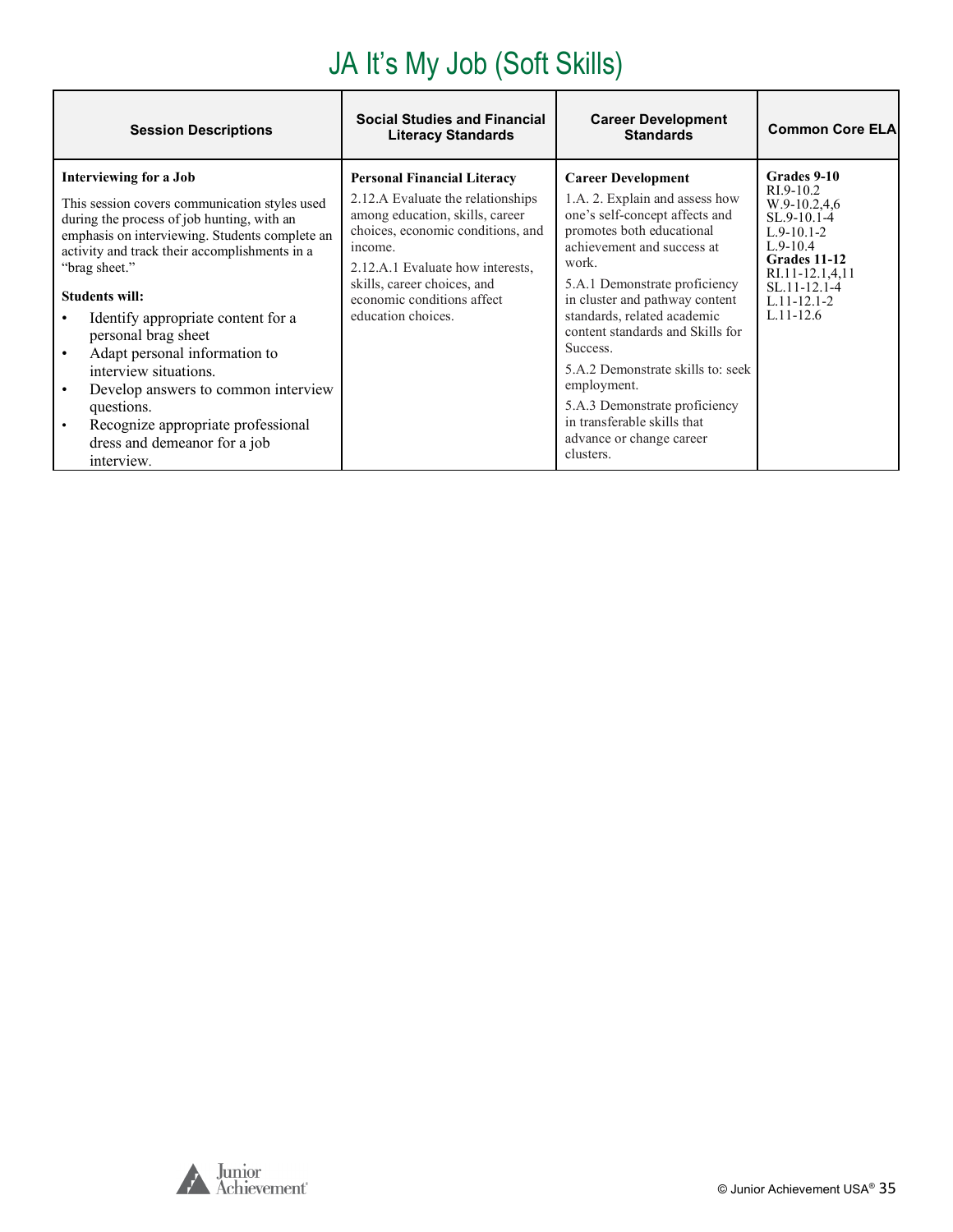# JA It's My Job (Soft Skills)

| <b>Session Descriptions</b>                                                                                                                                                                                                                                                                                                                                                                                                                                                                                                                                                                                                                                                                                                     | <b>Social Studies and Financial</b><br><b>Literacy Standards</b>                                                                                                                                                                                                                  | <b>Career Development</b><br><b>Standards</b>                                                                                                                                                                                                                                                                                                                                                                                                                                               | <b>Common Core ELA</b>                                                                                                                                                                        |
|---------------------------------------------------------------------------------------------------------------------------------------------------------------------------------------------------------------------------------------------------------------------------------------------------------------------------------------------------------------------------------------------------------------------------------------------------------------------------------------------------------------------------------------------------------------------------------------------------------------------------------------------------------------------------------------------------------------------------------|-----------------------------------------------------------------------------------------------------------------------------------------------------------------------------------------------------------------------------------------------------------------------------------|---------------------------------------------------------------------------------------------------------------------------------------------------------------------------------------------------------------------------------------------------------------------------------------------------------------------------------------------------------------------------------------------------------------------------------------------------------------------------------------------|-----------------------------------------------------------------------------------------------------------------------------------------------------------------------------------------------|
| <b>Cell Phones in the Workplace</b><br>This session covers communication methods to<br>ensure workplace success, focusing on using cell<br>phones in the workplace. A required activity<br>covers cell phone etiquette, plus there are three<br>additional activities from which to choose.<br><b>Students will:</b><br>Recognize and identify appropriate and<br>$\bullet$<br>inappropriate uses of cell phones in the<br>workplace.<br>Identify the effects of inappropriate<br>$\bullet$<br>usage of cell phones in the workplace.<br>Adapt cell phone behavior and<br>$\bullet$<br>functions for professional uses.<br>Recognize and apply appropriate<br>$\bullet$<br>texting style for communicating in the<br>workplace. | <b>Personal Financial Literacy</b><br>2.12.A Evaluate the relationships<br>among education, skills, career<br>choices, economic conditions, and<br>income.<br>2.12.A.1 Evaluate how interests,<br>skills, career choices, and<br>economic conditions affect<br>education choices. | <b>Career Development</b><br>1.A. 3. Evaluate how the impact<br>of situations, attitudes and the<br>behaviors of others affect one's<br>self concept and how one's<br>behaviors and attitudes affect the<br>self-concept of others.<br>5.A.1 Demonstrate proficiency<br>in cluster and pathway content<br>standards, related academic<br>content standards and Skills for<br>Success.<br>5.A.3 Demonstrate proficiency<br>in transferable skills that advance<br>or change career clusters. | Grades 9-10<br>RI.9-10.2<br>SL.9-10.1-4<br>$L.9-10.1-2$<br>$L.9-10.4$<br>Grades 11-12<br>RI.11-12.1,4,11<br>SL.11-12.1-4<br>L.11-12.1-2<br>$L.11-12.6$                                        |
| <b>Workplace Communication</b><br>This session covers communication methods in<br>the workplace. Activities focus on appropriate<br>tone and topics for the workplace and<br>communication strategies for collaborating<br>effectively.<br><b>Students will:</b><br>Identify and use an appropriate<br>$\bullet$<br>professional tone in workplace<br>communication.<br>Identify appropriate and inappropriate<br>$\bullet$<br>subjects for workplace discussion.<br>Enable cooperative and productive<br>$\bullet$<br>group interactions.<br>Communicate to solve problems<br>collaboratively and respectfully.                                                                                                                | <b>Personal Financial Literacy</b><br>2.12.A Evaluate the relationships<br>among education, skills, career<br>choices, economic conditions, and<br>income.<br>2.12.A.1 Evaluate how interests,<br>skills, career choices, and<br>economic conditions affect<br>education choices. | <b>Career Development</b><br>1.B. 5. Demonstrate, problem-<br>solve and evaluate<br>communication experiences and<br>one's use of effective strategies<br>such as paraphrasing, reflections,<br>active listening, and assertive<br>communication.<br>5.A.1 Demonstrate proficiency<br>in cluster and pathway content<br>standards, related academic<br>content standards and Skills for<br>Success.                                                                                         | Grades 9-10<br>$RI.9-10.2$<br>SL.9-10.1-4<br>$L.9-10.1-2$<br>$L.9-10.4$<br>Grades 11-12<br>RI.11-12.1,4,11<br>SL.11-12.1-4<br>$L.11 - 12.1 - 2$<br>$L.11-12.6$                                |
| <b>Workplace Writing</b><br>This session covers the basics of professional<br>writing. Included are activities that allow<br>students to practice writing concisely, clearly,<br>and correctly, with appropriate workplace style.<br><b>Students will:</b><br>Use proper spelling, grammar, and<br>punctuation in the workplace.<br>List best practices for effective<br>$\bullet$<br>business writing.<br>Use clear language and appropriate<br>$\bullet$<br>style for written communication in the<br>workplace.<br>Identify important ideas and express<br>$\bullet$<br>them clearly and concisely in writing.                                                                                                               | <b>Personal Financial Literacy</b><br>2.12.A Evaluate the relationships<br>among education, skills, career<br>choices, economic conditions, and<br>income.<br>2.12.A.1 Evaluate how interests,<br>skills, career choices, and<br>economic conditions affect<br>education choices. | <b>Career Development</b><br>5.A.1 Demonstrate proficiency<br>in cluster and pathway content<br>standards, related academic<br>content standards and Skills for<br>Success.<br>5.A.3 Demonstrate proficiency<br>in transferable skills that advance<br>or change career clusters.                                                                                                                                                                                                           | Grades 9-10<br>RI.9-10.2<br>W.9-10.2,4,6,10<br>SL.9-10.1-4<br>$L.9-10.1-2$<br>$L.9-10.4$<br>Grades 11-12<br>RI.11-12.1,4,11<br>W.11-12.2,4,6,10<br>SL.11-12.1-4<br>L.11-12.1-2<br>$L.11-12.6$ |

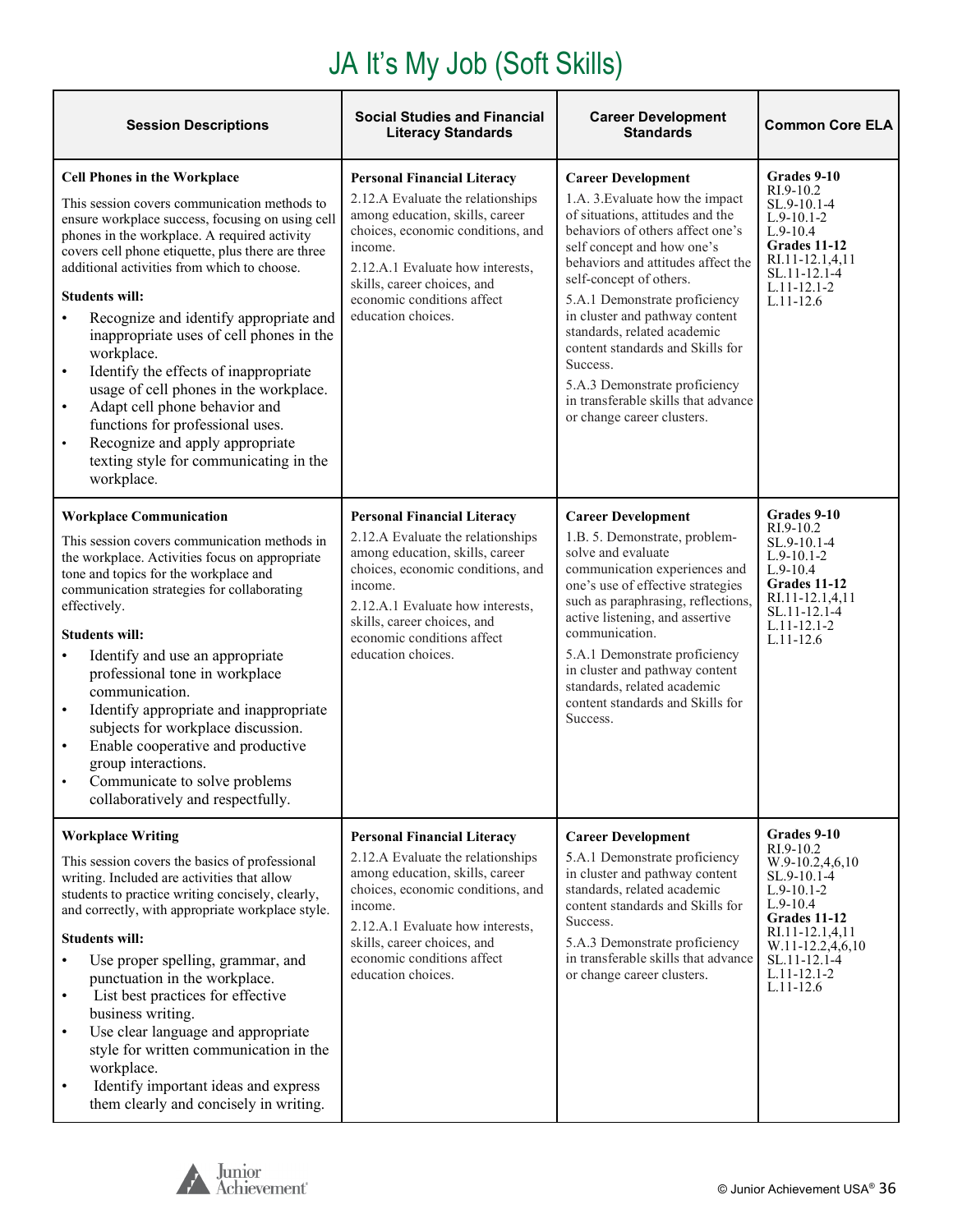#### JA Job Shadow

| <b>Session Descriptions</b>                                                                                                                                                                                                                                                                                                                                                                                                                                                                                                                                                                                                                                                             | <b>Social Studies and Financial</b><br><b>Literacy Standards</b>                                                                                                                                                                                                              | <b>Career Development</b><br><b>Standards</b>                                                                                                                                                                                                                                                                                                                                                                                                                                    | <b>Common Core</b><br><b>ELA</b>                                                                                                                                                       |
|-----------------------------------------------------------------------------------------------------------------------------------------------------------------------------------------------------------------------------------------------------------------------------------------------------------------------------------------------------------------------------------------------------------------------------------------------------------------------------------------------------------------------------------------------------------------------------------------------------------------------------------------------------------------------------------------|-------------------------------------------------------------------------------------------------------------------------------------------------------------------------------------------------------------------------------------------------------------------------------|----------------------------------------------------------------------------------------------------------------------------------------------------------------------------------------------------------------------------------------------------------------------------------------------------------------------------------------------------------------------------------------------------------------------------------------------------------------------------------|----------------------------------------------------------------------------------------------------------------------------------------------------------------------------------------|
| <b>Session One: Before the Hunt</b><br>Students are introduced to the JA Job Shadow<br>program and the Seven Steps to Get Hired and<br>Succeed. Through a close examination of<br>specific skills and career clusters, they learn the<br>key factors to investigate in career planning:<br>skills, interest, work priorities, and job outlook.<br><b>Students will:</b><br>Recognize career clusters that match their<br>$\bullet$<br>skills and interests<br>Demonstrate self-awareness of their soft<br>$\bullet$<br>skills in work scenarios                                                                                                                                         | <b>Personal Financial Literacy</b><br>2.12.A Evaluate the relationships<br>among education, skills, career<br>choices, economic conditions, and<br>income.<br>2.12.A.1 Evaluate how interests,<br>skills, career choices, and economic<br>conditions affect education choices | <b>Career Development</b><br>5.A.1 Demonstrate proficiency in<br>cluster and pathway content<br>standards, related academic<br>content standards and Skills for<br>Success.<br>5.A.2 Demonstrate skills to: seek<br>employment, (write a resume and<br>cover letter, complete a job<br>application, interview for a job,<br>find and pursue employment leads<br>and market oneself in the<br>workplace transferable).                                                            | Grades 9-10<br>$RI.9-10.1$<br>W.9-10.7<br>$SL.9-0.1$<br>$L.9-10.4$<br>Grades 11-12<br>RI.11-2.1<br>$SL.11-2.1$<br>$L.11 - 12.4$                                                        |
| <b>Session Two: Perfect Match</b><br>Students review the Seven Steps to Get Hired<br>and Succeed and analyze job hunting skills.<br>They then participate in mock interviews to<br>prepare for the Job Shadow Challenge at the<br>site visit.<br><b>Students will:</b><br>Review methods of identifying job openings<br>$\bullet$<br>Demonstrate professional interviewing skills<br>$\bullet$<br>Express expectations for the upcoming site<br>$\bullet$<br>visit                                                                                                                                                                                                                      | <b>Personal Financial Literacy</b><br>2.12.A Evaluate the relationships<br>among education, skills, career<br>choices, economic conditions, and<br>income.<br>2.12.A.1 Evaluate how interests,<br>skills, career choices, and economic<br>conditions affect education choices | <b>Career Development</b><br>5.A.2 Demonstrate skills to: seek<br>employment.<br>5.A.3 Demonstrate proficiency in<br>transferable skills that advance or<br>change career clusters (financial<br>management and accounting, legal<br>services, regulatory compliance,<br>risk management, government<br>relations, marketing).                                                                                                                                                   | Grades 9-10<br>$W.9-10.4-5$<br>W.9-10.7<br>SL.9-10.1<br>$L.9-10.1,3$<br>$L.9-10.4$<br>Grades 11-12<br>W.11-12.2,7<br>SL.11-12.1<br>$L.11-12.3$<br>$L.11 - 12.4$                        |
| <b>Session Three: Get Hired-</b><br><b>Collaboration and Creativity</b><br>Students reflect on what they learned before and<br>during the site visit, and practice business<br>communication by composing a thank-you note.<br>They create one of four career preparation tools:<br>career assessment, elevator pitch, resume, or<br>infographic profile.<br><b>Students will:</b><br>Evaluate personal priorities based on their<br>$\bullet$<br>site visit experience<br>Showcase identified skills<br>$\bullet$<br>Apply program knowledge to at least one of<br>$\bullet$<br>four career preparation tools: career<br>assessment, elevator pitch, resume, or<br>infographic profile | <b>Personal Financial Literacy</b><br>2.12.A Evaluate the relationships<br>among education, skills, career<br>choices, economic conditions, and<br>income.<br>2.12.A.1 Evaluate how interests,<br>skills, career choices, and economic<br>conditions affect education choices | <b>Career Development</b><br>5.A.1 Demonstrate proficiency in<br>cluster and pathway content<br>standards, related academic<br>content standards and Skills for<br>Success.<br>5.A.2 Demonstrate skills to: seek<br>employment.<br>5.A.3 Demonstrate proficiency in<br>transferable skills that advance or<br>change career clusters (financial<br>management and accounting, legal<br>services, regulatory compliance,<br>risk management, government<br>relations, marketing). | Grades 9-10<br>$W.9-10.4-5$<br>W.9-10.7<br>SL.9-10.1,4<br>$L.9-10.1$<br>$L.9-10.3-4$<br>Grades 11-12<br>W.11-12.4-5<br>W.11-12.7<br>SL.11-12.1,4<br>$L.11 - 12.1$<br>$L.11 - 12.3 - 4$ |

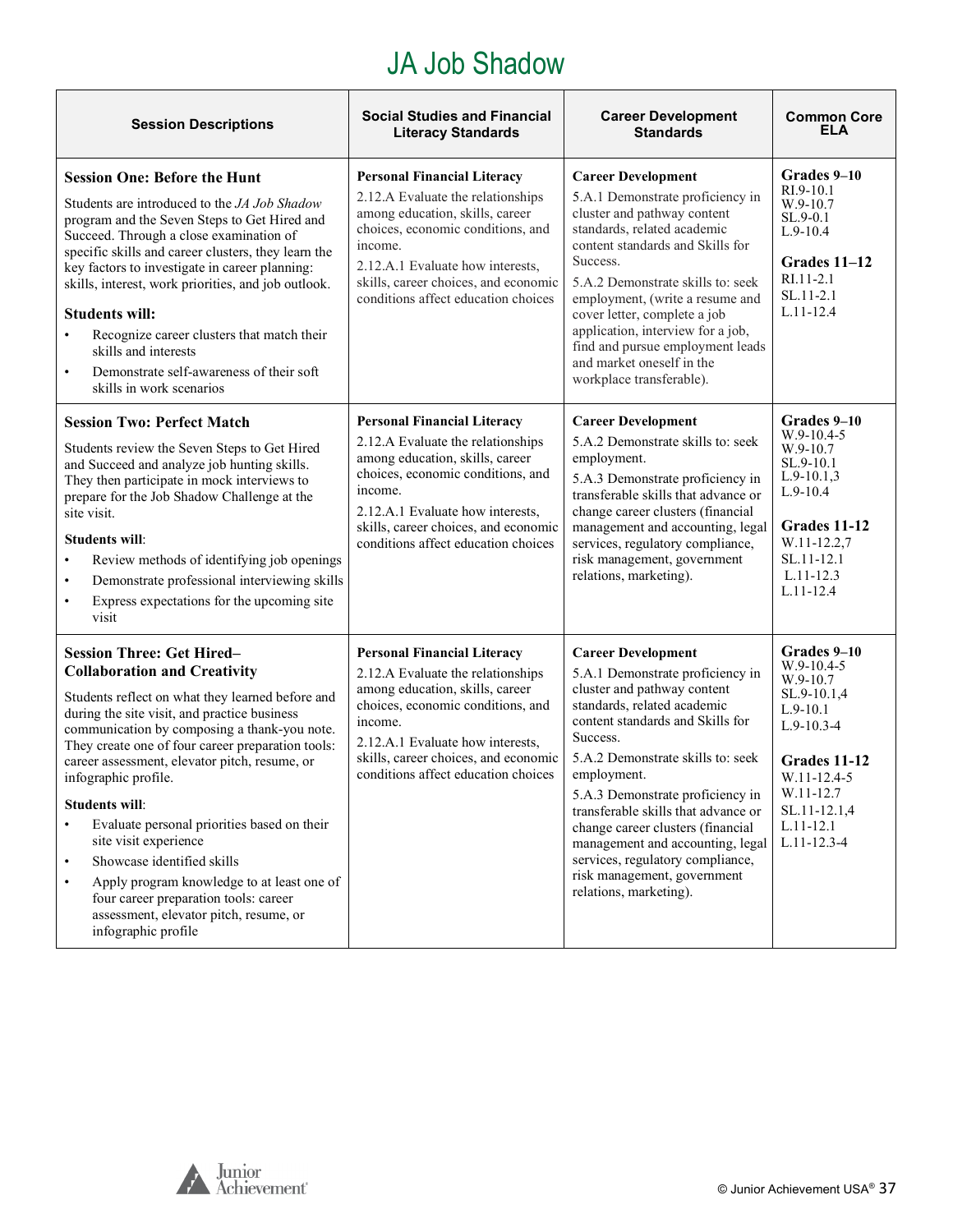# JA Job Shadow Blended Model

| <b>Session Descriptions</b>                                                                                                                                                                                                                                                                                                                                                                                                                                                                                                                                                                                                                                                                                                                                                                                                                                                                                                                                                                                    | <b>Social Studies and Financial</b><br><b>Literacy Standards</b>                                                                                                                                                                                                                                                                                                             | <b>Career Development</b><br><b>Standards</b>                                                                                                                                                                                                                                                                                                                                                                                                                                       | <b>Common Core</b><br>FI A                                                                                                                                                   |
|----------------------------------------------------------------------------------------------------------------------------------------------------------------------------------------------------------------------------------------------------------------------------------------------------------------------------------------------------------------------------------------------------------------------------------------------------------------------------------------------------------------------------------------------------------------------------------------------------------------------------------------------------------------------------------------------------------------------------------------------------------------------------------------------------------------------------------------------------------------------------------------------------------------------------------------------------------------------------------------------------------------|------------------------------------------------------------------------------------------------------------------------------------------------------------------------------------------------------------------------------------------------------------------------------------------------------------------------------------------------------------------------------|-------------------------------------------------------------------------------------------------------------------------------------------------------------------------------------------------------------------------------------------------------------------------------------------------------------------------------------------------------------------------------------------------------------------------------------------------------------------------------------|------------------------------------------------------------------------------------------------------------------------------------------------------------------------------|
| <b>Session One: Finding Your Future</b><br>In this session, students are introduced to the<br>Design for Delight innovation model and how to<br>use it for career planning. They examine career<br>options and pathways in relation to their skills and<br>interests, to allow them to choose potential<br>occupations to explore.<br><b>Students will:</b><br>Identify the three Design for Delight<br>innovation principles<br>Correlate the Design for Delight<br>$\blacksquare$<br>innovation principles to the development<br>of a personal career plan<br>Explain career clusters and their<br>relationship to career pathways, industries,<br>and careers                                                                                                                                                                                                                                                                                                                                               | <b>Personal Financial Literacy</b><br>1.A.1b. Evaluate how positive<br>personal characteristics affect<br>career development.<br>2.12.A Evaluate the relationships<br>among education, skills, career<br>choices, economic conditions, and<br>income.<br>2.12.A.1 Evaluate how interests,<br>skills, career choices, and<br>economic conditions affect<br>education choices. | <b>Career Development</b><br>5.A.1 Demonstrate proficiency<br>in cluster and pathway content<br>standards, related academic<br>content standards and Skills for<br>Success.<br>5.A.2 Demonstrate skills to: seek<br>employment.<br>5.A.3 Demonstrate proficiency<br>in transferable skills that<br>advance or change career<br>clusters (financial management<br>and accounting, legal services,<br>regulatory compliance, risk<br>management, government<br>relations, marketing). | Reading for<br>Informational<br>Text<br>9-10 RI.1,2,4,6<br>11-12 RI 2,4,8<br>Speaking and<br>Listening<br>9-12 SL.1,2<br>Writing<br>$9-12 W.7$<br>Language<br>9-12 L. 1-4    |
| <b>Session Two: Career Exploration &amp;</b><br><b>Informational Interviews</b><br>In this session, students work with a partner to<br>explore their top three career choices and explain<br>how they made their selections. They learn what an<br>informational interview is and how to conduct one<br>with a professional contact to learn more about a<br>career of interest, and they prepare for a site visit.<br><b>Students will:</b><br>Analyze which career options most closely<br>$\blacksquare$<br>relate to their interests, strengths, and skills<br>Describe informational interviews and their<br>$\blacksquare$<br>relevancy to personal career exploration<br>Develop questions for informational<br>$\blacksquare$<br>interviews to identify preferable careers<br>Practice positive interview techniques and<br>$\blacksquare$<br>etiquette<br>Research local individuals working in<br>٠<br>preferable careers (optional)<br>Craft a personal elevator pitch (optional)<br>$\blacksquare$ | <b>Personal Financial Literacy</b><br>2.12.A Evaluate the relationships<br>among education, skills, career<br>choices, economic conditions, and<br>income.<br>2.12.A.1 Evaluate how interests,<br>skills, career choices, and<br>economic conditions affect<br>education choices.                                                                                            | <b>Career Development</b><br>5.A.1 Demonstrate proficiency<br>in cluster and pathway content<br>standards, related academic<br>content standards and Skills for<br>Success.<br>5.A.2 Demonstrate skills to: seek<br>employment.<br>5.A.3 Demonstrate proficiency<br>in transferable skills that<br>advance or change career<br>clusters (financial management<br>and accounting, legal services,<br>regulatory compliance, risk<br>management, government<br>relations, marketing). | Reading for<br>Informational<br>Text<br>9-10 RI. 1,2,4<br>11-12 RI. 2,4<br>Speaking and<br>Listening<br>$9-12$ SL.1-6<br>Writing<br>9-12 W. 4,6<br>Language<br>$9-12$ L. 1-6 |



<span id="page-37-0"></span> $\Gamma$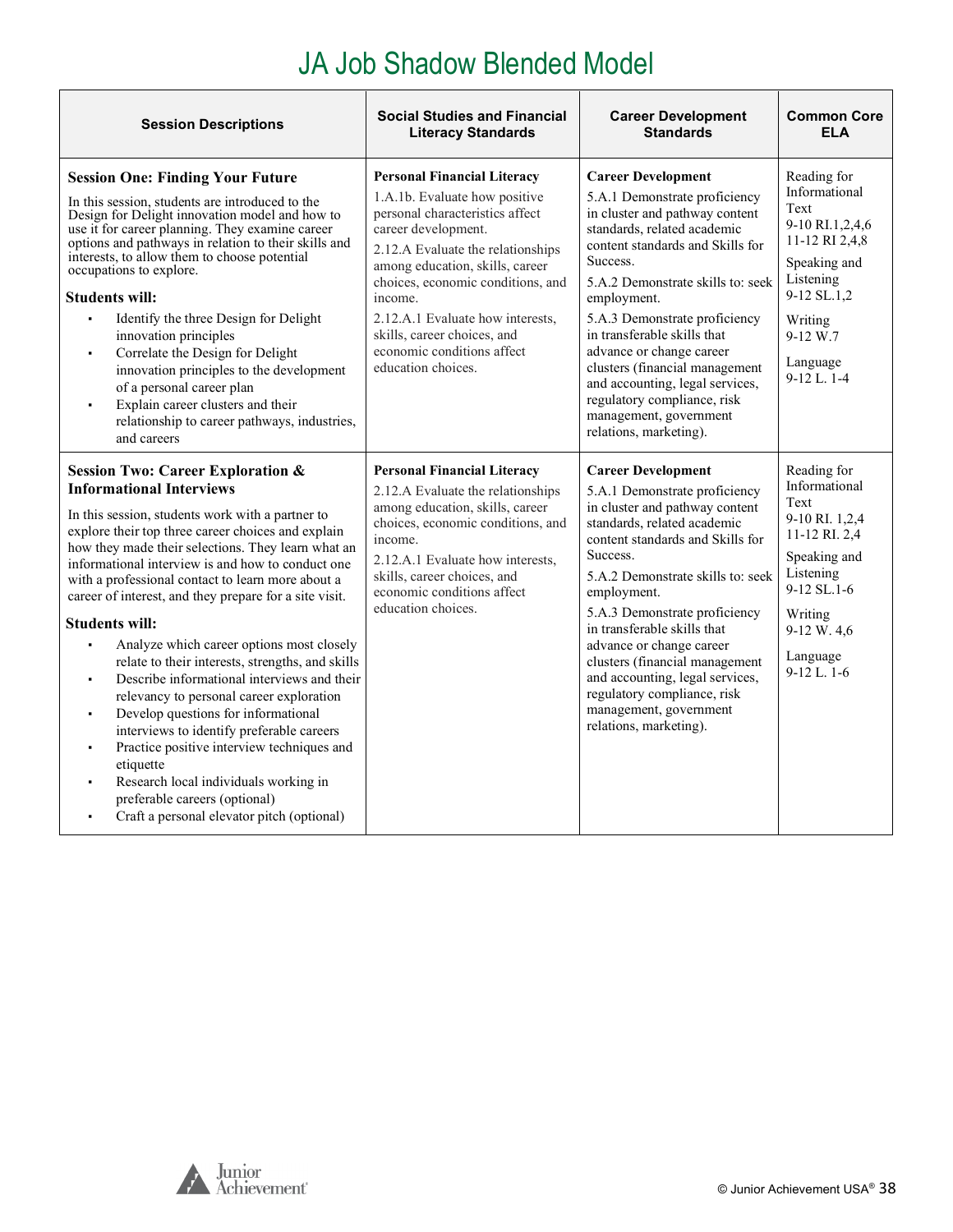# JA Job Shadow Blended Model

| <b>Session Descriptions</b>                                                                                                                                                                                                                                                                                                                                                                                                                                                                                                                                                                                                                                         | <b>Social Studies and Financial</b><br><b>Literacy Standards</b>                                                                                                                                                                                                            | <b>Career Development</b><br><b>Standards</b>                                                                                                                                                                                                                                                                                                                                                                                                                                       | <b>Common Core</b><br><b>ELA</b>                                                                                                                                                                         |
|---------------------------------------------------------------------------------------------------------------------------------------------------------------------------------------------------------------------------------------------------------------------------------------------------------------------------------------------------------------------------------------------------------------------------------------------------------------------------------------------------------------------------------------------------------------------------------------------------------------------------------------------------------------------|-----------------------------------------------------------------------------------------------------------------------------------------------------------------------------------------------------------------------------------------------------------------------------|-------------------------------------------------------------------------------------------------------------------------------------------------------------------------------------------------------------------------------------------------------------------------------------------------------------------------------------------------------------------------------------------------------------------------------------------------------------------------------------|----------------------------------------------------------------------------------------------------------------------------------------------------------------------------------------------------------|
| <b>Session Three: Job Site Visit</b><br>In this session students attend a workplace<br>site visit. They see presentations about the<br>company, conduct informational interviews,<br>and participate in a series of challenges. A<br>detailed itinerary is in the JA Job Shadow<br>Site Coordinator Guide.<br><b>Students will:</b><br>$\blacksquare$<br>Observe and analyze a company's<br>presentations to discern business<br>mission, values, and functions<br>Make ethical decisions related to a<br>$\blacksquare$<br>business scenario<br>Conduct informational interviews<br>Relate what was learned from a<br>workplace visit to a personal career<br>path | <b>Personal Financial Literacy</b><br>2.12.A Evaluate the relationships among<br>education, skills, career choices, economic<br>conditions, and income.<br>2.12.A.1 Evaluate how interests, skills,<br>career choices, and economic conditions<br>affect education choices. | <b>Career Development</b><br>5.A.1 Demonstrate proficiency<br>in cluster and pathway content<br>standards, related academic<br>content standards and Skills for<br>Success.<br>5.A.2 Demonstrate skills to:<br>seek employment.<br>5.A.3 Demonstrate proficiency<br>in transferable skills that<br>advance or change career<br>clusters (financial management<br>and accounting, legal services,<br>regulatory compliance, risk<br>management, government<br>relations, marketing). | Reading for<br><b>Informational Text</b><br>9-10 RI. 1,2,4<br>11-12 RI. 2,4<br>Speaking and<br>Listening<br>9-12 SL.1,2,3,6<br>Language<br>$9-12$ L. $1-6$                                               |
| <b>Session Four: Site Visit Reflection</b><br>In this session students reflect on their site<br>visit and write a thank you note to their<br>hosts and any informational interview<br>subjects. They create a resume and an<br>online professional profile.<br><b>Students will:</b><br>Evaluate personal career plan<br>Create a resume<br>Research local individuals working<br>in preferable careers (optional)<br>Create an online job search profile<br>Write thank you notes<br>$\blacksquare$                                                                                                                                                                | <b>Personal Financial Literacy</b><br>2.12.A Evaluate the relationships among<br>education, skills, career choices, economic<br>conditions, and income.<br>2.12.A.1 Evaluate how interests, skills,<br>career choices, and economic conditions<br>affect education choices. | <b>Career Development</b><br>5.A.1 Demonstrate proficiency<br>in cluster and pathway content<br>standards, related academic<br>content standards and Skills for<br>Success.<br>5.A.2 Demonstrate skills to:<br>seek employment.<br>5.A.3 Demonstrate proficiency<br>in transferable skills that<br>advance or change career<br>clusters.                                                                                                                                            | Reading for<br><b>Informational Text</b><br>9-10 RI. 2,4,6<br>11-12 RI. 2,4,8<br>Speaking and<br>Listening<br>$9-12$ SL $.1-4$<br>Writing<br>9-10 W. 3,4,6<br>11-12 W.2,4,6<br>Language<br>$9-12$ L. 1-6 |
| <b>Session Five: Interviewing for a Job</b><br>In this session students learn how to<br>behave professionally and answer<br>questions on job interviews, and they<br>practice interviewing for a job. They<br>explore how to secure a job shadow<br>placement.<br><b>Students will:</b><br>Identify common interview<br>$\blacksquare$<br>mistakes<br>Investigate common job interview<br>formats<br>Practice job interviews from both<br>٠<br>the employer's and applicant's<br>perspectives<br>Prepare for job interview<br>Plan and obtain job shadow<br>commitment                                                                                              | <b>Personal Financial Literacy</b><br>2.12.A Evaluate the relationships among<br>education, skills, career choices, economic<br>conditions, and income.<br>2.12.A.1 Evaluate how interests, skills,<br>career choices, and economic conditions<br>affect education choices. | <b>Career Development</b><br>5.A.1 Demonstrate proficiency<br>in cluster and pathway content<br>standards, related academic<br>content standards and Skills for<br>Success.<br>5.A.2 Demonstrate skills to:<br>seek employment.<br>5.A.3 Demonstrate proficiency<br>in transferable skills that<br>advance or change career<br>clusters (financial management<br>and accounting, legal services,<br>regulatory compliance, risk<br>management, government<br>relations, marketing). | Reading for<br><b>Informational Text</b><br>9-12 RI. 2,4<br>Speaking and<br>Listening<br>9-12 SL. 1-6<br>Language<br>$9-12$ L. $1-6$                                                                     |

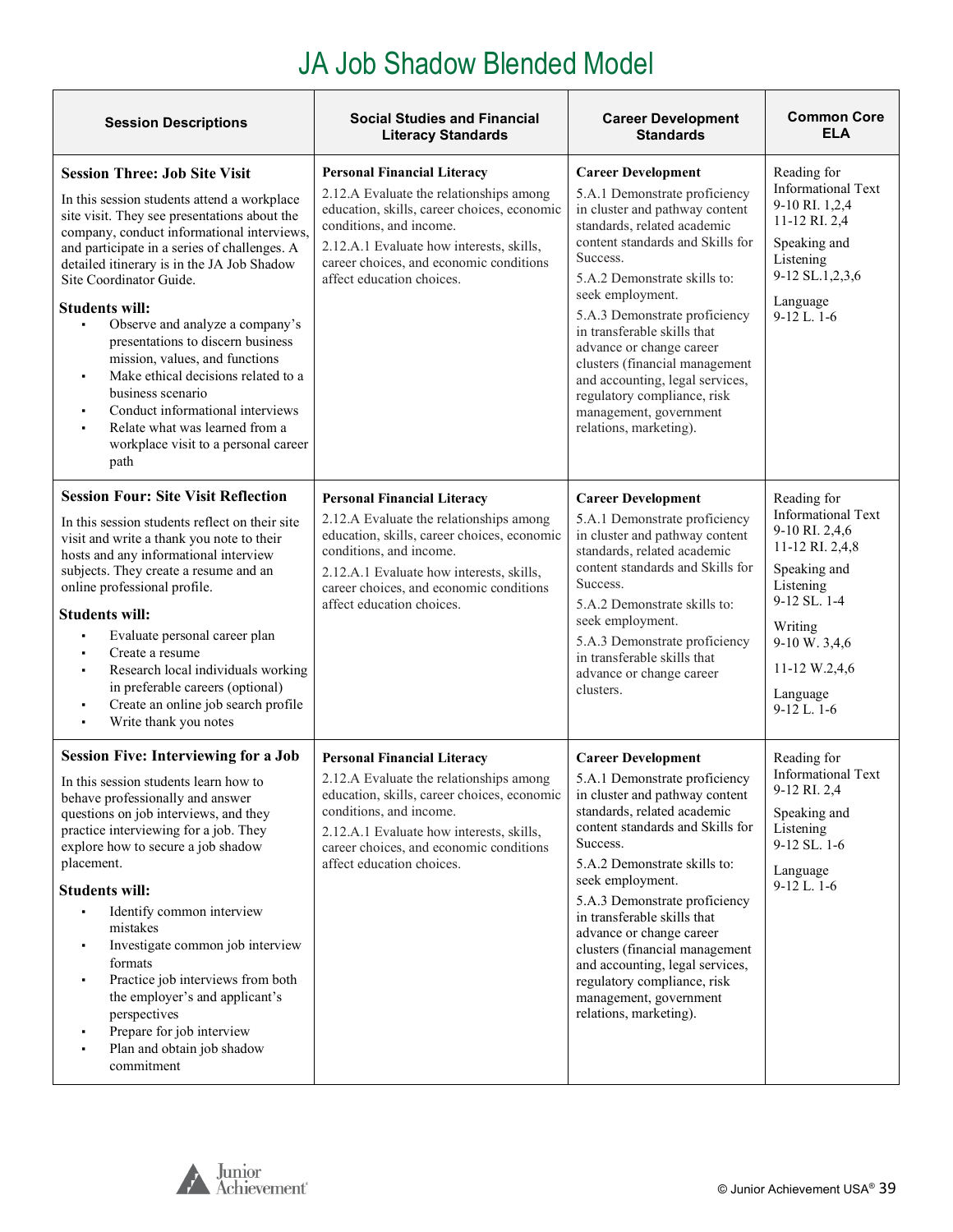### JA Job Shadow Blended Model

| <b>Session Descriptions</b>                                                                                                                                                                                                                                                                                                                                                                                                                                                                                                                                                                                                                                       | <b>Social Studies and Financial</b><br><b>Literacy Standards</b>                                                                                                                                                                                                            | <b>Career Development</b><br><b>Standards</b>                                                                                                                                                                                                                                                                                                                                                                                                                                       | <b>Common Core</b><br><b>ELA</b>                                                                                                                                                     |
|-------------------------------------------------------------------------------------------------------------------------------------------------------------------------------------------------------------------------------------------------------------------------------------------------------------------------------------------------------------------------------------------------------------------------------------------------------------------------------------------------------------------------------------------------------------------------------------------------------------------------------------------------------------------|-----------------------------------------------------------------------------------------------------------------------------------------------------------------------------------------------------------------------------------------------------------------------------|-------------------------------------------------------------------------------------------------------------------------------------------------------------------------------------------------------------------------------------------------------------------------------------------------------------------------------------------------------------------------------------------------------------------------------------------------------------------------------------|--------------------------------------------------------------------------------------------------------------------------------------------------------------------------------------|
| <b>Session Six: Job Shadow Prep</b><br>In this session students prepare for<br>their job shadow experience by<br>developing questions to ask of their<br>job shadow subjects, learning about<br>appropriate workplace behavior, and<br>researching the companies where they<br>will spend time.<br><b>Students will:</b><br>Research the job shadow subject's<br>$\blacksquare$<br>company, employees, and industry<br>Develop questions for the job<br>$\blacksquare$<br>shadow experience<br>Distinguish between appropriate<br>٠<br>and inappropriate workplace<br>behavior<br>Assess personal preparedness for<br>$\blacksquare$<br>the job shadow experience | <b>Personal Financial Literacy</b><br>2.12.A Evaluate the relationships among<br>education, skills, career choices, economic<br>conditions, and income.<br>2.12.A.1 Evaluate how interests, skills,<br>career choices, and economic conditions<br>affect education choices. | <b>Career Development</b><br>5.A.1 Demonstrate proficiency<br>in cluster and pathway content<br>standards, related academic<br>content standards and Skills for<br>Success.<br>5.A.2 Demonstrate skills to:<br>seek employment.<br>5.A.3 Demonstrate proficiency<br>in transferable skills that<br>advance or change career<br>clusters (financial management<br>and accounting, legal services,<br>regulatory compliance, risk<br>management, government<br>relations, marketing). | Reading for<br><b>Informational Text</b><br>9-12 RI. 2,4<br>Speaking and<br>Listening<br>9-12 SL. 1,2,4,6<br>Writing<br>9-12 W. 4,6,7<br>Language<br>$9-12$ L. $1-6$                 |
| <b>Session Seven: Job Shadow</b><br><b>Experience</b><br>In this session students visit a<br>workplace and participate in an<br>independent job shadow experience<br>with the host(s) they identified.<br><b>Students will:</b><br>Complete a job shadow experience<br>Observe and analyze a workplace<br>٠<br>to evaluate relevancy to personal<br>career plan<br>Adapt behavior to a work<br>$\blacksquare$<br>environment<br>Develop professional networking<br>$\blacksquare$<br>contacts                                                                                                                                                                     | <b>Personal Financial Literacy</b><br>2.12.A Evaluate the relationships among<br>education, skills, career choices, economic<br>conditions, and income.<br>2.12.A.1 Evaluate how interests, skills,<br>career choices, and economic conditions<br>affect education choices. | <b>Career Development</b><br>5.A.1 Demonstrate proficiency<br>in cluster and pathway content<br>standards, related academic<br>content standards and Skills for<br>Success.<br>5.A.2 Demonstrate skills to:<br>seek employment.<br>5.A.3 Demonstrate proficiency<br>in transferable skills that<br>advance or change career<br>clusters (financial management<br>and accounting, legal services,<br>regulatory compliance, risk<br>management, government<br>relations, marketing). | Reading for<br><b>Informational Text</b><br>9-12 RI. 2,4<br>Speaking and<br>Listening<br>9-12 SL.1,2,3,6<br>Language<br>$9-12$ L. $1-6$                                              |
| <b>Session Eight: Job Shadow</b><br><b>Reflection &amp; Career Planning</b><br>In this session students reflect on their<br>job shadow experience and write up<br>their notes. They analyze the relevance<br>of the company and jobs they observed<br>to their own career path plans and<br>consider next steps.<br><b>Students will:</b><br>Analyze job shadow experience.<br>Re-evaluate personal career plan.<br>Demonstrate appropriate<br>$\blacksquare$<br>workplace etiquette.                                                                                                                                                                             | <b>Personal Financial Literacy</b><br>2.12.A Evaluate the relationships among<br>education, skills, career choices, economic<br>conditions, and income.<br>2.12.A.1 Evaluate how interests, skills,<br>career choices, and economic conditions<br>affect education choices. | <b>Career Development</b><br>1.C. 1. Analyze the results of<br>one's growth and changes<br>throughout life to determine<br>areas of growth for the future.<br>3.A.4 4. Apply cluster content<br>standards to specific work-based<br>learning experiences and one's<br>program sequence (high school<br>plan).                                                                                                                                                                       | Reading for<br><b>Informational Text</b><br>9-12 RI. 2,4<br>Speaking and<br>Listening<br>9-12 SL.1,2,3,6<br>Writing<br>$9-10 W. 3,4,6$<br>11-12 2,4,6<br>Language<br>$9-12$ L. $1-6$ |

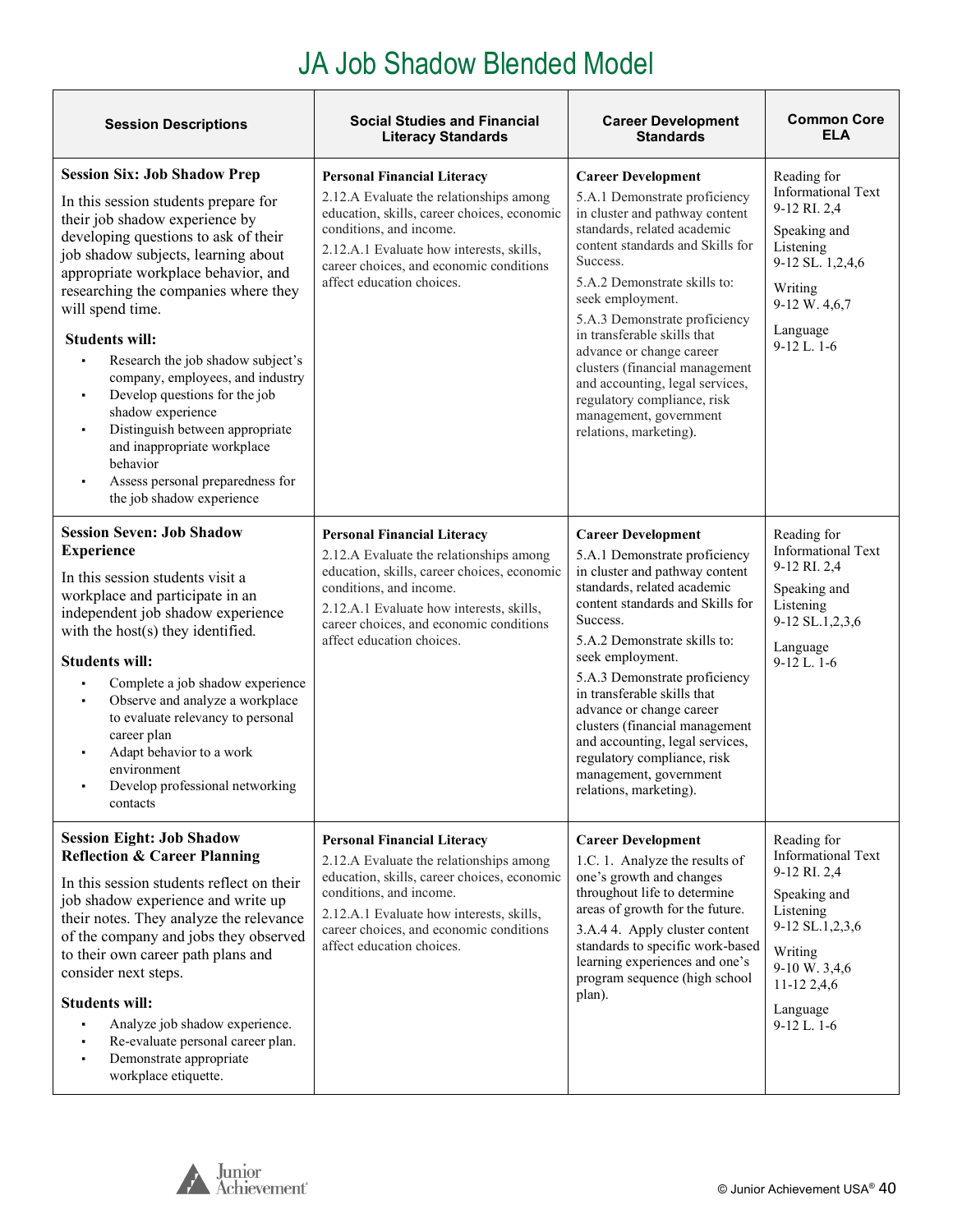T

<span id="page-40-0"></span>

| <b>Session Descriptions</b>                                                                                                                                                                                                                                                                                                                                                                                                                                                                                                                                                                                                                                                                                                                                                                                                                                                                                                        | <b>Social Studies and Financial Literacy</b><br><b>Standards</b>                                                                                                                                                                                                                                                                                                                                                                                                                                                                                                                                                                                                                                      | <b>Career Development</b><br><b>Standards</b>                                                                                                                                                                                                                                                                                                                                                                                                     | <b>Common Core</b><br><b>ELA</b>                                                                   |
|------------------------------------------------------------------------------------------------------------------------------------------------------------------------------------------------------------------------------------------------------------------------------------------------------------------------------------------------------------------------------------------------------------------------------------------------------------------------------------------------------------------------------------------------------------------------------------------------------------------------------------------------------------------------------------------------------------------------------------------------------------------------------------------------------------------------------------------------------------------------------------------------------------------------------------|-------------------------------------------------------------------------------------------------------------------------------------------------------------------------------------------------------------------------------------------------------------------------------------------------------------------------------------------------------------------------------------------------------------------------------------------------------------------------------------------------------------------------------------------------------------------------------------------------------------------------------------------------------------------------------------------------------|---------------------------------------------------------------------------------------------------------------------------------------------------------------------------------------------------------------------------------------------------------------------------------------------------------------------------------------------------------------------------------------------------------------------------------------------------|----------------------------------------------------------------------------------------------------|
| <b>Session One: Earning, Employment,</b><br>and Income<br>Students learn that healthy personal finances<br>require<br>planning and managing. They begin to<br>analyze<br>the financial implications of their educational<br>and<br>career choices as a basis for understanding<br>the relationship between earnings and<br>personal finance. Students also explore how<br>their decisions can affect other people with<br>whom they have relationships and practice<br>using healthy behaviors to discuss shared<br>financial decisions.<br><b>Students will:</b><br>Explain how values, priorities, and<br>educational goals can affect career<br>decisions.<br>Identify employment options that align<br>$\bullet$<br>with your priorities and values.<br>Recognize how your financial decisions<br>$\bullet$<br>can affect others.<br>Use healthy relationship behaviors to<br>$\bullet$<br>discuss shared financial decisions. | <b>Personal Financial Literacy</b><br>2.12.A Evaluate the relationships among<br>education, skills, career choices, economic<br>conditions, and income.<br>2.12.A.1 Evaluate how interests, skills,<br>career choices, and economic conditions<br>affect education choices.<br>2.12.A.2 Evaluate how education choices<br>affect income as well as the return on<br>investment.<br>2.12.A.3 Analyze how personal values may<br>impact financial decisions, including<br>becoming an entrepreneur.<br>2.12.A.4 Analyze the benefits and trade-<br>offs of a variety of careers including<br>personal satisfaction.<br>2.12.A.5 Analyze the relationship of career<br>choice and personal satisfaction. | <b>Career Development</b><br>2.D.1 Explore and evaluate<br>information relevant to making<br>a decision.<br>2.D.2 Explain how one's career<br>decision-making reflects<br>personal priorities.<br>2.D.3 Examine the implications<br>of decisions, consider new<br>alternatives, and analyze the<br>need to compromise and its<br>effect on one's decisions.<br>2.D.4 Explain how decision-<br>making may involve<br>compromise and cite examples. | Grades 9-12<br>9-12 RI.4<br>9-12.RI.6<br>$9-12.W.3-4$<br>$9-12.SL.1-3$<br>$9-12.L.1-4$             |
| <b>Session Two: Budgeting</b><br>Students investigate the importance of<br>budgeting and how to<br>plan for staying within a budget. They<br>review<br>characteristics of a healthy relationship and<br>explore<br>how shared budgeting creates opportunities<br>to talk about equality, independence, and<br>respect.<br><b>Students will:</b><br>Recognize the importance of making<br>and keeping a budget or spending plan.<br>Identify categories of expenses on a<br>$\bullet$<br>budget.<br>Explain how to use a budget to clarify<br>$\bullet$<br>shared<br>financial decisions with another person.<br>Prioritize expense categories on a<br>budget.                                                                                                                                                                                                                                                                      | <b>Personal Financial Literacy</b><br>3.12.A Demonstrate the ability to use<br>money management skills and strategies.<br>3.12.A.1 Determine the feasibility of a<br>spending plan based on multiple sets of<br>criteria.<br>3.12.A.2 Analyze and compare income and<br>spending plans as affected by age, needs,<br>and resources.<br>3.12.A.3 Apply various money<br>management strategies to authentic<br>situations and predict results over time.<br>3.12.A.4 Cite examples of trade-offs<br>resulting from competing financial goals.                                                                                                                                                           | <b>Career Development</b><br>2.D.1 Explore and evaluate<br>information relevant to making<br>a decision.<br>2.D.3 Examine the implications<br>of decisions, consider new<br>alternatives, and analyze the<br>need to compromise and its<br>effect on one's decisions.<br>2.D.4 Explain how decision-<br>making may involve<br>compromise and cite examples.                                                                                       | Grades 9-12<br>9-12 RI.1 RI 4<br>9-12.RI.6<br>9-12.W.4<br>$9 - 12$ .SL.1-3<br>$9 - 12$ .L. $1 - 4$ |

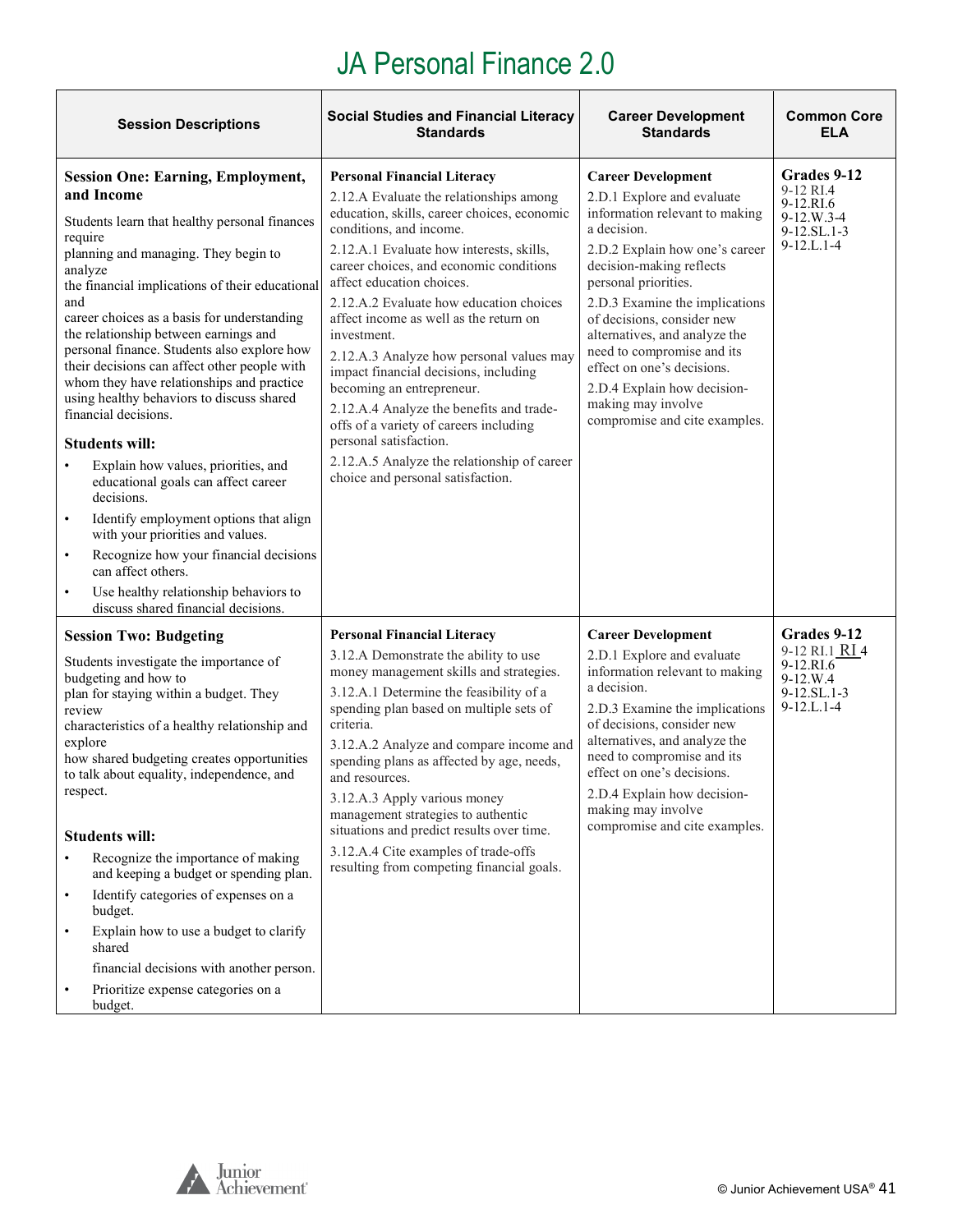| <b>Session Descriptions</b>                                                                                                                                                                                                                                                                                                                                                                                                                                                                                                                                                                                                                                                       | <b>Social Studies and Financial Literacy</b><br><b>Standards</b>                                                                                                                                                                                                                                                                                                                                                                                                                                                                                                                                                                                                                                                                                                                                                                                                        | <b>Career Development</b><br><b>Standards</b>                                                                                                                                                                                                                                                                                                                                                                                      | <b>Common Core</b><br>ELA                                                                                 |
|-----------------------------------------------------------------------------------------------------------------------------------------------------------------------------------------------------------------------------------------------------------------------------------------------------------------------------------------------------------------------------------------------------------------------------------------------------------------------------------------------------------------------------------------------------------------------------------------------------------------------------------------------------------------------------------|-------------------------------------------------------------------------------------------------------------------------------------------------------------------------------------------------------------------------------------------------------------------------------------------------------------------------------------------------------------------------------------------------------------------------------------------------------------------------------------------------------------------------------------------------------------------------------------------------------------------------------------------------------------------------------------------------------------------------------------------------------------------------------------------------------------------------------------------------------------------------|------------------------------------------------------------------------------------------------------------------------------------------------------------------------------------------------------------------------------------------------------------------------------------------------------------------------------------------------------------------------------------------------------------------------------------|-----------------------------------------------------------------------------------------------------------|
| <b>Session Three: Savings</b><br>Students analyze the role that saving<br>plays in their personal finances. They<br>explore how having a healthy savings<br>plan is necessary in all phases of life<br>but is especially critical for big-ticket<br>items and emergencies. Students learn<br>how to apply communication<br>strategies when discussing financial<br>issues.<br><b>Students will:</b><br>Recognize reasons for saving.<br>Explain how saving can help you<br>$\bullet$<br>earn interest instead of paying<br>interest.<br>Use strategies to achieve a saving<br>$\bullet$<br>goal.<br>Recognize unhealthy relationship<br>$\bullet$<br>behaviors related to saving. | <b>Personal Financial Literacy</b><br>1.12.C Evaluate and apply financial<br>knowledge, attitudes, and skills.<br>1.12.C.1 Refine and extend a conceptual<br>understanding of new words regarding<br>financial literacy.<br>1.12.C.2 Justify an informed and responsible<br>action to resolve personal financial literacy<br>questions and issues.<br>3.12.A Demonstrate the ability to use money<br>management skills and strategies.<br>3.12.A.1 Determine the feasibility of a<br>spending plan based on multiple sets of<br>criteria.                                                                                                                                                                                                                                                                                                                               | <b>Career Development</b><br>2.D.1 Explore and evaluate<br>information relevant to making<br>a decision.<br>2.D.3 Examine the implications<br>of decisions, consider new<br>alternatives, and analyze the<br>need to compromise and its<br>effect on one's decisions.<br>2.D.4 Explain how decision-<br>making may involve<br>compromise and cite examples.<br>2.E.2 Identify the connections<br>between life roles and lifestyle. | Grades 9-12<br>9-12 RI.4<br>9-12.RI.6<br>$9-12.W.3-4$<br>9-12.SL.1-2<br>9-12 SL.4<br>$9 - 12$ .L. $1 - 4$ |
| <b>Session Four: Credit and Debt</b><br>Students analyze the importance of credit<br>and<br>the outcomes of wise and poor use of<br>credit. They examine the potential<br>consequences of sharing credit or<br>cosigning for loans.<br><b>Students will:</b><br>Differentiate between credit and<br>debt.<br>Recognize the factors that affect an<br>$\bullet$<br>individual's credit score and credit<br>history.<br>Recognize the consequences of a low<br>credit score.<br>Recognize the impact of sharing<br>credit cards or cosigning for loans.                                                                                                                             | <b>Personal Financial Literacy</b><br>4.12.A Evaluate how to use debt<br>beneficially.<br>4.12.A.1 Explain the advantages and<br>disadvantages of debt.<br>4.12.A.2 Determine a variety of situations in<br>which debt is beneficial.<br>4.12.B Evaluate the advantages and<br>disadvantages of credit products and<br>services.<br>4.12.B.1 Evaluate information about<br>products and services.<br>4.12.B.2 Differentiate and calculate the<br>difference between short- and long-term<br>loans.<br>4.12.B.3 Identify and discuss examples of<br>predatory lending practices, such as payday<br>lenders.<br>4.12.C Analyze sources of credit.<br>4.12.C.1 Explain how to acquire and<br>maintain credit.<br>4.12.C.2 Compare sources of consumer<br>credit, and apply them to consumer<br>decisions.<br>4.12.C.3 Compare strategies of credit and<br>debt management. | <b>Career Development</b><br>2.D.1 Explore and evaluate<br>information relevant to making<br>a decision.<br>2.D.3 Examine the implications<br>of decisions, consider new<br>alternatives, and analyze the<br>need to compromise and its<br>effect on one's decisions.<br>2.D.4 Explain how decision-<br>making may involve<br>compromise and cite examples.<br>2.E.2 Identify the connections<br>between life roles and lifestyle. | Grades 9-12<br>9-12.RI.1<br>9-12 RI.4<br>9-12.RI.6<br>9-12.SL.1-3<br>$9-12 L1$<br>$9 - 12$ .L. $3 - 4$    |



ヿ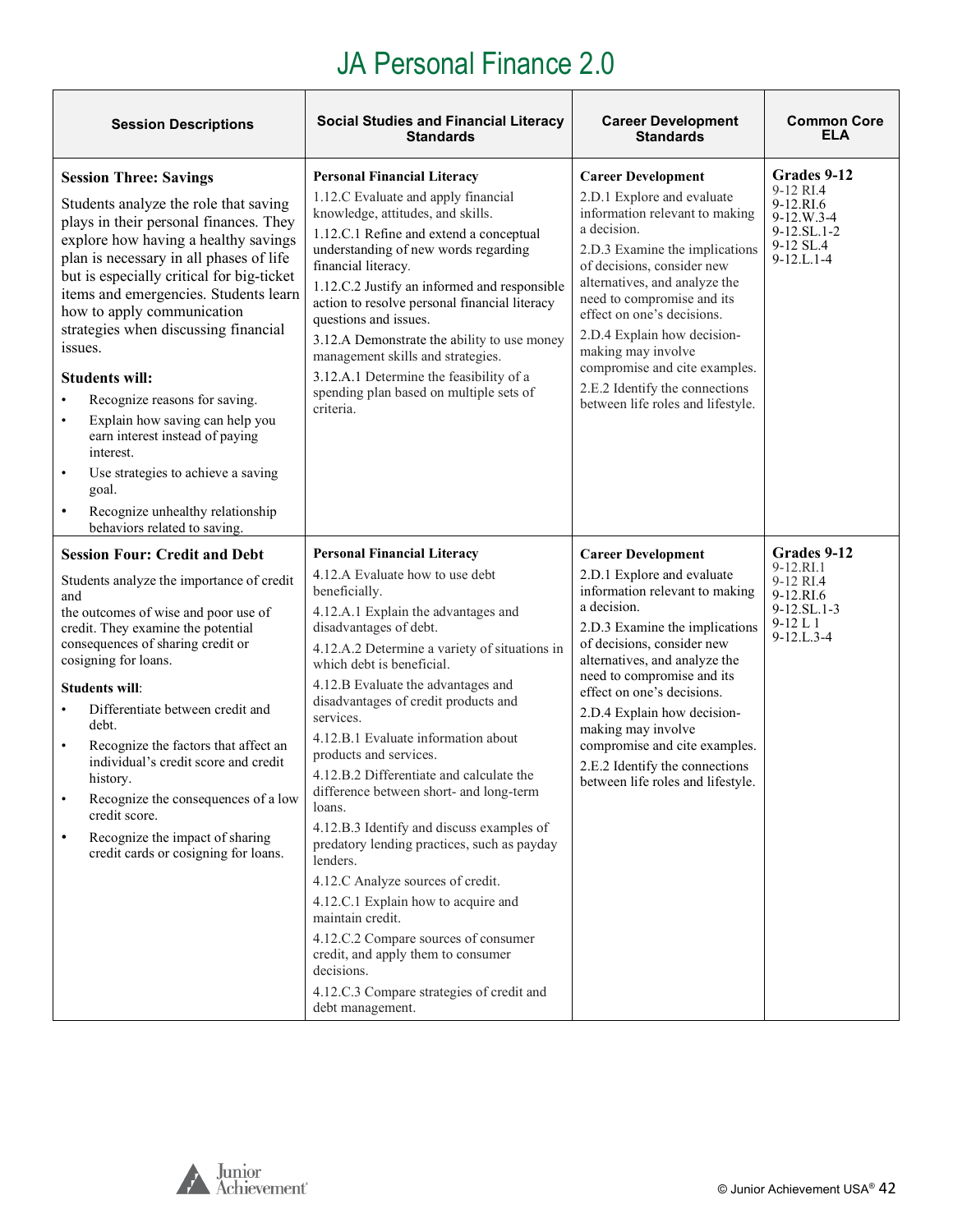| <b>Session Descriptions</b>                                                                                                                                                                                                                                                                                                                                                                                                                                                                                                                                         | <b>Social Studies and Financial Literacy</b><br><b>Standards</b>                                                                                                                                                                                                                                                                                                                                                                                                                                                                                                                                                                                                                                                                                               | <b>Career Development</b><br><b>Standards</b>                                                                                                                                                                                                                                                                                                                                                                                      | <b>Common Core</b><br><b>ELA</b>                                                                            |
|---------------------------------------------------------------------------------------------------------------------------------------------------------------------------------------------------------------------------------------------------------------------------------------------------------------------------------------------------------------------------------------------------------------------------------------------------------------------------------------------------------------------------------------------------------------------|----------------------------------------------------------------------------------------------------------------------------------------------------------------------------------------------------------------------------------------------------------------------------------------------------------------------------------------------------------------------------------------------------------------------------------------------------------------------------------------------------------------------------------------------------------------------------------------------------------------------------------------------------------------------------------------------------------------------------------------------------------------|------------------------------------------------------------------------------------------------------------------------------------------------------------------------------------------------------------------------------------------------------------------------------------------------------------------------------------------------------------------------------------------------------------------------------------|-------------------------------------------------------------------------------------------------------------|
| <b>Session Five: Consumer</b><br>Protection<br>Students explore consumer protection<br>basics, including how to avoid scams,<br>manage their money, use credit and<br>loans carefully, and protect their<br>personal information. They learn some<br>of the risks associated with sharing<br>finances with others.<br><b>Students will:</b><br>List ways to protect online<br>information.<br>Recognize how a credit report can<br>help identify suspicious activity<br>related to your finances.<br>Recognize risks involved with<br>sharing finances.             | <b>Personal Financial Literacy</b><br>6.12.D Critique sources of consumer protection<br>and assistance including public institutions and<br>private organizations (professionals,<br>publications, and internet).<br>6.12.D.1 Evaluate how fraudulent activities<br>affect consumers and methods for protection<br>against fraudulent activities.<br>6.12.D.2 Assess situations that put consumers<br>in financial risk, such as sharing account<br>information, identify theft, and co-signing on<br>loans.<br>6.12.D.3 Justify why certain types of<br>information should be secure and private.<br>6.12.D.4 Explain the rights and responsibilities<br>of buyers and sellers under consumer<br>protection laws such as the "Credit Card Bill of<br>Rights." | NA                                                                                                                                                                                                                                                                                                                                                                                                                                 | Grades 9-12<br>9-12.RI.1<br>9-12 RI.4<br>9-12.RI.6<br>$9-12.W.4$<br>9-12.SL.1<br>9-12.SL.3-4<br>$9-12 L1-4$ |
| <b>Session Six: Smart Shopping</b><br>Students learn about comparison<br>shopping and participate in a simulated<br>shopping experience. They explore<br>communicating with other people about<br>consumer behaviors and shared<br>shopping. A volunteer or the teacher<br>can introduce and wrap up the session.<br><b>Students will:</b><br>Identify the factors necessary for<br>making an informed purchase.<br>Compare and contrast prices and<br>$\bullet$<br>data when making a purchase<br>decision.<br>Calculate savings gained through<br>smart shopping. | <b>Personal Financial Literacy</b><br>1.12.C Evaluate and apply financial<br>knowledge, attitudes, and skills.<br>1.12.C.1 Refine and extend a conceptual<br>understanding of new words regarding<br>financial literacy.<br>1.12.C.2 Justify an informed and responsible<br>action to resolve personal financial literacy<br>questions and issues.<br>1.12.C.3 Apply the decision-making process to<br>achieve a personal financial goal.<br>1.12.C.4 Evaluate outcomes of financially<br>responsible and irresponsible decisions.                                                                                                                                                                                                                             | <b>Career Development</b><br>2.D.1 Explore and evaluate<br>information relevant to making<br>a decision.<br>2.D.3 Examine the implications<br>of decisions, consider new<br>alternatives, and analyze the<br>need to compromise and its<br>effect on one's decisions.<br>2.D.4 Explain how decision-<br>making may involve<br>compromise and cite examples.<br>2.E.2 Identify the connections<br>between life roles and lifestyle. | Grades 9-12<br>9-12 RI.4<br>9-12.RI.6<br>9-12.SL.2<br>$9 - 12$ .L.3                                         |
| <b>Session Seven: Risk Management</b><br>Students practice applying appropriate<br>risk management strategies in scenarios<br>and learn how to discuss risk<br>management and manage the risks<br>associated with shared financial<br>choices.<br><b>Students will:</b><br>Recognize the risk of financial<br>loss as an everyday reality for<br>everyone.<br>Recognize risk management<br>$\bullet$<br>strategies and apply them<br>appropriately.<br>Understand the role of personal<br>$\bullet$<br>responsibility in preventing<br>financial loss.              | <b>Personal Financial Literacy</b><br>6.12.A.1 Explain circumstances that impact<br>income and wealth.<br>6.12.A.2 Analyze forms of financial risk with<br>varying degrees of risk tolerance.<br>6.12.A.3 Strategize methods to minimize<br>financial loss.                                                                                                                                                                                                                                                                                                                                                                                                                                                                                                    | <b>Career Development</b><br>2.D.1 Explore and evaluate<br>information relevant to making<br>a decision.<br>2.D.3 Examine the implications<br>of decisions, consider new<br>alternatives, and analyze the<br>need to compromise and its<br>effect on one's decisions.<br>2.D.4 Explain how decision-<br>making may involve<br>compromise and cite examples.<br>2.E.2 Identify the connections<br>between life roles and lifestyle. | Grades 9-12<br>9-12.RI.1<br>9-12 RI.4<br>9-12.RI.6                                                          |

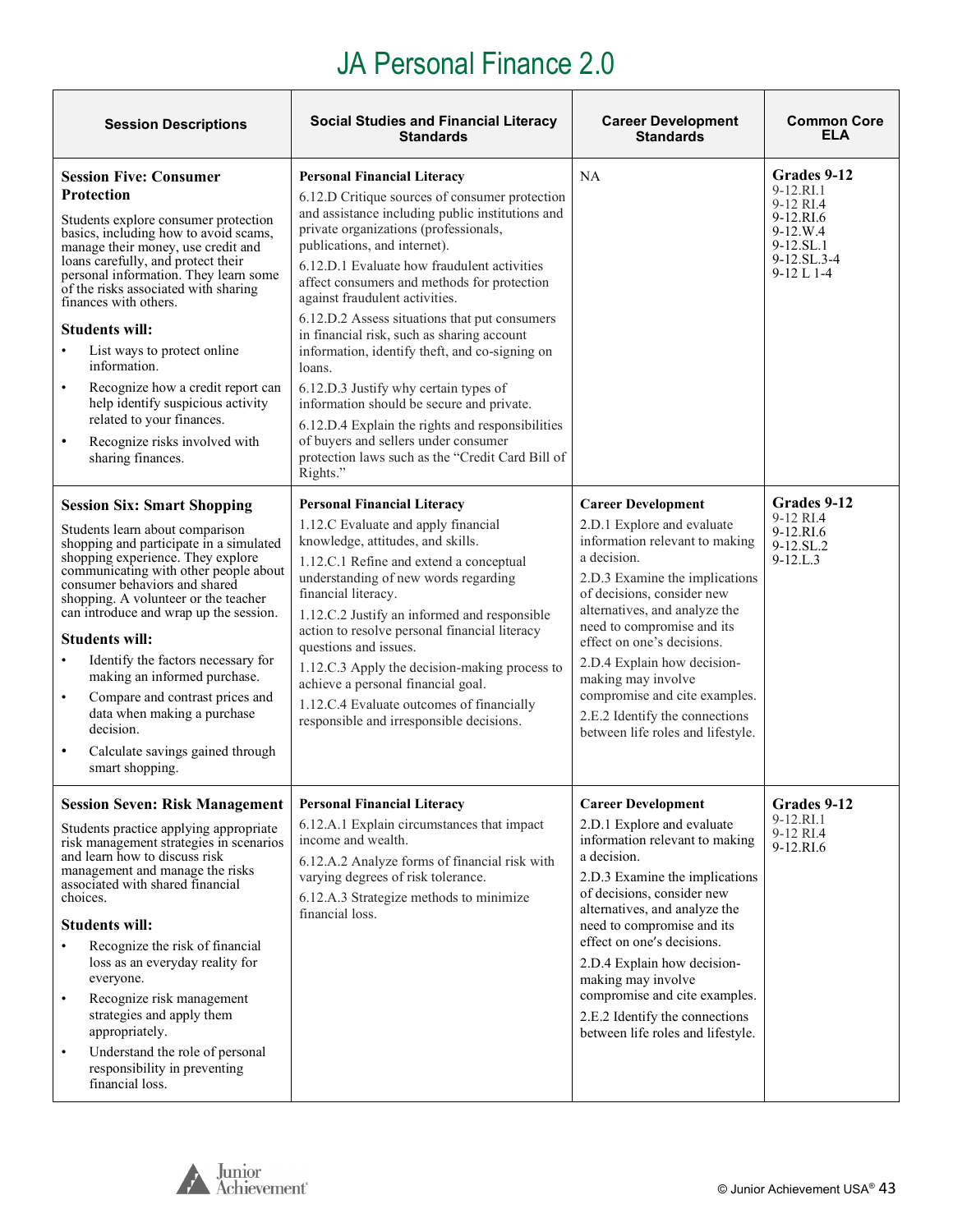| <b>Session Descriptions</b>                                                                                                                                                                                                                                                                                                                                                                                                                                                                                                                                                                                                                                                                                                                                                                                                                                                                               | <b>Social Studies and Financial Literacy</b><br><b>Standards</b>                                                                                                                                                                                                                                                                                                                                                                                                                                                                                                                                                                                                                                            | <b>Career Development</b><br><b>Standards</b>                                                                                                                                                                                                                                                                                                                                                                                      | <b>Common Core</b><br><b>ELA</b>                                                                                                        |
|-----------------------------------------------------------------------------------------------------------------------------------------------------------------------------------------------------------------------------------------------------------------------------------------------------------------------------------------------------------------------------------------------------------------------------------------------------------------------------------------------------------------------------------------------------------------------------------------------------------------------------------------------------------------------------------------------------------------------------------------------------------------------------------------------------------------------------------------------------------------------------------------------------------|-------------------------------------------------------------------------------------------------------------------------------------------------------------------------------------------------------------------------------------------------------------------------------------------------------------------------------------------------------------------------------------------------------------------------------------------------------------------------------------------------------------------------------------------------------------------------------------------------------------------------------------------------------------------------------------------------------------|------------------------------------------------------------------------------------------------------------------------------------------------------------------------------------------------------------------------------------------------------------------------------------------------------------------------------------------------------------------------------------------------------------------------------------|-----------------------------------------------------------------------------------------------------------------------------------------|
| <b>Session Eight: Investing</b><br>Students explore the difference between<br>saving and investing, the advantages and<br>potential returns of investing, and common<br>types of investment products. Students also<br>learn about various types of investment<br>risks and self-assess their personal<br>investment risk tolerance and<br>communication with others about shared<br>investments.<br><b>Students will:</b><br>Evaluate investments with different<br>$\bullet$<br>levels of risk and reward.<br>Describe the role that compound<br>$\bullet$<br>interest plays in wealth over time.<br>Recognize that investment options<br>$\bullet$<br>carry different levels of risk and<br>reward.<br>Analyze the risk tolerances for<br>$\bullet$<br>different investment strategies.<br>Recognize the importance of practicing<br>healthy relationship behaviors in<br>shared investment decisions. | <b>Personal Financial Literacy</b><br>5.12.A Critique appropriate financial services<br>and products to specified goals.<br>5.12.A.1 Develop a model comparing<br>investment results.<br>5.12.A.2 Select appropriate financial services<br>and products to achieve personal financial<br>goals.<br>5.12.A.3 Compare, contrast, and compute<br>historical returns and fees of various financial<br>products.<br>5.12.A.4 Differentiate between various<br>investment products.<br>5.12.E Apply the decision-making processes<br>to financial decisions related to planning,<br>saving, and investing.<br>5.12.E.1 Develop and justify investment<br>and/or savings strategies to achieve specified<br>goals. | <b>Career Development</b><br>2.D.1 Explore and evaluate<br>information relevant to making<br>a decision.<br>2.D.3 Examine the implications<br>of decisions, consider new<br>alternatives, and analyze the<br>need to compromise and its<br>effect on one's decisions.<br>2.D.4 Explain how decision-<br>making may involve<br>compromise and cite examples.<br>2.E.2 Identify the connections<br>between life roles and lifestyle. | Grades 9-12<br>9-12.RI.1<br>9-12 RI.4<br>9-12.RI.6<br>9-12.SL.1<br>9-12.SL.2<br>9-12.SL.3<br>9-12 SL.4<br>$9 - 12$ .L.4                 |
| <b>Session Nine: Credit Cards</b><br>(Optional: Self-Guided)<br>These 10-minute, student self-guided<br>activities introduce credit cards as a form<br>of short-term financing that can be used to<br>pay a bill or make a purchase. Other topics<br>covered include credit card types, credit<br>card terms and credit card rights.<br><b>Students will:</b><br>Define the term "credit card."<br>$\bullet$<br>Understand the difference between a<br>$\bullet$<br>credit card and a debit card.<br>Discuss the reasons to use—and not to<br>$\bullet$<br>use—a credit card.<br>Describe how using a credit card can<br>$\bullet$<br>impact your credit rating for better or<br>worse.<br>Discuss some of the pros and cons of<br>$\bullet$<br>sharing a credit card.                                                                                                                                    | <b>Financial Literacy</b><br>3.8.B.2 Describe various financial products or<br>services and an appropriate use of each.<br>4.8.F Compare credit scores and reports.<br>4.8.F.1 Link character, capacity, and capital<br>with creditworthiness.                                                                                                                                                                                                                                                                                                                                                                                                                                                              | <b>Career Development</b><br>1/C. 2a. Identify situations<br>and access resources,<br>including other people, to<br>seek assistance when needed.<br>2b. Recognize that external<br>events often cause life<br>changes.<br>2c. Identify motivations and<br>aspirations.                                                                                                                                                             | Grades 9-10<br>RI.9-10.1,2,4<br>$W.9-10.4-7$<br>$L.9-10.1, 2, 4, 6$<br>Grades 11-12<br>RI.11-12.1,2,4<br>W.11-12.4-7<br>L.11-12.1,2,4,6 |



٦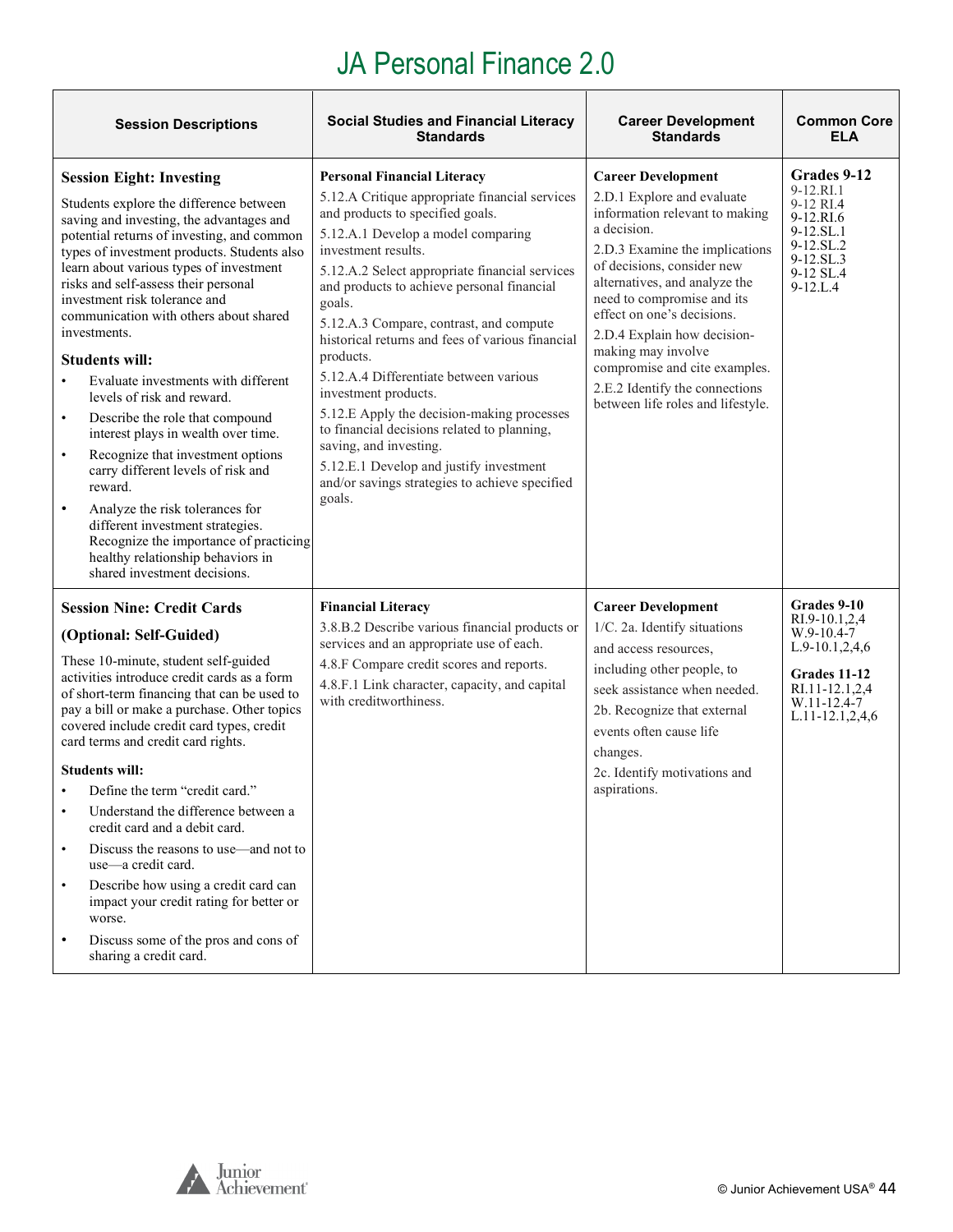| <b>Session Descriptions</b>                                                                                                                                                                                                                                                                                                                                                                                                                                                                                                                                                                        | <b>Social Studies and Financial Literacy</b><br><b>Standards</b>                                                                                                                                                                                                                                                                                | <b>Career Development</b><br><b>Standards</b>                                                                                                                                                                                                                          | <b>Common Core</b><br>ELA                                                                                                                      |
|----------------------------------------------------------------------------------------------------------------------------------------------------------------------------------------------------------------------------------------------------------------------------------------------------------------------------------------------------------------------------------------------------------------------------------------------------------------------------------------------------------------------------------------------------------------------------------------------------|-------------------------------------------------------------------------------------------------------------------------------------------------------------------------------------------------------------------------------------------------------------------------------------------------------------------------------------------------|------------------------------------------------------------------------------------------------------------------------------------------------------------------------------------------------------------------------------------------------------------------------|------------------------------------------------------------------------------------------------------------------------------------------------|
| <b>Session Ten: Debt Management</b><br>(Optional: Self-Guided)<br>These 10-minute, student self-guided<br>activities include lessons on bankruptcy,<br>loans, managing debt, defaulting on loans,<br>and consumer credit counselling.<br><b>Students will:</b><br>Recognize the process, purpose, and<br>outcomes of declaring bankruptcy.<br>Identify the different types of<br>$\bullet$<br>bankruptcy.<br>Evaluate the pros and cons of<br>$\bullet$<br>declaring bankruptcy in different<br>situations.<br>Analyze the impact of bankruptcy<br>$\bullet$<br>when debt is shared.               | <b>Financial Literacy</b><br>4.8.F.4 Identify ways to<br>prevent or manage credit<br>problems.<br>4.8.G Explain the<br>consequences of not meeting<br>credit obligations.<br>4.8.G.1 Identify the<br>consequences of not meeting<br>credit obligations, such as late<br>fees, acquiring loans,<br>paying higher interest rates, and bankruptcy. | <b>Career Development</b><br>1/C. 2a. Identify situations<br>and access resources,<br>including other people, to<br>seek assistance when needed.<br>2b. Recognize that external<br>events often cause life<br>changes.<br>2c. Identify motivations and<br>aspirations. | Grades 9-10<br>RI.9-10.1,2,4<br>W.9-10.4-7<br>$L.9-10.1, 2, 4, 6$<br>Grades 11-12<br>RI.11-12.1,2,4<br>W.11-12.4-7<br>$L.11 - 12.1, 2, 4, 6$   |
| <b>Session 11: Net Worth</b><br>(Optional: Self-Guided)<br>These 10-minute, student self-guided<br>activities explain net worth and the<br>process of determining net worth.<br>Students will explore the different types<br>of net worth, set financial goals, and learn<br>about investing to build wealth.<br><b>Students will:</b><br>Define net worth.<br>Explore the process of determining<br>$\bullet$<br>net worth.<br>Summarize the different types of net<br>$\bullet$<br>worth.<br>Investigate the significance of shared<br>$\bullet$<br>net worth.<br>Calculate their own net worth. | <b>Financial Literacy</b><br>4.12.F.1 Explain personal responsibility and<br>the factors that affect creditworthiness, such as<br>payment history and total debt vs. total<br>available credit.                                                                                                                                                 | <b>Career Development</b><br>1/C. 2a. Identify situations<br>and access resources,<br>including other people, to<br>seek assistance when needed.<br>2b. Recognize that external<br>events often cause life<br>changes.<br>2c. Identify motivations and<br>aspirations. | Grades 9-10<br>RI.9-10.1,2,4<br>$W.9-10.4-7$<br>$L.9-10.1, 2, 4, 6$<br>Grades 11-12<br>RI.11-12.1,2,4<br>W.11-12.4-7<br>$L.11 - 12.1, 2, 4, 6$ |

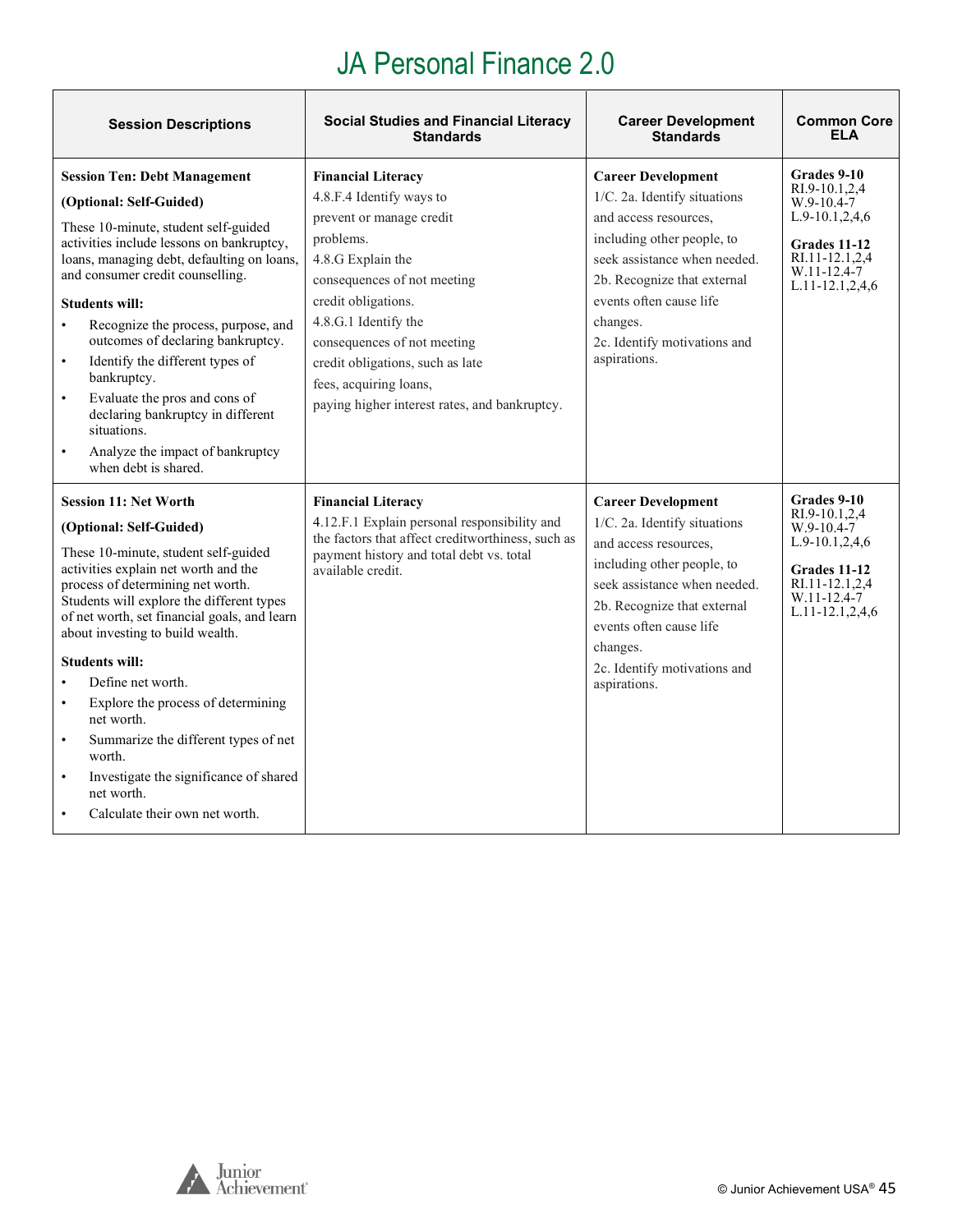| <b>Session Descriptions</b>                                                                                                                                                                                                                                                                                                                                                                                                                                                                                                                                                                                                                                                                                                | <b>Social Studies and</b><br><b>Financial Literacy</b><br><b>Standards</b>                                                                                                                                                                                                                                                                                                                                                                                                                                                     | <b>Career Development</b><br><b>Standards</b>                                                                                                                                                                                                                            | <b>Common Core</b><br><b>ELA</b>                                                                                                           |
|----------------------------------------------------------------------------------------------------------------------------------------------------------------------------------------------------------------------------------------------------------------------------------------------------------------------------------------------------------------------------------------------------------------------------------------------------------------------------------------------------------------------------------------------------------------------------------------------------------------------------------------------------------------------------------------------------------------------------|--------------------------------------------------------------------------------------------------------------------------------------------------------------------------------------------------------------------------------------------------------------------------------------------------------------------------------------------------------------------------------------------------------------------------------------------------------------------------------------------------------------------------------|--------------------------------------------------------------------------------------------------------------------------------------------------------------------------------------------------------------------------------------------------------------------------|--------------------------------------------------------------------------------------------------------------------------------------------|
| <b>Session One: Understanding Stocks</b><br>Students are introduced to the foundational concepts of<br>stocks and the stock market through the analysis of an<br>authentic, real-time stock market report. Then, they<br>practice selecting stocks from a fictitious market to<br>develop a portfolio.<br><b>Students will:</b><br>Distinguish between private and public companies.<br>Explain how and why people invest in corporations<br>$\bullet$<br>when they purchase stocks.<br>Identify why companies issue stock.<br>$\bullet$<br>Explain how stocks can increase and decrease in<br>$\bullet$<br>value.<br>Identify the steps in the process for buying and<br>$\bullet$<br>selling stocks on the stock market. | <b>Personal Financial Literacy</b><br>5.12.A Critique appropriate<br>financial services and products<br>to specified goals.<br>5.12.A.1 Develop a model<br>comparing investment results.<br>5.12.A.3 Compare, contrast,<br>and compute historical returns<br>and fees of various financial<br>products.<br>5.12.A.4 Differentiate between<br>various investment products.                                                                                                                                                      | <b>Career Development</b><br>2.D.1 Explore and evaluate<br>information relevant to<br>making a decision.<br>2.D.3 Examine the<br>implications of decisions,<br>consider new alternatives, and<br>analyze the need to<br>compromise and its effect on<br>one's decisions. | Grades 9-10<br>RI.9-10.1,2,4<br>SL.9-10.1,2,3<br>$L.9-10.1-6$<br>Grades 11-12<br>RI.11-12.1,2,4<br>$SL.11 - 12.1 - 3$<br>$L.11 - 12.1 - 6$ |
| <b>Session Two: Stock Trading</b><br>Students explore how stocks are traded, how stock prices<br>are affected by current events, and how investors make<br>investment decisions and diversify their portfolios.<br>Students are introduced to stock indexes/averages and<br>stock tables, and they practice buying, selling, or holding<br>stocks from their fictitious stock portfolio.<br><b>Students will:</b><br>Discuss the impact that economic events have on<br>stock prices and supply and demand.<br>Analyze the data in a stock table.<br>$\bullet$<br>Practice following the process for buying and<br>$\bullet$<br>selling stocks on the stock market.                                                        | <b>Personal Financial Literacy</b><br>5.12.D Analyze the concepts of<br>supply and demand to stock<br>market price changes.<br>5.12.D.1 Explain how supply<br>and demand works in various<br>situations.<br>5.12.D.2 Determine the impact<br>of various events on stock<br>market prices.<br>5.12.E Apply the decision-<br>making processes to financial<br>decisions related to planning,<br>saving, and investing.<br>5.12.E.1 Develop and justify<br>investment and/or savings<br>strategies to achieve specified<br>goals. | <b>Career Development</b><br>2.D.1 Explore and evaluate<br>information relevant to<br>making a decision.<br>2.D.3 Examine the<br>implications of decisions,<br>consider new alternatives, and<br>analyze the need to<br>compromise and its effect on<br>one's decisions. | Grades 9-10<br>RI.9-10.2,4,6<br>$SL.9-10.1-3$<br>$L.9-10.1-6$<br>Grades 11-12<br>RI.11-12.2,4,6,7<br>SL.11-12.1-3<br>$L.11 - 12.1 - 6$     |
| <b>Session Three: Exploring Dividends</b><br>Students analyze today's stock market and explore the<br>concept of dividends. Students analyze their fictitious<br>stock portfolio and calculate their dividend payments.<br><b>Students will:</b><br>Analyze how current events are affecting stock<br>prices.<br>Demonstrate an understanding of how cash<br>$\bullet$<br>dividends are earned and calculated.<br>Evaluate the success of a fictitious stock portfolio<br>٠<br>in relation to market events.                                                                                                                                                                                                               | <b>Personal Financial Literacy</b><br>5.12.D Analyze the concepts of<br>supply and demand to stock<br>market price changes.<br>5.12.D.1 Explain how supply<br>and demand works in various<br>situations.<br>5.12.D.2 Determine the impact<br>of various events on stock<br>market prices.<br>5.12.E Apply the decision-<br>making processes to financial<br>decisions related to planning,<br>saving, and investing.<br>5.12.E.1 Develop and justify<br>investment and/or savings<br>strategies to achieve specified<br>goals. | <b>Career Development</b><br>2.D.1 Explore and evaluate<br>information relevant to<br>making a decision.<br>2.D.3 Examine the<br>implications of decisions,<br>consider new alternatives, and<br>analyze the need to<br>compromise and its effect on<br>one's decisions. | Grades 9-10<br>RI.9-10.2,4<br>SL.9-10.1-2<br>$L.9-10.1-6$<br>Grades 11-12<br>RI.11-12.2,4<br>SL.11-12.1<br>$L.11 - 12.1 - 6$               |



<span id="page-45-0"></span> $\blacksquare$ 

 $\overline{\mathbf{1}}$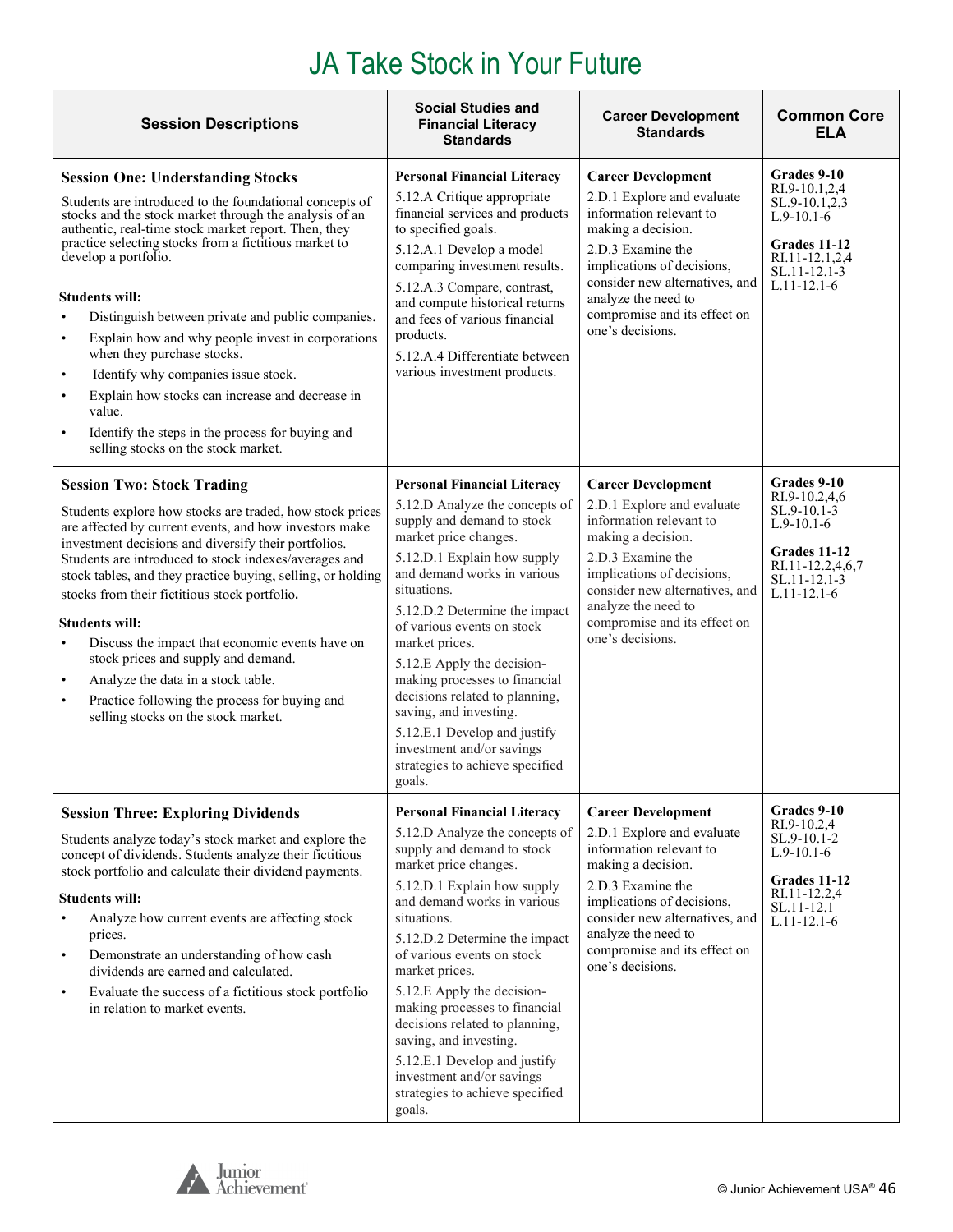| <b>Session Descriptions</b>                                                                                                                                                                                                                                                                                                                                                                                                                                                                                                                                                                                                                                                                                                                                                       | <b>Social Studies and Financial Literacy</b><br><b>Standards</b>                                                                                                                                                                                                                                                                                                                                                                                                                                            | <b>Career Development</b><br><b>Standards</b>                                                                                                                                                                                                                            | <b>Common Core</b><br><b>ELA</b>                                                                                                                       |
|-----------------------------------------------------------------------------------------------------------------------------------------------------------------------------------------------------------------------------------------------------------------------------------------------------------------------------------------------------------------------------------------------------------------------------------------------------------------------------------------------------------------------------------------------------------------------------------------------------------------------------------------------------------------------------------------------------------------------------------------------------------------------------------|-------------------------------------------------------------------------------------------------------------------------------------------------------------------------------------------------------------------------------------------------------------------------------------------------------------------------------------------------------------------------------------------------------------------------------------------------------------------------------------------------------------|--------------------------------------------------------------------------------------------------------------------------------------------------------------------------------------------------------------------------------------------------------------------------|--------------------------------------------------------------------------------------------------------------------------------------------------------|
| <b>Session Four: Best-in-Class</b><br>Competition<br>Students put their new stock market<br>knowledge and skills into practice as<br>they compete to win an in-class<br>competition. This session is designed to<br>be flexible based on students' grade<br>level and experience, plus the online<br>stock market simulation tool selected by<br>local JA Areas.<br><b>Students will:</b><br>Implement knowledge of how to<br>buy and sell stocks.<br>Apply knowledge of how current<br>$\bullet$<br>events can impact stock prices.<br>Evaluate the possible trade-off for<br>$\bullet$<br>each stock decision, prior to<br>committing to the decision.<br>Communicate and collaborate<br>$\bullet$<br>effectively within a team to<br>successfully implement game<br>strategies | <b>Personal Financial Literacy</b><br>5.12.D Analyze the concepts of supply and<br>demand to stock market price changes.<br>5.12.D.1 Explain how supply and demand<br>works in various situations.<br>5.12.D.2 Determine the impact of various<br>events on stock market prices.<br>5.12.E Apply the decision-making processes to<br>financial decisions related to planning, saving,<br>and investing.<br>5.12.E.1 Develop and justify investment and/or<br>savings strategies to achieve specified goals. | <b>Career Development</b><br>2.D.1 Explore and evaluate<br>information relevant to<br>making a decision.<br>2.D.3 Examine the<br>implications of decisions,<br>consider new alternatives, and<br>analyze the need to<br>compromise and its effect on<br>one's decisions. | Grades 9-10<br>RI.9-10.2,4,6<br>SL.9-10.1,2,3<br>$L.9-10.1-6$<br>Grades 11-12<br>RI.11-12.2,4,6<br>SL.11-12.1-3<br>$L.11 - 12.1 - 6$                   |
| <b>Session Five: Planning for the</b><br><b>Future</b><br>Students reflect on the experience of<br>participating in the in-class competition<br>and/or the JA Stock Market Challenge<br>event and connect the simulations to the<br>real world. They conclude the program<br>by developing their own.<br><b>Students will:</b><br>Compare and contrast real vs.<br>simulated stock markets<br>Identify various asset classes and<br>$\bullet$<br>assess the risks of each<br>Develop a personal financial plan<br>Reflect on your learning and growth<br>throughout the program                                                                                                                                                                                                   | <b>Personal Financial Literacy</b><br>5.12.D Analyze the concepts of supply and<br>demand to stock market price changes.<br>5.12.D.1 Explain how supply and demand<br>works in various situations.<br>5.12.D.2 Determine the impact of various<br>events on stock market prices.<br>5.12.E Apply the decision-making processes to<br>financial decisions related to planning, saving,<br>and investing.<br>5.12.E.1 Develop and justify investment and/or<br>savings strategies to achieve specified goals. | <b>Career Development</b><br>2.D.1 Explore and evaluate<br>information relevant to<br>making a decision.<br>2.D.3 Examine the<br>implications of decisions,<br>consider new alternatives, and<br>analyze the need to<br>compromise and its effect on<br>one's decisions. | Grades 9-10<br>RI.9-10.2,4<br>W.9-10.2,4,5,6<br>SL.9-10.1,2,4<br>$L.9-10.1-6$<br>Grades 11-12<br>RI.11-12.2,4<br>SL.11-12.1,2,3,4<br>$L.11 - 12.1 - 6$ |
| <b>Analyzing Initial Public Offerings</b><br>(IPOs)<br>Students learn some of the factors that<br>investors consider when selecting an IPO<br>for investment.<br><b>Students will:</b><br>Identify the factors to consider<br>when deciding whether to invest in<br>an IPO                                                                                                                                                                                                                                                                                                                                                                                                                                                                                                        | <b>Personal Financial Literacy</b><br>5.12.D Analyze the concepts of supply and<br>demand to stock market price changes.<br>5.12.D.1 Explain how supply and demand<br>works in various situations.<br>5.12.D.2 Determine the impact of various<br>events on stock market prices.<br>5.12.E Apply the decision-making processes to<br>financial decisions related to planning, saving,<br>and investing.<br>5.12.E.1 Develop and justify investment and/or<br>savings strategies to achieve specified goals. | <b>Career Development</b><br>2.D.1 Explore and evaluate<br>information relevant to<br>making a decision.<br>2.D.3 Examine the<br>implications of decisions,<br>consider new alternatives, and<br>analyze the need to<br>compromise and its effect on<br>one's decisions. | Grades 9-10<br>RI.9-10.1,2,4<br>W.9-10.4,6,7<br>$L.9-10.1-6$<br>Grades 11-12<br>RI.11-12.2,4<br>W.11-124,6,7.<br>$L.11 - 12.1 - 6$                     |

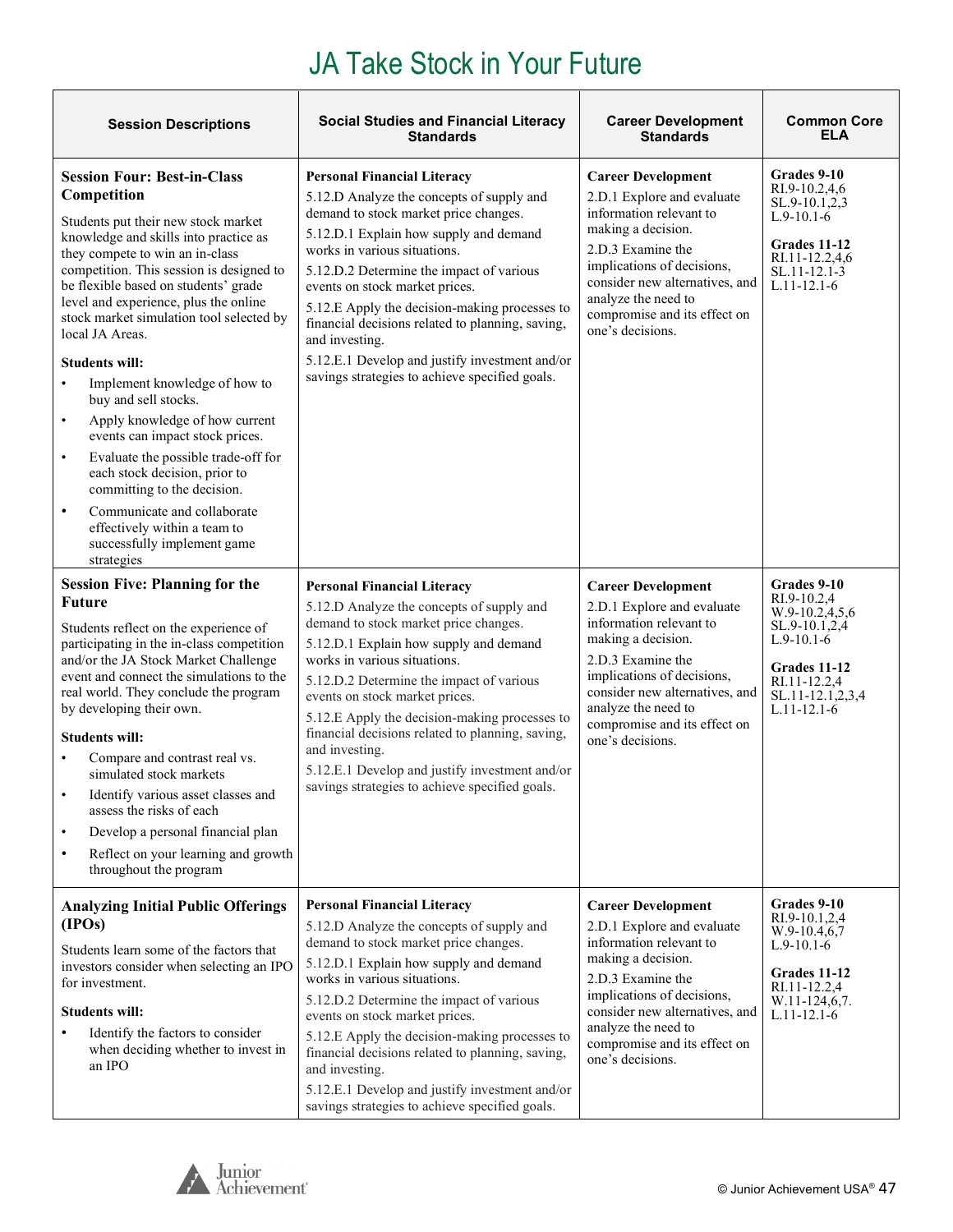| <b>Session Descriptions</b>                                                                                                                                                                                                                                                                                        | <b>Social Studies and Financial Literacy</b>                                                                                                                                                                                                                                                                                                                                                                                                                                                                | <b>Career Development</b>                                                                                                                                                                                                                                                | <b>Common Core</b>                                                                                                                  |
|--------------------------------------------------------------------------------------------------------------------------------------------------------------------------------------------------------------------------------------------------------------------------------------------------------------------|-------------------------------------------------------------------------------------------------------------------------------------------------------------------------------------------------------------------------------------------------------------------------------------------------------------------------------------------------------------------------------------------------------------------------------------------------------------------------------------------------------------|--------------------------------------------------------------------------------------------------------------------------------------------------------------------------------------------------------------------------------------------------------------------------|-------------------------------------------------------------------------------------------------------------------------------------|
|                                                                                                                                                                                                                                                                                                                    | <b>Standards</b>                                                                                                                                                                                                                                                                                                                                                                                                                                                                                            | <b>Standards</b>                                                                                                                                                                                                                                                         | <b>ELA</b>                                                                                                                          |
| <b>Comparing Investment Channels</b><br>Students learn about several ways in<br>which investors buy and sell stocks,<br>uncovering the upsides and downsides of<br>each method.<br>Students will:<br>Compare the advantages and<br>disadvantages of buying and selling<br>investments through various<br>channels. | <b>Personal Financial Literacy</b><br>5.12.D Analyze the concepts of supply and<br>demand to stock market price changes.<br>5.12.D.1 Explain how supply and demand<br>works in various situations.<br>5.12.D.2 Determine the impact of various<br>events on stock market prices.<br>5.12.E Apply the decision-making processes to<br>financial decisions related to planning, saving,<br>and investing.<br>5.12.E.1 Develop and justify investment and/or<br>savings strategies to achieve specified goals. | <b>Career Development</b><br>2.D.1 Explore and evaluate<br>information relevant to<br>making a decision.<br>2.D.3 Examine the<br>implications of decisions,<br>consider new alternatives, and<br>analyze the need to<br>compromise and its effect on<br>one's decisions. | Grades 9-10<br>RI.9-10.1,4<br>$W.9-10.4.6$<br>$L.9-10.3-6$<br>Grades 11-12<br>RI.11-12.1,4<br>W.11-12.4,6<br>$L.11 - 12.1, 2, 4, 6$ |

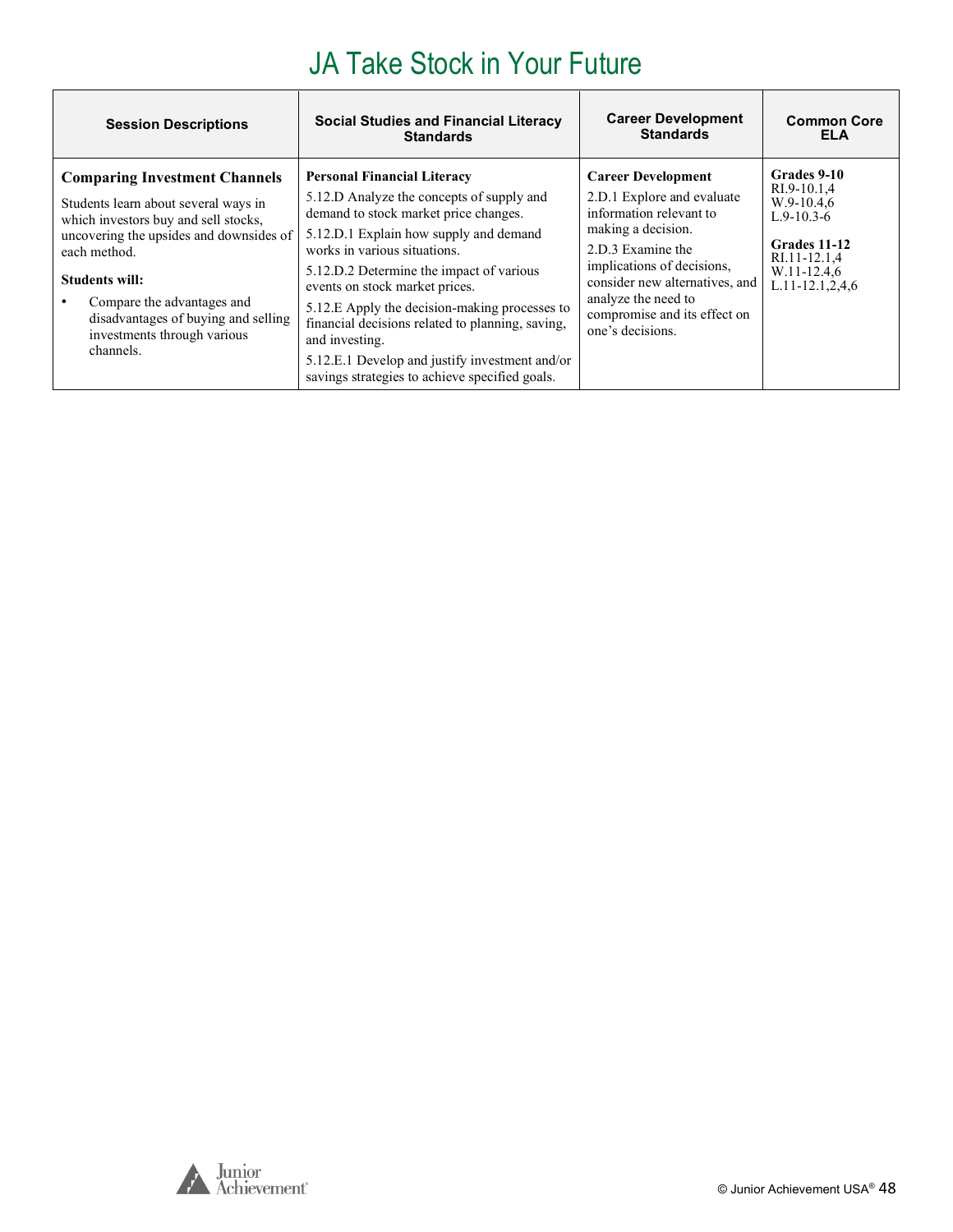| <b>Session Descriptions</b>                                                                                                                                                                                                                                                                                                                                                                                                              | <b>Social Studies and Financial Literacy</b><br><b>Standards</b>                                                                                                                                                                                                                                                                                                                                                                                                                                               | <b>Career Development</b><br><b>Standards</b>                                                                                                                                                                                                                            | <b>Common Core</b><br><b>ELA</b>                                                                                                              |
|------------------------------------------------------------------------------------------------------------------------------------------------------------------------------------------------------------------------------------------------------------------------------------------------------------------------------------------------------------------------------------------------------------------------------------------|----------------------------------------------------------------------------------------------------------------------------------------------------------------------------------------------------------------------------------------------------------------------------------------------------------------------------------------------------------------------------------------------------------------------------------------------------------------------------------------------------------------|--------------------------------------------------------------------------------------------------------------------------------------------------------------------------------------------------------------------------------------------------------------------------|-----------------------------------------------------------------------------------------------------------------------------------------------|
| <b>Data Gathering</b><br>Students learn where investors can find<br>detailed information about companies and<br>how to evaluate each source of information.<br><b>Students will:</b><br>Identify what resources investors use<br>to make informed investment<br>decisions.<br>Express why investors research<br>$\bullet$<br>companies before making investment<br>decisions.                                                            | <b>Personal Financial Literacy</b><br>5.12.D Analyze the concepts of supply and<br>demand to stock market price changes.<br>5.12.D.1 Explain how supply and demand<br>works in various situations.<br>5.12.D.2 Determine the impact of various<br>events on stock market prices.<br>5.12.E Apply the decision-making processes<br>to financial decisions related to planning,<br>saving, and investing.                                                                                                        | <b>Career Development</b><br>2.D.1 Explore and evaluate<br>information relevant to<br>making a decision.<br>2.D.3 Examine the<br>implications of decisions,<br>consider new alternatives, and<br>analyze the need to<br>compromise and its effect on<br>one's decisions. | Grades 9-10<br>RI.9-10.1,2,4<br>$W.9-10.4,6$<br>$L.9-10.1,2,4,6$<br>Grades 11-12<br>RI.11-12.1,2,4<br>W.11-12.4,6<br>$L.11-12.1, 2, 4, 6$     |
| <b>Diversification and Risk</b><br>Students learn that, even though individual<br>investors may have different risk<br>tolerances, smart investors always seek to<br>minimize their risk by diversifying their<br>portfolios.<br><b>Students will:</b><br>Identify different levels of risk<br>tolerance.<br>Express how and why investors use<br>diversification to minimize risk.                                                      | <b>Personal Financial Literacy</b><br>5.12.D Analyze the concepts of supply and<br>demand to stock market price changes.<br>5.12.D.1 Explain how supply and demand<br>works in various situations.<br>5.12.E Apply the decision-making processes<br>to financial decisions related to planning,<br>saving, and investing.<br>5.12.E.1 Develop and justify investment<br>and/or savings strategies to achieve specified<br>goals.                                                                               | <b>Career Development</b><br>2.D.1 Explore and evaluate<br>information relevant to<br>making a decision.<br>2.D.3 Examine the<br>implications of decisions,<br>consider new alternatives, and<br>analyze the need to<br>compromise and its effect on<br>one's decisions. | Grades 9-10<br>RI.9-10.1,2,4<br>$W.9-10.4-7$<br>L.9-10.1,2,4,6<br>Grades 11-12<br>RI.11-12.1,2,4<br>W.11-12.4-7<br>$L.11-12.1, 2, 4, 6$       |
| <b>Evaluating Your Financial Plan</b><br>Students learn how to review their<br>financial plans and select investments that<br>meet stated goals.<br><b>Students will:</b><br>Review and evaluate their financial<br>plans.<br>Select possible investments that meet<br>$\bullet$<br>the goals of the financial plan.                                                                                                                     | <b>Personal Financial Literacy</b><br>5.12.D Analyze the concepts of supply and<br>demand to stock market price changes.<br>5.12.D.1 Explain how supply and demand<br>works in various situations.<br>5.12.D.2 Determine the impact of various<br>events on stock market prices.<br>5.12.E Apply the decision-making processes<br>to financial decisions related to planning,<br>saving, and investing.<br>5.12.E.1 Develop and justify investment<br>and/or savings strategies to achieve specified<br>goals. | <b>Career Development</b><br>2.D.1 Explore and evaluate<br>information relevant to<br>making a decision.<br>2.D.3 Examine the<br>implications of decisions,<br>consider new alternatives, and<br>analyze the need to<br>compromise and its effect on<br>one's decisions. | Grades 9-10<br>RI.9-10.1,2,4<br>W.9-10.2,4,6,7<br>$L.9-10.1,2,4,6$<br>Grades 11-12<br>RI.11-12.1,2,4<br>W.11-12.2,4,6<br>$L.11-12.1, 2, 4, 6$ |
| <b>Factors That Influence Stock Prices</b><br>Students learn the basics of supply and<br>demand in the stock market, explore factors<br>that impact stock price, and read and<br>respond to scenarios related to determining<br>stock price.<br><b>Students will:</b><br>Explain how supply and demand<br>govern the price of a stock when it is<br>traded on a stock market.<br>Describe the factors that can influence<br>stock price. | <b>Personal Financial Literacy</b><br>5.12.D Analyze the concepts of supply and<br>demand to stock market price changes.<br>5.12.D.1 Explain how supply and demand<br>works in various situations.<br>5.12.D.2 Determine the impact of various<br>events on stock market prices.<br>5.12.E Apply the decision-making processes<br>to financial decisions related to planning,<br>saving, and investing.                                                                                                        | <b>Career Development</b><br>2.D.1 Explore and evaluate<br>information relevant to<br>making a decision.<br>2.D.3 Examine the<br>implications of decisions,<br>consider new alternatives, and<br>analyze the need to<br>compromise and its effect on<br>one's decisions. | Grades 9-10<br>RI.9-10.1,2,4<br>L.9-10.1,2,4,6<br>Grades 11-12<br>RI.11-12.1,2,4<br>$L.11-12.1, 2, 4, 6$                                      |

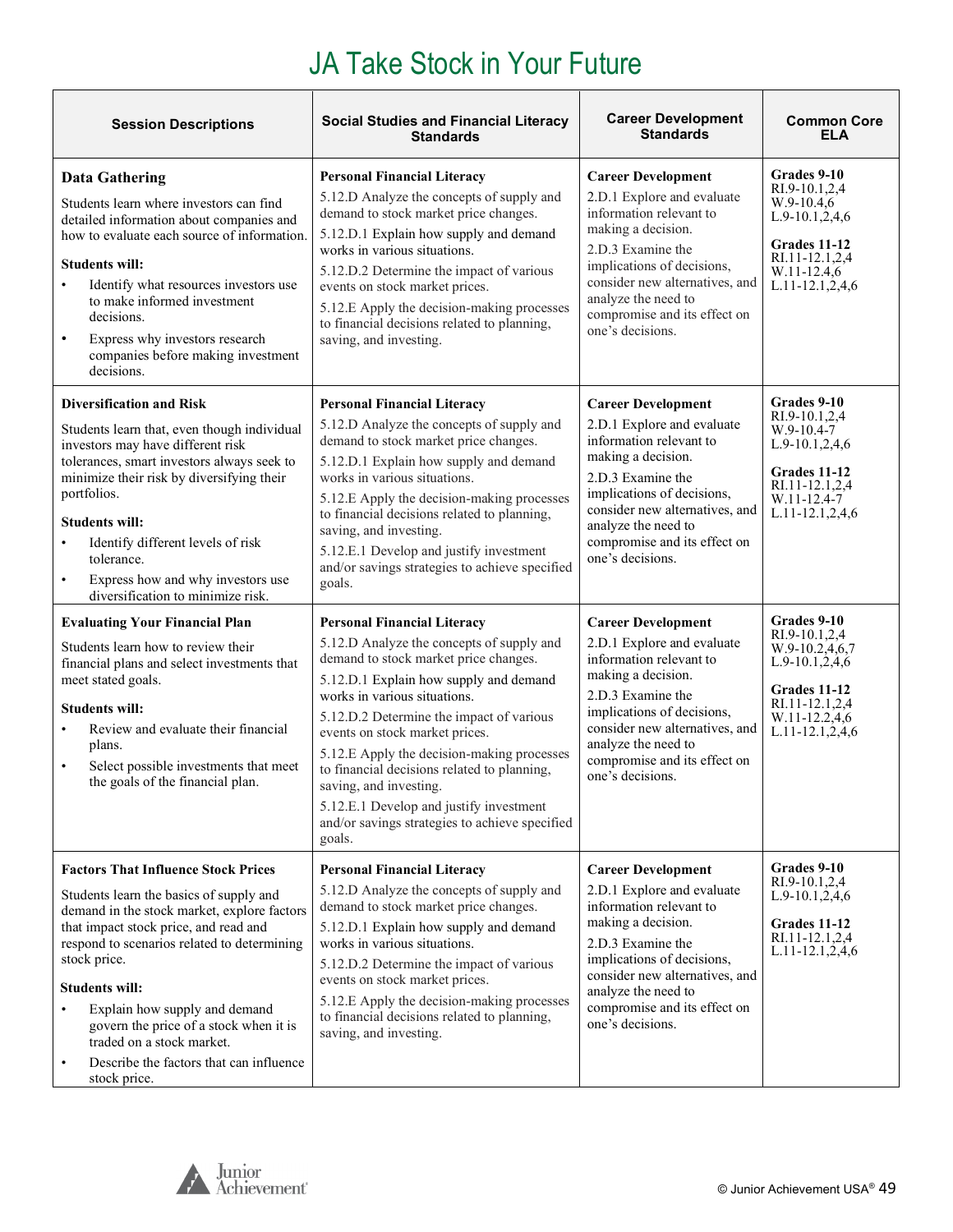| <b>Session Descriptions</b>                                                                                                                                                                                                                                                                                                                                                                                                                                                                                                                                                                                                                                                                                                                  | <b>Social Studies and Financial</b><br><b>Literacy Standards</b>                                                                                                                                                                                                                                                                                                                                                                                                                                                  | <b>Career Development</b><br><b>Standards</b>                                                                                                                                                                                                                            | <b>Common Core</b><br><b>ELA</b>                                                                                                                 |
|----------------------------------------------------------------------------------------------------------------------------------------------------------------------------------------------------------------------------------------------------------------------------------------------------------------------------------------------------------------------------------------------------------------------------------------------------------------------------------------------------------------------------------------------------------------------------------------------------------------------------------------------------------------------------------------------------------------------------------------------|-------------------------------------------------------------------------------------------------------------------------------------------------------------------------------------------------------------------------------------------------------------------------------------------------------------------------------------------------------------------------------------------------------------------------------------------------------------------------------------------------------------------|--------------------------------------------------------------------------------------------------------------------------------------------------------------------------------------------------------------------------------------------------------------------------|--------------------------------------------------------------------------------------------------------------------------------------------------|
| <b>Financial Watchdogs</b><br>Students learn about several groups who<br>oversee the financial sector, set and enforce<br>the policies and laws regulating it, and<br>protect investors.<br><b>Students will:</b><br>Identify the protections provided to<br>investors by market regulatory agencies<br>that oversee financial markets, products,<br>and professionals.                                                                                                                                                                                                                                                                                                                                                                      | <b>Personal Financial Literacy</b><br>6.12.A.1 Explain circumstances that<br>impact income and wealth.<br>6.12.A.2 Analyze forms of financial risk<br>with varying degrees of risk tolerance.<br>6.12.A.3 Strategize methods to minimize<br>financial loss.<br>6.12.D Critique sources of consumer<br>protection and assistance including public<br>institutions and private organizations<br>(professionals, publications, and internet).                                                                        | NA                                                                                                                                                                                                                                                                       | Grades 9-10<br>RI.9-10.1,2,4<br>SL.9-10.2,4<br>$L.9-10.1, 2, 4, 6$<br>Grades 11-12<br>RI.11-12.1,2,4,7<br>SL.11-12.2,4<br>$L.11-12.1, 2, 4, 6$   |
| <b>Investing for the Long Term</b><br>Students learn why investing over the long-<br>term offers the best path toward success in<br>the market and why day trading can be<br>fraught with risk.<br><b>Students will:</b><br>Identify the value of and benefits<br>associated with long-term investments.<br>Express the risks associated with day<br>$\bullet$<br>trading and short-term investments.                                                                                                                                                                                                                                                                                                                                        | <b>Personal Financial Literacy</b><br>5.12.D Analyze the concepts of supply<br>and demand to stock market price<br>changes.<br>5.12.D.1 Explain how supply and demand<br>works in various situations.<br>5.12.D.2 Determine the impact of various<br>events on stock market prices.<br>5.12.E Apply the decision-making<br>processes to financial decisions related to<br>planning, saving, and investing.<br>5.12.E.1 Develop and justify investment<br>and/or savings strategies to achieve<br>specified goals. | <b>Career Development</b><br>2.D.1 Explore and evaluate<br>information relevant to<br>making a decision.<br>2.D.3 Examine the<br>implications of decisions,<br>consider new alternatives, and<br>analyze the need to<br>compromise and its effect on<br>one's decisions. | Grades 9-10<br>RI.9-10.1,2,4<br>$W.9-10.4,6$<br>$L.9-10.1, 2, 4, 6$<br>Grades 11-12<br>RI.11-12.1,2,4<br>W.11-12.4,6<br>$L.11-12.1, 2, 4, 6$     |
| <b>My Stock Portfolio</b><br>This student self-guided activity enables<br>students to practice what they have learned<br>about investing as they research, select, and<br>track real stocks on the stock market using an<br>initial imaginary investment of \$10,000. This<br>activity has no time limit, and students may<br>track and adjust their portfolios for as long as<br>they'd like. You might want to set time<br>parameters on this project, such as a month,<br>six weeks, or some other period of time that<br>makes sense for students to be able to track<br>their portfolios.<br><b>Students will:</b><br>Apply research-based investment<br>decisions.<br>Practice following the process for buying<br>and selling stocks. | <b>Personal Financial Literacy</b><br>5.12.D Analyze the concepts of supply<br>and demand to stock market price<br>changes.<br>5.12.D.1 Explain how supply and demand<br>works in various situations.<br>5.12.D.2 Determine the impact of various<br>events on stock market prices.<br>5.12.E Apply the decision-making<br>processes to financial decisions related to<br>planning, saving, and investing.<br>5.12.E.1 Develop and justify investment<br>and/or savings strategies to achieve<br>specified goals. | <b>Career Development</b><br>2.D.1 Explore and evaluate<br>information relevant to<br>making a decision.<br>2.D.3 Examine the<br>implications of decisions,<br>consider new alternatives, and<br>analyze the need to<br>compromise and its effect on<br>one's decisions. | Grades 9-10<br>RI.9-10.2,4<br>$W.9-10.6-9$<br>$L.9-10.1, 2, 3, 4, 6$<br>Grades 11-12<br>RI.11-12.2,4<br>W.11-12.6-9<br>$L.11 - 12.1, 2, 3, 4, 6$ |

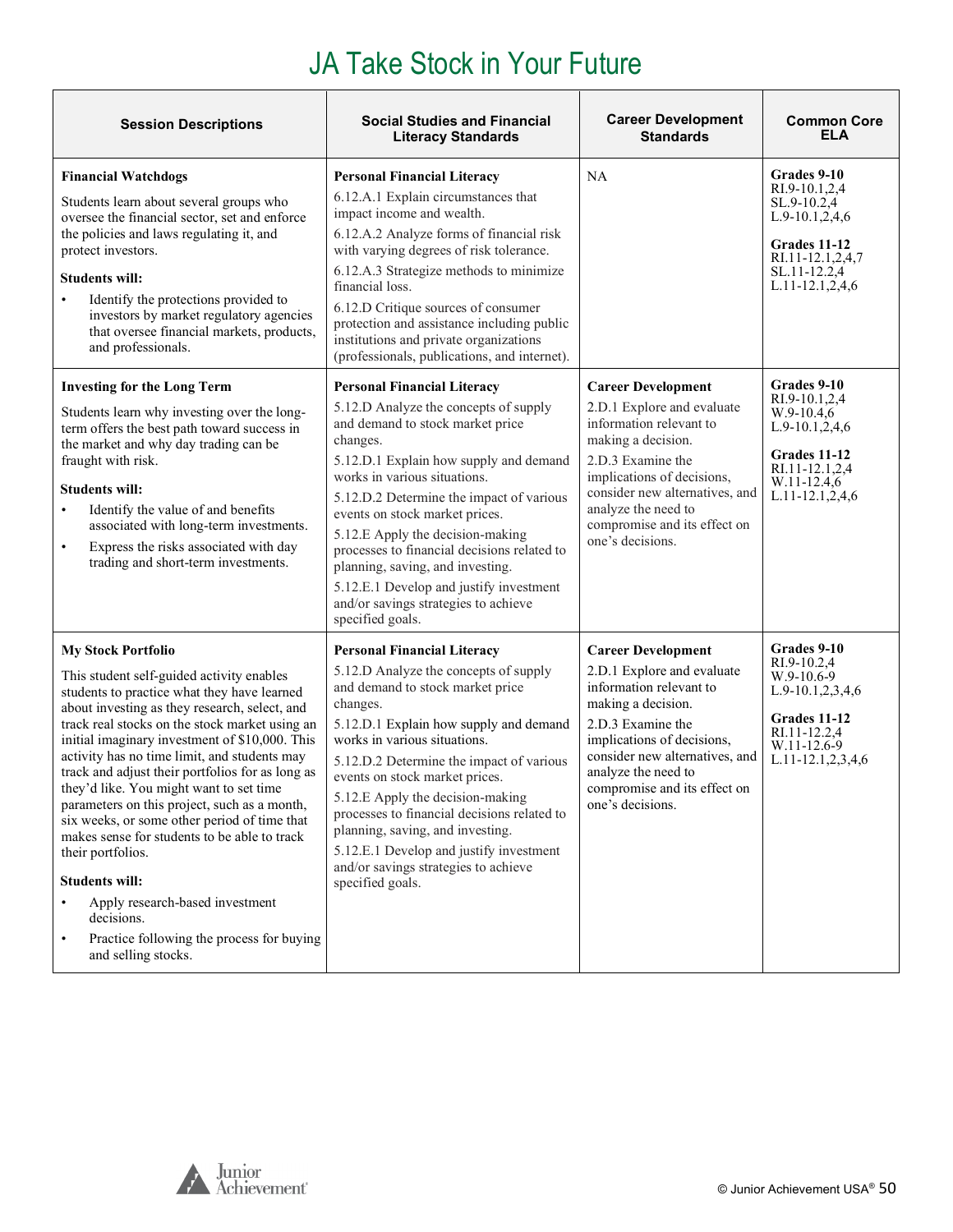| <b>Session Descriptions</b>                                                                                                                                                                                                                                                                                                                | <b>Social Studies and Financial</b>                                                                                                                                                                                                                                                                                                                                                                                                                                                                               | <b>Career Development</b>                                                                                                                                                                                                                                                | <b>Common Core</b>                                                                                                                                    |
|--------------------------------------------------------------------------------------------------------------------------------------------------------------------------------------------------------------------------------------------------------------------------------------------------------------------------------------------|-------------------------------------------------------------------------------------------------------------------------------------------------------------------------------------------------------------------------------------------------------------------------------------------------------------------------------------------------------------------------------------------------------------------------------------------------------------------------------------------------------------------|--------------------------------------------------------------------------------------------------------------------------------------------------------------------------------------------------------------------------------------------------------------------------|-------------------------------------------------------------------------------------------------------------------------------------------------------|
|                                                                                                                                                                                                                                                                                                                                            | <b>Literacy Standards</b>                                                                                                                                                                                                                                                                                                                                                                                                                                                                                         | <b>Standards</b>                                                                                                                                                                                                                                                         | <b>ELA</b>                                                                                                                                            |
| <b>Preparing for the JA Stock Market</b><br>Challenge<br>Students learn about the JA Stock Market<br>Challenge and review the big ideas about<br>stocks and the stock market.<br><b>Students will:</b><br>Review the big ideas about investing,<br>specifically stocks and stock trading.<br>Prepare for the JA Stock Market<br>Challenge. | <b>Personal Financial Literacy</b><br>5.12.D Analyze the concepts of supply<br>and demand to stock market price<br>changes.<br>5.12.D.1 Explain how supply and demand<br>works in various situations.<br>5.12.D.2 Determine the impact of various<br>events on stock market prices.<br>5.12.E Apply the decision-making<br>processes to financial decisions related to<br>planning, saving, and investing.<br>5.12.E.1 Develop and justify investment<br>and/or savings strategies to achieve<br>specified goals. | <b>Career Development</b><br>2.D.1 Explore and evaluate<br>information relevant to<br>making a decision.<br>2.D.3 Examine the<br>implications of decisions,<br>consider new alternatives, and<br>analyze the need to<br>compromise and its effect on<br>one's decisions. | Grades 9-10<br>RI.9-10.1,2,4,7<br>SL.9-10.2.4<br>$L.9-10.1, 2, 3, 4, 6$<br>Grades 11-12<br>RI.11-12.1,2,4,7<br>SL.11-12.2,4<br>$L.11 - 12.1, 2, 4, 6$ |



٦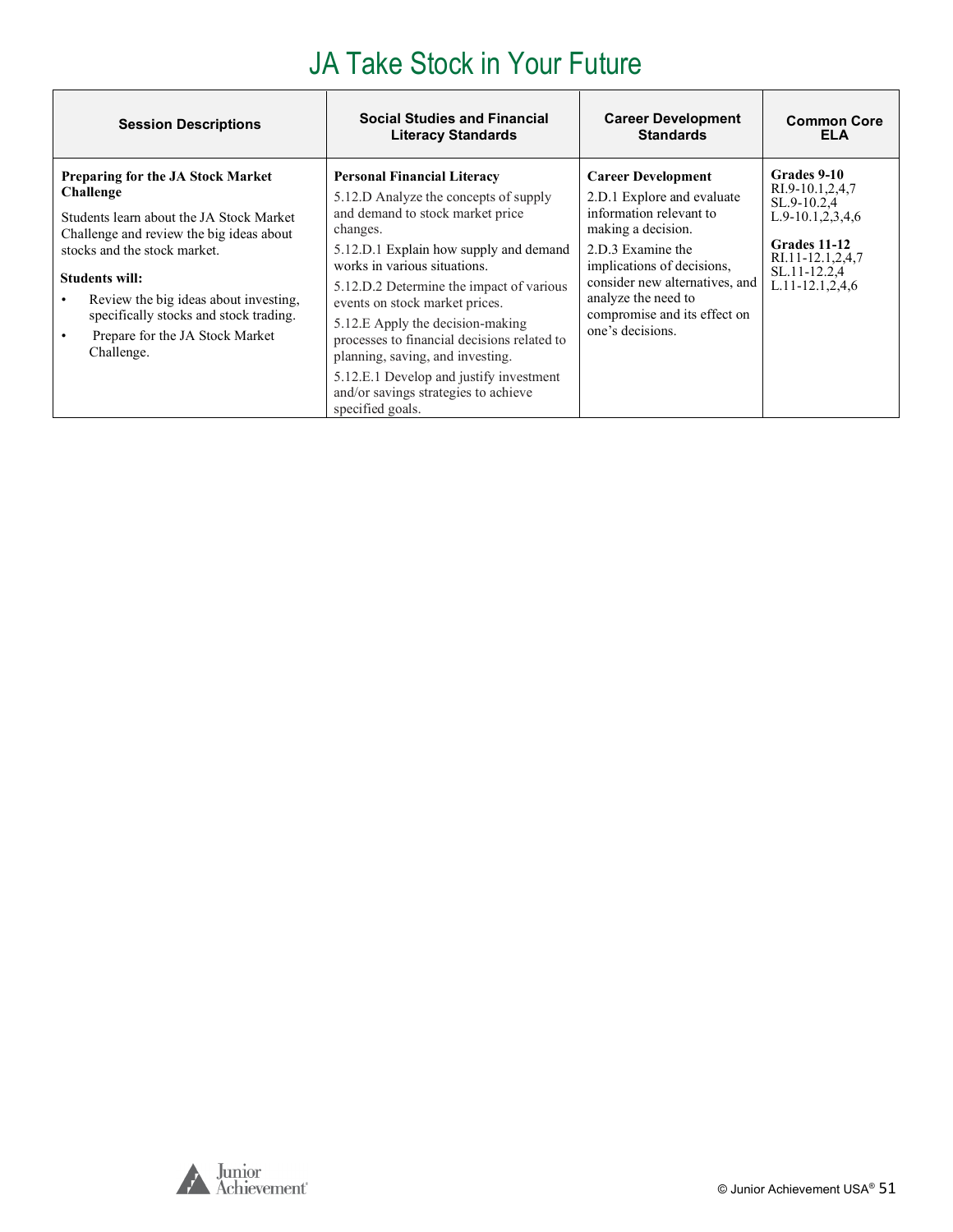| <b>Session Descriptions</b>                                                                                                                                                                                                                                                                                                                                                                                                                                                    | <b>Social Studies and</b><br><b>Financial Literacy</b><br><b>Standards</b>                                                                                                                                                                                                                                                                                                                                                                                                                                                     | <b>Career Development</b><br><b>Standards</b>                                                                                                                                                                                                                            | <b>Common Core</b><br><b>ELA</b>                                                                                                                                           |
|--------------------------------------------------------------------------------------------------------------------------------------------------------------------------------------------------------------------------------------------------------------------------------------------------------------------------------------------------------------------------------------------------------------------------------------------------------------------------------|--------------------------------------------------------------------------------------------------------------------------------------------------------------------------------------------------------------------------------------------------------------------------------------------------------------------------------------------------------------------------------------------------------------------------------------------------------------------------------------------------------------------------------|--------------------------------------------------------------------------------------------------------------------------------------------------------------------------------------------------------------------------------------------------------------------------|----------------------------------------------------------------------------------------------------------------------------------------------------------------------------|
| <b>Private vs. Public Companies</b><br>Students learn the basics of company ownership models<br>using a pizza business scenario. They explore the<br>advantages and disadvantages for a company of<br>remaining private or becoming publicly owned.<br><b>Students will:</b><br>Demonstrate an understanding of the differences<br>between private and public companies as they relate<br>to company ownership.<br>Explain why a company would remain private or go<br>public. | <b>Personal Financial Literacy</b><br>5.12.D.2 Determine the impact<br>of various events on stock<br>market prices.<br>5.12.E Apply the decision-<br>making processes to financial<br>decisions related to planning,<br>saving, and investing.<br>5.12.E.1 Develop and justify<br>investment and/or savings<br>strategies to achieve specified<br>goals.                                                                                                                                                                       | <b>Career Development</b><br>2.D.1 Explore and evaluate<br>information relevant to<br>making a decision.<br>2.D.3 Examine the<br>implications of decisions,<br>consider new alternatives, and<br>analyze the need to<br>compromise and its effect on<br>one's decisions. | Grades 9-10<br>RI.9-10.1,2,4<br>$W.9-10.4,6$<br>$L.9-10.1,2,4,6$<br>Grades 11-12<br>RI.11-12.1,2,4<br>W.11-12.4,6<br>L.11-12.1,2,4,6                                       |
| <b>Setting Stock Prices &amp; Trading Stock</b><br>Students learn why public companies sell stock, what<br>happens during a company's initial public offering, and<br>how stocks are traded on a stock exchange.<br><b>Students will:</b><br>Identify how a stock's price is set during a<br>$\bullet$<br>company's initial public offering.<br>Identify the steps in the process for buying and<br>$\bullet$<br>selling stocks on a stock exchange.                           | <b>Personal Financial Literacy</b><br>5.12.D Analyze the concepts of<br>supply and demand to stock<br>market price changes.<br>5.12.D.1 Explain how supply<br>and demand works in various<br>situations.<br>5.12.D.2 Determine the impact<br>of various events on stock<br>market prices.<br>5.12.E Apply the decision-<br>making processes to financial<br>decisions related to planning,<br>saving, and investing.                                                                                                           | <b>Career Development</b><br>2.D.1 Explore and evaluate<br>information relevant to<br>making a decision.<br>2.D.3 Examine the<br>implications of decisions,<br>consider new alternatives, and<br>analyze the need to<br>compromise and its effect on<br>one's decisions. | Grades 9-10<br>RI.9-10.1,2,4<br>$L.9-10.1,2,4,6$<br>Grades 11-12<br>RI.11-12.1,2,4<br>$L.11-12.1, 2, 4, 6$                                                                 |
| <b>Smart Investing</b><br>Students learn the basics of stock market investing, read<br>and respond to scenarios about investing, and are<br>introduced to three investing strategies.<br><b>Students will:</b><br>Recognize basic principles of investing in stocks.<br>List strategies for smart investing.                                                                                                                                                                   | <b>Personal Financial Literacy</b><br>5.12.D Analyze the concepts of<br>supply and demand to stock<br>market price changes.<br>5.12.D.1 Explain how supply<br>and demand works in various<br>situations.<br>5.12.D.2 Determine the impact<br>of various events on stock<br>market prices.<br>5.12.E Apply the decision-<br>making processes to financial<br>decisions related to planning,<br>saving, and investing.<br>5.12.E.1 Develop and justify<br>investment and/or savings<br>strategies to achieve specified<br>goals. | <b>Career Development</b><br>2.D.1 Explore and evaluate<br>information relevant to<br>making a decision.<br>2.D.3 Examine the<br>implications of decisions,<br>consider new alternatives, and<br>analyze the need to<br>compromise and its effect on<br>one's decisions. | <b>Grades 9-10</b><br>RI.9-10.1,2,4<br>$W.9-10.4,6$<br>SL.9-10.2,3<br>$L.9-10.1,2,4,6$<br>Grades 11-12<br>RI.11-12.1,2,4<br>W.11-12.4,6<br>SL.11-12.2,3<br>L.11-12.1,2,4,6 |

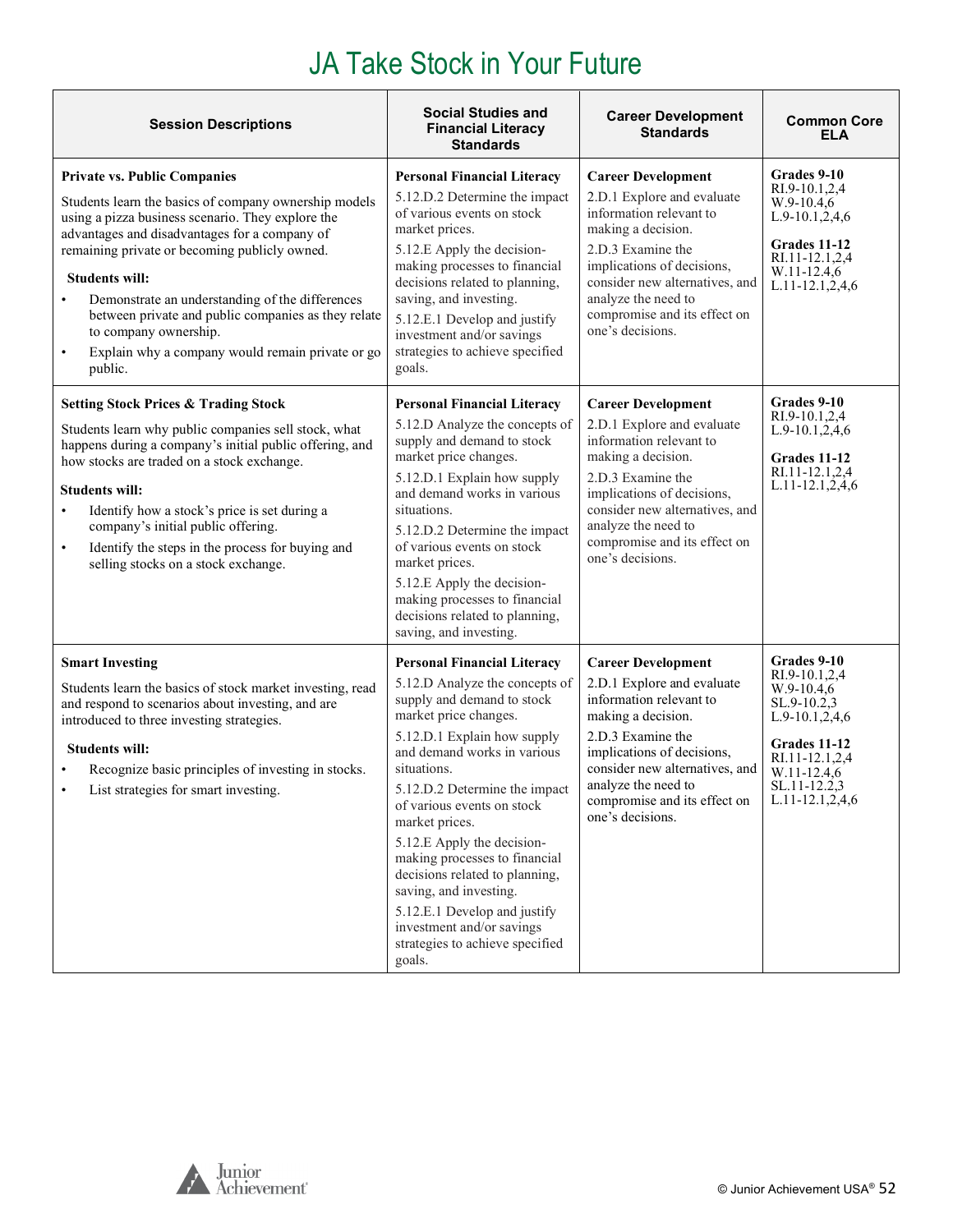| <b>Session Descriptions</b>                                                                                                                                                                                                                                          | <b>Social Studies and</b><br><b>Financial Literacy</b><br><b>Standards</b>                                                                                                                                                                                                                                                                               | <b>Career Development</b><br><b>Standards</b> | <b>Common Core</b><br><b>ELA</b>                                                                                                               |
|----------------------------------------------------------------------------------------------------------------------------------------------------------------------------------------------------------------------------------------------------------------------|----------------------------------------------------------------------------------------------------------------------------------------------------------------------------------------------------------------------------------------------------------------------------------------------------------------------------------------------------------|-----------------------------------------------|------------------------------------------------------------------------------------------------------------------------------------------------|
| <b>Taxes and the Stock Market</b><br>Students learn about short- and long-term capital gains<br>and the ways in which they are taxed differently,<br>depending upon income.<br><b>Students will:</b><br>Examine how short- and long-term capital gains are<br>taxed. | <b>Personal Financial Literacy</b><br>5.12.D.2 Determine the impact<br>of various events on stock<br>market prices.<br>5.12.E Apply the decision-<br>making processes to financial<br>decisions related to planning,<br>saving, and investing.<br>5.12.E.1 Develop and justify<br>investment and/or savings<br>strategies to achieve specified<br>goals. | <b>NA</b>                                     | Grades 9-10<br>RI.9-10.1.2.4<br>$W.9-10.4.6$<br>$L.9-10.1,2.4,6$<br>Grades 11-12<br>RI.11-12.1,2,4<br>W.11-12.4,6<br>$L.11 - 12.1, 2, 4, 6$    |
| The Animals of the Stock Market<br>Students learn terms and jargon commonly used by<br>investors when talking about investing and the stock<br>market.<br><b>Students will:</b><br>Express terms that describe people, events, and<br>situations linked to investing | NA                                                                                                                                                                                                                                                                                                                                                       | <b>NA</b>                                     | Grades 9-10<br>RI.9-10.1,2,4<br>$W.9-10.4.6$<br>$L.9-10.1, 2, 4, 6$<br>Grades 11-12<br>RI.11-12.1,2,4<br>W.11-12.4.6<br>$L.11 - 12.1, 2, 4, 6$ |



٦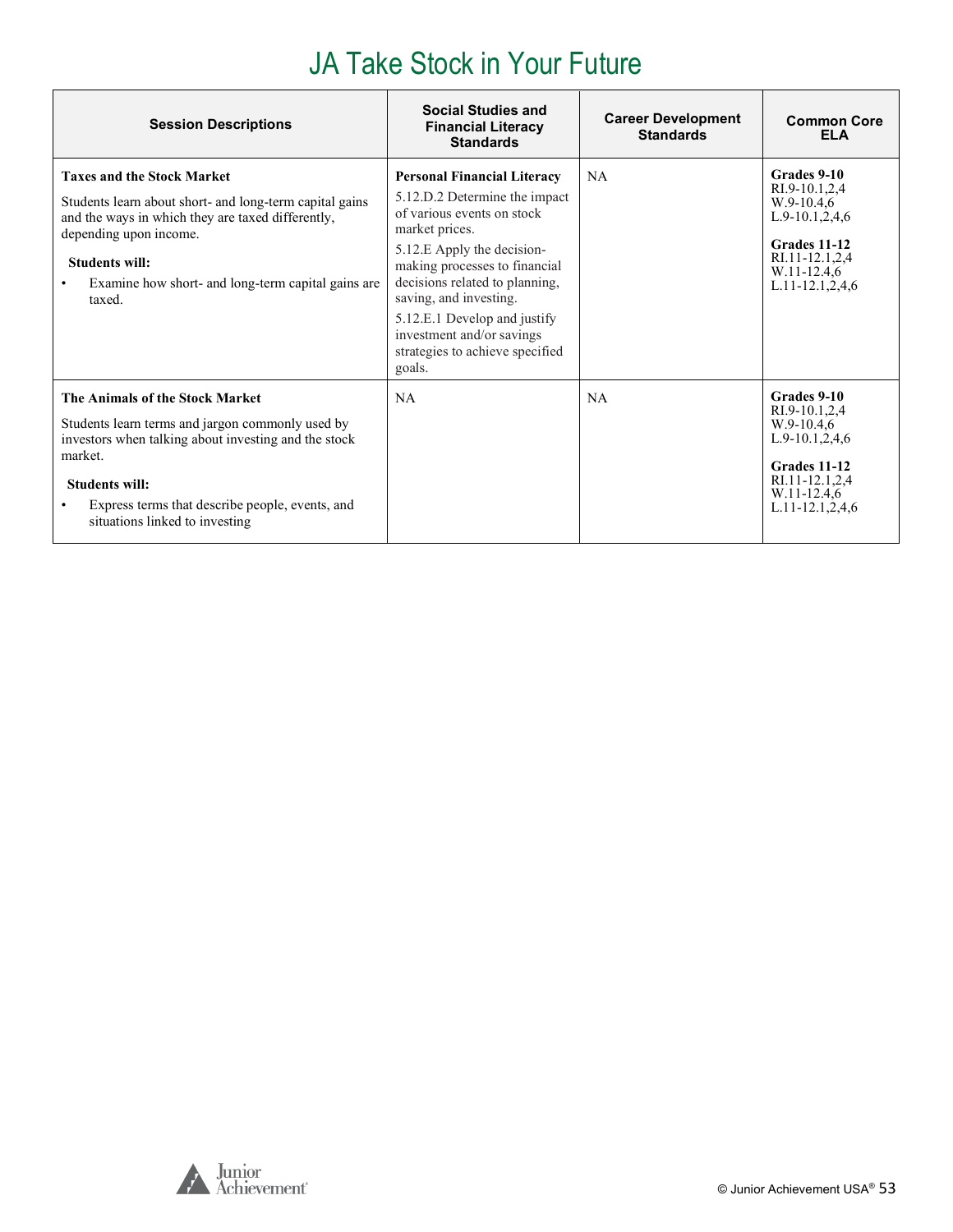### JA Titan

<span id="page-53-0"></span>

| <b>Session Descriptions</b>                                                                                                                                                                                                                                                                                                                                               | <b>Social Studies and Financial</b><br><b>Literacy Standards</b>                                                                                                                                                                                                                                                                                                                                                                                                                            | <b>Career Development</b><br><b>Standards</b>                                                                                                                                                                                                                               | <b>Common Core</b><br><b>ELA</b>                                                                                                                                                                                      | <b>Session</b><br><b>Descriptions</b>                                                                        |
|---------------------------------------------------------------------------------------------------------------------------------------------------------------------------------------------------------------------------------------------------------------------------------------------------------------------------------------------------------------------------|---------------------------------------------------------------------------------------------------------------------------------------------------------------------------------------------------------------------------------------------------------------------------------------------------------------------------------------------------------------------------------------------------------------------------------------------------------------------------------------------|-----------------------------------------------------------------------------------------------------------------------------------------------------------------------------------------------------------------------------------------------------------------------------|-----------------------------------------------------------------------------------------------------------------------------------------------------------------------------------------------------------------------|--------------------------------------------------------------------------------------------------------------|
| <b>Session One: How Much? How</b><br>Many?<br>Students explore how price and<br>production can affect business<br>performance.<br><b>Students will:</b><br>Explain how product price<br>makes an impact on profits<br>Describe how production can<br>$\bullet$<br>affect price, sales, and profit                                                                         | <b>Personal Financial Literacy</b><br>1.12.D.1 Determine different types<br>of retail markets, and analyze the<br>goods and services they offer.<br>6.12.C Evaluate the purposes,<br>strategies, and effects of various<br>business practices, including sales<br>techniques.<br>6.12.C.2 Explain the consequences<br>of business practices to individuals,<br>families, and society.                                                                                                       | <b>Career Development</b><br>2.D.1 Explore and<br>evaluate information<br>relevant to making a<br>decision.<br>2.D.3 Examine the<br>implications of decisions,<br>consider new alternatives.<br>and analyze the need to<br>compromise and its effect<br>on one's decisions. | Grades 9-10<br>RI.9-10.2,4,8<br>SL.9-10.1-4<br>$SL.9-10.6$<br>L.9-10.1,2,4,6<br><b>Grades 11-12</b><br>RI-11-12.2.4<br>W.11-12.2,4<br>$W.11-12.7-8$<br>SL.11-12.1-4<br>SL.11-12.6<br>$L.11 - 12.1 - 4$<br>$L.11-12.6$ | <b>NA</b>                                                                                                    |
| <b>Session Two: How Much?</b><br><b>How Many?</b> -The Simulation<br>Students make decisions about<br>price and production levels using<br>the JA Titan computer simulation.<br><b>Students will:</b><br>Make informed business price<br>$\bullet$<br>and production decisions                                                                                            | <b>Personal Financial Literacy</b><br>1.12.D.1 Determine different types<br>of retail markets, and analyze the<br>goods and services they offer.<br>6.12.C Evaluate the purposes,<br>strategies, and effects of various<br>business practices, including sales<br>techniques.<br>6.12.C.2 Explain the consequences<br>of business practices to individuals,<br>families, and society.                                                                                                       | <b>Career Development</b><br>2.D.1 Explore and<br>evaluate information<br>relevant to making a<br>decision.<br>2.D.3 Examine the<br>implications of decisions,<br>consider new alternatives.<br>and analyze the need to<br>compromise and its effect<br>on one's decisions. | Grades 9-10<br>RI.9-10.4<br>$W.9-10.2$<br>SL.9-10.1,2,3,4,6<br>$L.9-10.1, 2, 4, 6$<br>$L.9-10.4$<br>$L.9-10.6$<br>Grades 11-12<br>$RI-11-2.2.4$<br>SL.11-12.1,2,3,4,6<br>$L.11 - 12.1, 2, 6$<br>$L.11-12.6$           | <b>Statistics and</b><br><b>Probability</b><br>CC.2.4.<br>HS.B.<br>CC.2.4.<br>HS.B.3<br>$CC.2.4$ .<br>HS.B.5 |
| <b>Session Three: Cutting Edge</b><br>Students design a marketing plan.<br><b>Students will:</b><br>Explore why a business<br>conducts research and<br>development<br>Explain how businesses<br>$\bullet$<br>determine their target markets<br>and conduct market research<br>Explain how marketing affects<br>$\bullet$<br>sales<br>Identify key marketing<br>strategies | <b>Personal Financial Literacy</b><br>1.12.D.1 Determine different types<br>of retail markets, and analyze the<br>goods and services they offer.<br>6.12.C Evaluate the purposes,<br>strategies, and effects of various<br>business practices, including sales<br>techniques.<br>6.12.C.1 Analyze the influence of<br>advertising and the media on<br>decision making and spending.<br>6.12.C.2 Explain the consequences<br>of business practices to individuals,<br>families, and society. | <b>Career Development</b><br>2.D.1 Explore and<br>evaluate information<br>relevant to making a<br>decision.<br>2.D.3 Examine the<br>implications of decisions,<br>consider new alternatives.<br>and analyze the need to<br>compromise and its effect<br>on one's decisions. | Grades 9-10<br>RI.9-102,4<br>$W.9-10.2,7$<br>SL.9-10.1,2,3,4,6<br>L.9-10.1,2,4,6<br>Grades 11-12<br>RI-11-12.2,4<br>W.11-12.2,4,7,8<br>SL.11-12.1,2,3,4,6<br>$L.11 - 12.1, 2, 3, 4, 6$                                | NA                                                                                                           |

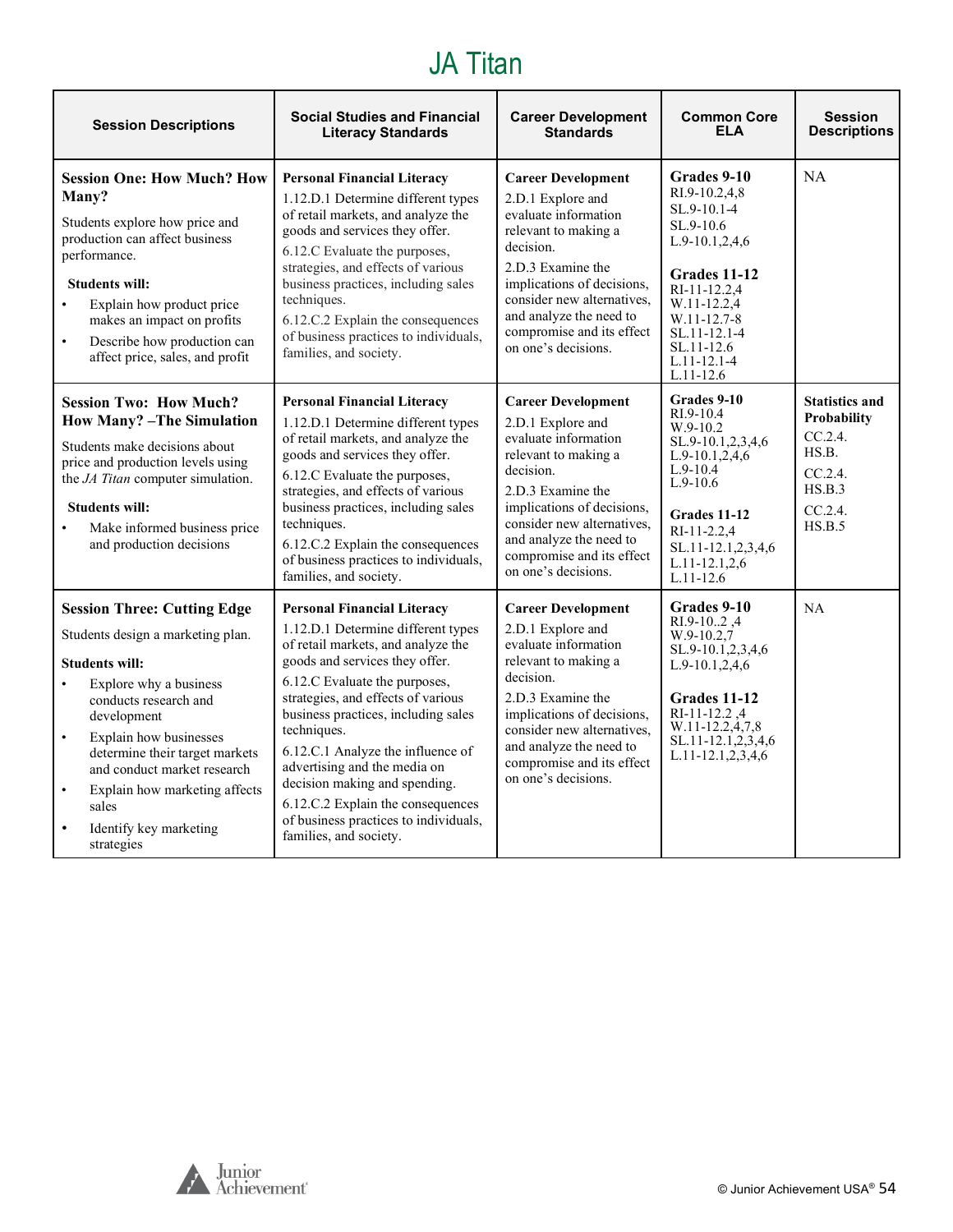#### JA Titan

| <b>Session Descriptions</b>                                                                                                                                                                                                                                                                                                                                                                                                                                                                                                                                                                             | <b>Social Studies and Financial</b><br><b>Literacy Standards</b>                                                                                                                                                                                                                                                                                                                                                                                                                            | <b>Career Development</b><br><b>Standards</b>                                                                                                                                                                                                                            | <b>Common Core</b><br>ELA                                                                                                                                                                    | <b>Session</b><br><b>Descriptions</b>                                                                                         |
|---------------------------------------------------------------------------------------------------------------------------------------------------------------------------------------------------------------------------------------------------------------------------------------------------------------------------------------------------------------------------------------------------------------------------------------------------------------------------------------------------------------------------------------------------------------------------------------------------------|---------------------------------------------------------------------------------------------------------------------------------------------------------------------------------------------------------------------------------------------------------------------------------------------------------------------------------------------------------------------------------------------------------------------------------------------------------------------------------------------|--------------------------------------------------------------------------------------------------------------------------------------------------------------------------------------------------------------------------------------------------------------------------|----------------------------------------------------------------------------------------------------------------------------------------------------------------------------------------------|-------------------------------------------------------------------------------------------------------------------------------|
| <b>Session Four: Cutting</b><br><b>Edge-The Simulation</b><br>Students make decisions about<br>price, production, and research<br>and development using the JA<br>Titan computer simulation.<br><b>Students will:</b><br>Make informed research<br>and development and<br>marketing decisions                                                                                                                                                                                                                                                                                                           | <b>Personal Financial Literacy</b><br>1.12.D.1 Determine different types of<br>retail markets, and analyze the goods<br>and services they offer.<br>6.12.C Evaluate the purposes,<br>strategies, and effects of various<br>business practices, including sales<br>techniques.<br>6.12.C.1 Analyze the influence of<br>advertising and the media on decision<br>making and spending.<br>6.12.C.2 Explain the consequences of<br>business practices to individuals,<br>families, and society. | <b>Career Development</b><br>2.D.1 Explore and evaluate<br>information relevant to<br>making a decision.<br>2.D.3 Examine the<br>implications of decisions,<br>consider new alternatives,<br>and analyze the need to<br>compromise and its effect<br>on one's decisions. | Grades 9-10<br>RI.9-10.2,4<br>W.9-10.2.7<br>SL.9-10.1,2,3,4,6<br>$L.9-10.1, 2, 4, 6$<br>Grades 11-12<br>RI-11-12.2,4<br>W.11-12.2,4,7,8<br>SL.11-12.1,2,3,4,6<br>$L.11-12.1, 2, 3, 4, 6$     | <b>Statistics &amp;</b><br>Probability<br>S-IC<br>$S$ -IC.1<br>$S-IC.6$<br><b>Mathematical</b><br><b>Practices</b><br>$1 - 8$ |
| <b>Session Five: Make an</b><br><b>Investment</b><br>Students solicit capital<br>investment.<br><b>Students will:</b><br>Discuss reasons that<br>businesses use different<br>capital investment strategies<br>Make recommendations for<br>$\bullet$<br>capital investment based on<br>set parameters<br>Define charitable giving and<br>$\bullet$<br>explain why businesses<br>make decisions to share their<br>resources                                                                                                                                                                               | <b>Personal Financial Literacy</b><br>5.12.E Apply the decision-making<br>processes to financial decisions related<br>to planning, saving, and<br>investing.<br>5.12.E.1 Develop and justify<br>investment and/or savings strategies to<br>achieve specified goals.                                                                                                                                                                                                                         | <b>Career Development</b><br>2.D.1 Explore and evaluate<br>information relevant to<br>making a decision.<br>2.D.3 Examine the<br>implications of decisions,<br>consider new alternatives,<br>and analyze the need to<br>compromise and its effect<br>on one's decisions. | Grades 9-10<br>RI.9-10.2<br>SL.9-10.1-4<br>$L.9-10.1-2$<br>Grades 11-12<br>RI-11-12.2<br>SL.11-12.1-4<br>$L.11 - 12.1 - 4$                                                                   | NA                                                                                                                            |
| <b>Session Six: Make an</b><br><b>Investment-The Simulation</b><br>Students make decisions about<br>capital investment, price,<br>production, research and<br>development, and charitable<br>giving using the JA Titan<br>computer simulation.<br><b>Students will:</b><br>Make business decisions by<br>applying their knowledge to<br>a business simulation<br>Use what they have learned<br>$\bullet$<br>about price, production,<br>research and development,<br>marketing, capital<br>investment, and charitable<br>giving to make business<br>decisions using the JA Titan<br>computer simulation | <b>Personal Financial Literacy</b><br>5.12.E Apply the decision-making<br>processes to financial decisions related<br>to planning, saving, and<br>investing.<br>5.12.E.1 Develop and justify<br>investment and/or savings strategies to<br>achieve specified goals.                                                                                                                                                                                                                         | <b>Career Development</b><br>2.D.1 Explore and evaluate<br>information relevant to<br>making a decision.<br>2.D.3 Examine the<br>implications of decisions,<br>consider new alternatives,<br>and analyze the need to<br>compromise and its effect<br>on one's decisions. | Grades 9-10<br>RI.9-10.2,4<br>$W.9-10.2,7$<br>SL.9-10.1,2,3,4,6<br>L.9-10.1,2,4,6<br><b>Grades 11-12</b><br>RI-11-12.2,4<br>W.11-12.2,4,7,8<br>$SL.11-$<br>12.1,2,3,4,6L.11-<br>12.1,2,3,4,6 | <b>Statistics and</b><br>Probability<br>CC.2.4.HS.B.<br>CC.2.4.HS.B.3<br>CC.2.4.HS.B.5                                        |

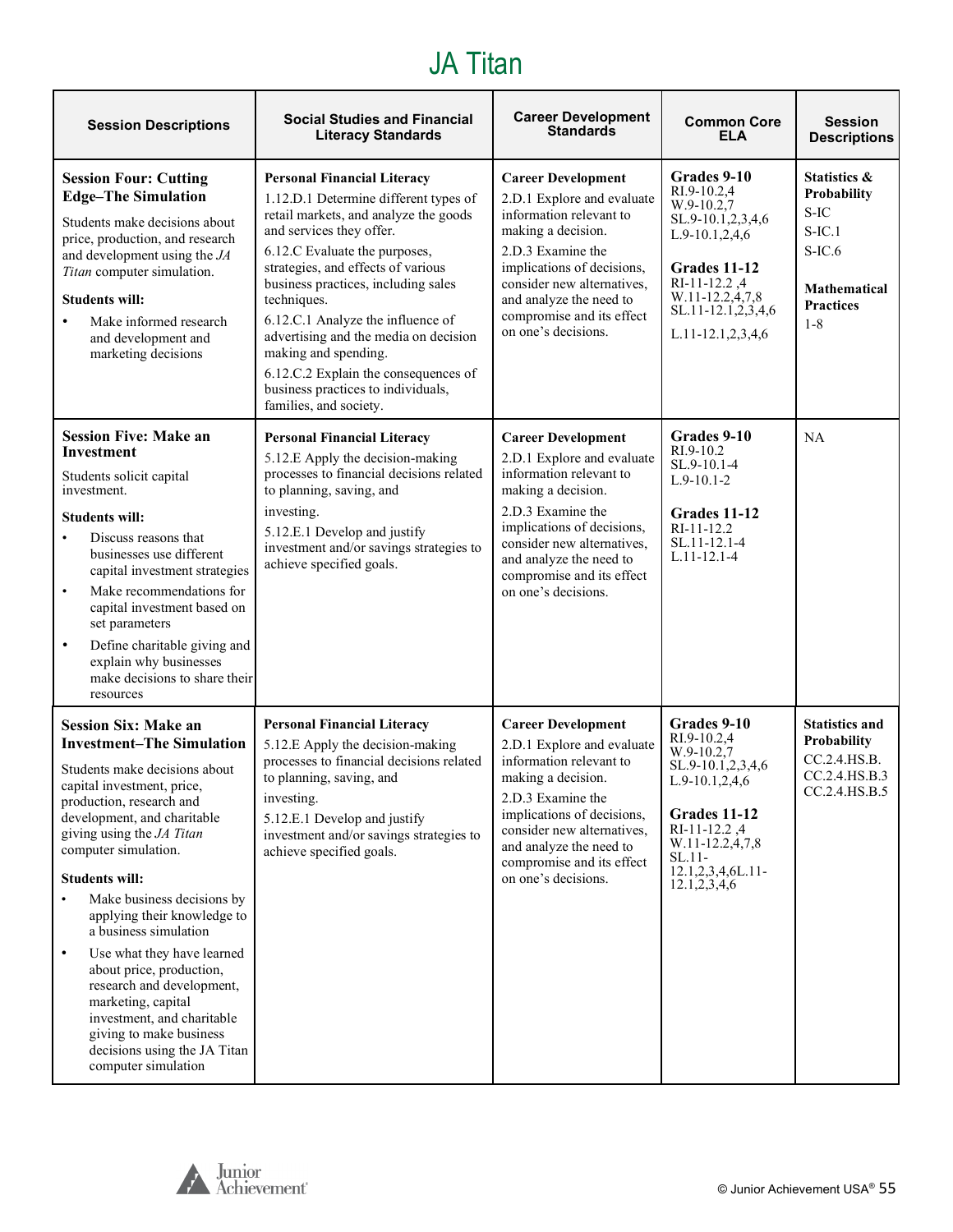#### JA Titan

| <b>Session Descriptions</b>                                                                                                                                                                                                                                                                                                                                                                                               | <b>Social Studies and Financial</b>                                                                                                                                                                                                                                                                                                                                                                                                                                                                                                                                                                                                                                                                                      | <b>Career Development</b>                                                                                                                                                                                                                                                   | <b>Common Core</b>                                                                                                                                                                               | <b>Session</b>                                                                                |
|---------------------------------------------------------------------------------------------------------------------------------------------------------------------------------------------------------------------------------------------------------------------------------------------------------------------------------------------------------------------------------------------------------------------------|--------------------------------------------------------------------------------------------------------------------------------------------------------------------------------------------------------------------------------------------------------------------------------------------------------------------------------------------------------------------------------------------------------------------------------------------------------------------------------------------------------------------------------------------------------------------------------------------------------------------------------------------------------------------------------------------------------------------------|-----------------------------------------------------------------------------------------------------------------------------------------------------------------------------------------------------------------------------------------------------------------------------|--------------------------------------------------------------------------------------------------------------------------------------------------------------------------------------------------|-----------------------------------------------------------------------------------------------|
|                                                                                                                                                                                                                                                                                                                                                                                                                           | <b>Literacy Standards</b>                                                                                                                                                                                                                                                                                                                                                                                                                                                                                                                                                                                                                                                                                                | <b>Standards</b>                                                                                                                                                                                                                                                            | FI A                                                                                                                                                                                             | <b>Descriptions</b>                                                                           |
| <b>Session Seven: JA Titan of</b><br><b>Industry – The Competition</b><br>Students make decisions about<br>capital investment, price,<br>production, research and<br>development, and charitable<br>giving using the JA Titan<br>computer simulation.<br><b>Students will:</b><br>Demonstrate how business<br>decisions affect business<br>performance<br>React appropriately to<br>decisions made by other<br>businesses | <b>Personal Financial Literacy</b><br>5.12.E Apply the decision-making<br>processes to financial decisions related<br>to planning, saving, and<br>investing.<br>5.12.E.1 Develop and justify investment<br>and/or savings strategies to achieve<br>specified goals.<br>1.12.D.1 Determine different types of<br>retail markets, and analyze the goods<br>and services they offer.<br>6.12.C Evaluate the purposes, strategies,<br>and effects of various business<br>practices, including sales techniques.<br>6.12.C.1 Analyze the influence of<br>advertising and the media on decision<br>making and spending.<br>612.C.2 Explain the consequences of<br>business practices to individuals,<br>families, and society. | <b>Career Development</b><br>2.D.1 Explore and<br>evaluate information<br>relevant to making a<br>decision.<br>2.D.3 Examine the<br>implications of decisions,<br>consider new alternatives,<br>and analyze the need to<br>compromise and its effect<br>on one's decisions. | Grades 9-10<br>RI.9-10.2,4<br>W.9-10.2,7<br>SL.9-10.1,2,3,4,6<br>$L.9-10.1, 2, 4, 6$<br>Grades 11-12<br>RI-11-12.2.4<br>W.11-12.2,4,7,8<br>$SL.11-12.1, 2, 3, 4, 6$<br>$L.11 - 12.1, 2, 3, 4, 6$ | <b>Statistics and</b><br><b>Probability</b><br>CC.2.4.HS.B.<br>CC.2.4.HS.B.3<br>CC.2.4.HS.B.5 |



r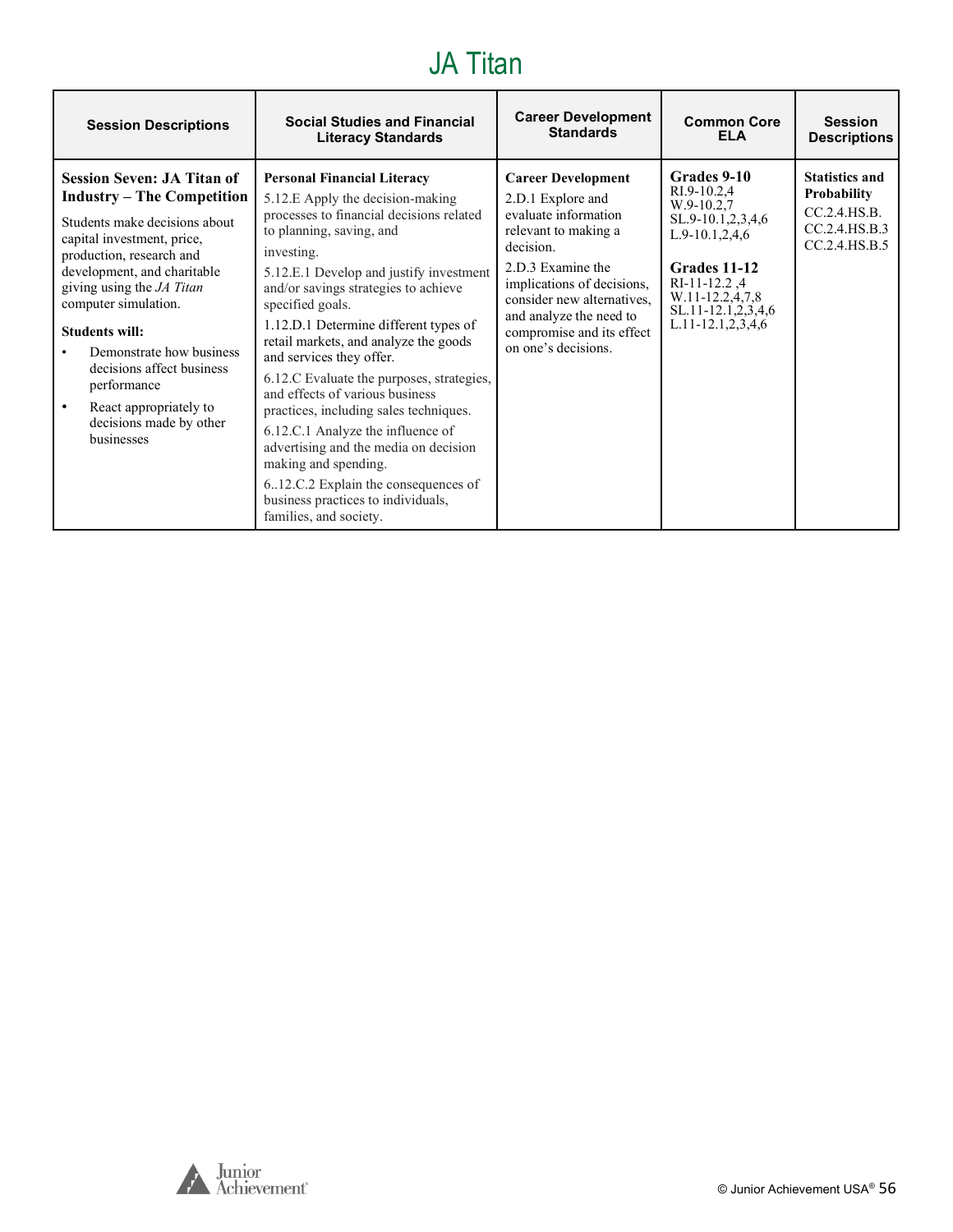<span id="page-56-0"></span>

| <b>Session Descriptions</b>                                                                                                                                                                                                                                                                                                                                                                                                                                                                                                                                                               | <b>Social Studies and Financial</b>                                                                                                                                                                                                                                                                                                                                                                                                                                                                                                                                                                                                                                                                                          | <b>Career Development</b>                                                                                                                                                                                                                                                | <b>Common Core</b>                                                                                                                                                                    | <b>Session</b>      |
|-------------------------------------------------------------------------------------------------------------------------------------------------------------------------------------------------------------------------------------------------------------------------------------------------------------------------------------------------------------------------------------------------------------------------------------------------------------------------------------------------------------------------------------------------------------------------------------------|------------------------------------------------------------------------------------------------------------------------------------------------------------------------------------------------------------------------------------------------------------------------------------------------------------------------------------------------------------------------------------------------------------------------------------------------------------------------------------------------------------------------------------------------------------------------------------------------------------------------------------------------------------------------------------------------------------------------------|--------------------------------------------------------------------------------------------------------------------------------------------------------------------------------------------------------------------------------------------------------------------------|---------------------------------------------------------------------------------------------------------------------------------------------------------------------------------------|---------------------|
|                                                                                                                                                                                                                                                                                                                                                                                                                                                                                                                                                                                           | <b>Literacy Standards</b>                                                                                                                                                                                                                                                                                                                                                                                                                                                                                                                                                                                                                                                                                                    | <b>Standards</b>                                                                                                                                                                                                                                                         | <b>ELA</b>                                                                                                                                                                            | <b>Descriptions</b> |
| <b>Tutorial: Getting Ready for</b><br>Business*<br>Students are guided through an<br>interactive tour of the JA Titan<br>simulation. They learn about the<br>program's goals and key terms used in<br>the simulation, and how to play JA<br>Titan.<br><b>Students will:</b><br>Recognize and correctly express<br>the program's key terms.<br>Predict and identify various<br>$\bullet$<br>business trade-offs based on<br>business decisions.<br>Apply business decisions that<br>$\bullet$<br>indicate an understanding of the<br>importance of profit to the success<br>of a business. | <b>Personal Financial Literacy</b><br>5.12.E Apply the decision-making<br>processes to financial decisions<br>related to planning, saving, and<br>investing.<br>5.12.E.1 Develop and justify<br>investment and/or savings strategies<br>to achieve specified goals.<br>1.12.D.1 Determine different types<br>of retail markets, and analyze the<br>goods and services they offer.<br>6.12.C Evaluate the purposes,<br>strategies, and effects of various<br>business practices, including sales<br>techniques.<br>6.12.C.1 Analyze the influence of<br>advertising and the media on<br>decision making and spending.<br>6.12.C.2 Explain the consequences<br>of business practices to individuals,<br>families, and society. | <b>Career Development</b><br>2.D.1 Explore and evaluate<br>information relevant to<br>making a decision.<br>2.D.3 Examine the<br>implications of decisions,<br>consider new alternatives,<br>and analyze the need to<br>compromise and its effect<br>on one's decisions. | Grades 9-10<br>RI.9-10.2.4<br>$W.9-10.4,8$<br>SL.9-10.1,2,4,6<br>$L.9-10.1, 2, 4, 6$<br>Grades 11-12<br>RI-11-12.2,3,4,7<br>W.11-12.4,8<br>SL.11-12.1,2,4,6<br>$L.11 - 12.1, 2, 4, 6$ | <b>NA</b>           |

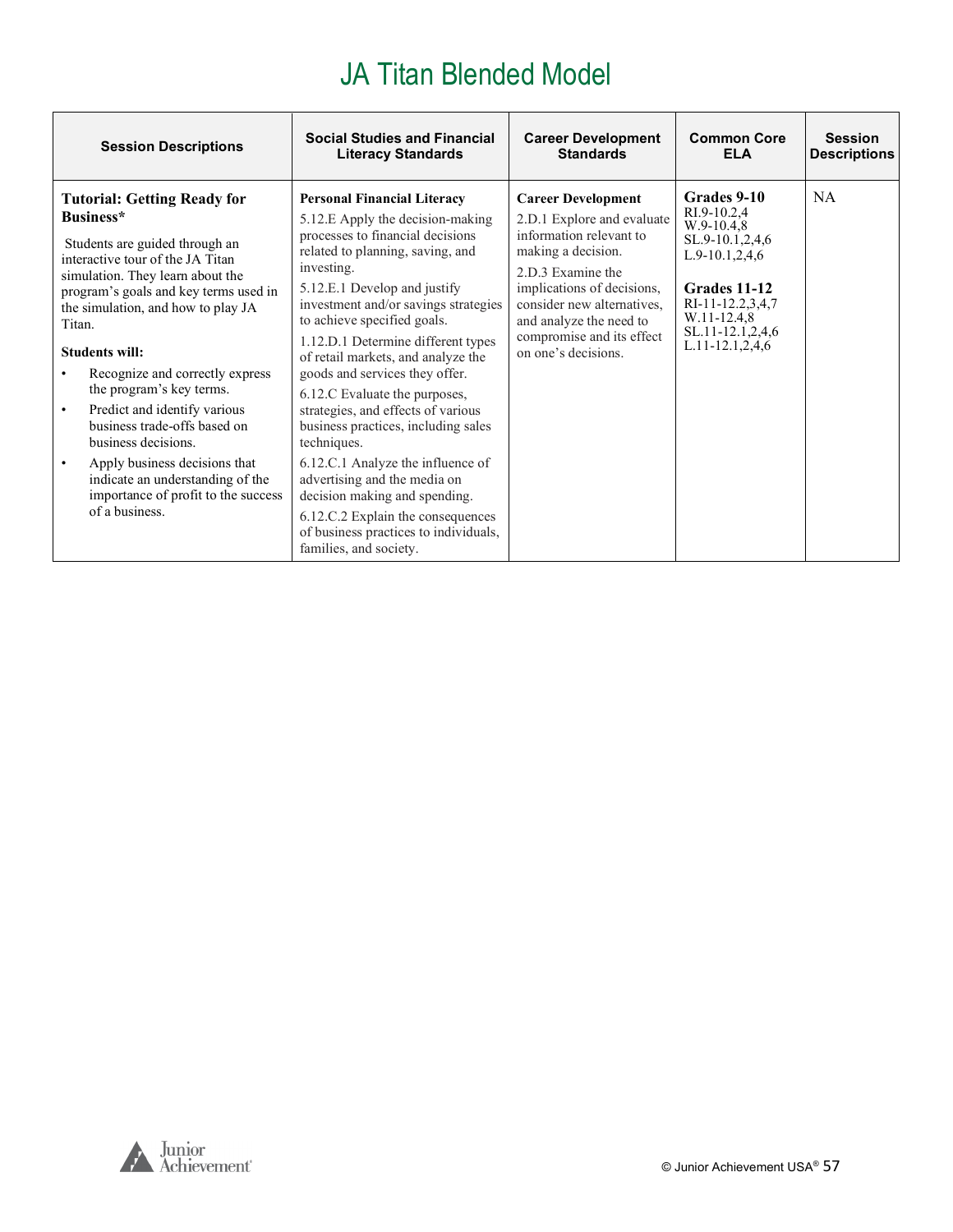| <b>Session Descriptions</b>                                                                                                                                                                                                                                                                                                                                                                                                                                                                                                                                                                                                                                                                                                                                                                                                                                                                                                                                                                                                                                                                  | <b>Social Studies and Financial</b>                                                                                                                                                                                                                                                                                                                                                                                                                                                                                                                                                                                                                                                                                          | <b>Career Development</b>                                                                                                                                                                                                                                                | <b>Common Core</b>                                                                                                                                                    | <b>Session</b>                           |
|----------------------------------------------------------------------------------------------------------------------------------------------------------------------------------------------------------------------------------------------------------------------------------------------------------------------------------------------------------------------------------------------------------------------------------------------------------------------------------------------------------------------------------------------------------------------------------------------------------------------------------------------------------------------------------------------------------------------------------------------------------------------------------------------------------------------------------------------------------------------------------------------------------------------------------------------------------------------------------------------------------------------------------------------------------------------------------------------|------------------------------------------------------------------------------------------------------------------------------------------------------------------------------------------------------------------------------------------------------------------------------------------------------------------------------------------------------------------------------------------------------------------------------------------------------------------------------------------------------------------------------------------------------------------------------------------------------------------------------------------------------------------------------------------------------------------------------|--------------------------------------------------------------------------------------------------------------------------------------------------------------------------------------------------------------------------------------------------------------------------|-----------------------------------------------------------------------------------------------------------------------------------------------------------------------|------------------------------------------|
|                                                                                                                                                                                                                                                                                                                                                                                                                                                                                                                                                                                                                                                                                                                                                                                                                                                                                                                                                                                                                                                                                              | <b>Literacy Standards</b>                                                                                                                                                                                                                                                                                                                                                                                                                                                                                                                                                                                                                                                                                                    | <b>Standards</b>                                                                                                                                                                                                                                                         | <b>ELA</b>                                                                                                                                                            | <b>Descriptions</b>                      |
| <b>Competition Prep: Freestyle</b><br><b>Exploration</b><br>Students jump straight into playing<br>the JA Titan simulation. There is<br>no teacher or volunteer led<br>guidance or focus on a business<br>concept. Instead, students learn<br>solely by playing, using the Student<br>Quick Start Guide and Student<br>Activity Sheet.<br><b>Students will:</b><br>Apply the profit equation: profit<br>equals total revenue minus total<br>costs.<br>Apply the concept of pricing based<br>$\bullet$<br>on costs, productivity, and profit.<br>Demonstrate an understanding that<br>$\bullet$<br>companies are constrained by<br>limited resources.<br>Evaluate the possible trade-offs for<br>each business decision before<br>committing to the decision.<br>Use a budget as a strategy to<br>$\bullet$<br>monitor income, expenses, and<br>other financial records.<br>Identify potential customers and<br>$\bullet$<br>their preferred phone features to<br>increase profitability.<br>Identify a new phone feature to be<br>$\bullet$<br>developed to potentially increase<br>profits. | <b>Personal Financial Literacy</b><br>5.12.E Apply the decision-making<br>processes to financial decisions<br>related to planning, saving, and<br>investing.<br>5.12.E.1 Develop and justify<br>investment and/or savings strategies<br>to achieve specified goals.<br>1.12.D.1 Determine different types<br>of retail markets, and analyze the<br>goods and services they offer.<br>6.12.C Evaluate the purposes,<br>strategies, and effects of various<br>business practices, including sales<br>techniques.<br>6.12.C.1 Analyze the influence of<br>advertising and the media on<br>decision making and spending.<br>6.12.C.2 Explain the consequences<br>of business practices to individuals,<br>families, and society. | <b>Career Development</b><br>2.D.1 Explore and evaluate<br>information relevant to<br>making a decision.<br>2.D.3 Examine the<br>implications of decisions,<br>consider new alternatives,<br>and analyze the need to<br>compromise and its effect<br>on one's decisions. | Grades 9-10<br>RI.9-10.2.4<br>$W.9-10.4,8$<br>SL.9-10.1,2<br>L.9-10.1,2,4,6<br>Grades 11-12<br>RI-11-12.3,7<br>W.11-12.4,8<br>SL.11-12.1,2,3,4,6<br>L.11-12.1,2,3,4,6 | <b>Math HS</b><br>1, 2, 4, 5, 6, 7,<br>8 |

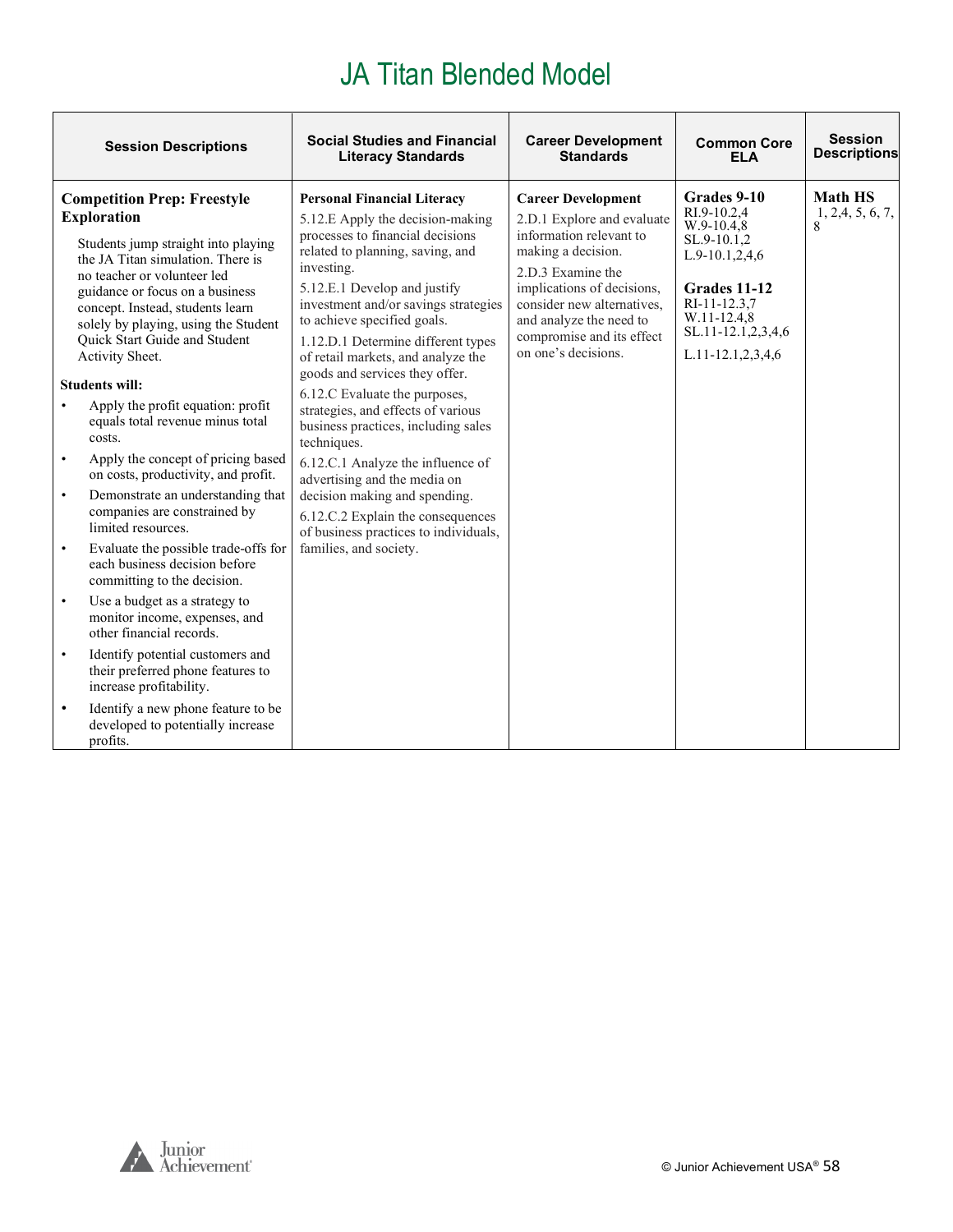| <b>Session Descriptions</b>                                                                                                                                                                                                                                                                                                                                                                                                                                                                                                                                                                                                                                                          | <b>Social Studies and Financial</b><br><b>Literacy Standards</b>                                                                                                                                                                                                                                                                                                                                                                                                                                                                                                                                                                                                                                                                       | <b>Career Development</b><br><b>Standards</b>                                                                                                                                                                                                                                     | <b>Common Core</b><br><b>ELA</b>                                                                                                                                  | <b>Session</b><br><b>Description</b><br>s                                                                                             |
|--------------------------------------------------------------------------------------------------------------------------------------------------------------------------------------------------------------------------------------------------------------------------------------------------------------------------------------------------------------------------------------------------------------------------------------------------------------------------------------------------------------------------------------------------------------------------------------------------------------------------------------------------------------------------------------|----------------------------------------------------------------------------------------------------------------------------------------------------------------------------------------------------------------------------------------------------------------------------------------------------------------------------------------------------------------------------------------------------------------------------------------------------------------------------------------------------------------------------------------------------------------------------------------------------------------------------------------------------------------------------------------------------------------------------------------|-----------------------------------------------------------------------------------------------------------------------------------------------------------------------------------------------------------------------------------------------------------------------------------|-------------------------------------------------------------------------------------------------------------------------------------------------------------------|---------------------------------------------------------------------------------------------------------------------------------------|
| <b>Competition Prep: How to Play JA</b><br>Titan<br>Students learn key terms and concepts<br>for the simulation: budget, cash-on-<br>hand, CEO, expenses, income<br>statement, price, and production.<br><b>Students will:</b><br>Express and use the program's<br>key terms.<br>Use a budget as a strategy to<br>$\bullet$<br>monitor income, expenses, and<br>other financial records.<br>Demonstrate an understanding<br>$\bullet$<br>that businesses are constrained<br>by limited resources.<br>Express the importance of profit<br>$\bullet$<br>to the success of a business.<br>Practice using the features and<br>$\bullet$<br>functionality of the simulation<br>interface. | <b>Personal Financial Literacy</b><br>5.12.E Apply the decision-<br>making processes to financial<br>decisions related to planning,<br>saving, and investing.<br>5.12.E.1 Develop and justify<br>investment and/or savings<br>strategies to achieve specified<br>goals.<br>1.12.D.1 Determine different<br>types of retail markets, and<br>analyze the goods and services<br>they offer.<br>6.12.C Evaluate the purposes,<br>strategies, and effects of various<br>business practices, including<br>sales techniques.<br>6.12.C.1 Analyze the influence<br>of advertising and the media on<br>decision making and spending.<br>6.12.C.2 Explain the<br>consequences of business<br>practices to individuals, families,<br>and society. | <b>Career Development</b><br>2.D.1 Explore and<br>evaluate information<br>relevant to making a<br>decision.<br>2.D.3 Examine the<br>implications of<br>decisions, consider new<br>alternatives, and<br>analyze the need to<br>compromise and its<br>effect on one's<br>decisions. | Grades 9-10<br>RI.9-10.4<br>SL.9-10.1-2<br>$L.9-10.1, 2, 4, 6$<br>Grades 11-12<br>RI-11-12.3,4<br>W.11-12.4,8<br>SL.11-12.1<br>L.11-12.1,2,3,4,6                  | Common<br>Core HS<br>Math<br>1.2.4.5.6.7                                                                                              |
| <b>Competition Prep: Exploring</b><br><b>Production</b><br>Students focus on the interconnected<br>aspects of profit, price, cost, and<br>production.<br><b>Students will:</b><br>Express the profit equation.<br>Describe how price is<br>$\bullet$<br>determined by cost plus<br>markup. Express the<br>importance of profit to the<br>success of a business.<br>Practice using the features and<br>$\bullet$<br>functionality of the simulation<br>interface.                                                                                                                                                                                                                     | <b>Personal Financial Literacy</b><br>5.12.E Apply the decision-<br>making processes to financial<br>decisions related to planning,<br>saving, and investing.<br>5.12.E.1 Develop and justify<br>investment and/or savings<br>strategies to achieve specified<br>goals.<br>1.12.D.1 Determine different<br>types of retail markets, and<br>analyze the goods and services<br>they offer.<br>6.12.C Evaluate the purposes,<br>strategies, and effects of various<br>business practices, including<br>sales techniques.<br>6.12.C.1 Analyze the influence<br>of advertising and the media on<br>decision making and spending.<br>6.12.C.2 Explain the<br>consequences of business<br>practices to individuals, families,<br>and society. | <b>Career Development</b><br>2.D.1 Explore and<br>evaluate information<br>relevant to making a<br>decision.<br>2.D.3 Examine the<br>implications of<br>decisions, consider new<br>alternatives, and<br>analyze the need to<br>compromise and its<br>effect on one's<br>decisions. | Grades 9-10<br>RI.9-10.2,4,8<br>$W.9-10.4,8$<br>SL.9-10.1,2,3,6<br>$L.9-10.1, 2, 4, 6$<br>Grades 11-12<br>RI-11-12.2,3,4,7<br>SL.11-12.1,2,3,6<br>L.11-12.1,2,4,6 | Statistics &<br><b>Probability</b><br>CC.2.4.HS.B.<br>CC.2.4.HS.B.<br>3<br>CC.2.4.HS.B.<br>5<br>Mathematica<br>1 Practices<br>$1 - 8$ |

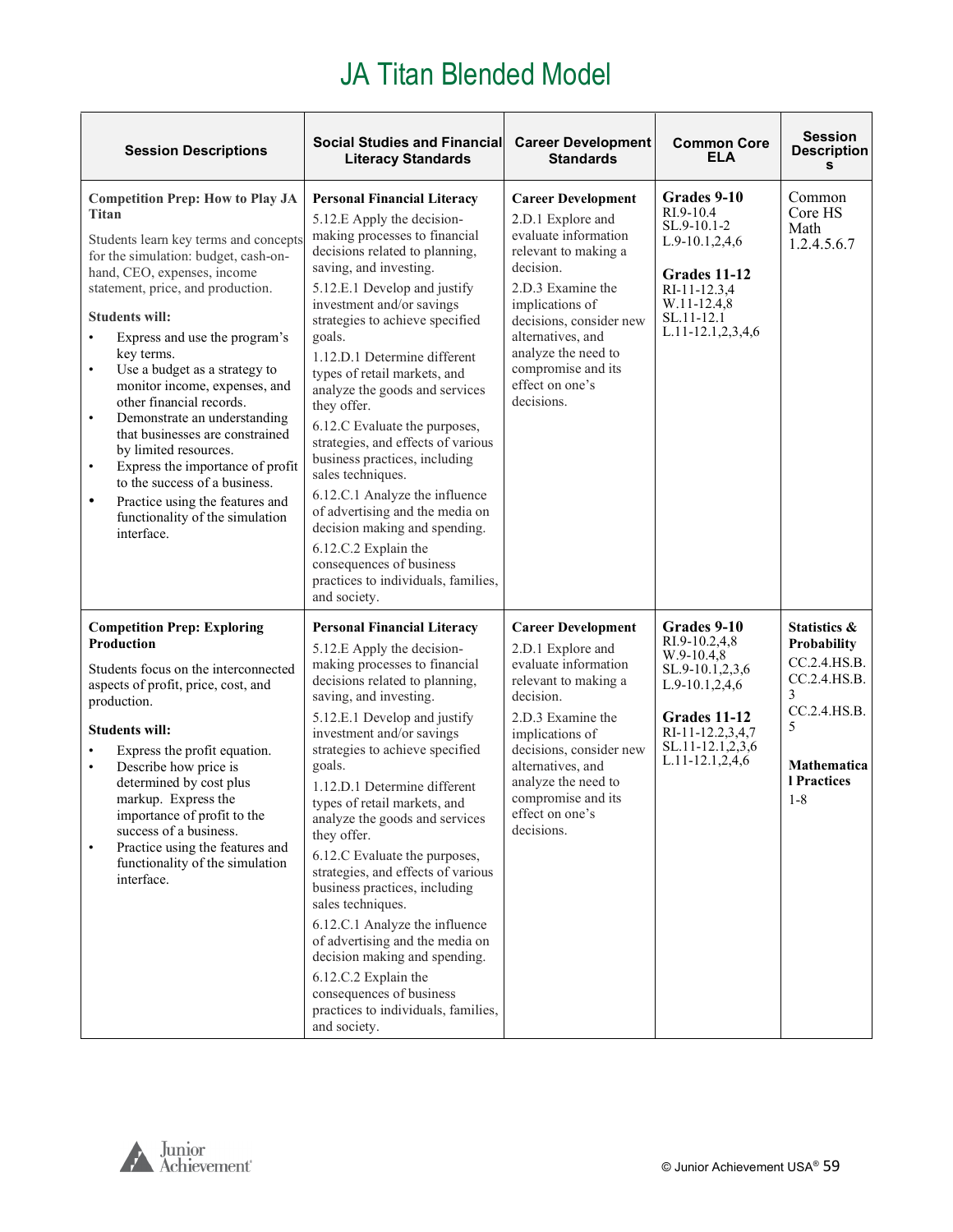| <b>Session Descriptions</b>                                                                                                                                                                                                                                                                                                                                                                                                                      | <b>Social Studies and</b><br><b>Financial Literacy</b><br><b>Standards</b>                                                                                                                                                                                                                                                                                                                                                                                                                                                                                                                                                                                                                                                                         | <b>Career Development</b><br><b>Standards</b>                                                                                                                                                                                                                            | <b>Common Core</b><br><b>ELA</b>                                                                                                                                                          | <b>Session</b><br><b>Descriptions</b>              |
|--------------------------------------------------------------------------------------------------------------------------------------------------------------------------------------------------------------------------------------------------------------------------------------------------------------------------------------------------------------------------------------------------------------------------------------------------|----------------------------------------------------------------------------------------------------------------------------------------------------------------------------------------------------------------------------------------------------------------------------------------------------------------------------------------------------------------------------------------------------------------------------------------------------------------------------------------------------------------------------------------------------------------------------------------------------------------------------------------------------------------------------------------------------------------------------------------------------|--------------------------------------------------------------------------------------------------------------------------------------------------------------------------------------------------------------------------------------------------------------------------|-------------------------------------------------------------------------------------------------------------------------------------------------------------------------------------------|----------------------------------------------------|
| <b>Competition Prep: Examining R&amp;D</b><br>and Marketing<br>Students focus on the impact R&D<br>and marketing can have on the<br>product and the profits.<br><b>Students will:</b><br>Describe why R&D and<br>marketing expenses are<br>investments.<br>Express how R&D and<br>٠<br>marketing decisions support the<br>success of a company.<br>Practice using the features and<br>$\bullet$<br>functionality of the simulation<br>interface. | <b>Personal Financial</b><br>Literacy<br>5.12.E Apply the decision-<br>making processes to<br>financial decisions related to<br>planning, saving, and<br>investing.<br>5.12.E.1 Develop and justify<br>investment and/or savings<br>strategies to achieve<br>specified goals.<br>1.12.D.1 Determine different<br>types of retail markets, and<br>analyze the goods and<br>services they offer.<br>6.12.C Evaluate the<br>purposes, strategies, and<br>effects of various business<br>practices, including sales<br>techniques.<br>6.12.C.1 Analyze the<br>influence of advertising and<br>the media on decision<br>making and spending.<br>6.12.C.2 Explain the<br>consequences of business<br>practices to individuals,<br>families, and society. | <b>Career Development</b><br>2.D.1 Explore and evaluate<br>information relevant to<br>making a decision.<br>2.D.3 Examine the<br>implications of decisions,<br>consider new alternatives.<br>and analyze the need to<br>compromise and its effect<br>on one's decisions. | Grades 9-10<br>RI.9-10.2,4,8<br>$W.9-10.4$<br>SL.9-10.1,2,3,4,6<br>$L.9-10.1, 2, 4, 6$<br>Grades 11-12<br>RI-11-12.2.3.4.7<br>W.11-12.4,8<br>SL.11-12.1,2,3,4,6<br>$L.11 - 12.1, 2, 4, 6$ | <b>Mathematical</b><br><b>Practices</b><br>$1 - 8$ |

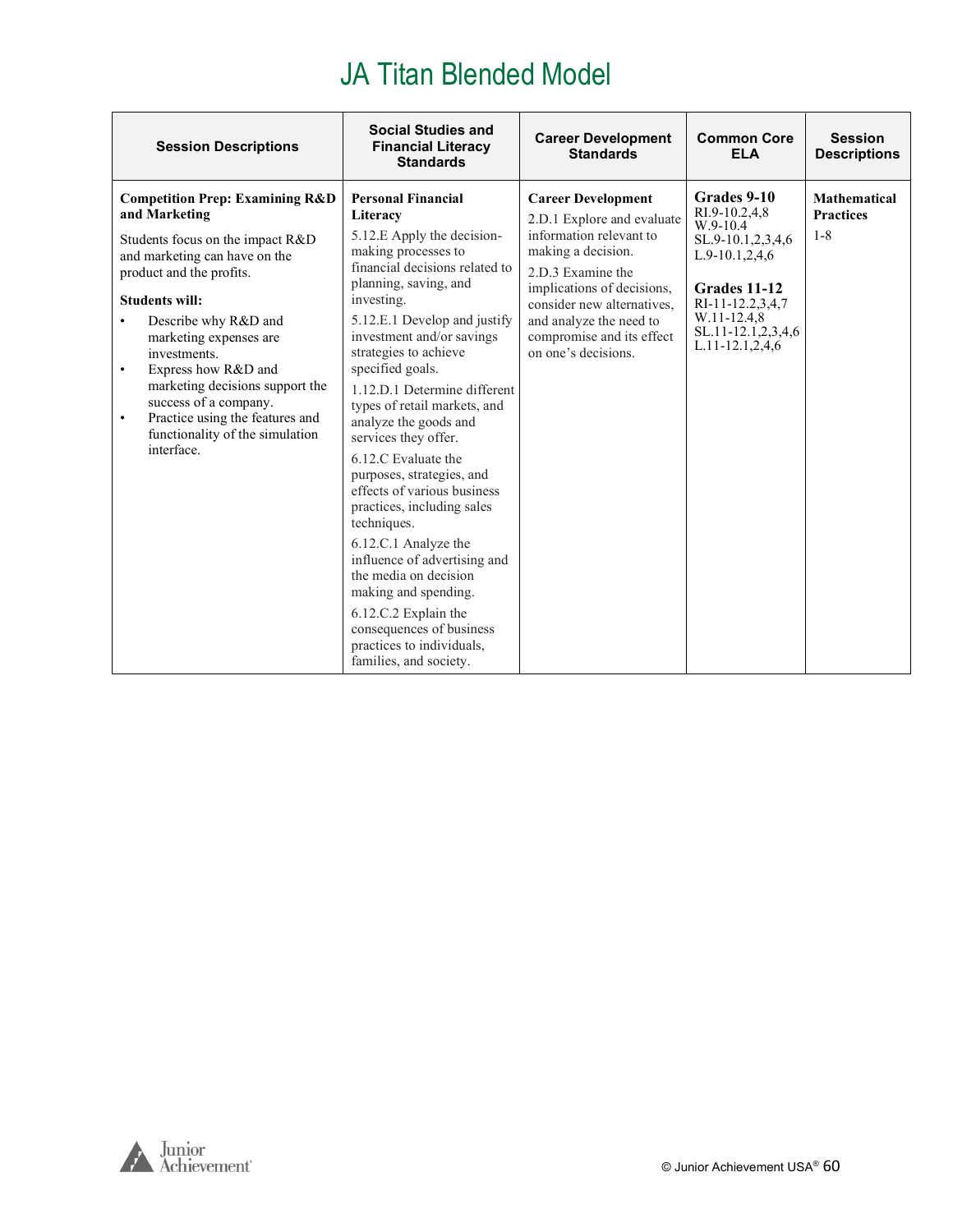| <b>Session Descriptions</b>                                                                                                                                                                                                                                                                                                                                                                                                                                                                                                                                                                                                      | <b>Social Studies and</b><br><b>Financial Literacy</b><br><b>Standards</b>                                                                                                                                                                                                                                                                                                                                                                                                                                                                                                                                                                                                                                                             | <b>Career Development</b><br><b>Standards</b>                                                                                                                                                                                                                            | <b>Common Core</b><br><b>ELA</b>                                                                                                              | <b>Session</b><br><b>Descriptions</b>              |
|----------------------------------------------------------------------------------------------------------------------------------------------------------------------------------------------------------------------------------------------------------------------------------------------------------------------------------------------------------------------------------------------------------------------------------------------------------------------------------------------------------------------------------------------------------------------------------------------------------------------------------|----------------------------------------------------------------------------------------------------------------------------------------------------------------------------------------------------------------------------------------------------------------------------------------------------------------------------------------------------------------------------------------------------------------------------------------------------------------------------------------------------------------------------------------------------------------------------------------------------------------------------------------------------------------------------------------------------------------------------------------|--------------------------------------------------------------------------------------------------------------------------------------------------------------------------------------------------------------------------------------------------------------------------|-----------------------------------------------------------------------------------------------------------------------------------------------|----------------------------------------------------|
| <b>Competition Prep: Considering</b><br><b>Economic Factors</b><br>Students explore economic<br>circumstances under which they<br>may implement different strategies<br>in preparation of the alternative<br>scenario games available in the<br>simulation.<br><b>Students will:</b><br>Express and use the program's<br>key terms.<br>Express the importance of<br>$\bullet$<br>profit to a business's success.<br>Evaluate and select the<br>$\bullet$<br>optimal business-based<br>choices using the resources<br>available.<br>Recognize that shocks to<br>٠<br>demand or supply affect<br>business management<br>decisions. | <b>Personal Financial Literacy</b><br>5.12.E Apply the decision-<br>making processes to financial<br>decisions related to planning,<br>saving, and investing.<br>5.12.E.1 Develop and justify<br>investment and/or savings<br>strategies to achieve specified<br>goals.<br>1.12.D.1 Determine different<br>types of retail markets, and<br>analyze the goods and services<br>they offer.<br>6.12.C Evaluate the purposes,<br>strategies, and effects of<br>various business practices,<br>including sales techniques.<br>6.12.C.1 Analyze the influence<br>of advertising and the media on<br>decision making and spending.<br>6.12.C.2 Explain the<br>consequences of business<br>practices to individuals,<br>families, and society. | <b>Career Development</b><br>2.D.1 Explore and evaluate<br>information relevant to<br>making a decision.<br>2.D.3 Examine the<br>implications of decisions,<br>consider new alternatives.<br>and analyze the need to<br>compromise and its effect<br>on one's decisions. | Grades 9-10<br>RI.9-10.2.4<br>SL.9-10.2<br>$L.9-10.1, 2, 4, 6$<br>Grades 11-12<br>RI-11-12.2.3.4.7<br>SL.11-12.1,2,3,4,6<br>$L.11 - 12.1 - 3$ | <b>Mathematical</b><br><b>Practices</b><br>$1 - 8$ |

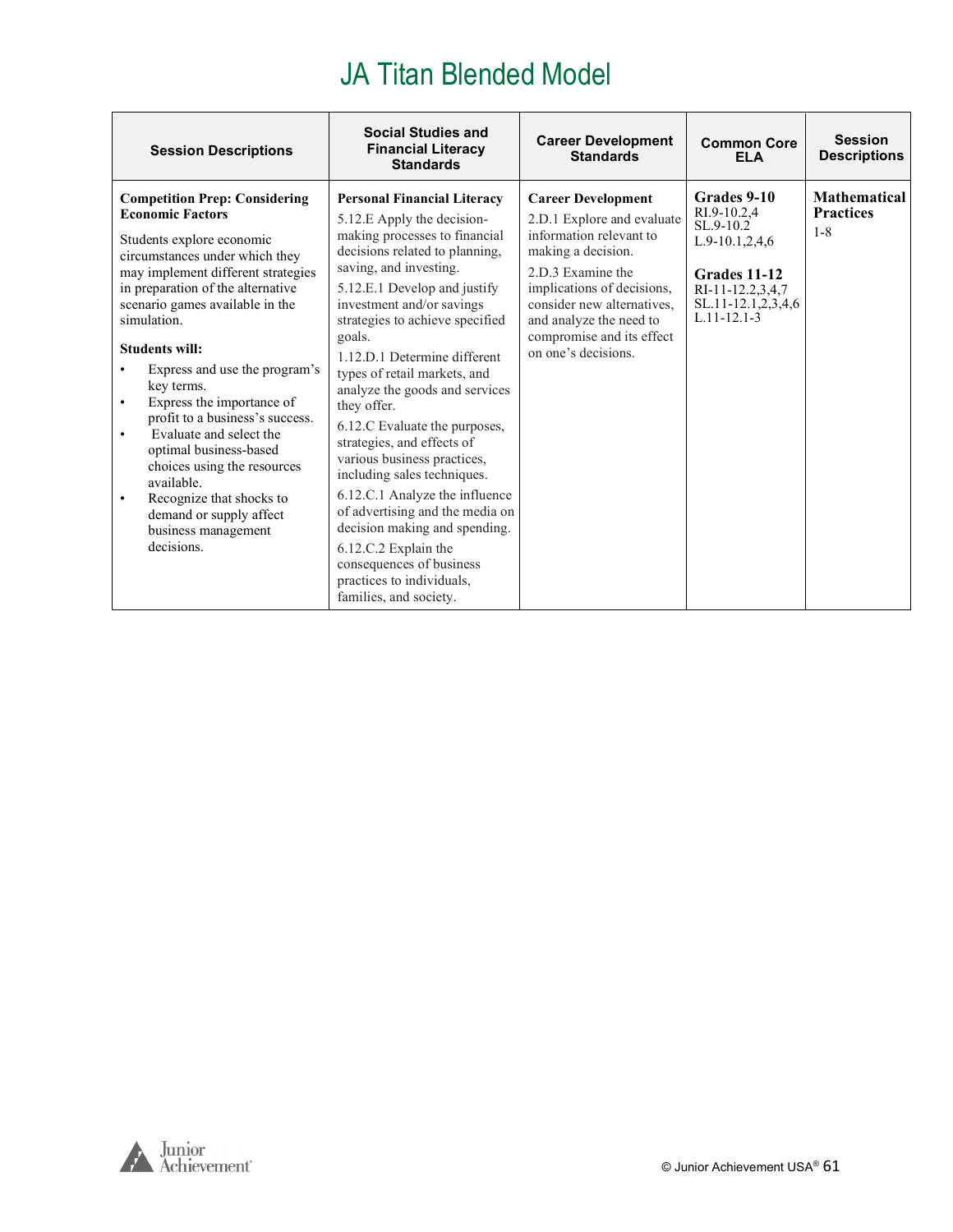| <b>Session Descriptions</b>                                                                                                                                                                                                                                                                                                                                                                                                                                                                                                                                                                                                                                                                                                                                                                                                                                                                                                                                                                                                                                                                                                                                                                                                                                                                     | <b>Social Studies and</b><br><b>Financial Literacy</b><br><b>Standards</b>                                                                                                                                                                                                                                                                                                                                                                                                                                                                                                                                                                                                                                                               | <b>Career Development</b><br><b>Standards</b>                                                                                                                                                                                                                               | <b>Common Core</b><br><b>ELA</b>                                                                                                                       | <b>Session</b><br><b>Descriptions</b>         |
|-------------------------------------------------------------------------------------------------------------------------------------------------------------------------------------------------------------------------------------------------------------------------------------------------------------------------------------------------------------------------------------------------------------------------------------------------------------------------------------------------------------------------------------------------------------------------------------------------------------------------------------------------------------------------------------------------------------------------------------------------------------------------------------------------------------------------------------------------------------------------------------------------------------------------------------------------------------------------------------------------------------------------------------------------------------------------------------------------------------------------------------------------------------------------------------------------------------------------------------------------------------------------------------------------|------------------------------------------------------------------------------------------------------------------------------------------------------------------------------------------------------------------------------------------------------------------------------------------------------------------------------------------------------------------------------------------------------------------------------------------------------------------------------------------------------------------------------------------------------------------------------------------------------------------------------------------------------------------------------------------------------------------------------------------|-----------------------------------------------------------------------------------------------------------------------------------------------------------------------------------------------------------------------------------------------------------------------------|--------------------------------------------------------------------------------------------------------------------------------------------------------|-----------------------------------------------|
| <b>Competition Prep: Presenting the JA</b><br><b>Titan of Business Competition</b><br>In this game-based session, students<br>compete as businesses to see which will<br>be crowned the JA Titan of Industry.<br><b>Students will:</b><br>Express the importance of profit to<br>$\bullet$<br>the success of a business.<br>Apply the profit equation: profit<br>$\bullet$<br>equals total revenue minus total<br>costs.<br>Demonstrate an understanding that<br>$\bullet$<br>companies are constrained by<br>limited resources.<br>Evaluate the possible trade-offs for<br>$\bullet$<br>each business decision before<br>committing to the decision.<br>Use a budget as a strategy to<br>$\bullet$<br>monitor income, expenses, and<br>other financial records.<br>Identify potential customers and<br>$\bullet$<br>their preferred phone features to<br>increase profitability.<br>Identify a new phone feature to be<br>$\bullet$<br>developed to potentially increase<br>profits. Additionally, depending on<br>the simulation settings selected,<br>students may:<br>Apply debt financing for<br>$\bullet$<br>profitability.<br>Express the benefits to a business<br>$\bullet$<br>of making intentional, positive CSR<br>decisions for the business, its<br>employees, and the community. | <b>Personal Financial Literacy</b><br>5.12.E Apply the decision-<br>making processes to financial<br>decisions related to planning,<br>saving, and investing.<br>5.12.E.1 Develop and justify<br>investment and/or savings<br>strategies to achieve specified<br>goals.<br>1.12.D.1 Determine different<br>types of retail markets and<br>analyze the goods and services<br>they offer.<br>6.12.C Evaluate the purposes,<br>strategies, and effects of<br>various business practices,<br>including sales techniques.<br>6.12.C.1 Analyze the influence<br>of advertising and the media<br>on decision making and<br>spending.<br>6.12.C.2 Explain the<br>consequences of business<br>practices to individuals,<br>families, and society. | <b>Career Development</b><br>2.D.1 Explore and<br>evaluate information<br>relevant to making a<br>decision.<br>2.D.3 Examine the<br>implications of decisions,<br>consider new alternatives,<br>and analyze the need to<br>compromise and its effect<br>on one's decisions. | Grades 9-10<br>RI.9-10.2.4<br>$SL.9-10.2$<br>$L.9-10.1, 2, 4, 6$<br><b>Grades 11-12</b><br>RI-11-12.2,3,4,7<br>SL.11-12.1,2,3,4,6<br>$L.11 - 12.1 - 3$ | <b>Mathematical</b><br>1 Practices<br>$1 - 8$ |

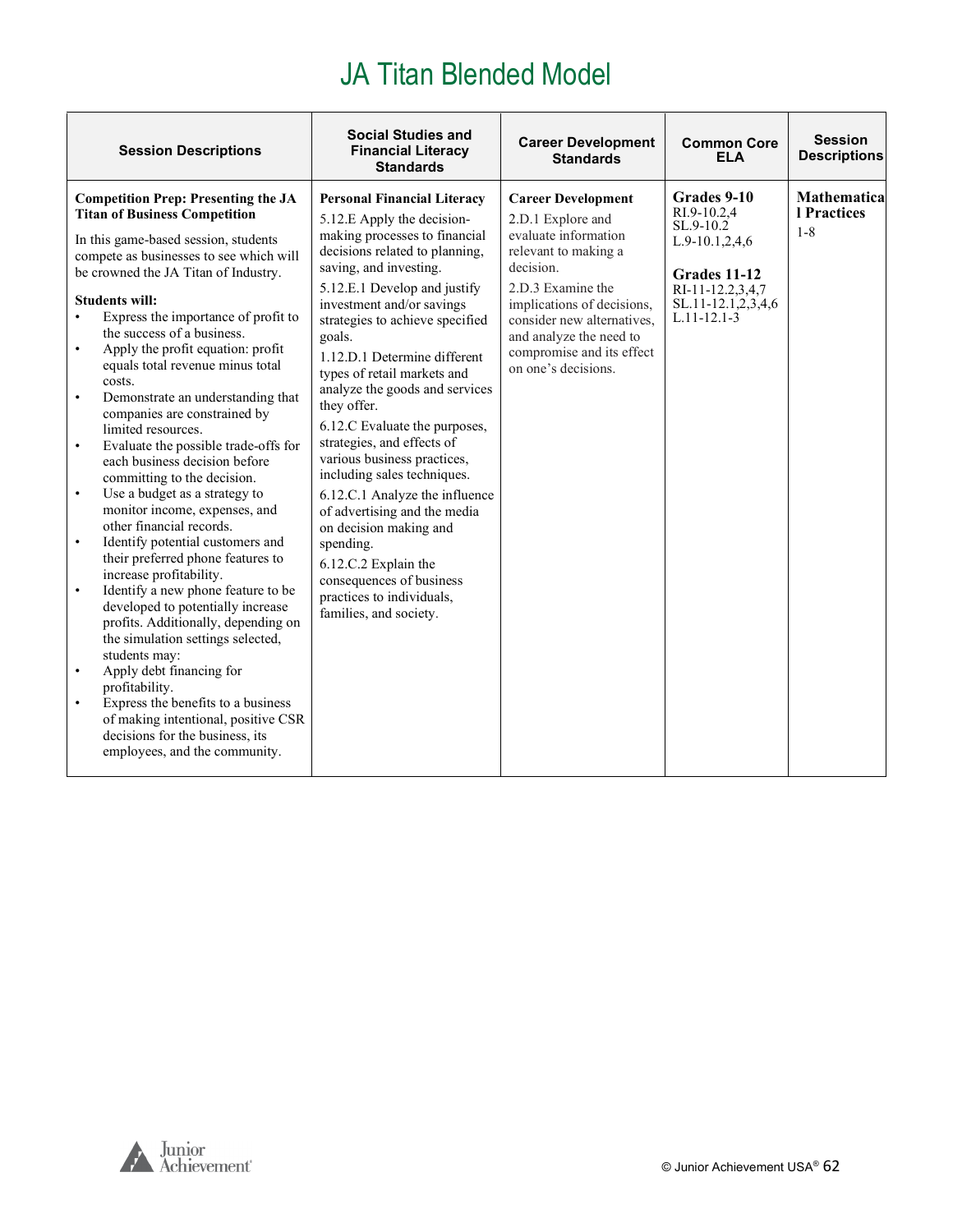| <b>Session Descriptions</b>                                                                                                                                                                                                                                                                                                                                                                                                           | <b>Social Studies and Financial</b><br><b>Literacy Standards</b>                                                                                                                                                                                                                                                                                                                                                                                                                                                                                                                                                                                                                                                                      | <b>Career Development</b><br><b>Standards</b>                                                                                                                                                                                                                               | <b>Common Core</b><br><b>ELA</b>                                                                                                                                                            | <b>Session</b><br><b>Descriptions</b>              |
|---------------------------------------------------------------------------------------------------------------------------------------------------------------------------------------------------------------------------------------------------------------------------------------------------------------------------------------------------------------------------------------------------------------------------------------|---------------------------------------------------------------------------------------------------------------------------------------------------------------------------------------------------------------------------------------------------------------------------------------------------------------------------------------------------------------------------------------------------------------------------------------------------------------------------------------------------------------------------------------------------------------------------------------------------------------------------------------------------------------------------------------------------------------------------------------|-----------------------------------------------------------------------------------------------------------------------------------------------------------------------------------------------------------------------------------------------------------------------------|---------------------------------------------------------------------------------------------------------------------------------------------------------------------------------------------|----------------------------------------------------|
| Deep Dive: Research &<br>Development*<br>This session provides a deeper<br>exploration and study of R&D<br>concepts.<br><b>Students will:</b><br>Express the importance of<br>$\bullet$<br>R&D to the continued<br>profitability of a business.<br>Identify a new feature to be<br>$\bullet$<br>developed for a smartphone<br>that would potentially increase<br>profits and practice working<br>through the product design<br>phase. | <b>Personal Financial Literacy</b><br>5.12.E Apply the decision-making<br>processes to financial decisions<br>related to planning, saving, and<br>investing.<br>5.12.E.1 Develop and justify<br>investment and/or savings<br>strategies to achieve specified<br>goals.<br>1.12.D.1 Determine different<br>types of retail markets and analyze<br>the goods and services they offer.<br>6.12.C Evaluate the purposes,<br>strategies, and effects of various<br>business practices, including sales<br>techniques.<br>6.12.C.2 Explain the<br>consequences of business<br>practices to individuals, families,<br>and society.                                                                                                           | <b>Career Development</b><br>2.D.1 Explore and<br>evaluate information<br>relevant to making a<br>decision.<br>2.D.3 Examine the<br>implications of decisions,<br>consider new alternatives.<br>and analyze the need to<br>compromise and its effect<br>on one's decisions. | Grades 9-10<br>RI.9-10.2,4,8<br>W.9-10.2,4,8<br>SL.9-10.1,2,3,4,6<br>L.9-10.1,2,4,6<br>Grades 11-12<br>RI-11-12.2,3,4,7<br>W.11-12.2,4,8<br>SL.11-12.1,2,3,4,6<br>$L.11 - 12.1, 2, 3, 6$    | <b>Mathematical</b><br><b>Practices</b><br>$1 - 8$ |
| Deep Dive: Marketing*<br>This session provides a deeper<br>exploration and study of<br>marketing concepts.<br><b>Students will:</b><br>Express the importance of<br>$\bullet$<br>marketing as an investment in<br>the continued profitability of a<br>business.<br>Apply the Four Ps of<br>Marketing (product, place,<br>price, and promotion) to a<br>marketing plan to potentially<br>increase a company's profits.                 | <b>Personal Financial Literacy</b><br>5.12.E Apply the decision-making<br>processes to financial decisions<br>related to planning, saving, and<br>investing.<br>5.12.E.1 Develop and justify<br>investment and/or savings<br>strategies to achieve specified<br>goals.<br>1.12.D.1 Determine different<br>types of retail markets, and<br>analyze the goods and services<br>they offer.<br>6.12.C Evaluate the purposes,<br>strategies, and effects of various<br>business practices, including sales<br>techniques.<br>6.12.C.1 Analyze the influence of<br>advertising and the media on<br>decision making and spending.<br>6.12.C.2 Explain the<br>consequences of business<br>practices to individuals, families,<br>and society. | <b>Career Development</b><br>2.D.1 Explore and<br>evaluate information<br>relevant to making a<br>decision.<br>2.D.3 Examine the<br>implications of decisions,<br>consider new alternatives,<br>and analyze the need to<br>compromise and its effect<br>on one's decisions. | Grades 9-10<br>RI.9-10.2,4,8<br>W.9-10.2,4,8<br>SL.9-10.1,2,3,4,6<br>$L.9-10.1, 2, 4, 6$<br>Grades 11-12<br>RI-11-12.2,3,4,7<br>W.11-12.2.4.8<br>SL.11-12.1,2,3,4,6<br>$L.11-12.1, 2, 3, 6$ | <b>Mathematical</b><br><b>Practices</b><br>$1 - 8$ |